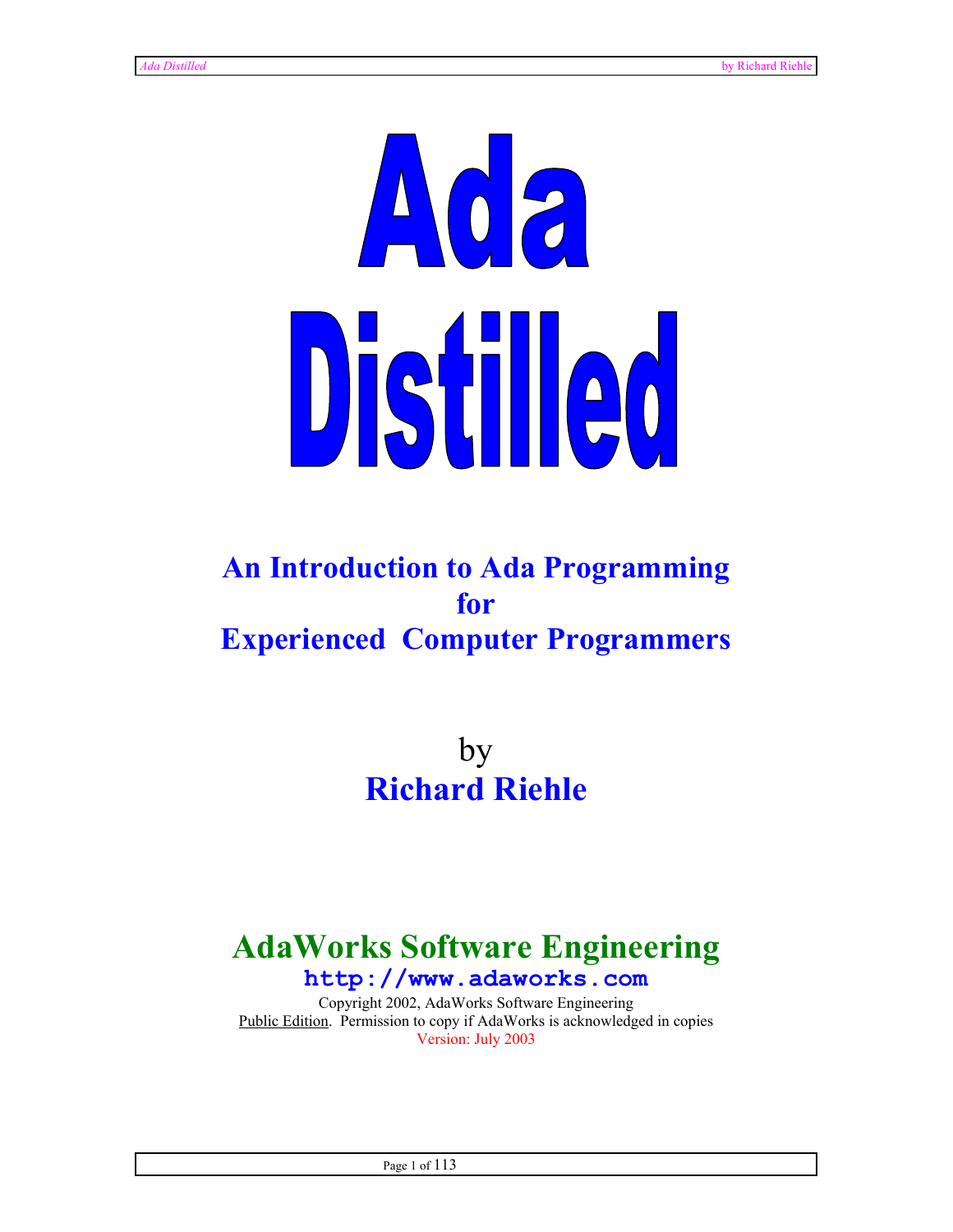#### **Acknowledgments**

 There are always a lot of people involved in the creation of any book, even one as small and modest as this one. Those who have contributed to the best features of this book include my students at Naval Postgraduate School, Mr. Michael Berenato of Computer Sciences Corporation, Mr. Ed Colbert of Absolute Software, and many students from Lockheed-Martin Corporation, Computer Sciences Corporation, British Aerospace, various branches of the uniformed services, to name a few. I also owe a special thanks to Dr. Ben Brosgol, Dr. Robert Dewar, Mr. Mark Gerhardt, and Dr. Mantak Shing for what I have learned from them. Also thanks to the contributors to comp.lang.ada Usenet forum and the Team\_Ada Listserve. Phil Thornley deserves extra credit for his detailed reading of the manuscript and many corrections.

Special thanks goes to Ed Colbert for his careful study of some of my program examples. He is one of those people who can spot a program error at fifty paces. Using this unique skill, Ed brought many errors, some big and some small, to my attention. Also thanks to more recent input from Phil Thornley and Adrian Hoe.

Any other errors are strictly mine. Any mistakes in wording, spelling, or facts are mine and mine alone.

I hope this book will be valuable to the intended audience. It is moderate in its intent: help the beginning Ada programmer get a good start with some useful examples of working code. More advanced books are listed in the bibliography. The serious student should also have one of those books at hand when starting in on a real project.

Richard Riehle

#### **Intended Audience for this Book**

This book is aimed at experienced programmers who want to learn Ada at the programming level. It is not a "...for dummies" book, nor is it intended as a program design book. Instead, we highlight some key features of the Ada language, with coded examples, that are essential for getting started as an Ada programmer.

Ada is a rich and flexibile language used for designing large-scale software systems. This book emphasizes syntax, control structures, subprogram rules, and how-to coding issues rather than design issues. There are other really fine books available that deal with design. Also, this is not a comprehensive treatment of the Ada language. The bibliography lists some books that can help you once you have finished the material in this book.

Think of this a quick-start book, one that enables you, the experienced programmer, to get into the Ada language quickly and easily. The examples use text-oriented programs for simplicity of learning. If you prefer to do the exercises for a GUI environment, check out the sites listed for compilers and tools so you can download bindings for programming in a variety of windowing environments, including Wintel, Linux, and Unix. Of particular interest to those wanting to explore Window style programming are GtkAda, CLAW, GWindows, and JEWL. The last of these, JEWL, is especially useful if you have no prior experience writing Windows programs.

Happy Coding,

#### Richard Riehle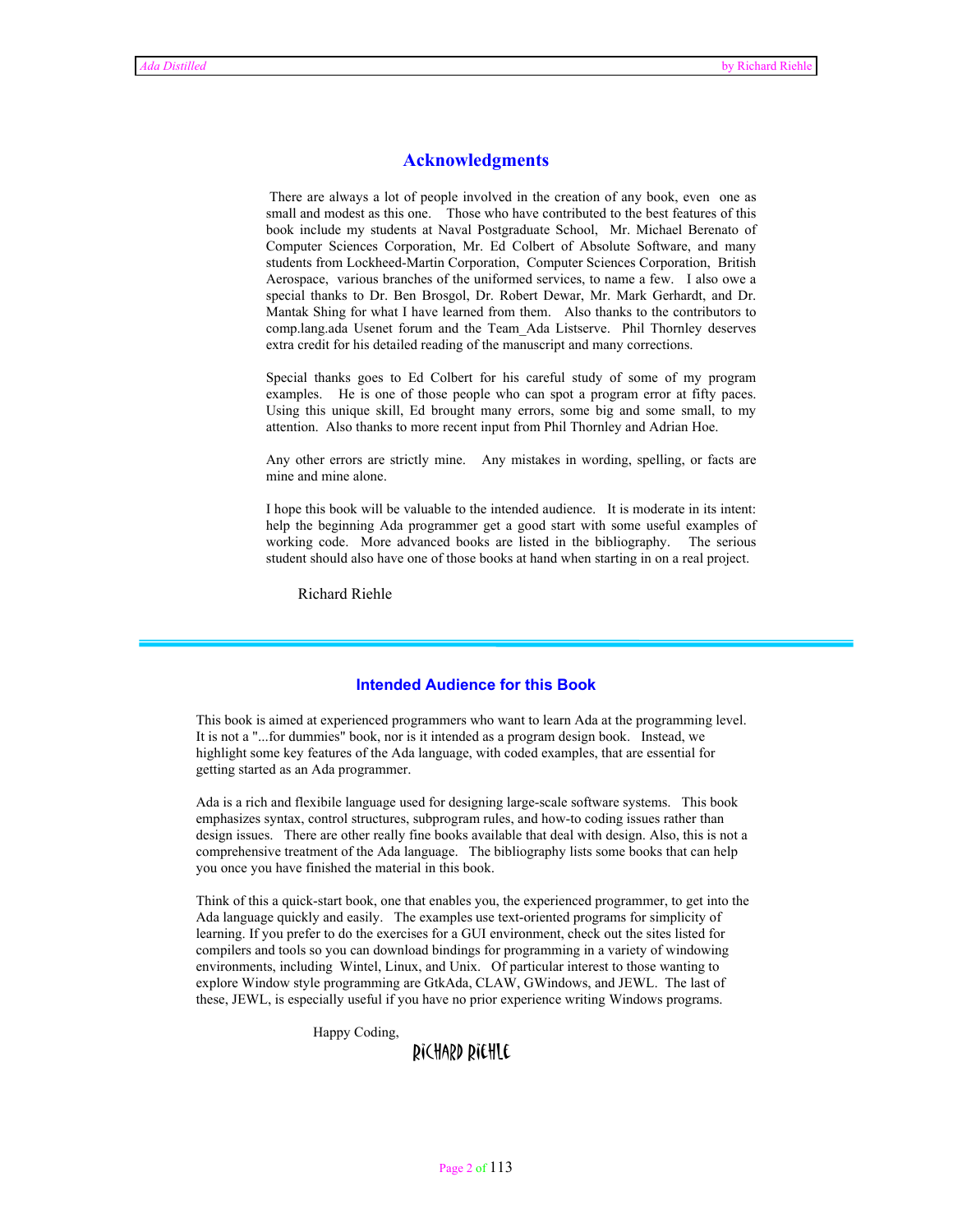# **Table of Contents**

#### **Author's Observation and Opinion**

The Ada language is designed to maximize the possibilities for error detection early in the development process. This reduces the overall cost of software development since it is known that errors corrected early, will cost less than those detected late. No other language, not C++, not Java, not Eiffel, provides the level of support for safety-critical software found in Ada. Developers can and do make mistakes, even using Ada, but the probability of such mistakes is substantially less when using Ada than it is when using other languages. Therefore, when failure is not acceptable, during development or during software execution, the wise developer will select Ada. Although Ada is not as popular as some of the more well-known languages, it has substantial benefits over most of them when software dependability is a primary objective. In addition, contemporary Ada is as appropriate for developing GUI-based applications, information systems applications, and computationally intensive systems as any existing language. It is truly a general-purpose language, well-suited to any kind of software problem you might encounter.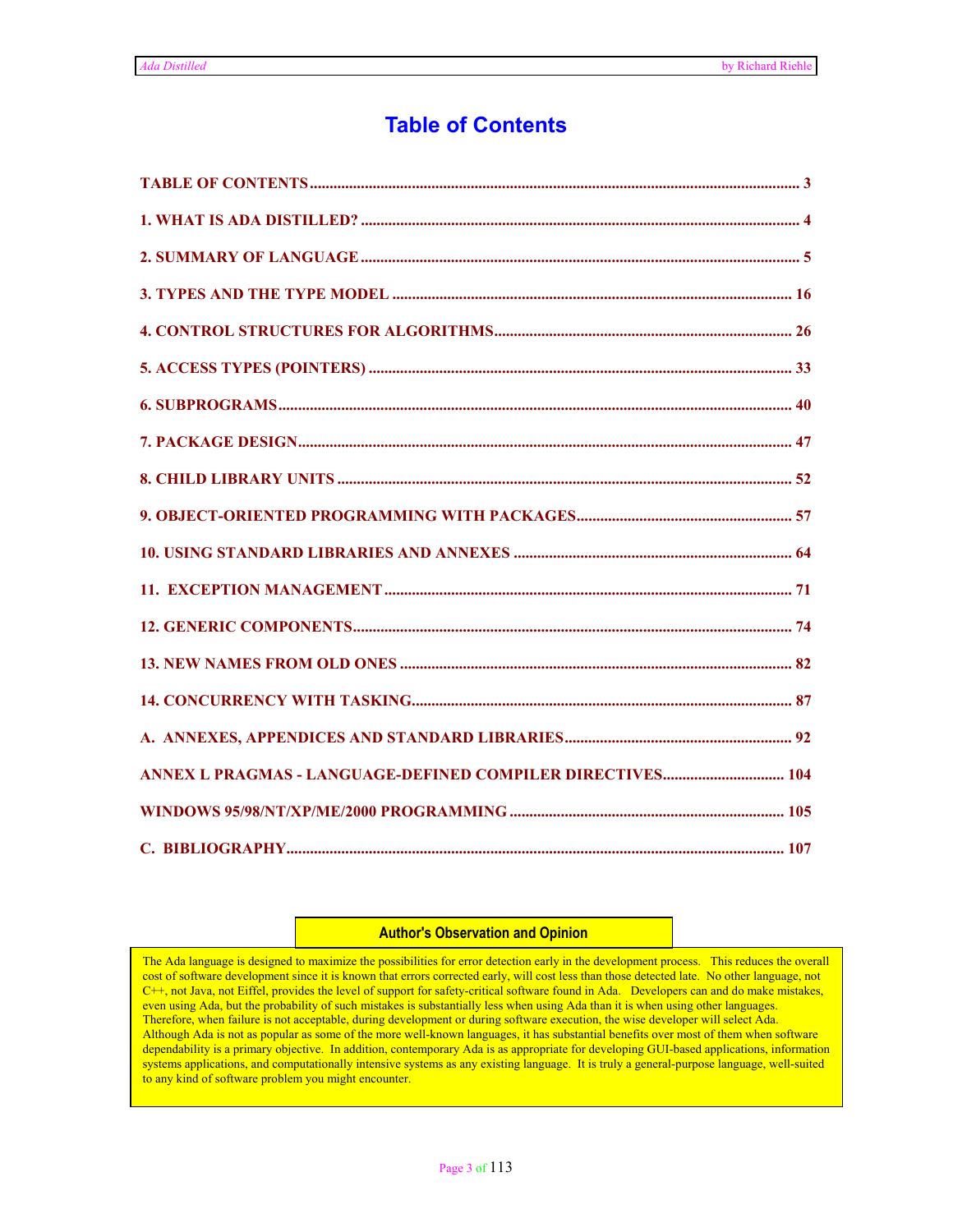# **1. What is Ada Distilled?**

This book is for experienced programmers new to Ada. Heavily commented example programs help experienced programmer experiment with Ada. This is not a comprehensive book on the entire Ada language. In particular, we say very little about Ada.Finalization, Storage Pool Management, Representation Specifications, Concurrency, and other more advanced topics. Other books, listed in the bibliography, cover advanced topics. This book is an entry point to your study of Ada.

The text is organized around example programs with line-by-line comments. Ada comments are the double-hyphen and continue to the end of a line. Comments might be explanatory notes and/or corresponding section of the Ada Language Reference Manual (ALRM) in the format of ALRM X.5.3/22.

and execute with any Ada compiler.

|                   | with Ada. Text IO;                    | $-1$ 10.1.2, A.10 Context clause   |                         |
|-------------------|---------------------------------------|------------------------------------|-------------------------|
| This will compile | <b>procedure</b> Hello is             | - 2 6.3 Specification with "is"    | A hello program in Ada. |
| and execute with  | begin                                 | - 3 6.3 Start algorithmic code     |                         |
| any Ada compiler. | Ada. Text IO. Put Line ("Hello Ada"); | -- 4 A.10.6 Executable source code |                         |
|                   | end Hello;                            | -- 5 6.3 End of procedure scope    |                         |

where each line is numbered. The 10.1.2 and 6.3, etc. refer to ALRM Chapters 6.3, 10.1.2. A.10.6 refers to Annex A.10.6. There is occasional commentary by source code line number. The line numbers are not part of Ada, but provided on our examples for ease of commentary. Boxed notes are also included for some examples. The preceding example shows one of these as:

# *1.1 Ada Compilers and Tools*

Ada 95 compilers support a wide range of platforms. A free, open source, compiler, GNAT, based on GNU technology, can be downloaded from the Web. Commercial Ada compilers and tools are available from: Ada Core Technologies (GNAT), DDC-I, Rational (recently acquired by IBM), RR Software, Irvine Compiler Corporation, Green Hills, SofCheck, Aonix, and OC Systems. Free editors, including AdaGide, are useful for developing small Ada programs. More information on tools, including GUI development tools, can be accessed using one of the URL's mentioned in the introduction and in the bibliography.

Development tools exist for many operating systems. These include CLAW for Microsoft Operating Systems, and GtkAda for other GUI environments including Microsoft operating systems, Linux, BSD, OS/2, Java Virtual Machine, and every variety of Unix. The AdaGide editor is available for MS Windows.

# *1.2 Ada Education*

The bibliography of this book lists some of the books and educational resources available to the student of Ada. Some colleges and universities offer Ada courses. In addition, companies such as AdaWorks Software Engineering provide classes for anyone interested in Ada software development.

#### *1.3 Ada Software Practice*

If the software must absolutely work without error, where a software accident could kill or maim, Ada is the correct choice.

There is a lot of misinformation about Ada. One misconception is that it is a large, bloated language designed by committee. This is not true. Ada is designed around a few simple principles that provide the architecture for the language syntax and semantics. Once you understand these principles, Ada will be as easy as many other languages. We highlight some of those design principles in this book. One important principle is that the Ada compiler never assumes anything. Everything is explicit. Nothing in Ada is implicit. This helps the compiler help you write more dependable code. Oh, and you'll rarely need the debugger once you are experienced with Ada. Also, your Ada programs will usually compile to nearly any contemporary platform and execute on that platform without change.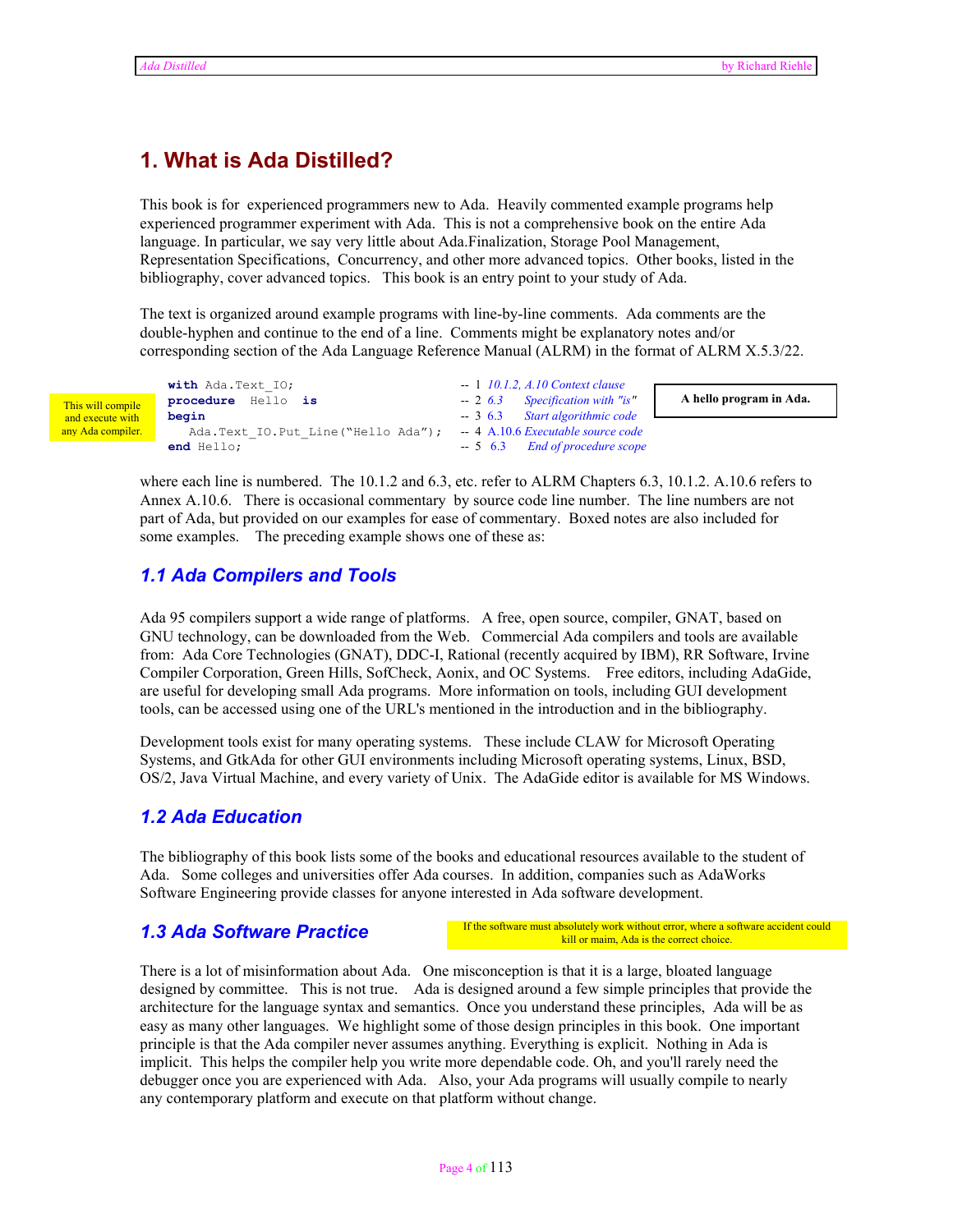in Ada if you want. However, it is intended as a language for disciplined design and construction of high reliability software.

# **2. Summary of Language**

# *2.1 Goals and Philosophy*

Ada is not an acronym. It is the name of the daughter of the English Poet, Lord Byron. She is credited with being the "first computer programmer" because of the prescience demonstrated in her early writings that described Charles Babbage's Analytical Engine. She was honored for this contribution by having a language named after her.

Every programming language is intended to satisfy some purpose, some set of goals. Sometimes the goals are stated in terms of a programming paradigm. For example, a goal might be to design an object-oriented programming language. Another goal might call for a language that conforms to some existing programming model with extensions to satisfy some new notions of programming techniques. Ada's goals correspond to the final product of the software process. Ada is not designed to satisfy an academic notion of how programs should be designed and written. Ada's Goals are: Yes, you can hack solutions

- **High reliability and dependability for safety-critical environments,**
- **Maintainable over a long span by someone who has never seen the code before,**
- **Emphasis on program readability instead of program writeability,**
- **Capability for efficient software development using reusable components**

In summary, Ada is designed to maximize the error checking a compiler can do early in the development process. Each syntactic construct is intended to help the compiler meet this goal. This means some Ada syntax may initially seem extraneous but has an important role in alerting the compiler to potential errors in your code. The default for every Ada construct is *safe*. Ada allows you to relax that default when necessary. Contrast Ada's default of *safe* with most of the C family of languages where the default is usually, *unsafe*. The safety default is one of Ada's most important contributions to engineering software.

Another important idea is *expressiveness* over *expressibility*. Nearly any idea can be expressed in any programming language. That is not good enough. Ada puts emphasis on expressiveness, not just expressibility. In Ada, we map the solution to the problem rather than the problem to the solution.

# *2.2 Elementary Syntax*

The syntax of Ada is actually easy to learn and use. It is only when you get further in your study that you will discover its full power. Just as there is "no royal road to mathematics," there is no royal road to software engineering. Ada can help, but much of programming still requires diligent study and practice.

#### **2.2.1 Identifiers**

Identifiers in Ada are not case sensitive. The identifiers Niacin, NIACIN, NiAcIn will be interpreted by the compiler as the same. Underbars are common in Ada source code identifiers; e.g. Down\_The\_Hatch. There is a worldwide shortage of curly braces. Consequently, Ada does not use { and }. Also, Ada does not use square braces such as [ and ]. Ada has sixty-nine reserved words. Reserved words will usually be shown in bold-face type in this book. (*See Appendix A for a complete list of reserved words*).

# **2.2.2 Statements, Scope Resolution, Visibility**

Ada's unique idea of visibility often causes difficulties for new Ada programmers. Once you understand visibility, nearly everything else about Ada will be clear to you.

An Ada statement is terminated with a semicolon. The entire scope of a statement is contained within the start of that statement and the corresponding semicolon. Compound statements are permitted. A compound statement has an explicit *end* of scope clause. A statement may be a subprogram call, a simple expression, or an assignment statement. Here are some sample statements:

| $X := C * (A + B);$                                                                   | -- 1 Simple assignment statement                    |                        |
|---------------------------------------------------------------------------------------|-----------------------------------------------------|------------------------|
| Move $(X, Y)$ ;                                                                       | -- 2 A procedure call statement                     |                        |
| if $A = B$ then                                                                       | -- 3 Start a compound if statement                  |                        |
| $J = Ada.Numerics.Pi * Diameter;$                                                     | -- 4 Compute the circumference of a circle          |                        |
| else                                                                                  | -- 5 Part of compound if statement                  | No curly braces in Ada |
| $J = Ada.Numerics.Pi * Radius ** 2;$                                                  | -- 6 Compute area of a circle                       |                        |
| end if:                                                                               | -- 7 End of compound statement scope                |                        |
| if $(A \text{ and } B)$ or $((X \text{ and } T) \text{ and } (P \text{ or } Q))$ then | -- 8 Parentheses required in mixed and/or construct |                        |
| Compute(A);                                                                           | -- 9 Call Compute subprogram                        |                        |
| else                                                                                  | -- 10 Part of compound statement                    |                        |
| $Compute(P)$ ;                                                                        | -- 11 Subprogram call statement                     |                        |
| end if:                                                                               | -- 12 End of compound statement scope               |                        |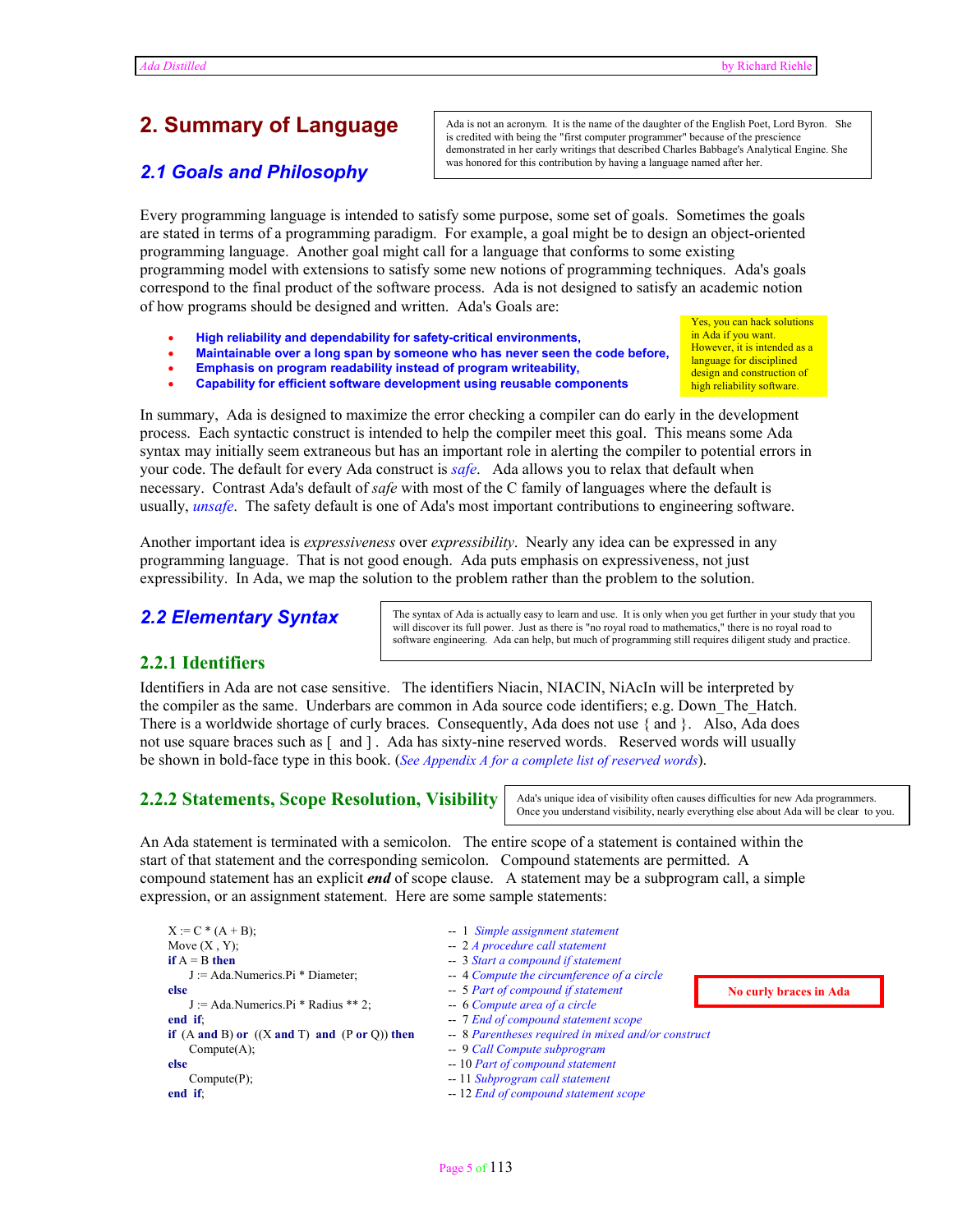Note on Line 8 that an Ada conditional statement cannot mix *and* and *or* unless the expression includes parentheses. This eliminates problems associated with such expressions. It also eliminates arguments about precedence of mixed expressions, and errors due to incorrect assumptions about precedence.

# **2.2.3 Methods (Operators and Operations)**

Methods in Ada are subprograms (procedures/functions) and include both operators and operations. Operators include the symbols:  $=$ ,  $/=$ ,  $\lt$ ,  $\lt$ ,  $\lt$ =,  $\gt$ ,  $\ll$ ,  $+$ ,  $-$ ,  $\ll$ ,  $*$ . Other operators are the reserved words, *and*, *or*, *xor*, *not*, *abs*, *rem*, *mod*. One issue that annoys newcomers to Ada is the strictness of the *visibility* rules associated with operators. We will discuss the visibility rules and techniques for using them sensibly in Section 2.4 and elsewhere in this book. For detailed operator rules, see ALRM 4.5.

All other methods are called operations. One operation, *assignment* uses the compound symbol: := . The Ada programmer may not directly overload the assignment operation. Assignment is predefined for most Ada types. It is prohibited for *limited* types. We describe limited types later in this book.

The Ada programmer may declare type-specific methods. An experienced Ada designer uses the package specification for declaring such methods, and for overriding/overloading existing methods.

The membership test, not considered an operation by the language, has important method-like properties. Membership test uses the reserved word **in**. Combine the word **in** with the word **not** (**not in**) for a negative membership test. Membership testing is permitted for every Ada type, including limited types. See 4.2.2

# *2.3 Library and Compilation Units*

# **2.3.1 Library Units**

A single library unit may be composed of more than one compilation unit. This is called separate compilation. Ada ensures that separately compiled units preserve their continuity in relationship to related units. That is, date and time checking, library name resolution, and date and time checking of compiled units ensures every unit is always in phase with every other related complation and library unit

An Ada program is composed of *library units*. A library unit is a unit that can be referred to using a *with* clause. The technical name for the *with* clause is *context clause*. A *context clause* is a little like a *#include* compiler directive in other languages, but with important differences. A library unit must successfully compile before the compiler will recognize it in a *context clause*. Each compiled unit is placed in a [sometimes virtual] library. Unlike a #*include* , the *context clause* does not make elements of a library unit visible. Instead, a *context clause* simply puts the library unit in scope, making it potentially visible.

A library unit may be a *package* or a *subprogram*. Subprograms are either *functions* or *procedures*.

- **1) package** *A collection of resources with something in common, usually a data type.*
- **2) procedure** *A simple executable series of declarations and associated algorithmic code.*
- **3) function** *An executable entity which always returns a data type result.*
- **4) child unit** *A package, procedure, or function that is a child of a package.*

An Ada library unit consists of a specification part and implementation part. The implementation is sometimes called a *body*. For a subprogram the specification part could be coded as,

**procedure** Open (F : **in out** File); -- *Procedure specification; requires body.* **function** Is\_Open (F : File) **return** Boolean; -- *Function specification; requires body*

C/C++ programmer note: An Ada subprogram specification is analogous to, but not identical to, a function prototype.

Note: Library units may be generic. See chapter 12.

A package is a collection of services (public and private), usually related through some data type. Most Ada library units will be packages. A package specification includes type declarations, subprograms (procedures and functions), and exceptions. Also, a package usually consists of a specification part (public and private) and an implementation part. The implementation part of a package is called the *package body*. A package specification almost always (not always) requires a package body.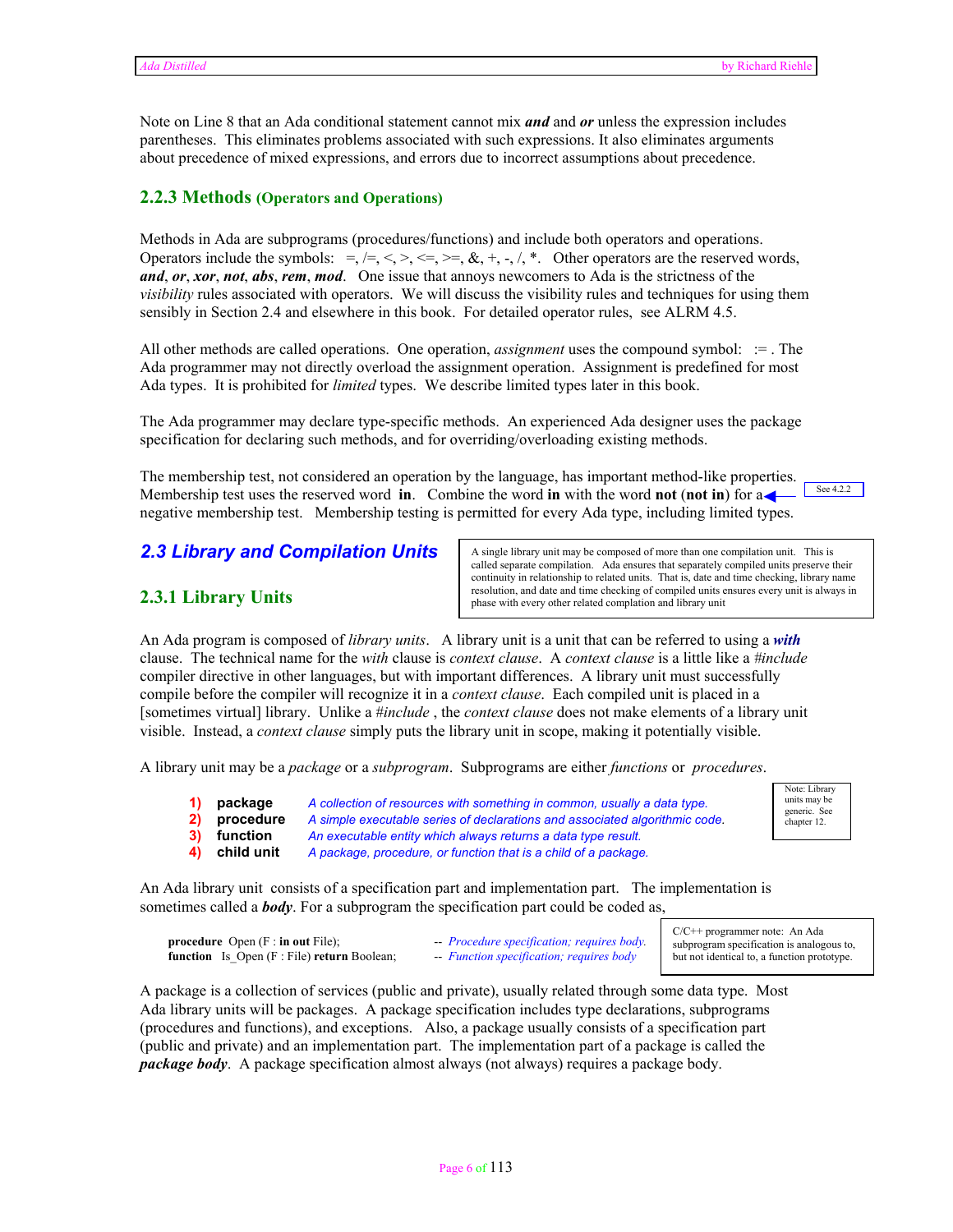Here is a typical specification for a package library unit. The specification has two parts, public and private. A client of a package can access only specification's public part, not its private part.

| <b>package</b> Machinery 1 3 is                   | -- 1 Package specification; requires body          |                     |
|---------------------------------------------------|----------------------------------------------------|---------------------|
| type Machine is private:                          | $-2$ Specifies the visible part of the data type;  |                     |
| <b>procedure</b> Turn On $(M : in out Machine)$ ; | -- 3 procedure specification                       | <b>Public part</b>  |
| procedure Turn_Off (M : in out Machine);          | -- 4 procedure specification                       |                     |
| function Is On (M : in Machine) return Boolean;   | -- 5 function specification                        |                     |
| private                                           | -- 6 private part hidden from a client of contract |                     |
| type Machine is record                            | -- 7 full definition of the publicly declared type |                     |
| Turned On : Boolean := False:                     | -- 8 component of the type; OOP attribute          | <b>Private part</b> |
| end record;                                       | -- 9 scope terminator for the component            |                     |
| end Machinery $1\,3$ ;                            | -- 10 scope terminator for the specification       |                     |

Here is a possible package body, which implements the specification. It is separately compiled.

| package body Machinery 1 3 is                              | -- 1 Package body; implements specification declarations  |             |  |  |
|------------------------------------------------------------|-----------------------------------------------------------|-------------|--|--|
| procedure Turn On $(M : in out Machine)$ is                | -- 2 Repeat procedure specification; compiler checks this |             |  |  |
| begin                                                      | -- 3 Starts algorithmic section of procedure              |             |  |  |
| $M$ . Turned $ON := True$ ;                                | -- 4 Simple assignment statement of boolean value         |             |  |  |
| end Turn On;                                               | -- 5 Procedure scope terminator is required               |             |  |  |
| <b>procedure</b> Turn Off $(M : in out Machine)$ is        | -- 6 Must match profile in specification                  |             |  |  |
| begin                                                      | -- 7 Algorithms between begin and end                     | <b>Body</b> |  |  |
| M.Turned On $:=$ False:                                    | -- 8 M.Turned called dot notation                         |             |  |  |
| end Turn Off;                                              | -- 9 Name is optional but <b>end</b> is required          |             |  |  |
| <b>function</b> Is On $(M : in Machine)$ return Boolean is | -- 10 In mode is like a constant; it may                  |             |  |  |
| begin                                                      | $-11$<br>not be on left side of assignment                |             |  |  |
| return M.Turned On;                                        | --12 return statement required of every function          |             |  |  |
| end Is On:                                                 | -- 13 Scope terminator for function                       |             |  |  |
| end Machinery 1 3;                                         | -- 14 End of all declarations for this package            |             |  |  |

Most often, the specification and the body are compiled separately. A specification must compile without errors before its body can be compiled. The Ada compiler will issue a fatal error if the body is out of phase with the specification. A programmer creating a client of the package, can only see the public part of the specification. The specification is a *contract* with a client of the package. The contract must be sufficient for the client to engage the promised services. Every declaration in the specification must conform, exactly, to the code in the body. The Ada compiler detects non-conformance to ensure consistency over the lifetime of the whole library unit. A change to a specification requires recompilation of the body. A change to the body does not require recompilation of the specification. Consider this client subprogram:

with Machinery\_1\_3;  $\qquad -1$  *Context clause. Puts Machinery\_1\_3 in scope* **procedure** Test\_Machinery\_1\_3 **is** -- 2 *Specifxication for the procedure* Widget : Machinery\_1\_3.Machine; -- 3 *Local object of type Machine* **begin**<br>**begin** -- 4 *Starts the algorithmic section of this procedure*<br>Machinery\_1\_3.Turn\_On (M => Widget);<br>-5 *Call the Turn\_On using dot notation and named* 

- 
- 
- 
- 
- $-5$  Call the Turn On using dot notation and named association
- Machinery\_1\_3.Turn\_Off (M => Widget); -- 6 *Call the Turn\_On using dot notation and named association*
- **end** Test\_Machinery\_1\_3;  $\qquad \qquad -7$  *Scope of subprogram terminates with the end clause*

A client of the package, such as Test\_Machinery\_1\_3, never has visibility to the private part or the body of the package. Its only v iew is to the public part. However, the entire package is in scope, including the body. The body is completely hidden from all views from outside the package even though it in scope.

Note the use of named association in the procedure call. The syntax includes the compound symbol  $\Rightarrow$  where the formal parameter is on the left and the actual parameter is on the right. This Ada feature helps to make code more readable and eliminates a lot of errors in the final source code. Named association is optional, but it is very powerful and used often in production code.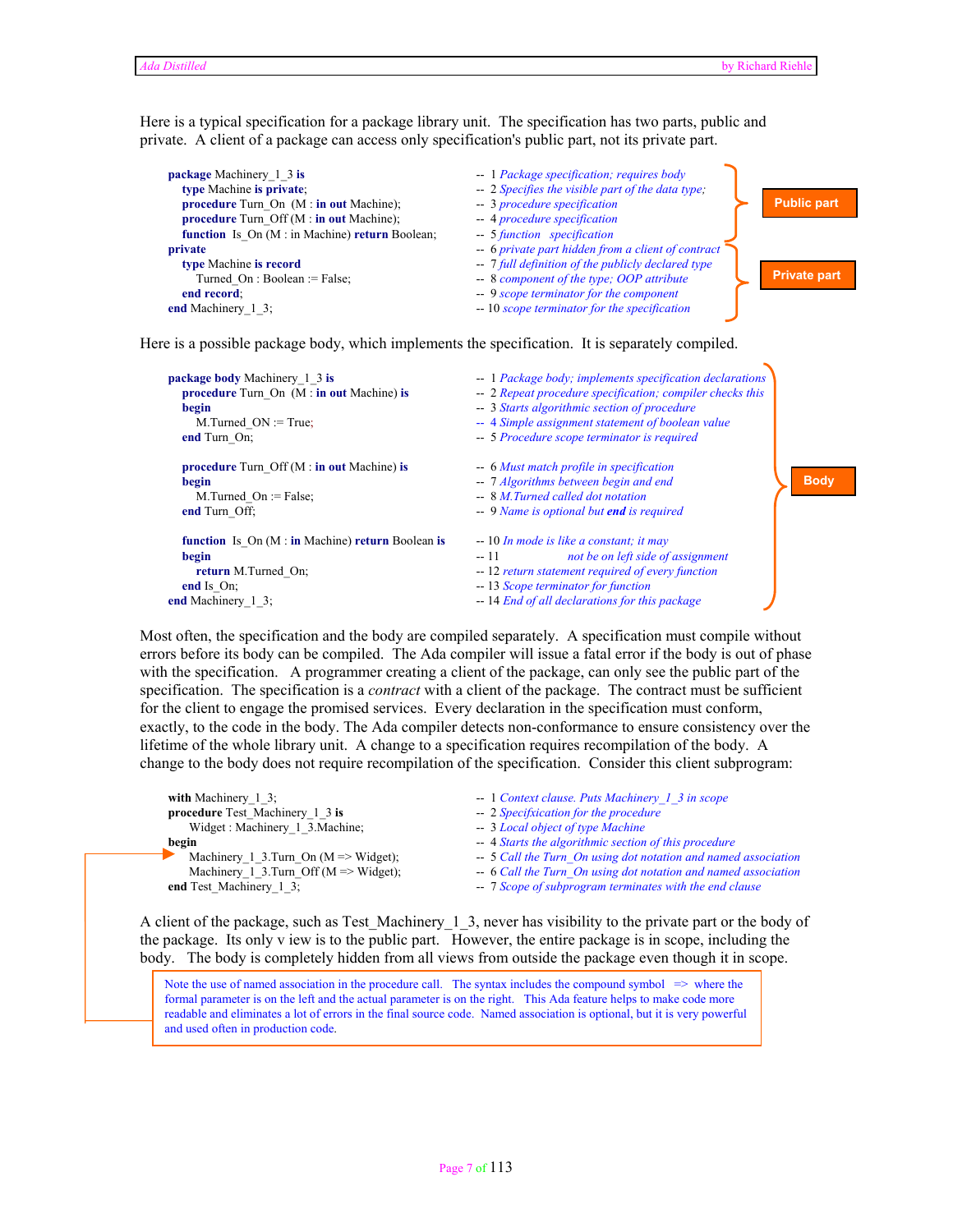# **2.3.2 Compilation Units**

As noted earlier, library units can be composed of smaller units called *compilation units*. The library unit is the full entity referenced in a *context clause*. An Ada package, as a library unit, is usually compiled as two compilation units: package specification and package body. Do not think of a package specification as a  $C_{++}$ . h file. The Ada rules are more rigorous than those for  $C_{++}$ . h files. The package body does not need to *with* its own specification. A package body can be further subdivided into even smaller compilation units called *subunits*. Subunits, used wisely, benefit the maintenance cycle of existing Ada programs.

The specification of Machinery 1 3 in the previous section can be compiled by itself. Later, the package body can be compiled. The procedure Test Machinery 1 3 may be compiled before the package body of Machinery 1 3. The test program cannot be linked until all separately compiled units are compiled.

The package body for Machinery 1 3 could have been coded for separate compilation as,

Compilation units in most Ada programs will be a package specification and package body. Sometimes, as in lines 2, 3, 5, you may see a subprogram specification compiled with the word *separate* instead of an *... is ... end* implementation. This implies separate compilation of the body for that subprogram.

Ada does not force separate compilation, but some Ada compilers do. An implementation is free to impose this requirement. The standards for most Ada development shops also require separate compilation.

An Ada package may have *child library* units. A package, such as package Machinery, may be the root of a tree of *child library* units. This provides a unique opportunity for separate compilation and extension.

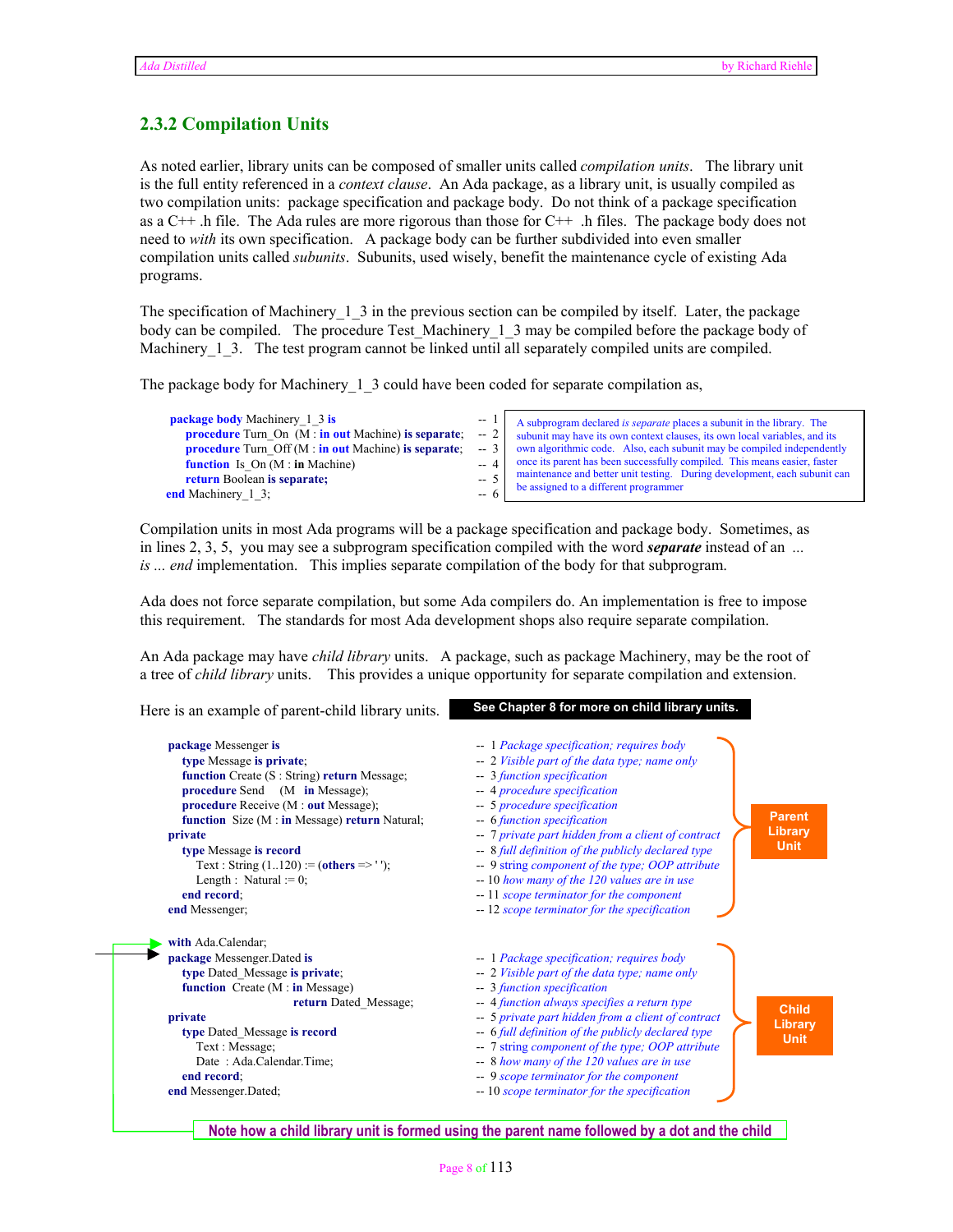At first, a child library unit might be mistaken as a form of inheritance. The experienced OOP practitioner will see that it is not inheritance; the *is-a* is relationship is absent. Rather, it allows one to extend the original package and add more features. The *declarative region* for Messenger has been extended to include the declarations of Messenger.Dated. Any client of Messenger.Dated has direct visibility to the public declarations of Messenger. The private part of Messenger.Dated and the body of Messenger.Dated has direct visibility to the private and public parts of Messenger.

Dated Message is implemented is a *has a* relationship. This means that Dated Message contains a value of type Message. Dated\_Message cannot be converted to an object of type Message. They are two distinct types, even though one is nested within another.

# **Important**

*2.4 Scope and Visibility*

Some programmers find the concept of visibility more difficult than any other part of Ada. Once they really understand visibility, everything else in language makes sense.

Failure to understand the difference between *scope* and *visibility* causes more problems for new Ada programmers than any other single topic. It is an idea central to the design of all Ada software. There is an entire ALRM chapter devoted to it, Chapter 8. A *with* clause puts a library unit into scope; but none of the resources of that unit are directly *visible* to a client. This is different from a #include in the C family of languages. Separating *scope* from *visibility* is an important software engineering concept. It is seldom designed into other programming languages. This book has many coded examples that illustrate visibility rules. Ada has several techniques for making *in-scope* elements directly visible. NOTE: ISO

#### Standard C++ *namespace* adopts a weakened form of Ada's scope and visibility model.

#### **2.4.1 Scope**

Every Ada statement has an enclosing scope. Sometimes the scope is easy to see in the source code. There is an entry point (declare, subprogram identifier, composite type identifier, package identifier, etc.) and an explicit point of termination. Explicit terminations are coded with an *end* statement. Anytime you see an *end* clause, you know it is closing a scope. Scope can be nested. For example, a procedure may be declared inside another procedure. The scope of context clause (*with* clause) is not as obvious. The context clause puts the full resources of a library unit in scope, but makes none directly visible.

*A pure interpretation of the scope mechanism might better describe this in terms of a declarative region. However, since this book is intended as an introduction to the practical aspects of the Ada, we limit our discussion to a more pragmatic view of the visibility mechanism. For a more rigorous description, please consult the Ada LRM, Chapter 8.*

A **with** (context) clause implies a dependency on the library unit named in that clause. This dependency can be at either the specification level of the withing library unit or deferred to the body of that unit.

#### **2.4.2 Visibility**

#### **Understanding visibility is the key to understanding Ada.**

An entity may be in scope but not directly visibile. This concept is better developed in Ada than in most programming languages. Throughout Ada Distilled you will see visibility examples such as:

- 
- 
- 

• **use clauses** *makes all public resources of a package directly visible* • **use type clauses** *makes public operators directly visible for designated type* • **entity dot notation** *entity in notation is directly visible; usually the best option* • **renaming , locally, of operations/operators** *usually best option for making operators directly visible*

During development, an Ada compiler error message may advise you that some entity is not visible at the point where it is declared or used. Most often a visibility problem will relate to operators  $(2.7)$ . One of the mechanisms from the above list can make that entity visible. It will be easier to demonstrate visibility in the code examples than to trudge through a tedious jungle of prose. Watch uses of the visibility mechanisms above in our coded examples.

The general rule for the use clause is to not use it. However, for lots of programs where dependability and maintainability are less important (e.g., experimental programs), one may use the use clause freely to simplify the coding process.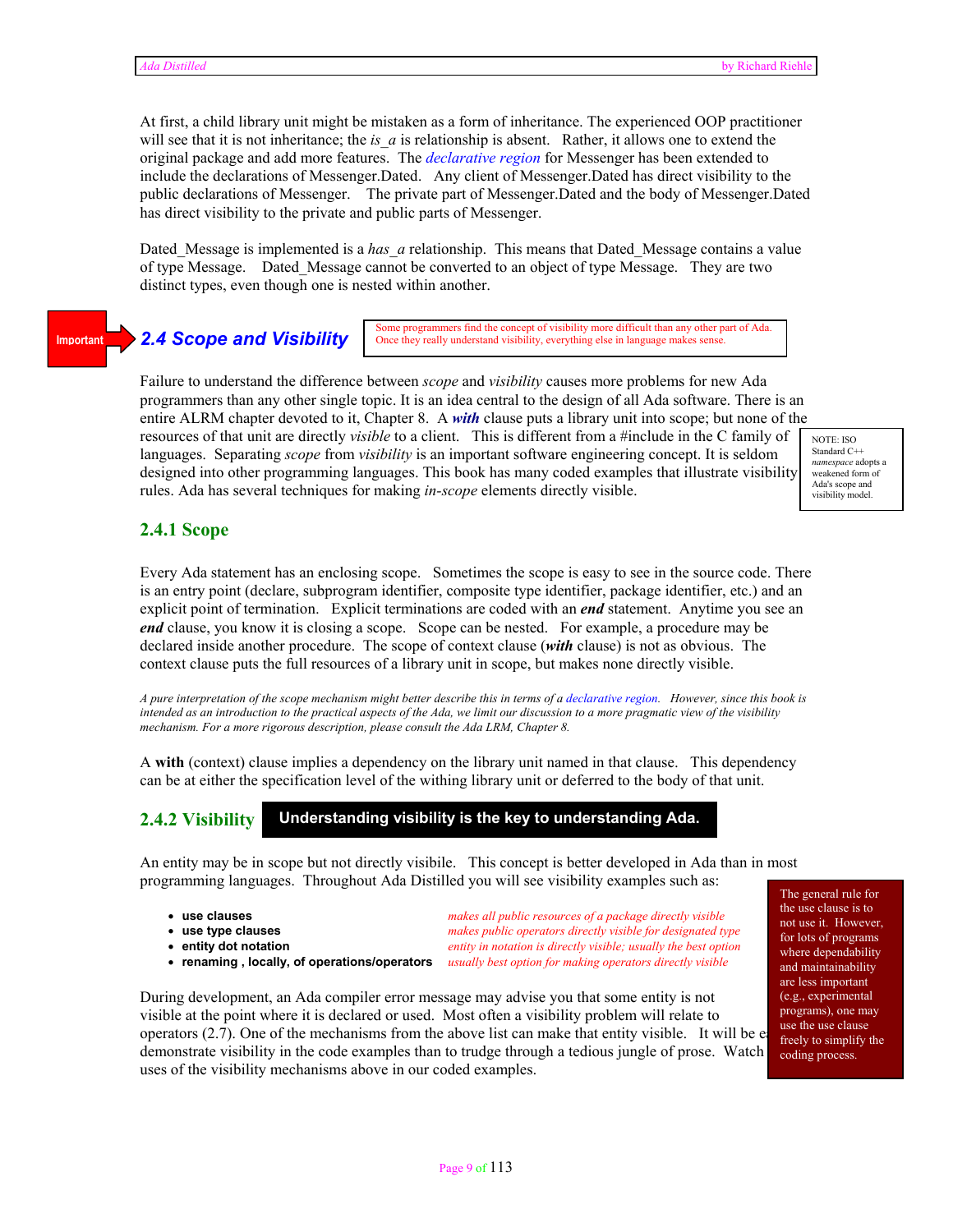# *2.5 Declarations, Elaboration, Dependencies*

Most Ada software systems are composed of many independent components, most in the form of packages. These packages are associated with each other through context clauses (i.e., *with* clause).



Notice that dependencies between library units can be deferred to the package body. This unique feature of Ada is based on the integral nature of library units and takes advantage of the separate compilation capability. Ada gives us the best of both capabilities. We can minimize the design dependencies by declaring context clauses for the package body instead for the package specification. This eliminates the need to re-compile (or re-examine) the relationships each time we make a change somewhere in our design.

An Ada program includes declarations and executable statements. A package specification is a set of declarations. The package body may also contain localized declarations. The scope of the declarations can be thought of as a *declarative region*. In the declarative region, declarations are in scope but not necessarily visible. Declarations in a package body are in the declarative region, but are not visible to a client or child library unit.

#### **2.5.1 Elaboration Elaboration brings declarations into existence, usually at run-time**

Declarations must be elaborated before the program can begin its algorithmic part. Elaboration is the set of actions a program must complete before it can begin its algorithmic actions. It usually takes place without action by the programmer. Ada does provide some *pragmas* (compiler directives) for control over the timing and order of elaboration. Usually, elaboration occurs at execution time. A programmer may specify compile-time elaboration through pragma Preelaborate or pragma Pure. If that compile-time elaboration is possible, it may occur according to the semantics of each pragma.

Library units named in a context (*with*) clause must be elaborated before they are actually available to a client. When there are multiple context clauses, each must be elaborated. In some circumstances, resources of one library unit must finish elaborating before another library unit complete its elaboration.

# **2.5.2 Ada Comb**

An Ada program unit may sometimes be viewed in terms of the "Ada Comb," an idea first introduced to me years ago by Mr. Mark Gerhardt. The Ada Comb demonstrates how declarations and algorithms are related within an implementation; i.e, subprogram body, task body, declare block, package body, etc.

- **exception** -- 5 *Optional. Not every comb needs this.*
- **kind-of-unit** unit-name  $\qquad \qquad \text{---}$  1 *procedure, function, package body, declare block, etc.* 
	- *local declarations* -- 2 *Must be elaborated prior to begin statement*
	- **begin**  $-3$  *Elaboration is done. Now start executing statements* 
		- *handled-sequence-of-statements* -- 4 *Handled because of the exception handler entry* 
			-
		- *sequence-of-statements* -- 6 *This is the area for exception handler code*
	- **end** unit-name;  $-7$  *Every comb requires a scope terminator*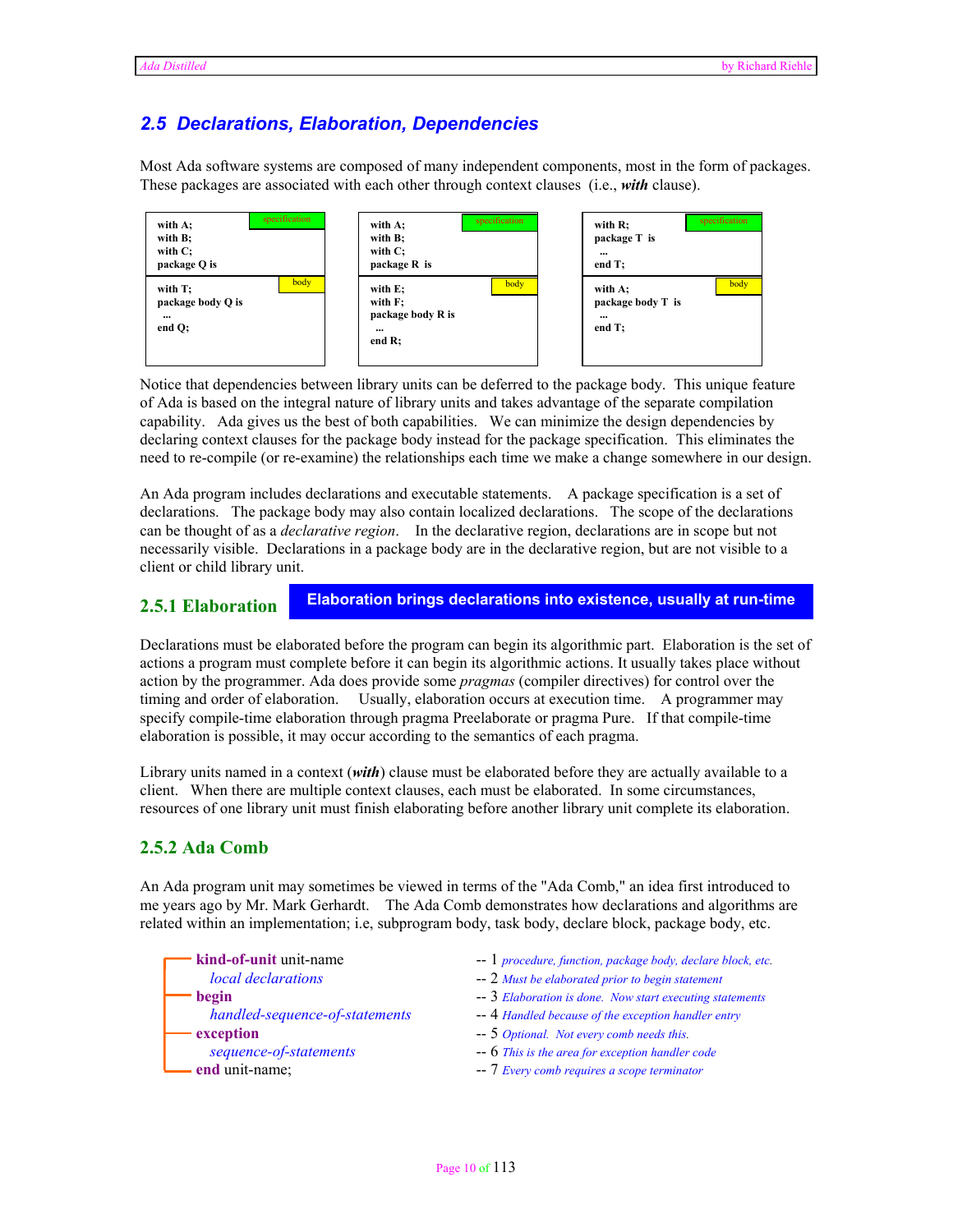Ada is a block-structured language. Local declarations may contain: other subprogram declarations (including their body), instances of types, instances of generic units, tasks or task types, protected objects or protected types, use clauses, compiler directives (pragmas), local type declarations, constants, and anything else that falls into the category of the items just listed. Even though the list of legal entities in a declaration is long, only a few elements are actually used in practice. Be aware of the Ada Comb when studying the subprograms and algorithmic structures in this book.

The *handled-sequence-of-statements* includes statements that operate on declarations. This includes assignment, comparisons, transfers of control, algorithmic code. More specifically, we see the three fundamental control structures of the structure theorem (Jacopini and Böhm): sequence, iteration, selection. You may also see a declare block, with local declarations, within the handled-sequence-of-statements.

| with Ada.Text IO;                 | -- 1 Is elaborated before being used                |
|-----------------------------------|-----------------------------------------------------|
| with Machinery;                   | -- 2 Is elaborated before being used                |
| procedure Ada_Comb_Example_1 is   | -- 3 Name of enclosing unit                         |
| Data: Machinery.Machine;          | -- 4 Declarations local to enclosing unit           |
| begin                             | $-5$                                                |
| declare                           | -- 6 Can declare local variables in this block      |
| Data : Integer := $42$ ;          | -- 7 The name, Data, hides the global declarations  |
| begin                             | -- 8 Integer Data now is visible; Outer Data is not |
| Data := Data + 1;                 | -- 9 Handled sequence of statements                 |
| exception                         | -- 10 Start exception handler part of unit          |
| when some-exception $\Rightarrow$ | -- 11 Name the exception after reserved word, when  |
| -- sequence of statements         | -- 12 Any legal sequence of statements here         |
| end:                              | -- 13 End of scope of declare block                 |
| end Ada Comb Example 1:           | -- 14 End of enclosing scope                        |

The Ada comb may be found in most algorithmic units. This includes procedures, functions, package bodies, task bodies, and declare blocks. These units may also include some kind of identifier (label). In production code, it is helpful to include the label at the beginning of the comb as well as at the end of it. Here is a variation on the previous example

| procedure Ada Comb Example 2 is     | -- 1 Name of procedure                                               |
|-------------------------------------|----------------------------------------------------------------------|
| Data : Float := $0.0$ ;             | -- 2 Floating point declaration in scope                             |
| begin                               | $-3$                                                                 |
| Integer Block:                      | -- 4 A label for the declare block                                   |
| declare                             | -- 5 Can declare local variables in this block                       |
| Data : Integer := $42$ ;            | -- 6 The name, Data, hides the global declarations                   |
| begin                               | -- 7 Integer Data now is visible; Float Data is not directly visible |
| Data := Data + 1:                   | -- 8 Simple incrementing statement                                   |
| exception                           | -- 9 Localized exception handling region                             |
| when Constraint Error $\Rightarrow$ | -- 10 Statements to handle the exception                             |
| end Integer Block;                  | -- 11 Named end of scope for declare block                           |
| Data := Data + 451.0;               | -- 12 Float data is once more visible                                |
| end Ada Comb Example 2;             | -- 13 End of scope of procedure                                      |

The second example has an exception handler localized in the declare block. Note the identifier (label) for this declare block. A block label is any user-defined name followed by a colon. The block repeats the identifier at the end of its scope. In the scope of the declare block, the floating point variable with the same name as the item in the declare block is automatically made invisible. Because it is still in scope, it could be made visible with dot notation (Ada\_Comb\_Example\_2.Data ...). Try to avoid identical names within the same scope. In large-scale systems with many library units, avoiding this is not always possible.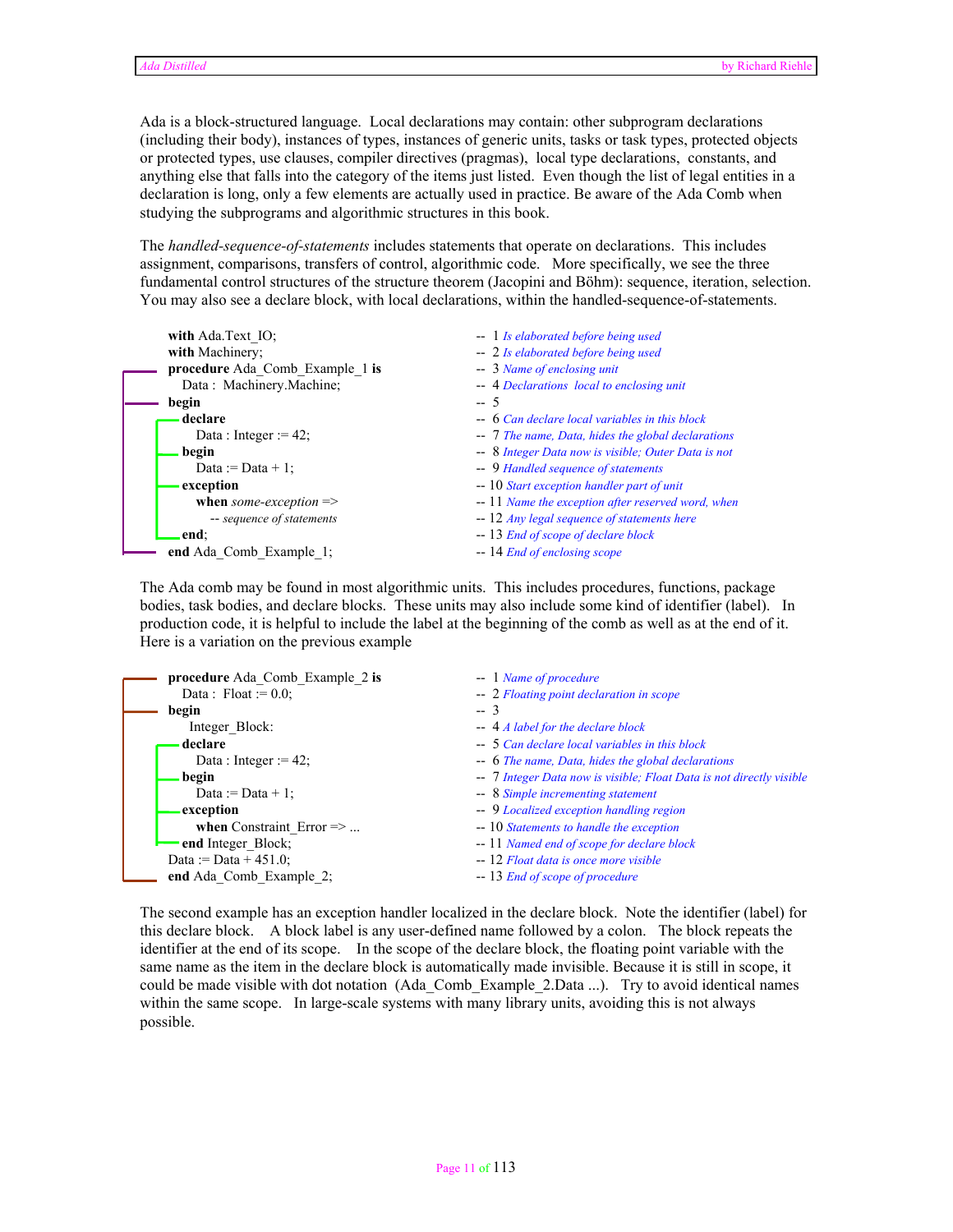#### **2.6 Variables and Constants**

A variable is an entity that can change its value within your program. That is, you may assign new values to it after it is declared. A constant, once declared with an assigned value, may not be changed during its lifetime in your program. Variables and constants may be declared in a certain place in your program, called the *declarative part*. Every variable and constant must be associated with some *type*. The basic syntax for a variable declaration is,

name\_of\_variable : name\_of\_type; -- *for a scalar or constrained composite type* name\_of\_variable : name\_of\_type(constraint) ; -- *for an unconstrained composite type* 

Declarations for predefined types (*see package Standard in the appendices of this book*)

```
Value : Integer; -- see Annex A.1, package Standard
Degrees : Float; -- see Annex A.1, package Standard
Sentinel : Character; -- see Annex A.1, package Standard
Result : Boolean; -- see Annex A.1, package Standard<br>Text : String (1..120); -- Must always constrain a string vari
Text : String(1..120); -- Must always constrain a string variable
             String is defined in package Standard as an unconstrained array
```
**Strings in Ada have index values of subtype positive which means the lowest possible value for a string index is 1, not zero.**

We could also initialize a variable at the time it is declared,

```
Channel : Integer := 42; -- The state of the universe, and everything."
Pi : Float := Ada.Numerics.Pi; -- from Annex A.5, ALRM<br>ESC : Character := Ada Characters Latin 1 ESC: -- from Annex A ALRM
ESC : Character := Ada.Characters.Latin_1.ESC; -- from Annex A, ALRM<br>Is On : Boolean := True; -- from Annex A.I, ALRM
             Is_On : Boolean := True; -- from Annex A.1, ALRM
Text : String(1..120) := (others => '*'); -- Every element initialized to asterisk
```
# *2.7 Operations and Operators*

Ada distinguishes between operations and operators. Operators are usually the infix methods used for arithmetic, comparison, and logical statements. Operators present a visibility problem for a new Ada programmer. Watch for the discussion of operator visibility that follows in this section.

#### **2.7.1 Assignment Operation**



Somewhere among his published aphorisms and deprecations, Edsger Dijkstra observes that too few programmers really understand the complexities of the assignment statement. I have not been able to excavate the exact quote from those of his publications immediately at hand. It is true, however, that assignment is increasingly complicated as new programming languages are invented. Ada is no exception, and may actually have more complicated rules about assignment than some other languages.

The Ada assignment operation,  $:=$  , is a compound symbol composed of a colon symbol and equal symbol. It is predefined for every Ada type except limited types. It is illegal, in Ada, to directly overload, rename, or alias the assignment operation. In a statement such as,

$$
A := B + C * (F / 3);
$$
  
Reminder: the assignment operator is legal only on non-limited types. Also, both sides of the assignment operator must conform to each other. Composite types must have the same size and constraints.

the expression on the right side of the assignment operation is evaluated and the result of that evaluation is placed in the location designated by the variable on the left side. All the variables on both sides must be of the same type. In an expression,

Note: Although Ada does not allow direct overloading of the assignment operator, it is sometimes useful to do that kind of overloading, and Ada has a facility for designing in this feature safely but indirectly, by deriving from a controlled type.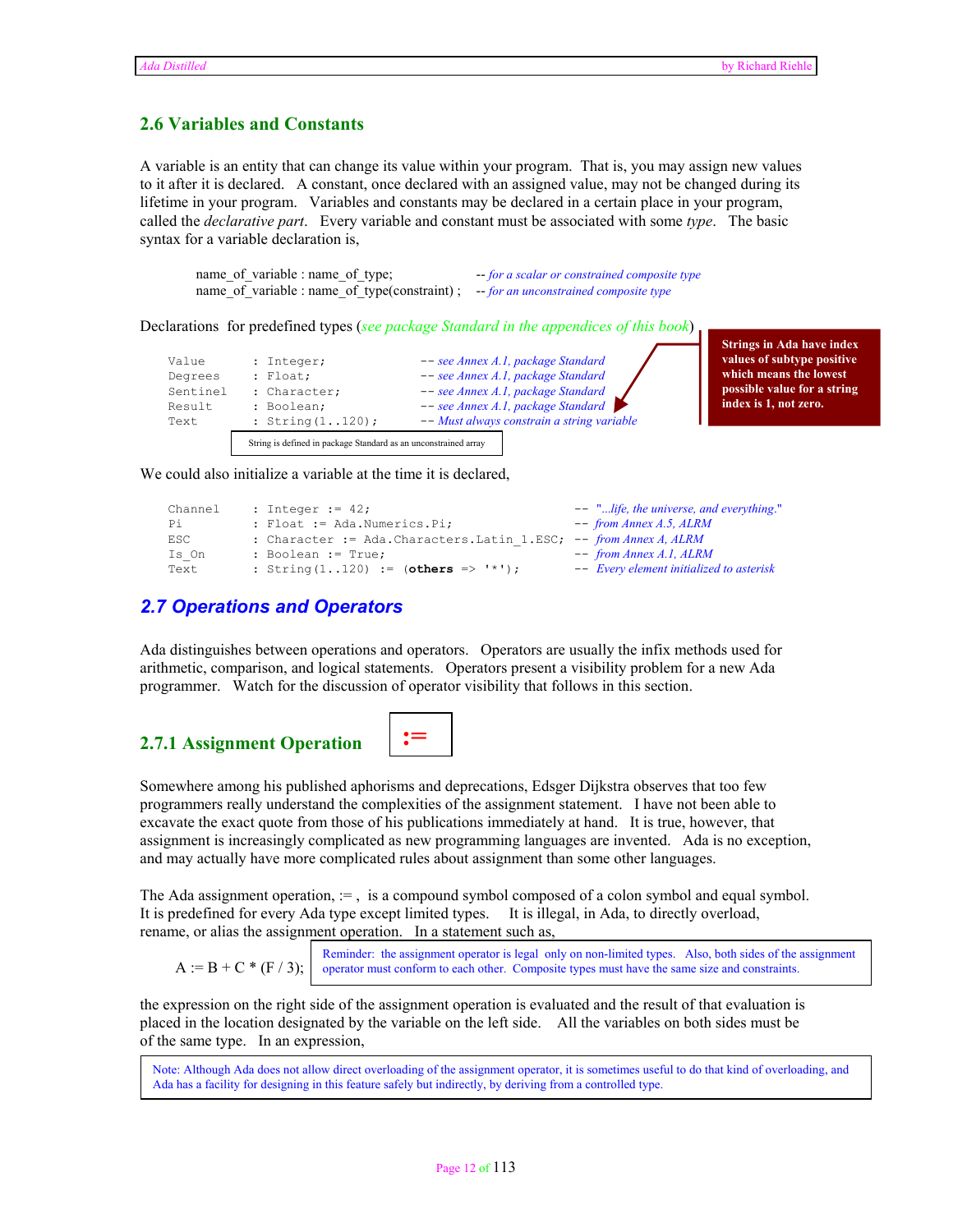X and Y must both be of the same type. If values in an assignment statement are not of the same type, the programmer may, under strictly defined rules, convert Y to a type corresponding to the type of X.

```
type X_Type is ... -- Ellipses are not part of the Ada language; used for simplification here
type Y_Type is ...
X := X Type(Y); -- When type conversion is legal between the types
```
Type conversion is not legal between all types. If both types are numeric, the conversion is probably legal. If one type is derived from another, it is legal. Otherwise, type conversion is probably not legal.

Assignment may be more complicated if the source and target objects in the assigment statement are composite types. It is especially complicated if those composite types include pointers (access values) that reference some other object. In this case, access value components may create entertaining problems for the programmer. For this reason, composite types constructed from pointers should be *limited types*. For limited types, one would define a *Deep Copy* procedure. Ada makes it illegal to directly overload the assignment operator. Study an example of a deep copy in the generic Queue\_Manager later in this book.

Sometimes two types are so completely different that assignment must be performed using a special generic function, Ada.Unchecked\_Conversion. Do not be too hasty to use this function. Often there is another option. Note the following example:

| -- 1 Chapter 13 or ALRM                   |
|-------------------------------------------|
| -- 2 Generally speaking, don't do this    |
| -- 3 <i>Array with four components</i>    |
| -- 4 Define number of bits for the array  |
| $-5$                                      |
| -- 6 A record with four components        |
| $-7$                                      |
| -- 8 Same number of bits as the array     |
| $-9$                                      |
| -- 10 Convert a Vector to a Data          |
| -- 11 Intilialize a Vector with values    |
| -- 12 Intilialize a Record with values    |
| $-13$                                     |
| -- 14 Assignment via unchecked conversion |
| -- 15                                     |
|                                           |

Even though Line 14 probably works just fine in all cases, many Ada practitioners will prefer to do the assignments one at a time from the components of Vector to the components of Data. There will be more code, but selected component assignment is guaranteed to work under all circumstances. Unchecked conversion may be less certain unless you are careful about what you are doing.

#### **2.7.2 Other Operations**

There are several reserved words that behave like operations. Most of these such as *abort*, *delay*, *accept*, *select*, and *terminate* are related to tasking. Others include *raise* (for exceptions), *goto*, and *null*. Some Ada practitioners might not agree with the notion that these are operations, however, in any other language they would be so considered.

Other operations, for non-limited types, are described in Chapter Four of the Ada Language Reference Manual. Again, these might not be thought of as operations, but they do have functionality that leads us to classify them as operations. These include *array slicing*, *type conversion*, *type qualification*, *dynamic allocation* of access objects, and *attribute modification* (Annex K of ALRM).

Because Ada supports object technology, the designer is allowed to create, overload, and override operations (except assignment) and operators. Subprogram (procedure and function) specifications may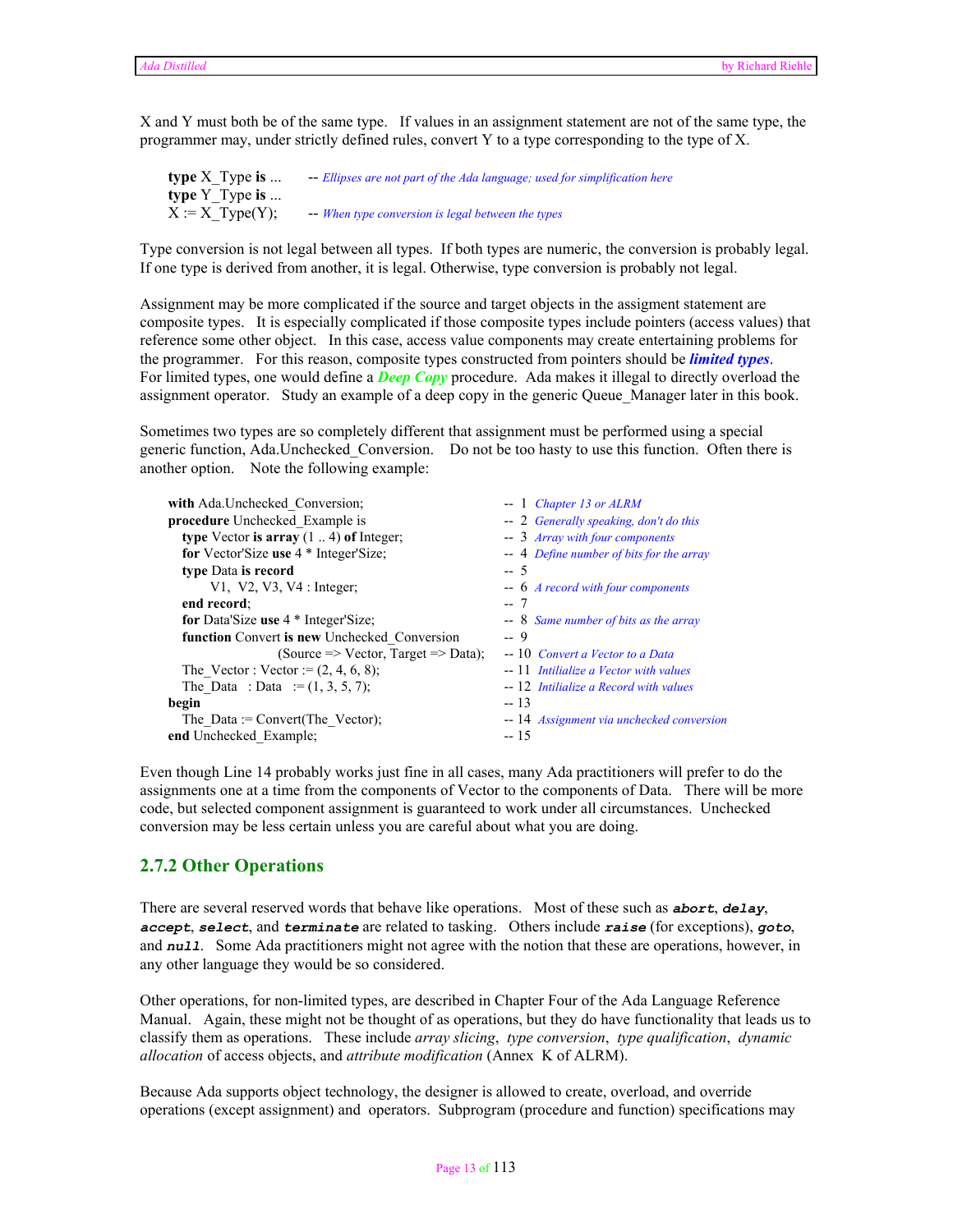be declared in the public part of a package specification. They are implemented in the body of a package. For example, in a stack package, the operations might be Push, Pop, Is Full, Is Empty. For abstract data types, the operations are described as subprograms on the type.

#### **2.7.3 Operators**

**Understanding visibility is the key to understanding Ada**

As mentioned in Section 3.2.2, Ada distinguishes between operators and operations. This distinction is useful for visibility management. Operators may be overloaded.

Operators can be thought of as functions. For example, for a type, T, function signatures might be:

```
 function "=" (Left, Right : T) return Boolean; -- signature for equality operator
function ">=" (Left, Right : T) return Boolean; -- signature for equality operator function "+" (Left, Right : T) return T; -- signature for addition operator
                    (Left, Right : T) return T; -- signature for addition operator
```
This signature style applies to all operators. The name of the operator is named in double quotes as if it were a string. You may overload operators for your own types. In Ada, the return type is part of the signature. There is a special visibility clause that makes all the operators for a named type fully visible:

**use type** *typename*; -- *typename is the name of the type in scope. It might need to be dot qualified*

Some designers prefer to make selected operators visible using the renames clause instead of the the **use type** clause. For example, if type T is defined in package P,

**function** "+" (Left, Right : P.T) **return** P.T **renames** P."+"; -- *makes "+" directly visible*

The above function renames the addition operator for a specific type. It uses dot notation to reference the package in which the type is defined. You can code this in the declarations of a unit that has a context clause for (for example) P and a type P.T. This makes the plus operator directly visible in the immediately enclosing scope. Many Ada practitioners feel this is a better engineering solution to controlling visibility than any of the other options. It does have the effect of ensuring that no accidental coding of some other operator is possible since only this one is directly visible.

#### *2.8 Elementary Sequential Programs There is a more in-depth discussion of this topic in Chapter 6.*

Ada supports two kinds of subprograms: *procedures* and *functions*. A subprogram *may* be a standalone library unit. Often it a subprogram is declared in some other unit such as a package specification. The implementation part of the subprogram is called the "body." The body for Open might be coded as:

| procedure Open (F : in out File) is                                                                                                         |  | $-- 1$ Note the reserved word, is                  |
|---------------------------------------------------------------------------------------------------------------------------------------------|--|----------------------------------------------------|
| -- optional local declarations                                                                                                              |  | $--$ 2 Between is and begin, local declarations    |
| begin                                                                                                                                       |  | -- 3 Subprogram body requires a <b>begin</b>       |
| -- some sequence of statements                                                                                                              |  | -- 4 <i>Some statements or reserved word</i> null; |
| <b>end</b> Open; $-\text{C}$ Most standards require repeating the identifier here $-\text{C}$ 5 End required; Identifier optional but usual |  |                                                    |

Sometimes we code the subprogram specification and body together, as just shown. There are many cases of this in the example subprograms in this book. The *optional local declarations* on Line 2 are local to the subprogram. That is, they are never visible to another unit. This is one more level of *visibility*. When you fully understand the visibility rules, you will understand most of Ada.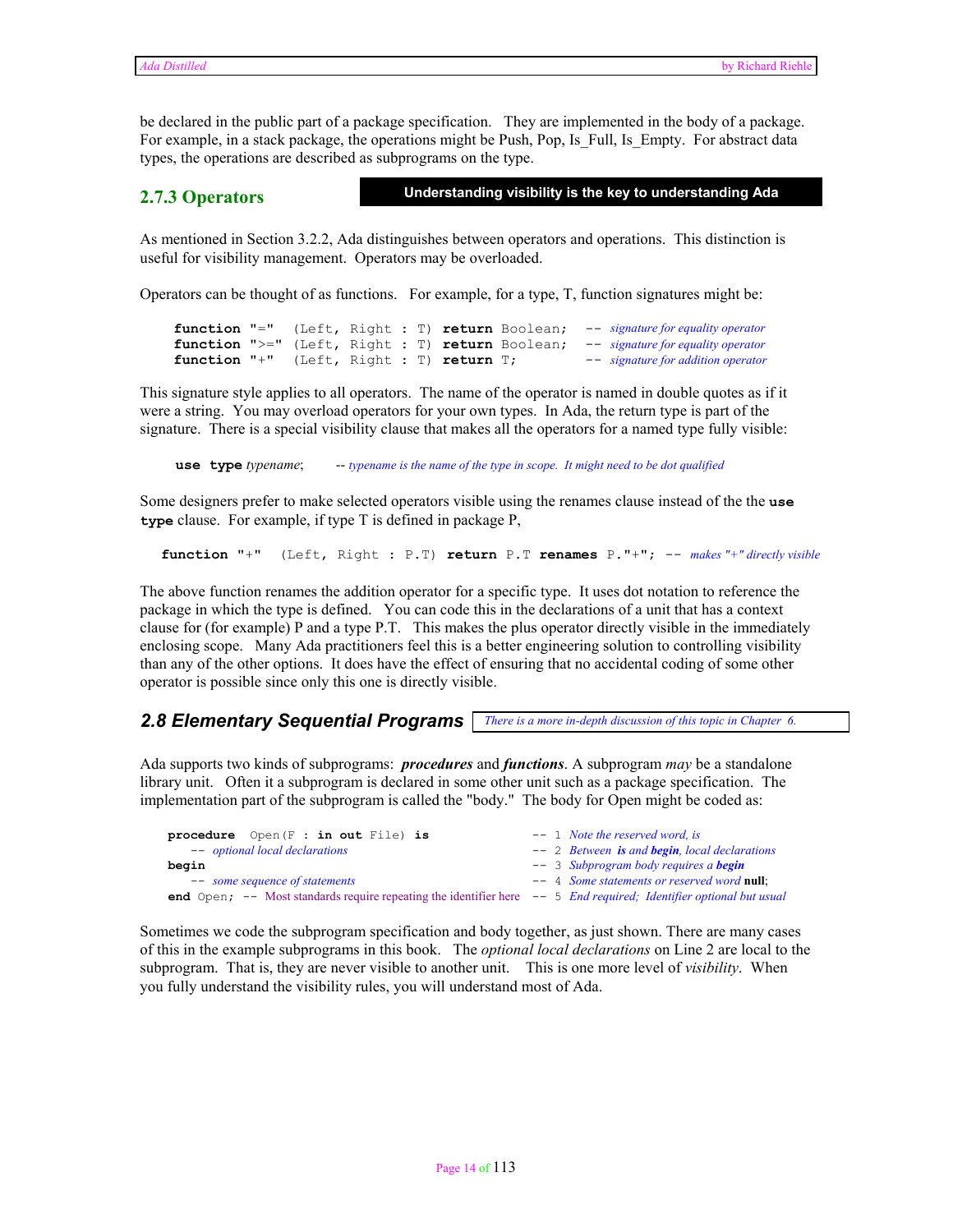# **2.8.1 Subprogram Parameters**

Subprograms may have formal parameters. Formal parameters must have a *name*, a *type*, and a *mode*. A mode tells the compiler how a parameter will be used in a subprogram. The parameter *mode* may be **in**, **out**, **in out**, or **access**. The following table simplifies the concept of parameter mode:

| Mode   | <b>Function</b> | <b>Procedure</b> | <b>Assigment Operator Position</b>                          |
|--------|-----------------|------------------|-------------------------------------------------------------|
| in     | Yes             | Y es             | Only right side of $:=(a \text{ constant in subprogram})$   |
| out    | No.             | Yes              | <i>Right or Left side of : = (but has no initial value)</i> |
| in out | No              | Yes              | <i>Right or Left side of : = (has initial value)</i>        |
| access | Yes             | Yes              | Only right side of $:=$ (but might assign to component)     |

The table is an over-simplification. It will work well for you as a programmer. Just understand that *out mode* parameters are not called with an initial value, and *access* mode parameters (*See Chapter 5*) are pointing to some other data. The data being accessed may be modified even though the access value itself may not. Examples of parameters and their modes within a subprogram,

# **2.8.2 Subprogram Specifications with Parameters**

| <b>procedure</b> Clear (The List : <b>in out</b> List);          | - The List can be on either side of $:=$      |
|------------------------------------------------------------------|-----------------------------------------------|
| function Is Empty (The List: in List) return Boolean;            | - The List can be on right side of $:=$       |
| function Is Full (The List: List) return Boolean;                | - default in mode                             |
| <b>procedure</b> Get (The List: in List; Data: out Item);        | -- two modes; two parameters                  |
| <b>procedure</b> Set Col (To : <b>in</b> Positive Count := 1);   | -- default value for in mode                  |
| <b>procedure</b> Update (The List: in out List; Data: in Item);  | -- two modes; two parameters                  |
| function Item Count (The List: access List) return Natural;      | -- The List can be on right side of $:=$      |
| <b>procedure</b> Item Count (The List: access List;              | - The List can be on allowed on right of $:=$ |
| Count: out Count):                                               | - unitialized; left or right of $:=$          |
| function M Data (Azimuth, Elevation, Time : Float) return Float; | - Three parameters, same type                 |
|                                                                  |                                               |

A call to a formal parameter with an actual parameter should usually include *named association*. Consider function M\_Data, above. Which is more readable and more likely to be accurate?

Named association where actual parameter is sociated with formal formal

 $R := M$  Data (42.8, 16.2, 32.8);  $R := M$  Data (Elevation => 16.2, Time => 32.8, Azimuth => 42.8); *The compound symbol means associate the formal parameter with the named actual parameter.*

Consider a problem that often occurs in languages such as C or  $C^{++}$  with three parameters of the same type:

int mdata (int x, int y, int z) { ... } *What happens if the wrong parameters of the right type are passed?*

In C, there is no easy way to explicitly ensure correct actual values are being sent to the right formal arguments. Consequently, it is easy to accidentally call a function with the wrong data, even if that data is of the correct type. Some more recent languages have adopted this feature from Ada.

Ada programmers, using named association, prevent this kind of accident because errors are easily detected by the compiler. This can save countless hours of debugging time. Later, when someone needs to maintain a program using named association there is less difficulty determining what parameters are being used and when. This is especially useful for parameter lists where some of the formal parameters have default values.

**Named association enables explicit interfaces. This is an important engineering principle for software.**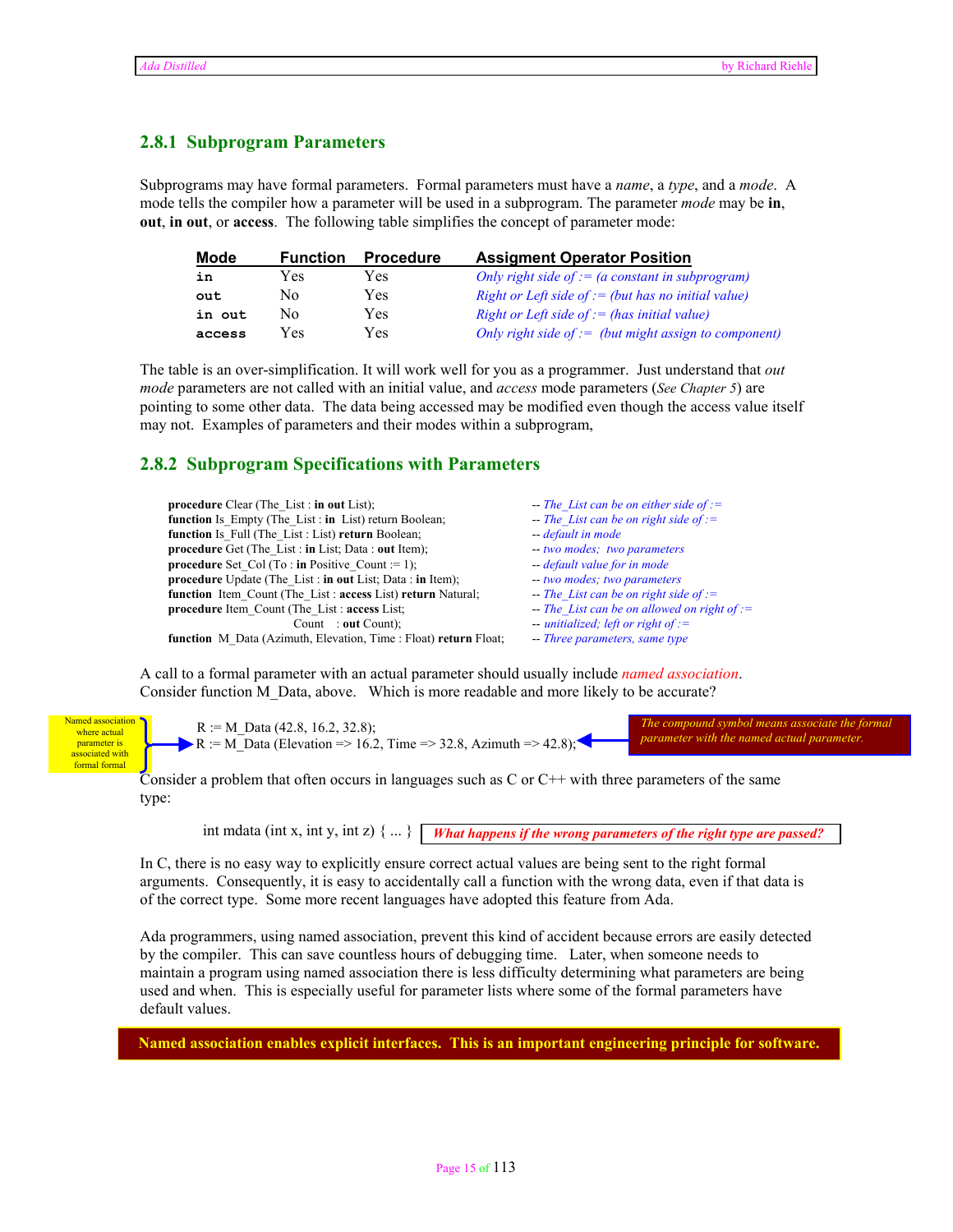Ada has no structural equivalence as found in C, C++, and Modula-3. Strict name equivalence model. Ada has no automatic promotion of types from one level to another. We enjoy better type safety under these rules. Even Java falls short of Ada when considering type safety. This is one reason Ada is the right choice for safety-critical and human-rated software applications.

# **3. Types and the Type Model**

# *3.1 Rigorous Type Rules*

Type safety is the language feature for which Ada is best known. It is actually only one of the many strong points in Ada. The following discussion will clarify how it works. A type, in Ada, consists of four parts,

- **1. A name for the type**
- **2. A set of operations for the type**
- **3. A set of values for the type**
- **4. A set of rules governing type relationships; e.g., a wall between objects of differing types**

The last feature, the *wall*, is the default of the Ada typing model. Ada does provide capabilities for getting around or over the wall, but the wall is always there. There are two general categories of type, elementary and composite. A composite type is a record or an array. Everything else, for our purposes in this book, is an elementary type. (**Note**: there are minor exceptions to this definition when you get into more advanced Ada). Some types are predefined in a package Standard (see this Appendix A of this book). From the object-oriented viewpoint, a type has *state*, operations to *modify* state and operations to *query* state.

# *3.2 Type Safety*

A better way to view strong typing is to think in terms of *type safety*. Every construct in Ada is type safe. For Ada, type safe is the default. For most languages, type safe is not the default. In still other languages, type safety is an illusion because of structural equivalence or implicit type promotion. Ada does not support either of those concepts because they are not type-safe. An Ada designer declares data types, usually in a *package* specification. The declared types include a constrained set of values and operations appropriate to the problem being solved. This ensures a rigorous contract between the client of a type and the promise made by the *package* in which the type is defined.

# *3.3 Declaring and Defining Types*

# **3.3.1 Categories of types**

Ada types can be viewed in two broad categories: *limited*, and *non-limited*. A type with a *limited* view cannot be used with the  $:=$  expression, ever. All other types can be used with  $:=$  as long as that assignment is between compatible (or converted view of) types. Ada defines certain types as always limited. These include task types, protected types, and record types with access discriminants.

Types in Ada may be considered in terms of their *view*. A type may be defined with a *public view* which can be seen by a client of the type, and a *non-public view* that is seen by the implementation of the type. We sometimes speak of the *partial view* of the type. A partial view is a public view with a corresponding non-public view. Partial views are usually defined as private or limited private. Also, the public view of a type may be limited where the implementation view of that same type may be non-limited. Ada does not define a protected view directly analogous to C++ or Java. However, some of the essential properties of that view are available as necessary.

Another important category is *private* type versus *non-private* type. A limited type may also be private. A type with a private view may also have a view that is not private. Any Ada data type may have a view that is private with a corresponding view that is not private. The predefined operations for a non-limited private type include: := operation, = operator, /= operator. Any other operations for a private type must be declared explicitly by the package specification in which the type is publicly declared.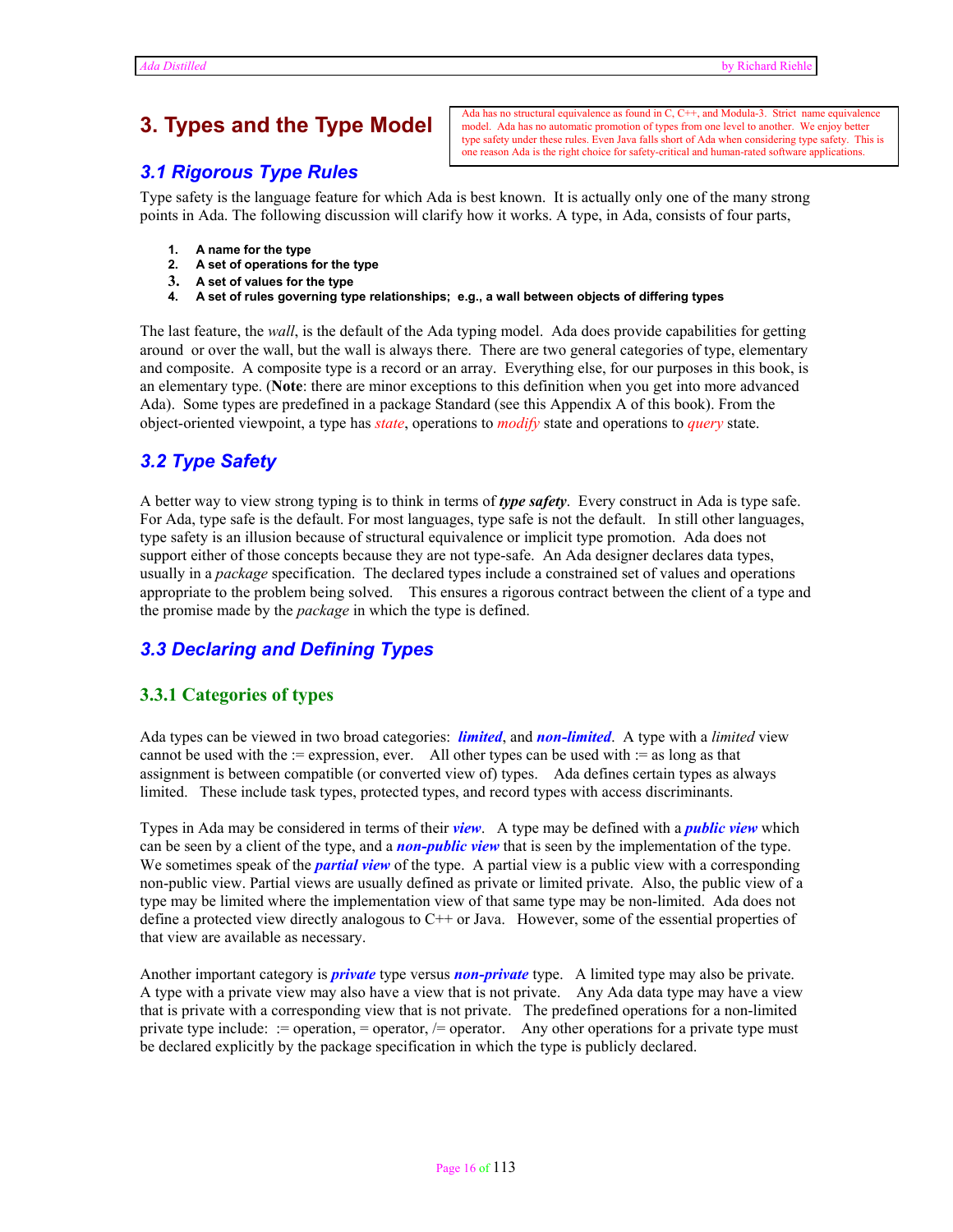# **3.3.2 A Package of Non-private Type Definitions**

In addition to predefined types declare in package Standard, the designer may also define types. These may be constrained or unconstrained, limited or non limited. Here are some sample type declarations.

| package Own Types is                                                   |                                               |
|------------------------------------------------------------------------|-----------------------------------------------|
| type Color is (Red, Orange, Yellow, Green, Blue, Indigo, Violet);      | -- 1 An enumerated type;                      |
| -- an ordered set of values; not a synonym for a set of integer values | -- 2 A single line comment                    |
| type Farenheit is digits $7$ range -473.0451.0;                        | -- 3 Floating point type                      |
| type Money is delta $0.01$ digits $12$ ;                               | -- 4 Financial data type for accounting       |
| type Quarndex is range $-3$ 00010 000;                                 | -- 5 Integer type; note underbar notation     |
| type Vector is $array(1100)$ of Farenheit;                             | -- 6 Constrained array type                   |
| type Color Mix is array (Color) of Boolean;                            | -- 7 Constrained by Color set                 |
| type Inventory is record                                               | -- 8 A constrained record type                |
| Description : String $(180)$ := (others => '');                        | -- 9 Initialized string type record component |
| Identifier: Positive:                                                  | $-10$ A positive type record component        |
| end record:                                                            | -- 11 End of record scope required by Ada     |
| type Inventory Pointer is access all Inventory;                        | -- 12 Declaring a pointer type in Ada         |
| type QData is $array(Positive range \diamond)$ of Quarndex;            | -- 13 Unconstrained array type                |
| type Account is tagged record                                          | $-14$ See next example: 1.5.3.3               |
| : String $(120)$ ;<br>ID                                               | -- 15 Uninitialized string type component     |
| : Money := $0.0$ ;<br>Amount                                           | -- 16 See line 4 of this package              |
| end record:                                                            | -- 17 Required by language                    |
| type Account Ref is access all Account Class;                          | -- 19 Classwide pointer type for tagged type  |
| end Own Types;                                                         |                                               |

# **3.3.3 A Private type Package**

**package** Own Private Types **is** -- 1 **type** Inventory **is limited private;** -- 2 *Partial definition of limited private type* **type** Inventory\_Pointer is access all Inventory;  $\qquad \qquad -3$  *Declaring a pointer type in Ada* **procedure** Create(Inv : **in out** Inventory); -- 4 *Create an empty instance of Inventory* -- *More operations for type Inventory* -- 5 **type** Account **is tagged private**;  $\qquad \qquad -6$  *Partial definition of a tagged type* **type** Account\_Ref **is access all** Account'Class; -- 7 C*lasswide pointer type for tagged type* **procedure** Create**(**Inv **: in out** Inventory**);** -- 8 *Creates an empty Inventory record* **function** Create (D : String; ID : Positive) **return** Account\_Ref; -- 9 *returns access to new Inventory record* -- *More operations for tagged type, Account* -- 10 **private**  $\qquad \qquad -11$  *Begin private part of package* **type** Inventory **is record** -- 12 *A constrained record type* Description : String(1..80) := (others => ' '); -- 13 *Initialized string type record component* Identifier : Positive;<br>  $-14 A positive type record component$ **end record**;  $\qquad \qquad -15$  *End of record scope required by Ada* -- 16 **type** Account **is tagged record** -- 17 *Extensible record tagged type* ID : String(1..12); -- 18 *Uninitialized string type component*  Amount : Float := 0.0; -- 19 *A float type record component* **end record**;  $\qquad \qquad -20$  *Required by language* **end** Own\_Private\_Types;  $-21$ Public view of specification Private view of specification

Note the signature of the Create procedure on Line 4. Since the inventory type is *limited private*, we would often want the mode of parameter list to be **in out**. However, it is legal to have mode of **out** only.

# *3.4 Deriving and Extending Types*

A new type may be derived from an existing type. Using the definitions from the previous package,

| type Repair_Parts_Inventory is new Inventory; | - no extension of parent record is possible here |
|-----------------------------------------------|--------------------------------------------------|
|                                               | -- because it is not a tagged type               |

where Repair Parts inherits all the operations and data definitions included in its parent type. Also,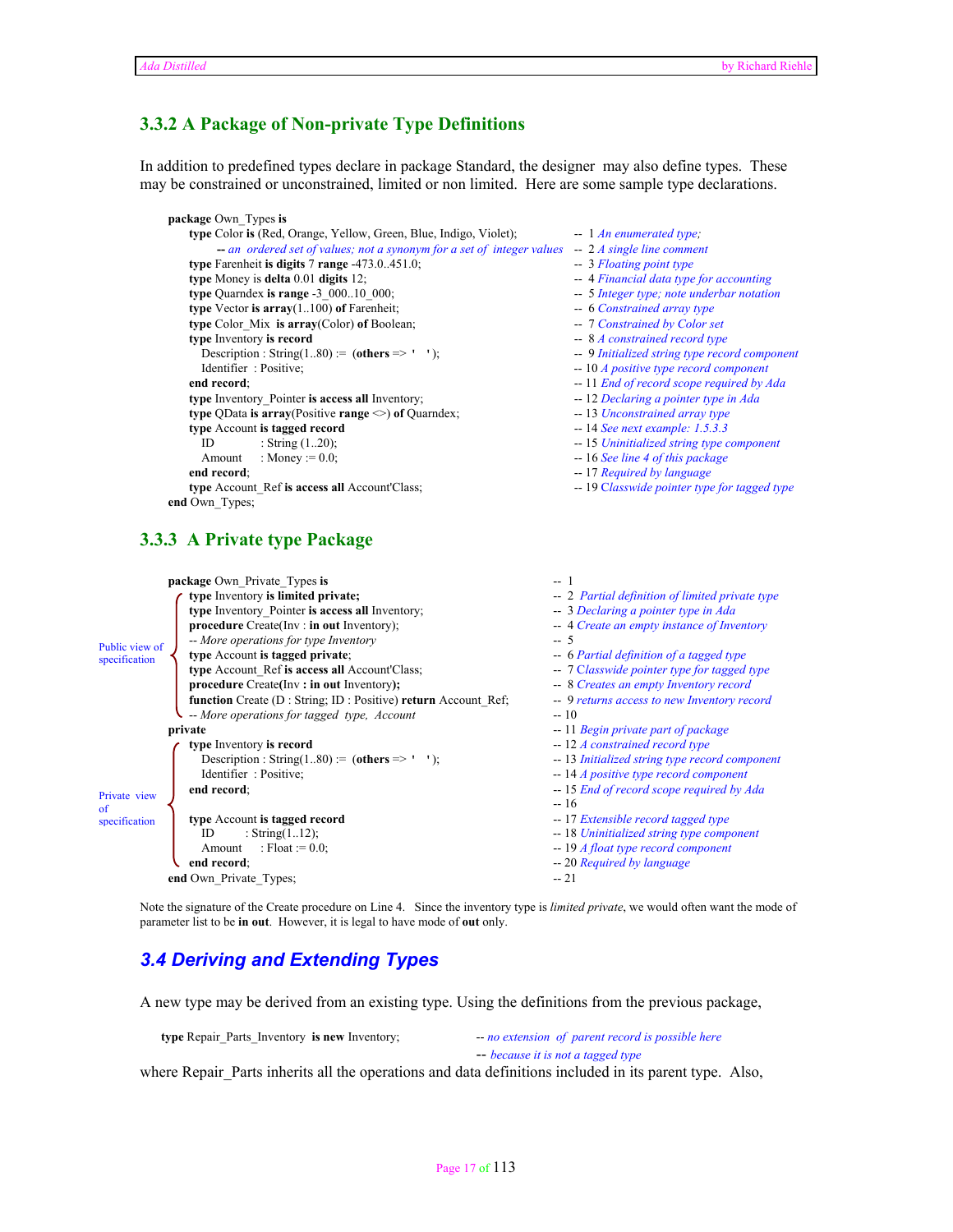| <b>type Liability is new Account</b> | --1 extended from tagged parent, lines 6, 17-20, above |
|--------------------------------------|--------------------------------------------------------|
| with record                          | --2 required :phrase for this construct                |
| Credit Value : Float:                | --3 extends with third component of the record         |
| Debit Value: Float:                  | --4 fourth component of the record                     |
| end record:                          | -- 5 record now extended with four elements            |

in which Liability, derived from Account, inherits all the operations and components of its parent type but also adds two more components. This means that Liability now has four components, not just two. This is called extensible type inheritance. From the above list of types, one might have a access (pointer) variable,

Current\_Account : Account\_Ref; -- *Points to Account or Liability objects*

which can point to objects of any type derived from Account. That is, any type in Account'Class. This permits the construction of heterogeneous data structures.

# *3.5 Operations on Types*

As mentioned in Section 2.7.3, Ada distinguishes between *operators* and *operations*. Legal syntax for operations on types is defined in 4.5 of the ALRM. In general the rules are pretty simple. A limited type has no language-defined operations, not even the := (assignment) operation. Every other type has :=, at minimum. The following table summarizes some (not all) of these possibilities.

|                             | $:=$           | $=$       | $\langle \, \rangle, \langle = \rangle =$ | $\alpha$                 | $+, -, *, /$            | abs                      | rem/mod                 | in | not in |
|-----------------------------|----------------|-----------|-------------------------------------------|--------------------------|-------------------------|--------------------------|-------------------------|----|--------|
| <b>A. Non-Limited Types</b> | Y              | Y         | $\overline{a}$                            | $\overline{a}$           | $\overline{a}$          | $\ddotsc$                | $\ddotsc$               | Y  | Y      |
| 1. Elementary               | Y              | Y         | $\ddotsc$                                 | $\overline{\phantom{a}}$ | $\sim$                  | $\sim$                   | $\ddotsc$               | Y  | Y      |
| a. Scalar                   | Y              | Y         | Y                                         | $\overline{\phantom{a}}$ | $\dddotsc$              | $\overline{\phantom{a}}$ | $\ddotsc$               | Y  | Y      |
| 1) Discrete                 | Y              | Y         | Y                                         | $\sim$                   | $\dddot{\bullet}$       | $\dddot{\bullet}$        | $\bullet\bullet$        | Y  | Y      |
| Enumerated                  | Y              | Y         | Y                                         | $\ddotsc$                | $\overline{a}$          | $\sim$                   | $\bullet\bullet$        | Y  | Y      |
| Integer                     | Y              | Y         | Y                                         | $\ddotsc$                | Y                       | Y                        | Y                       | Y  | Y      |
| <b>Modular (Unsigned)</b>   | Y              | Y         | Y                                         | $\overline{\phantom{a}}$ | Ÿ                       | $\overline{\mathsf{N}}$  | Y                       | Y  | Y      |
| 2) Not Discrete             | Y              | Y         | Y                                         | $\sim$                   | $\ddotsc$               | $\ddotsc$                | N                       | Y  | Y      |
| Float                       | Y              | Y         | Y                                         | $\overline{\phantom{a}}$ | Ÿ                       | Y                        | N                       | Y  | Y      |
| Fixed                       | Y              | Y         | Y                                         | $\ddotsc$                | Ÿ                       | Y                        | N                       | Y  | Y      |
| Decimal                     | Y              | Y         | Y                                         | $\ddotsc$                | Y                       | Y                        | $\overline{\mathbf{N}}$ | Y  | Y      |
| 2. Composite                | Y              | Y         | $\overline{a}$                            | $\ddotsc$                | Ñ                       | N                        | N                       | Y  | Y      |
| 1) Record                   | Y              | Y         | N                                         | $\ddotsc$                | $\overline{\mathbf{N}}$ | N                        | N                       | Y  | Y      |
| 2) Array                    | $\overline{a}$ | $\ddotsc$ | $\overline{a}$                            | Y                        | N                       | N                        | N                       | Y  | Y      |
| Constrained                 | Y              | Y         | Ÿ                                         | Y                        | Ñ                       | N                        | N                       | Y  | Y      |
| Unconstrained               | $\ddotsc$      | $\ddotsc$ | Ñ                                         | $\ddotsc$                | Ñ                       | N                        | $\overline{\mathbf{N}}$ | Y  | Y      |
| 3. Private                  | Y              |           | Ñ                                         |                          | N                       | N                        | N                       | Y  | Y      |
| <b>B.</b> Limited           | N              | N         | N                                         | N                        | N                       | N                        | N                       | Y  | Y      |
| <b>C. May Overload?</b>     | N              | Y         | Y                                         | Y                        | Y                       | Y                        | Y                       | N  | N      |

# *3.6 Where to Declare a Type*

Note: membership test not officially an operation or operator. It cannot be overloaded. It is available for limited types.

Usually, a type will be declared in a package specification along with its exported operations. Therefore,

**package** Machinery **is**  $\qquad \qquad -1$  *Package specification; requires body* **type** Machine **is private**;  $\qquad \qquad -2$  *Specifies the visible part of the data type;* **procedure** Turn\_On (M : **in out** Machine); -- 3 *procedure specification* **procedure** Turn\_Off (M : **in out** Machine); -- 4 *procedure specification* **function** Is\_On (M : **in** Machine) **return** Boolean; -- 5 *function specification* **function** ">" (L, R : Machine) **return** Boolean; -- 6 *Declare the ">" function for private type* **private**  $-7$  *private part hidden from a client of contract* **type** Machine **is record**  $-8$  *full definition of the publicly declared type* Turned On : Boolean := False; -- 9 *component of the type; OOP attribute* **end record**;  $\qquad -10$  *scope terminator for the component* **end** Machinery;  $-11$  *scope terminator for the specification* 

- 
- 
- 
- 
- 
- 
- 
- 
- 
- 
-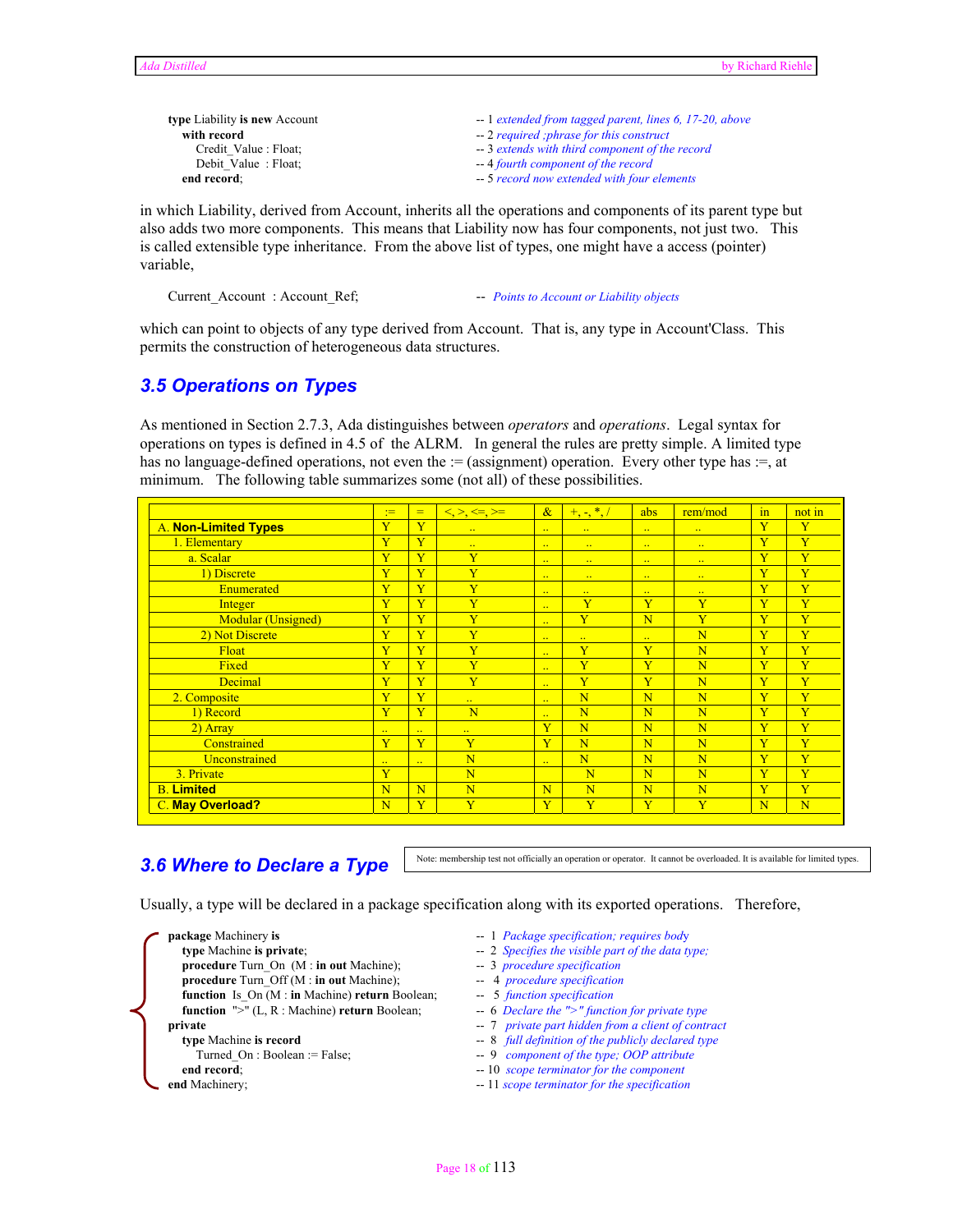will imply that the public operations available to a client of Machinery, for the type Machine, are:

- **pre-defined assignment and test for equality and inequality**
- **procedures Turn\_On and Turn\_Off**
- **functions Is\_On and ">"**
- **no other operations on type Machine are available in package Machinery.**

The language defined operations for a private type, Machine, are only assignment ( $:=$ ), Equality ( $=$ ), and Inequality  $($   $=$  ). All other operations and operators for Machine must be explicitly declared in the contract, i.e., the package specification. The package has overloaded the ">" operator, so a client of this package can do a *greater than* compare on two machine objects.

#### *3.7 The Wall Between Types*

Note: by a "wall" we mean that values of differing types may not be directly mixed in expressions. Type conversion can sometimes help you across the wall. Other times, more roundabout approaches are required. This is in keeping with Ada's charter to be as type safe as

The fourth property for a type, the wall, is illustrated using the following declarations,

| package Some Types is                     | -- 1 Declare specification name          |
|-------------------------------------------|------------------------------------------|
| type Channel is range $2.136$ ;           | -- 2 A constrained integer               |
| type Signal is new Integer                | -- 3 Derived from Standard. Integer      |
| range $1.150$                             | -- 4 with a range constraint             |
| type Level is digits $7$ ;                | -- 5 A floating point type               |
| subtype Small Signal is Signal            | -- 6 No wall with objects of type Signal |
| range $2.14$ ;                            | but smaller range than Signal<br>$-7$    |
| type Color is (Red, Yellow, Green, Blue); | -- 8 Enumerated type with four values    |
| type Light is (Red, Yellow, Green);       | -- 9 Another enumerated type             |
| type Traffic is new Color                 | -- 10 Derived from Color but with a      |
| range Red. Green:                         | $-11$ $-$<br>smaller range of values.    |
| end Some Types;                           | $-12.$                                   |

Warning. Most Ada practitioners recommend against this kind of package. It works well for our teaching example, but is poor design practice. Generally, a package should be designed so each type is accompanied by an explicit set of exported operations rather than depending on those predefined.

#### **3.7.1 Type Rule Examples**

The following procedure uses the package, Some\_Types. It illustrates how the typing rules work. Therefore, this procedure will not compile for reasons shown. A corrected example will follow.

```
with Some Types; -1 No corresponding use clause; in scope only
procedure Will_Not_Compile is -- 2 Correct. Too many errors for this to compile<br>
Ch1, Ch2, Ch3 : Some Types.Channel := 42;<br>
-- 3 Notice the dot notation in declaration
Ch1, Ch2, Ch<sub>3</sub> : Some_Types.Channel := 42;
Sig1, Sig2 : Some_Types.Signal := 27; -- 4 Dot notatation makes type Signal visible
Level_1, Level_2 : Some_Types.Level := 360.0; -- 5 Dot notation again. No use clause so this is required
Tiny : Some\_Types.Small_Signal := 4; \t -6 Color_1, Color_2 : Some_Types.Color := Some_Types.Red; -- 7 Dot notation required here
Light_1, Light_2 : Some_Types.Light := Some_Types.Red; -- 8
Tr1, Tr2, Tr3 : Some_Types.Traffic := Some_Types.Red; -- 9
begin -- 10
  Ch3 := Ch1 + ch2;<br>-- 11 Cannot compile; + operator not directly visible
 Level<sub>1</sub> := Ch1; -- 12 Incompatible data types
  Tiny := Sig1; -13 This is OK because of subtypeColor_1 := Light_1; -- 14 Incompatible types in expression
 Light 2 := \text{Tr} 1; -15 Incompatible types
 Light_3 := Some_Types.Light(Color_1); -- 16 Type conversion not permitted for these types<br>Tr3 := Color 1; -- 17 Incompatible types
                                                    -- 17 Incompatible types
  Tr1 := Some_Types.Traffic'Succ(Tr2); -- 18 This statement is OK<br>d Will Not Compile: -- 19
end Will_Not_Compile;
```
The following example corrects some of the problems with the preceding one. Note the need for type conversion. We include an example of unchecked conversion. Generally, unchecked conversion is a bad

Note: subprograms (procedures and functions) are analogous to methods or member functions in other languages. Most of the time these are public, but sometimes it is useful to make them private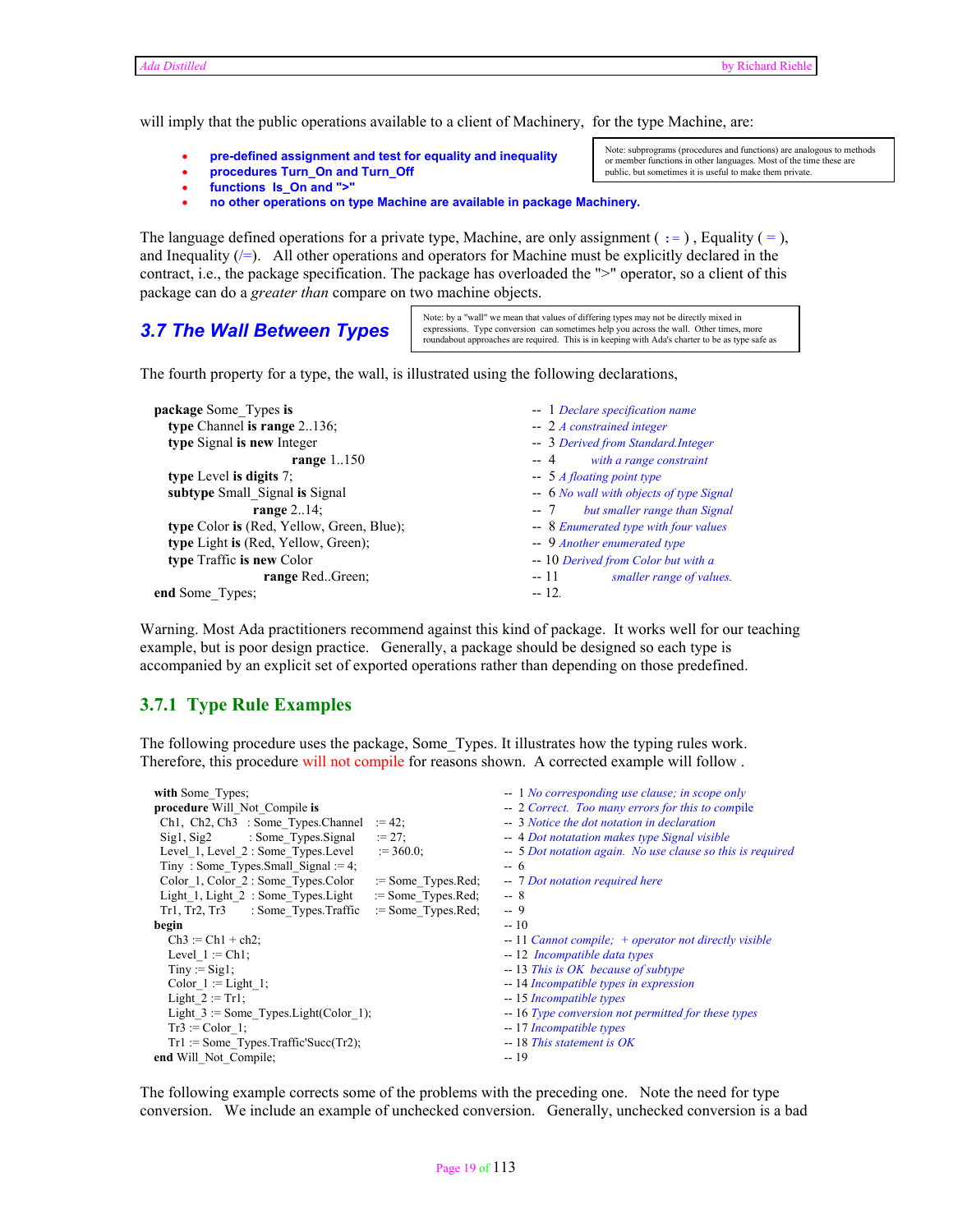idea. The default in Ada is to *prevent* such conversions. However, Ada does allow one to relax the default so operations can be closer to what is permitted in C and C++, when necessary.

```
with Some_Types; \qquad \qquad -1 Context clause from prior example
with Ada.Unchecked_Conversion; -2 Context clause for generic Ada library function
use Ada; and a contract a contract and a set of the set of the 3 Makes package Ada directly visible <b>a
procedure Test_Some_Types is -- 4 Name for unparameterized procedure
 Ch1, Ch2, Ch3 : Some_Types.Channel := 42; -- 5 Initialize declared variables
 Sig1, Sig2 : Some_Types.Signal := 27; -- 6 Note dot notation in declared variables
Level_1, Level_2 : Some_Types.Level := 360.0; -- 7 Declared variables with dot notation
 Tiny : Some_Types.Small_Signal := 4; -- 8
 Color_1, Color_2 : Some_Types.Color := Some_Types.Red; -- 9 Enumerated type declarations
Light_1, Light_2 : Some_Types.Light := Some_Types.Red; -- 10
Tr1, Tr2, Tr3 : Some_Types.Traffic := Some_Types.Red; -- 11
 use type Some Types.Channel; -12 Makes operators visible for this type
function Convert is new Unchecked_Conversion -- 13 Enable asssignment between variables of<br>(Source => Some_Types.Light, Target => Some_Types.Traffic); -- 14 differing types without compile-time checking
  (Source => Some_Types.Light, Target => Some_Types.Traffic);
begin -- 15
 Ch3 := Ch1 + ch2; \qquad \qquad -16 use type makes + operator visible
  Level_1 := Some_Types.Level(Ch1); -- 17 Type conversion legal between numeric types
 Tiny := Sig1; -18 This will compile because of subtype
 Tr3 := Some_Types.Traffic(Color_1); -- 19 OK. Traffic is derived from Color
 Tr1 := Some_Types.Traffic'Succ(Tr2); -- 21 This statement is OK
 Tr2 := Convert(Light 1); -- 22 Assign dissimilar data without checking
  Light_2 := Convert(TR3); -- Illegal Illegal Illegal -- 23 Convert is only one direction
end Test Some Types; -24
```
Notice that operations are not permitted between incompatible types even if they have a set of values with identical names and internal structure. In this regard, Ada is more strongly typed than most other languages, including the Modula family and the C/C++ family. Type conversion is legal, in Ada, when one type is derived from another such as types defined under the substitutability rules of object technology.

#### **3.7.2 Subtype Declarations**

There is a slight deviation in orthogonality in meaning of subtypes in the Ada Language Reference Manual. This discussion relates to the reserved word, subtype, not the compiler design model.

Ada has a reserved word, *subtype*. This is not the same as a subclass in other languages. If a *subtype* of a type is declared, operations between itself and its parent are legal without the need for type conversion.

```
procedure Subtype_Examples is -- 1 Subprogram specification
 type Frequency is digits 12; \qquad \qquad -2 Floating point type definition
 subtype Full_Frequency is Frequency range 0.0 .. 100_000.0; -- 3 subtype definition
 subtype High_Frequency is Frequency range 20_000.0 .. 100_000.0; -- 4 subtype definition
 subtype Low_Frequency is Frequency range 0.0 .. 20_000.0; -- 5 sutype definition
 FF : Full_Frequency := 0.0; -6 \text{ Variable declaration}HF : High_Frequency := 50_000.0; -- 7 Variable declaration
 LF : Low_Frequency := 15_000.0; -- 8 Variable declaration
begin -- 9
 FF := HF; -10 OK; no possible constraint error
 FF := LF; -- 11 OK; no possible constraint error
 LF := FF; -- 12 Legal, but potential constraint error
 HF := LF; -- 13 Legal, but potential constraint error
end Subtype_Examples is -- 14
```
# *3.8 Elementary Types*

Elementary types are of two main categories, *scalar* and *access*. An access type is a kind of pointer and is discussed in Chapter 5 of this book. Scalar types are *discrete* and *real*. Discrete types are enumerated types and integer types. Technically, integer types are also enumerated types with the added functionality of arithmetic operators. Numeric discrete types are signed and unsigned integers.

Non-discrete, real numbers include floating point, ordinary fixed point, and decimal fixed point. The Ada programmer never uses pre-defined real types for safety-critical, production quality software.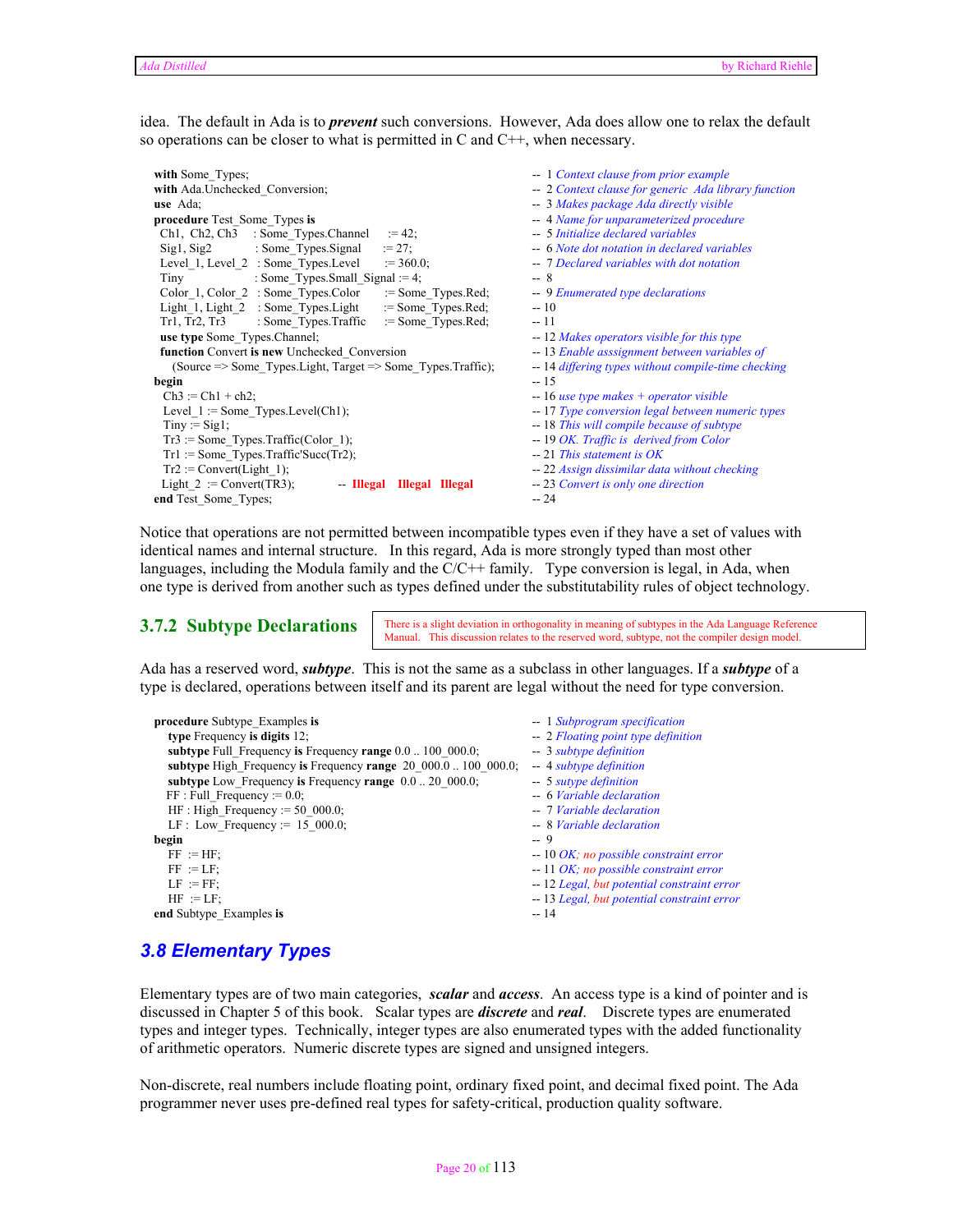All scalar types may be defined in terms of precision and acceptable range of values. The designer is even allowed to specify the internal representation (number of bits) for a scalar value.

**type** Index **is mod**  $2^{**}16$  -- *an unsigned number type* **for** Index'Size **use** 16 -- *allot sixteen bits for this type* **type** Int16 **is range** -2 \*\* 15.. 2\*\*15 - 1; -- *a signed integer number type* **for** Int16'Size **use** 16; **--** *allot sixteen bits for this type* **type** Int32 **is range**  $-2$  \*\* 31  $\ldots$  2\*\*31 - 1 -- *a signed integer numeric type* **for** Int32'Size **use** 32; -- *allot 32 bits for this type* 

# *3.9 Composite Types*

Composite types contain objects/values of some other type. There are four general categories of composite types: *arrays*, *records*, *task types*, and *protected types*. An array has components of the same type. A record may have components of different types. Task types and protected types are discussed later.

#### **3.9.1 Arrays**

An array may have components of any type as long as they are all the same storage size. Ada has three main options for array definition: anonymous, type-based unconstrained, type-based constrained. Other combinations are possible, but not discussed in this book. Ada allows true multi-dimensional arrays, as well as arrays of arrays. Two common formats for a one dimensional array are:

**type** Array\_Type **is array**(Index\_Type **range** <>) **of** Component\_Type; -- *One dimensional unconstrained array* **type** Array\_Type **is array**(Range\_Constraint) **of** Component\_Type; -- *One dimensional constrained array*

Ada also has something called anonymous arrays. An anonymous array is less flexible than a typed array and cannot be passed as a parameter to a subprogram. We will not use them much in this book.

#### *3.9.1.1 Array Procedural Example*

The following procedure demonstrates a *constrained array* and an *unconstrained array*, along with declarations and some procedural behavior. The constrained array is a boolean array. We show this array because of its special properties when used with logical or, and, and xor. The unconstrained array simply demonstrates that an unconstrained array must be constrained before it may be used.

| with Ada.Text IO;                                                                                                  |       | -- 1 Context clause                                        |  |  |
|--------------------------------------------------------------------------------------------------------------------|-------|------------------------------------------------------------|--|--|
| <b>use</b> Ada:<br>-- 2 Visibility clause                                                                          |       |                                                            |  |  |
| procedure Array Definitions is                                                                                     | $-3$  |                                                            |  |  |
| <b>package BIO is new Text IO.</b> Enumeration IO(Enum $\Rightarrow$ Boolean);<br>-- 5 IO package for Boolean type |       |                                                            |  |  |
| type Boolean Set is $array(14)$ of Boolean;                                                                        |       | -- 6 Constrained boolean array                             |  |  |
| pragma Pack(Boolean Set);                                                                                          |       | -- 7 Forces array to four bits                             |  |  |
| for Boolean Set'Alignment use 2;                                                                                   |       | -- 7.1 Align storage on 2 bytes                            |  |  |
| <b>type</b> Float Vector is $array(Natural range \lhd)$ of Float;                                                  |       | -- 8 Unconstrained array                                   |  |  |
| -- Note that the index is of type Natural and can be any range of values from 0 through Integer'Last               |       |                                                            |  |  |
| $B1$ : Boolean Set := (True, True, True, False);                                                                   | $-9$  |                                                            |  |  |
| $B2 : Boolean Set := (False, False, True, False);$                                                                 | $-10$ | <b>Bitwise Logical operators</b>                           |  |  |
| $B3: Boolean Set := (True, True, False, True);$                                                                    | $-11$ | and, or, and xor may be                                    |  |  |
| $F1$ : Float Vector(09);                                                                                           | $-12$ | used on a boolean array.                                   |  |  |
| $F2$ : Float Vector $(110)$ ;                                                                                      | $-13$ |                                                            |  |  |
| procedure Display (Data: Boolean Set; Comment: String) is                                                          | $-14$ |                                                            |  |  |
| begin                                                                                                              | $-15$ | procedure Display factors                                  |  |  |
| Text IO.Put(Comment);                                                                                              | $-16$ | out the responsibility for                                 |  |  |
| for I in Data'Range loop -- Cannot run off the end of an array                                                     | $-17$ | displaying the results of the<br>boolean operations in the |  |  |

*body of this example.*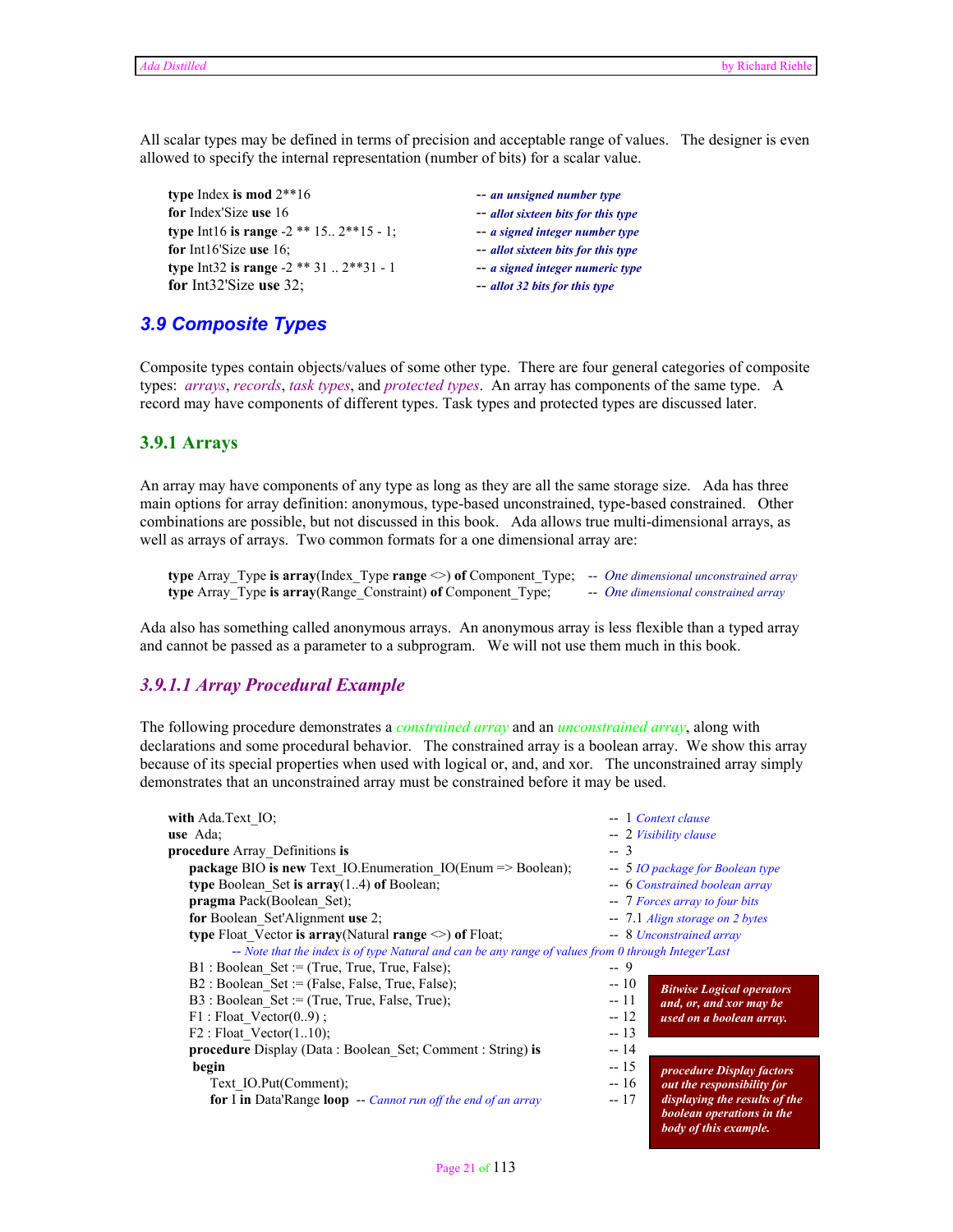| BIO.Put(Data(I));                                                       | $-18$                                  |
|-------------------------------------------------------------------------|----------------------------------------|
| Text $IO.Put("")$ :                                                     | $-19$                                  |
| end loop;                                                               | $-20$                                  |
| Text IO.New Line;                                                       | $-21$                                  |
| end Display;                                                            | $-22$                                  |
| begin                                                                   | $-23$                                  |
| $F1(2) := F2(4)$ ;                                                      | -- 24 Simple component assignment      |
| $F1(57) := F2(68);$ -- This is sometimes called "sliding"               | -- 25 Assign slices of different sizes |
| Display (B1, "B1 is "); Display (B2, "B3 is "); Display (B3, "B3 is "); | $-26$                                  |
| Display $(B2, "B2 is").$                                                | $-27$                                  |
| $B3 := B1$ and $B2$ ;                                                   | $-$ 28 Logical and of B1 and B2        |
| Display(B3, "B1 and B2 = ");                                            | -- 29                                  |
| $B3 := B1$ or $B2$ ;                                                    | $-30$ Logical or of B1 and B2          |
| Display(B3, "B1 or B2 = ");                                             | $-31$                                  |
| $B3 := B1$ xor $B2$ ;                                                   | -- 32 Logical xor of B1 and B2         |
| Display(B3, "B1 xor B2 = ");                                            | $-33$                                  |
| end Array Definitions;                                                  | $-34$                                  |

Line 8, in the previous program illustrates an unconstrained array. When an array is declared as unconstrained, a constrained instance of it is required before it can be used in an algorithm. Here are some other examples of one dimensional, arrays, constrained and unconstrained:

| <b>type</b> Float Vector is $array(Integer range \diamond)$ of Float;         | -- One dimensional unconstrained array |
|-------------------------------------------------------------------------------|----------------------------------------|
| <b>type</b> Float Vector is $array(-473451)$ of Float;                        | -- One dimensional constrained array   |
| type Day is (Sunday, Monday, Tuesday, Wednesday, Thursday, Friday, Saturday); |                                        |
| <b>type</b> Float Vector is $array(Day)$ of Integer;                          | - One dimensional constrained array    |

Note that an array index can be any discrete type and does not have to begin with zero. Also, type String, defined in package Standard is defined as an unconstrained array with a Positive index type. All the operations permitted on ordinary arrays are also permitted on Strings.

#### *3.9.1.2 Multi-dimensional Arrays*

Ada allows both multiple-dimension arrays such as those found in Fortran or arrays of arrays such as those in the C family of languages. There is no language defined limit of number of dimensions. For example,

| <b>type</b> Float Matrix is <b>array</b> (Integer <b>range</b> $\leq$ , Positive <b>range</b> $\leq$ ) of Float; | -- Two dimensional array           |  |
|------------------------------------------------------------------------------------------------------------------|------------------------------------|--|
| <b>type</b> Bool Matrix <b>is array</b> (Natural <b>range</b> $\leq$ ,                                           | -- First dimension of three        |  |
| Positive range $\leq$ .                                                                                          | -- Second dimension of three       |  |
| Color <b>range</b> $\Diamond$ of Boolean:                                                                        | -- Third dimension of three        |  |
| <b>type</b> Mat Vector is <b>array</b> (Positive <b>range</b> $\diamond$ ) of Float Matrix(120, 515);            | -- One dimension of two dimensions |  |

#### *3.9.1.3 Array Initialization*

In Ada, arrays may be initialized using a concept called an *aggregate*. The word aggregate is not a reserved word, but it is an important part of the language. An unconstrained array may include an aggregate at the time it is constrained. Any array may be re-initialized with a new aggregate in the algorithmic part of a module. The rule is that an aggregate must be complete. That is, every component must be included in the aggregate. Here are some examples, using the definitions already shown in this section  $(2.5.9.1)$ .

**For one dimensional array:** See unconstrained array, Float\_Vector, defined in the previous section.

V1 : Float Vector  $(1.6)$  :=  $(others => 0.0);$  -- *Instance initialized to all 0.0*  $V2$ : Float Vector (1..3) := (1 => 12.3, 3 => 6.2, 2 => 9.4); -- *Instance with initial values* V3 : Float\_Vector  $(0..120)$  :=  $(0 = 2.6, 120 = 7.5,$  others =  $> 9.4$ ); -- *others must appear last* 

- 
- 
-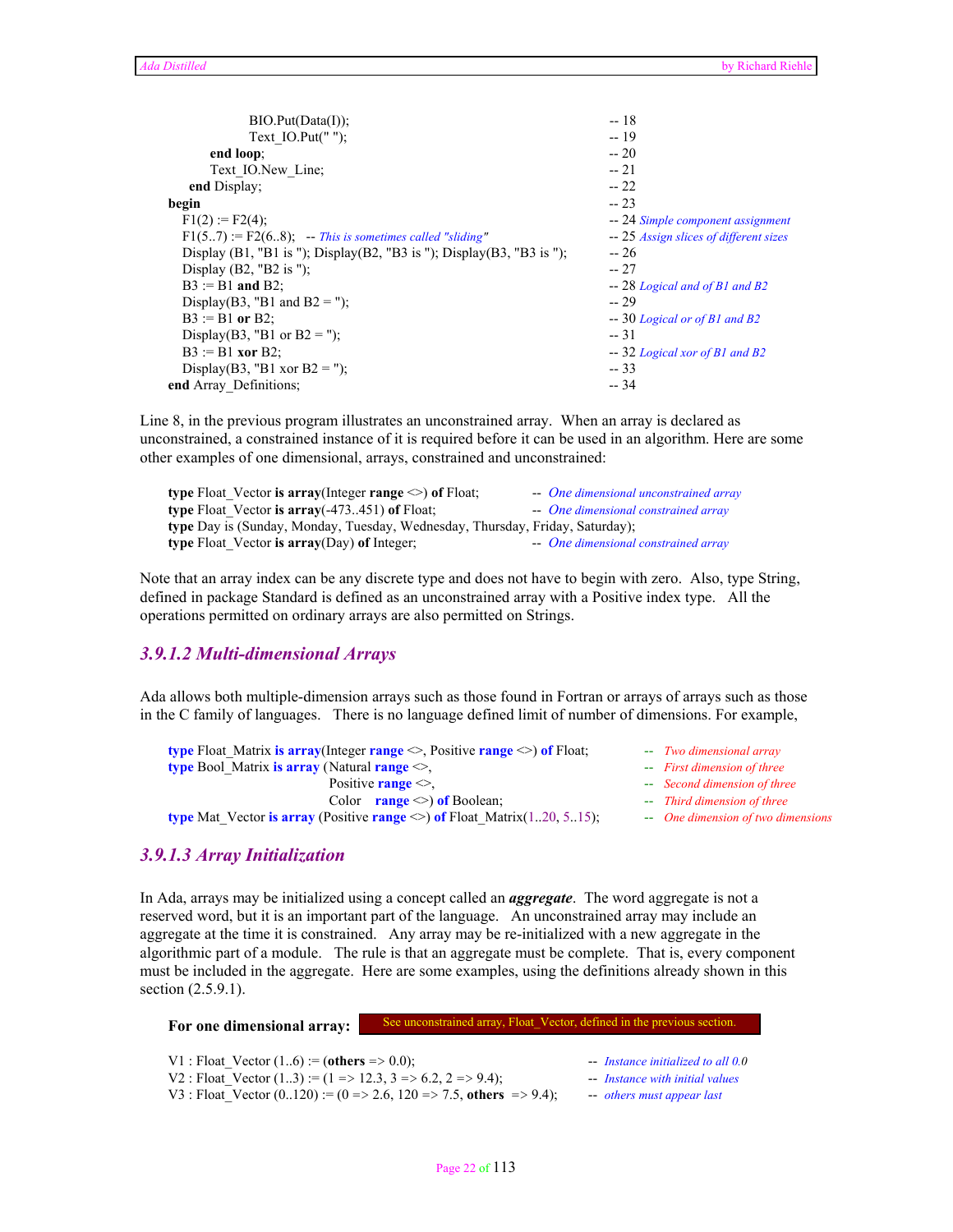$V4$ : Float Vector (12..80) := (12 => 16.3, 20 => 6.2, **others** => 1.5); -- *Instance with initial values* V5 : Float Vector (-473..-1) := (**others** => Float'First); -- *Negative index range* 

In the above instances, V1 has six elements and is initialized to all 0.0, V2 has three elements and is initialized using named association. *Named association* allows the programmer to associate a component value with a named index. V3 has 121 elements. It is initialized using named association with an *others* option. V4 has 68 elements, starting with an index of 12.

In Ada, an integer type index value may begin anywhere in the number range. It may even be a negative value, as in example V5. The value of V4'First is 12. The index bound of V4'Range is 12 through 80.

#### **For a two dimensional array:**

```
 M1 : Float_Matrix(1..10, 1..10) := ( 1 => (1 => 0.0, others => 1.0), -- 1 Named association for each
                                          10 \Rightarrow (10 \Rightarrow 0.0, \text{others} \Rightarrow 1.0), -2 dimension of the array and
                                          others \Rightarrow (others \Rightarrow 1.0)); -- 3 others specified last
```
If you wanted to write a loop that would use Text IO to display all of the values for M1 on a console, it might look like the following code,

| for I in M1'Range $(1)$                   | -- 1 Range(1) specifies first dimension of array  |
|-------------------------------------------|---------------------------------------------------|
| <b>loop</b>                               | -- 2 outer loop; should have been named           |
| for $J$ in M1'Range $(2)$                 | $-3$ Range(2) specifies second dimension of array |
| <b>loop</b>                               | -- 4 Always name nested loops in production code  |
| Text IO.Put(Float'Image(M1(I, J)) & " "); | -- 5 Convert component to text and print it       |
| end loop;                                 | $-6$                                              |
| Text IO.New Line;                         | -- 7 Carriage return/Line feed on display         |
| end loop;                                 | -- 8                                              |
|                                           |                                                   |

*3.9.1.4 Array Catenation*

Some prefer the word concatenation; same idea.

One of the more useful operations on arrays is catenation. Catenation is predefined in the language using the ampersand  $(\&)$  symbol. As with most operators, you may overload the catenator operator. The rules for catenation are in ALRM 4.5.3/4. Taking the Float Vector, defined above, we can have the following:

V10 : Float Vector  $(1..10)$  := V1 & V2 & 42.9; -- *Catenate 42.9, V1 and V2* 

Often it is useful to catenate a value of a different type after converting it to an appropriate representation. Let's say we have a variable,

Bango : Integer := 451; -- *bango is the Japanese word for number*.

Suppose we want to display the value of Bango on the video display. We could do the following:

Ada.Text\_IO.Put\_Line("Paper burns at " & Integer'Image(Bango) & " Farenheit ");

This prints a string to the screen. The ampersand catenates the result of the image attribute (as if it were a built-in function) which in turn is catenated to the constant string, Farenheit, (notice the leading space to make formatting more readable). Attributes help to make Ada programs more portable.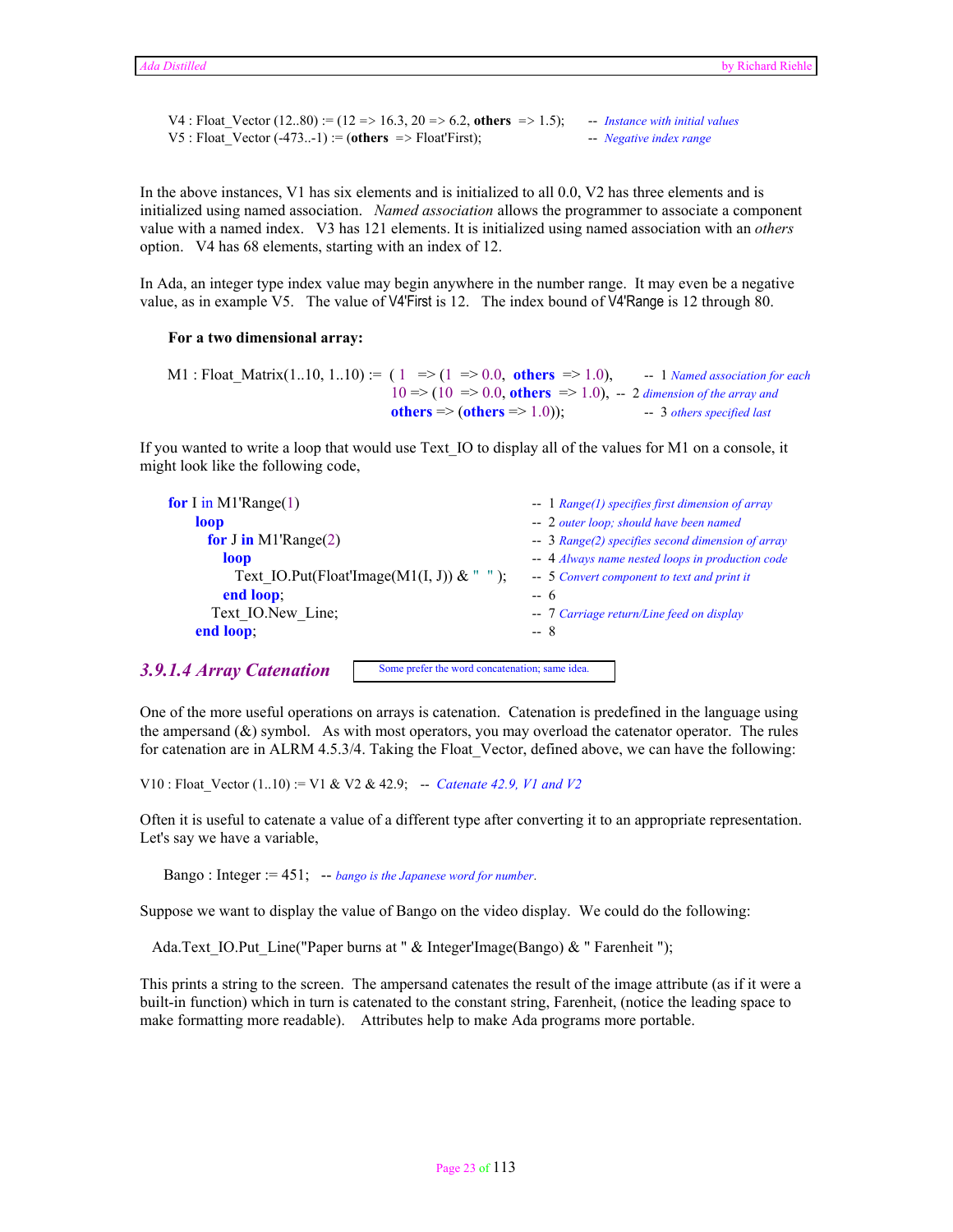type extension

#### **3.9.2 Records**

Ada records come in several forms, many of which are not covered in this book. Some of the record forms such as variant records, unconstrained records, and discriminated records, are not important to the novice. This book is not concerned with advanced or seldom used language features. However, we will include a few examples of constrained records, some records with a single discriminants , and some tagged records for the student's future study. The following Ada package specfication declares some record types.

```
package Record_Declarations is -- 1 This specification might require a pragma Elaborate_Body<br>
type Library_Book is -- 2 Simple constrained record
                                            type Library_Book is -- 2 Simple constrained record
      record -- 3 reserved word, record<br>
ISBN : String (1..12);<br>
-- 4 String component
                                            -- 4 String component
         Title : String(1..30); -- 5 String component
         Author : String(1..40); -- 6 String component
         Purchase_Price : Float; -7 Floating point component
         Copies_Available : Natural; -- 8 Subtype natural from package Standard
      end record; \qquad \qquad -9 Must identify end of scope of each record
                                            -- 10
   type Message 1 is -11 Simple record with an
      record -- 12 unconstrained data type
         Text : Unbounded String; -- 13 See ALRM A.4.5
         Length : Natural; -14 See package Standard
      end record; -15-- 16
   type Message_2 (Size : Positive) is -- 17 Record with a discriminant
      record -- 18 This must be constrained before
         Text : String(1..Size);<br>
Length : Natural;<br>
Length : Natural;<br>
\begin{array}{r} -19 it may be used. Note that the Size
                                            -- 20 has a corresponding entry in the record
      end record; and records end records end records end records might not
                                            -- 22 be as efficient as you would like.
   type Message_3 (Size : Positive := 1) is -- 23 Record with a default discriminant
      record -- 24 This may be constrained or may useText : String(1..Size); -- 25 the default constraint. There are more
         Length : Natural; \qquad -26 rules for this, but we defer them to an
      end record; -- 27 advancd discussion of the language
                                            -- 28
   type Message_4 is tagged<br>record<br>extended<br>-- 30<br>extended<br>extended<br>with more components
      .record -- 30 with more components
         Text : Unbounded String; -- 31 Unbounded String(See Ada.Fixed.Unbounded).
        Length : Natural: -32end record; -33<br>--33
\frac{1}{2} -- 34
  type Message 5 is new Message 4 with -- 35 Derived from a tagged type and one
      record -- 36 additional component. This record now x
         Stamp : Calendar.Time -- 37 has a total of three components, those
      end record; and integral is a computer of the set of the set of the one defined within it.
                                            -- 39
  type Message 6 is \qquad \qquad -40 Record containing another record
      record -- 41
         Message_Data : Message_1; --- 42 See line 11
         Library_Data : Library_Book; -- 43 See line 2
      end record; -44end Record_Declarations; -45 This package might require a pragma Elaborate Body
                                                                                Note that some Ada
                                                                                practitioners believe this
                                                                                kind of record is not a
                                                                                good idea. Since the
                                                                                Size might be variable at
                                                                                run-time, each compiler
                                                                                will have a unique way
                                                                                of addressing how to
                                                                                best implement the code
```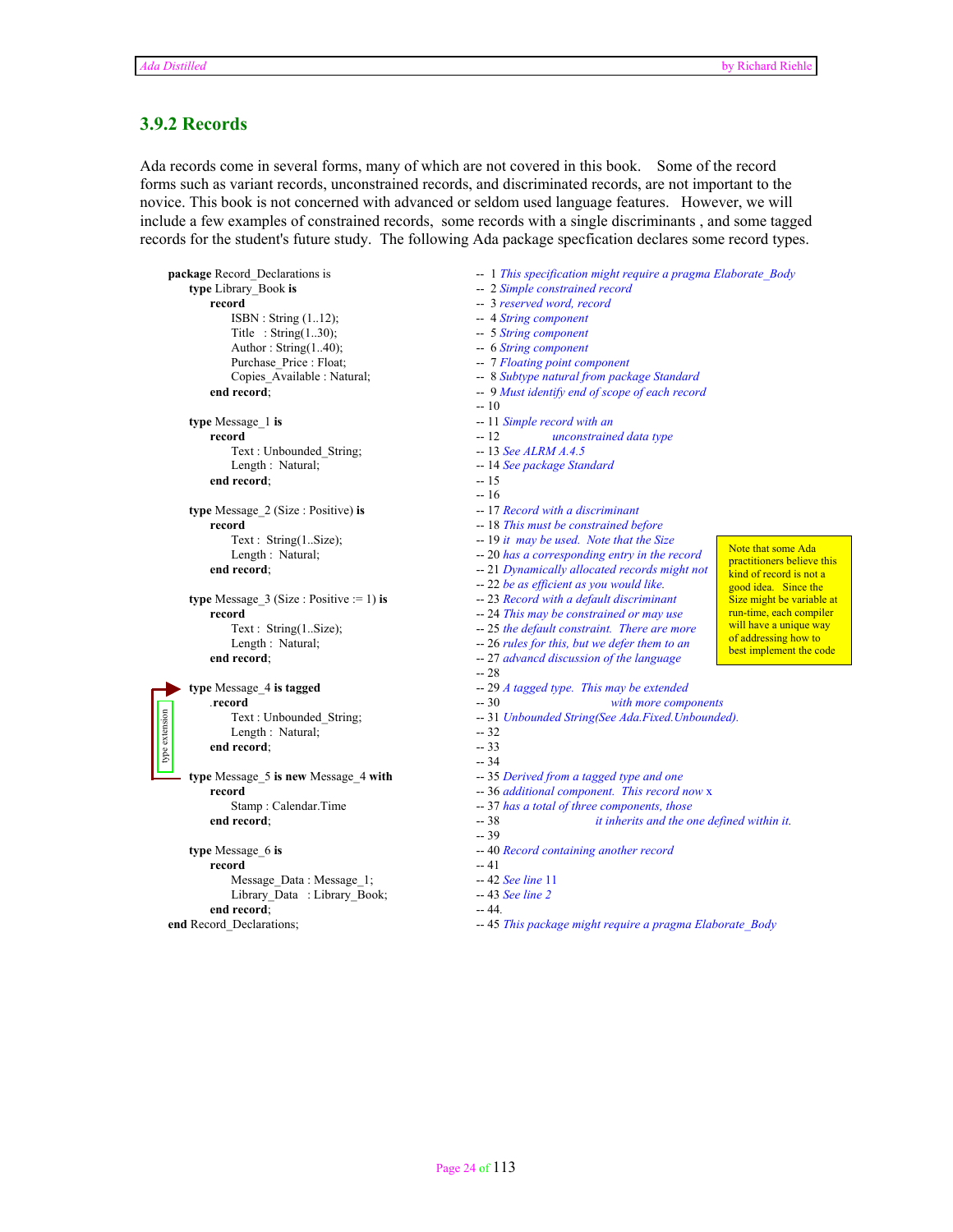or

The package, Record\_Declarations, has no subprograms. Therefore, the rules of the language might require a special pragma (compiler directive) to advise the compiler when there is a package body.

Note that, on line 35, the type Message 5 is derived from and extended from Message 4. This is a form of inheritance. We could have the following:

```
M4 : Message 4;
      M5 : Message 5;
 ...
      M4 := Message 4(M5); -- provide a Message 4 view of the object of derived type, Message 5
```
 $M5 := (M4$  with Library Book);  $-$  extends M5 with necessary components during assignment

In the case of the assignment to M4, the target of the assignment is provided a *view* of M5 that is restricted to components in a type Message 4. However, the tag of the object does not change and the content remains stable. This has important implications. Consider the following package.

| with Record Declarations; use Record Declarations;                   | $-- 1$                 |
|----------------------------------------------------------------------|------------------------|
| package Messenger Processes is                                       | $- - 2$                |
| procedure Display                                                    | (The_Data: Message_4); |
| $-- 3$                                                               |                        |
| procedure Display                                                    | (The Data: Message 5); |
| $- - 4$                                                              |                        |
| (Print Data: Message 4'Class);<br><b>procedure</b> Print             | $-- 5$                 |
| procedure Process (Process_Data: in out Message_4);                  | $-- 6$                 |
| end Messenger Process;                                               | $-- 7$                 |
|                                                                      |                        |
| package body Messenger Processes is                                  | $-- 1$                 |
| procedure Display (The_Data: Message_4) is                           | $-- 2$                 |
| begin                                                                | $-- 3$                 |
| -- display the data for Message 4                                    | $- - 4$                |
| end Display;                                                         | $-- 5$                 |
| <b>procedure</b> Display (The Data: Message 5) is                    | $-- 6$                 |
| begin                                                                | $- - 7$                |
| -- display the data for Message 5                                    | $-- 8$                 |
| end Display;                                                         | $- - 9$                |
| procedure Print (Print_Data: Message_4'Class) is                     | $-- 10$                |
| begin                                                                | $-- 11$                |
| Display (Print Data);                                                | $-- 12$                |
| end Print:                                                           | $-- 13$                |
| <b>procedure</b> Process (Process Data : <b>in out</b> Message 4) is | $-- 14$                |
| begin                                                                | $- - 15$               |
| -- perform some algorithms                                           | $- - 16$               |
| Print(Process Data);                                                 | $-- 17$                |
| end Process:                                                         | $-- 18$                |
| end Messenger Process;                                               | $- - 19$               |

Suppose we called Process with the following statement:

Process(Message\_4(M5)); -- *see the immeditately preceding example*

The procedure Process does its work and then calls Print. Print has a classwide parameter. The tag of the object operated upon in Process corresponds to Message\_5. The result is a call to the correct version of Display for Messsage\_5 because of the tag. All information originally included in M5 is intact because a view conversion does not change the data or the tag. This is called *re-dispatching*. For a full discussion of inheritance and dispatching, see Chapter Nine of this book.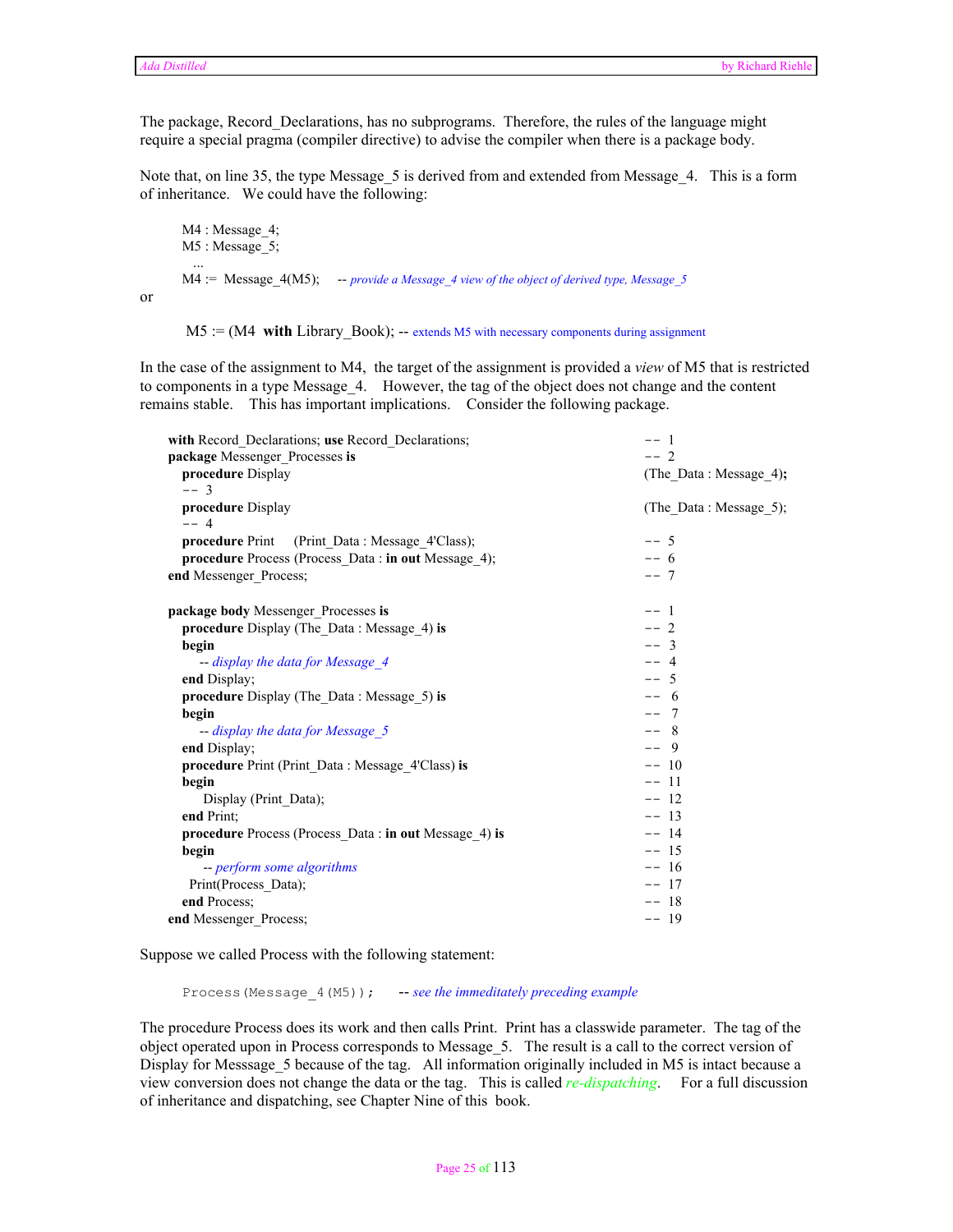# **4. Control Structures for Algorithms**

Even in an object-oriented language, there comes the point where we must actually code the algorithmic implementation. Ada has a rich set of algorithmic constructs that are easy to code and easy to read.

# *4.1 Iteration Algorithms in Ada*

One of the three fundamental building blocks of every computer program is iteration. In nearly every serious program there is at least one loop. I realize some enthusiasts of recursion and/or functional programming (LISP, ML, CLOS, Haskell, etc.) may object to this statement.

**4.1.1 For Loops** The famous proof in Italian by Jacopini and Bohm is important here since it is a foundation idea for program structure. From their proof, we understand the<br>three fundamental control structures for imperative languages to b

A *for loop* is simple in Ada. Every *loop* must have an *end loop*. The type of the index is derived from the type of the range variables. The scope of the index is the scope of the loop. The index is never visible outside the loop. Also, during each iteration of the loop, the index is a **constant** within the loop; that is, the index of a loop may not be altered via assignment. Iteration safety is fundamental to Ada.

| with Ada.Integer Text IO;                       | -- 1 Put Library Unit in Scope;                                    | A.10.8/21 |                  |
|-------------------------------------------------|--------------------------------------------------------------------|-----------|------------------|
| procedure Sawatdee (Start, Stop: in Integer) is | $-- 2$ "Good morning" in Thailand;                                 | 6.2       | Test before loop |
| begin                                           | $--$ 3 Required to initiated sequence of statements                |           |                  |
| for I in Start. Stop                            | $- - 4 I$ is a constant to the loop in each iteration;             | 5.5/9     |                  |
| loop                                            | $--$ 5 Reserved word loop is required;                             | 5.5       |                  |
| Ada.Integer Text $IO.Put(I);$                   | $-$ 6 Note the use of "dot notation" to achieve visibility; A.10.8 |           |                  |
| end loop;                                       | $-- 7$ end loop is required for every loop;                        |           |                  |
| end SaWatDee; -- Ada is not case sensitive!     | -- 8 Note the label for the enclosing procedure;                   |           |                  |

An Ada enumerated type is an ordered set and may be used as the index of a loop. Also, the machine values for the enumerated type are not necessarily simple numbers as they are in C of C++. You will not need to do arithmetic on them. For an enumerated type, declared as:

**type** Week **is** (Sun, Mon, Tue, Wed, Thu, Fri, Sat); -- *An enumerated type is an ordered set; (Sun < Mon)*

consider the following loop.

| with Ada.Text IO;                   | $-- 1$ Put Library Unit in Scope; 8.2, 10.1.2         |                                        |
|-------------------------------------|-------------------------------------------------------|----------------------------------------|
| procedure Dobroe Uutra is           | $-- 2$ "Good morning" in Russian                      | <b>Always</b> label                    |
| begin                               | $--$ 3 Required to initiated sequence of statements   | loops in                               |
| Loop Name:                          | $--$ 4 This is a named loop; good coding style; 5.5   | production code.<br>It helps with both |
| for Index in Week                   | $-- 5$ Loop index may be any discrete type            | maintenance and                        |
| loop                                | -- 6 Reserved word loop is required;<br>5.5           | documentation                          |
| Ada.Text IO.Put(Week'Image(Index)); | $-- 7$ 'Image converts Value to Text for printing     |                                        |
| end loop Loop Name;                 | $--$ 8 The name is required if the loop is named; 5.5 |                                        |
| end Dobroe Uutra;                   | -- 9 Note the label for the enclosing procedure       |                                        |

Next consider an anonymous array with a range from fifteen through sixty. We can traverse this with a simple loop statement and a 'Range attribute. There can be no indexing off the end of the array.

| Set : $array(1560)$ of Integer;                           | an anonymous array; one of a kind; no named type                                                                                                  |
|-----------------------------------------------------------|---------------------------------------------------------------------------------------------------------------------------------------------------|
| consider the following loop with a loop label,            |                                                                                                                                                   |
| with Text $IO$ :<br>procedure Magandang Umaga is<br>begin | $-- 1$ Put Library Unit in Scope<br>-- 2 "Good morning" in Tagalog (language of Phillipines)<br>-- 3 Required to initiated sequence of statements |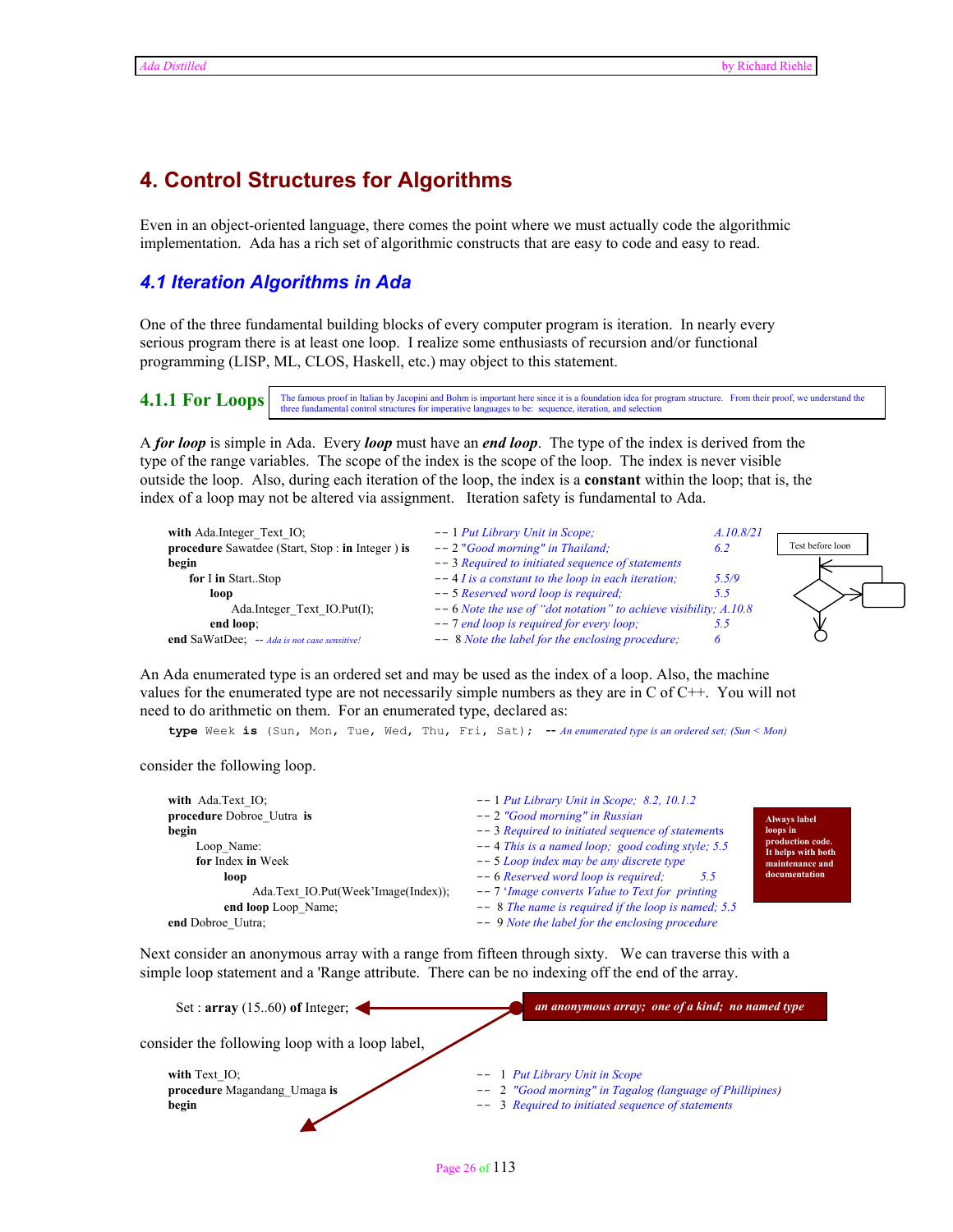| -- 4 This is a named loop; good coding style                                                       |                     |
|----------------------------------------------------------------------------------------------------|---------------------|
| $--$ 5 Index'First = 15; Index'Last = 60                                                           |                     |
| $-- 6$ Traverse the anonymous array                                                                |                     |
| -- 7 'Image converts Integer to Text for printing                                                  | Remember, the       |
| $--$ 8 Print the value in the array using 'Image'<br>Text IO. Put Line(Integer'Image(Set(Index))); | apostrophe when     |
| $--$ 9 Give the inner loop a name                                                                  | used as a qualifier |
| $-- 10$ Note how we use type name for the range                                                    | in a statment is    |
| $-- 11$ Convert the Day to Text for printing                                                       | pronounced "tick'   |
| $-- 12$ The name of the loop is required                                                           |                     |
| $-- 13$ The name is required if the loop is named                                                  |                     |
| -- 14 Note the label for the enclosing procedure                                                   |                     |
|                                                                                                    |                     |

Lines 7, 8, and 11 have code with the 'Image attribute. Check ALRM, Annex K/88 for details. Line 5 could have been coded as, **for** Index **in** Set'First .. Set'Last **loop** …

Sometimes you need to traverse a for loop in reverse. Line 5, above could have been coded as,

**for** Index **in** reverse Set'Range -- 5 Cannot code: **for** Index **in** 60..15 **loop** 

A for loop might be used to traverse a two dimensional array. A nested loop will be required. Always label each loop when coding a nested loop. Here is the declaration of such an array.

**type** Matrix **is array** (Positive **range** <>, Natural **range** <>) **of** Integer; -- *an unconstrained Matrix*

| procedure Process (M : in out Matrix) is | -- 1 Specification for the procedure          |                           |
|------------------------------------------|-----------------------------------------------|---------------------------|
| begin                                    | $-- 2$ Simple begin                           |                           |
| Outer:                                   | -- 3 Label for outer loop                     |                           |
| for $I$ in M'Range $(1)$ loop            | $--$ 4 M'Range(1) is first dimension of array | Always use<br>loop labels |
| Inner:                                   | $-- 5$ Label for nested loop                  | when coding               |
| for $J$ in M'Range $(2)$ loop            | $-- 6$ M'Range(2) is second dimension         | nested loop               |
| $--$ do some actions on the matrix       | $-- 7$ Algorithmic statements                 | structures                |
| end loop Inner;                          | $-- 8$ Inner end loop                         |                           |
| end loop Outer;                          | $--$ 9 Outer end loop                         |                           |
| end Process:                             | $-- 10$ End of procedure scope                |                           |

#### **4.1.2 While Loops ALRM 5.5**

A while loop is often the preferred type of loop in structured programming.

| with Text $IO$ :                                         | $-- 1$ Put a library unit in scope                     |
|----------------------------------------------------------|--------------------------------------------------------|
| procedure Jo Regelt is                                   | -- 2 "Good morning" in Hungarian                       |
| The File: Text IO.File Type;                             | -- 3 Declare internal file handle                      |
| As Input: constant Text_IO.File_Mode := Text_IO.In_File; | $-- 4 Is it input or output$                           |
| External Name: String := "C:\Data\My.Txt";               | $--$ 5 Declare the external file name                  |
| The Data: String $(180)$ ;                               | $-- 6 A simple string variable;$                       |
| Line Length : Natural;                                   | $--$ 7 For the input line parameter                    |
| begin                                                    | -- 8 Required to initiate a sequence of statements     |
| Text IO.Open(The File, As Input, External Name);         | $--$ 9 See Text 10 for the types of the parameters     |
| Input Routine:                                           | -- 10 You may name any kind of loop, and should!       |
| while not Text IO.End Of File(The File)                  | $--$ 11 Read The File until finding the EOF mark       |
| loop                                                     | -- 12 Reserved word loop is required                   |
| Text IO.Get Line (The File, The Data, Line Length);      | $--$ 13 Get a delimited string from the file           |
| Text IO.Put Line(The Data(1Line Length));                | -- 14 Echo the string with carriage / return line feed |
| end loop Input Routine;                                  | $--$ 15 end loop name is required if the loop is named |
| end Jo Regelt;                                           | -- 16 Note the label for the enclosing procedure       |

The following while loop uses the Get Immediate feature of Ada.Text IO, ALRM A.10.1/44.

| with Ada.Text IO;            | -- 1 Correct context clause        |
|------------------------------|------------------------------------|
| with Ada.Characters.Latin 1; | -- 2 Replaces Ada 83 package ASCII |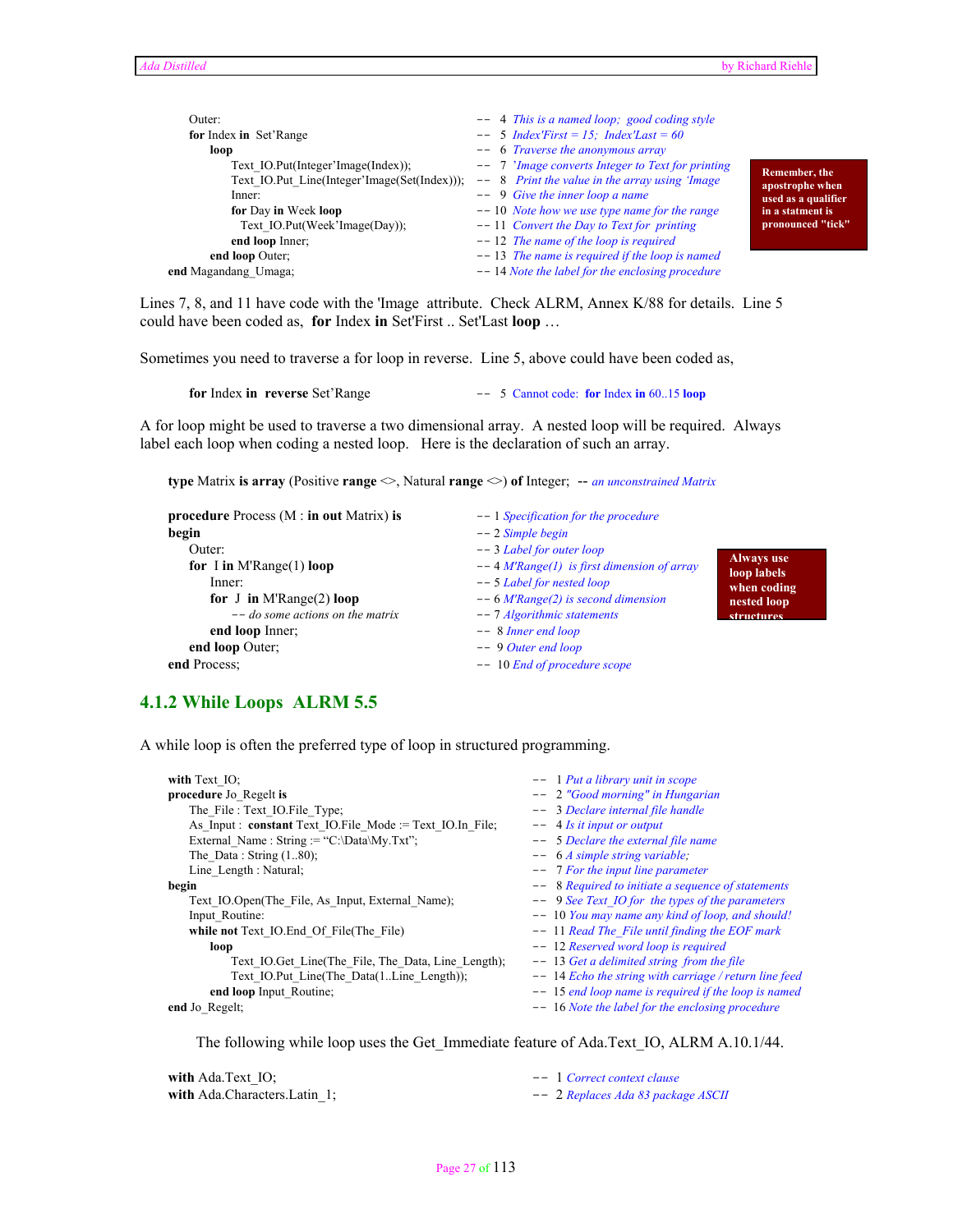Test after loop $\overline{\mathbb{K}}$ 

| procedure Hello By Input is                               | $--$ 3 Long procedure name                  |
|-----------------------------------------------------------|---------------------------------------------|
| ESC : Character renames Ada.Characters.Latin 1.Esc;       | $--$ 4 A.3.3/5; Ada is not case sensitive   |
| Input: Character := Ada.Characters.Latin $1.$ Space;      | -- 5 Initial value for Variable             |
| Index : Natural := 0;                                     | $--\,6$ package Standard, A.1/13            |
| Hello: String $(180)$ : = (others => Input);              | $--$ 7 Input is intialized as space         |
| begin                                                     | -- 8 Normally comment this line             |
| Ada.Text IO.Get Immediate(Input);                         | $-$ 9 ALRM A.101./44                        |
| while Input $/=$ ESC loop $ /=$ is Ada "not equal" symbol | $-- 10$ Negative condition while loop       |
| Ada.Text IO.Put(Input); -- Echo input                     | $-- 11$ Only Echo if it is not ESC          |
| $Index := Index + 1$ ;                                    | $-- 12$ Need to maintain own index          |
| $Hello(Index) := Input;$                                  | $-- 13$ Assign the input to the string      |
| Ada.Text IO.Get Immediate(Input);                         | $-- 14$ No need to press enter key          |
| end loop;                                                 | $-- 15$ Every loop needs an end loop        |
| Ada.Text IO.New Line;                                     | -- 16 Carriage Return/Line Feed             |
| Ada.Text IO.Put Line(Hello);                              | $-- 17$ Put the string and advance one line |
| end Hello By Input;                                       | $-- 18$ Must be same name as procedure      |

The above loop could be coded to avoid the *while* condition and simply do an *exit*. This would eliminate the initial Get\_Immediate on Line 9 but would require an *if* statement to effect the exit. Sometimes we want to **exit** a loop before we reach the pre-defined conditions. This can be used for a loop with no conditions or a loop in which some associated value goes abnormal. Exit can emulate the Pascal *repeat ... until* construct. There are several forms of the exit: *exit when*, *if condition then exit*, and the simple unconditional *exit*. For each form, the careful programmer will include the name of the loop.

# **4.1.3 Exit Loop ALRM 5.7**

| with Text $IO$ ;                                  | $-- 1$ Put a library unit in scope                    |
|---------------------------------------------------|-------------------------------------------------------|
| procedure Salaam_Ahlay_Kham is                    | -- 2 Parameterless declaration                        |
| The File: Text IO.File Type;                      | -- 3 Declare internal file handle                     |
| As Input: Text IO. File Mode := Text IO. In File; | $-- 4 Is it input or output$                          |
| External Name: String := "C:\Data\My.Txt";        | -- 5 Declare the external file name                   |
| The Data: String(180) := (others => '');          | -- 6 Constrained, initialized string                  |
| Line Length : Natural;                            | $--$ 7 For the input line parameter                   |
| begin                                             | -- 8 Required to initiated sequence of statements     |
| Text IO.Open(The File, As Input, External Name);  | $--$ 9 See Text 10 for the types of the parameters    |
| Controlled Input:                                 | $--$ 10 You may name any kind of loop, and should     |
| loop                                              | -- 11 Unconditional loop statement                    |
| Text IO.Get(The File, The Data, Line Length);     | -- 12 Get a delimited string from the file            |
| exit Controlled Input                             | $--$ 13 Note the use of the label name                |
| <b>when</b> The Data $(12) =$ "##";               | -- 14 A conditional exit; should always be labled     |
| Text IO.Put Line(The Data(1Line Length));         | -- 15 Print the string with carriage return/line feed |
| end loop Controlled Input;                        | $-- 16$ The name is required if the loop is named     |
| end Salaam Ahlay Kham;                            | -- 17 Note the label for the enclosing procedure      |

Pay attention to line 10 in this example. A loop label makes this kind of loop easier to maintain. Many Ada practitioners suggest you never use an exit without a label. For consistency checking, the compiler will require the name of the loop at the end loop statement if there is a label. Here is some alternative syntax for lines 13 through 14 of the loop in P5, above,

```
if The Data(1..2) = "##" then -- 13 An if statement to control the exit
    exit Controlled_Input; -- 14 Exit a loop with a label name
else --
  ... --
end if; \qquad \qquad --
```
The *exit* statement only works within a loop. The syntax and rules of the *if* statement are discussed in the next section.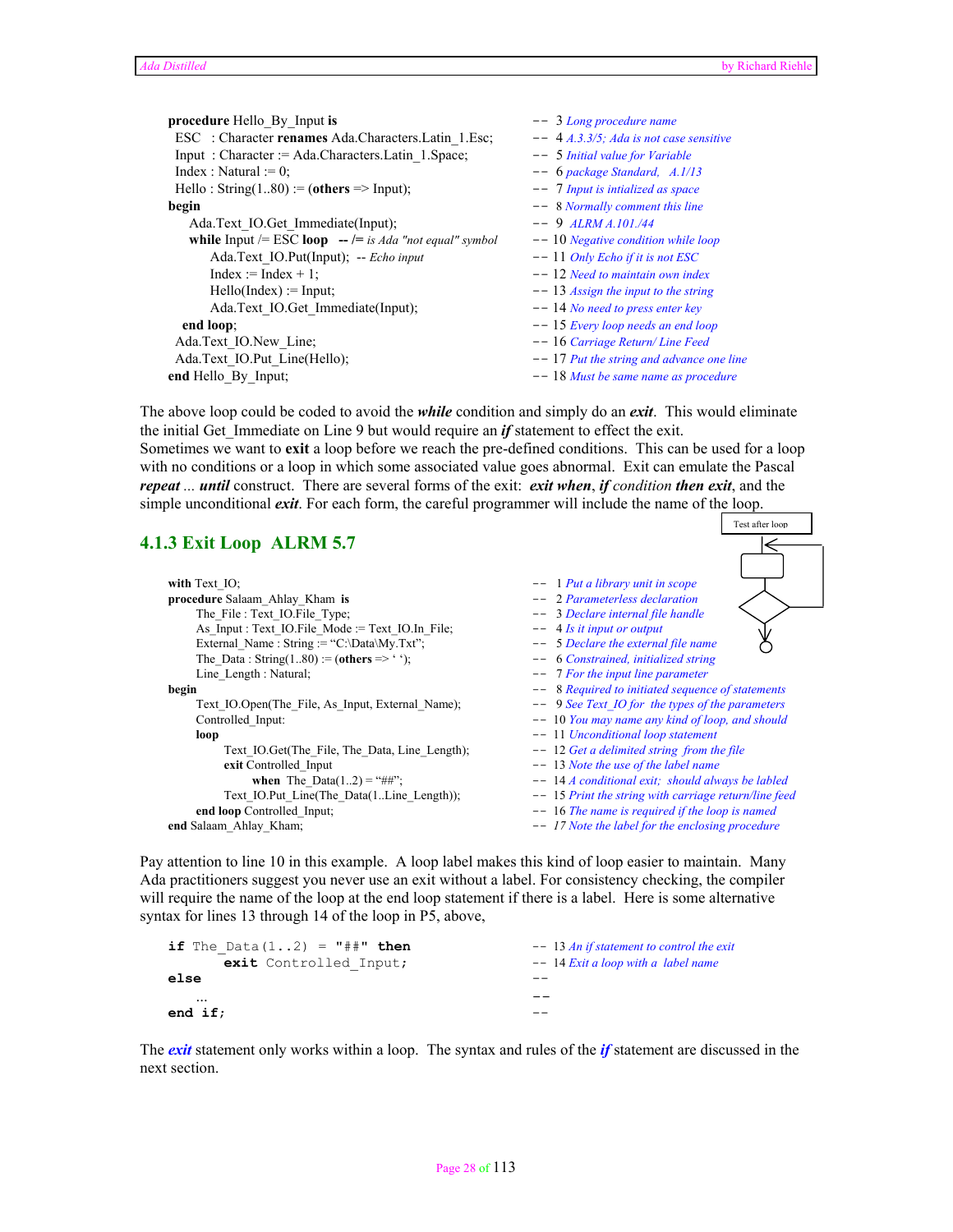#### *4.2 Selection Statements*

Selection comes in two flavors. There is the alternation form, usually represented as an *if* ...*end if*, and the multiway selection, often coded as a *case* ... *end case*. Ada allows a multiway selection with an *elsif* in an if statement. As is true of every elementary structure, there is an entry point and a well-defined end of scope.

#### **4.2.1 If Statements ALRM 5.3**

The ordinary *if* statement in Ada is not very complicated. The rule is that every *if* must have an "*end if*." Also, unlike Pascal, an if condition may be compound. There is a reserved word, *elsif*, which permits a kind of multi-way condition selection. The following example is somewhat contrived, but it does illustrate the idea of the *if* along with the *elsif*. The most important thing to observe about *elsif* is that it might drop through all conditions if none are true. Therefore, you will almost always want a final else, even though it is not required by the language. If you fall through all possibilities in a function you may never reach a return statement which will cause the RTE to raise a Program\_Error (ALRM, A.1/46) as an exception.

| <b>function</b> Select Option $(A,B,C : \text{Float})$ return Float is | -- 1 Parameterized function                                |
|------------------------------------------------------------------------|------------------------------------------------------------|
| Result : Float := $0.0$ ;                                              | - 2 Local Variable for return statement.                   |
| begin                                                                  | -- 3 Required to initiate sequence of statements           |
| if $A > B$ then                                                        | -- 4 Simple logical comparison                             |
| Result := $A$ ** 2;                                                    | $-5$ Exponentiation of A; 4.5.6/7                          |
| elsif $A \leq B$ then                                                  | $-6$ Note the spelling; 4.5.2/9                            |
| Result := $B ** 2$ ;                                                   | $-74.5.6/7$                                                |
| elsif $A \leq C$ then                                                  | $-84.5.2/9$                                                |
| Result := $C * B$ ;                                                    | $-94.5.5$                                                  |
| else                                                                   | -- 10 Optional else; but always include it                 |
| Result := $C^* A$ :                                                    | $-114.5.5$                                                 |
| end if:                                                                | -- 12 Try to have only one return statement.               |
| return Result:                                                         | -- 13 If no return is found, compiler will reject the code |
| end Select Option                                                      | -- 14 Always label a subprogram end statement              |

The *if* statement is legal for nearly every Ada data type. Some types designated as limited have no predefined equality or relational testing but do permit membership *if* tests. Record types and private types have predefined *if* tests for equality and membership. The creator of a limited type may define an equality or relational operator. For a private type or record the designer may overload equality or define a relational operator. Sometimes it is better to create an entirely new operation such as Is\_Equal or Is\_Greater For example, using the data type, Inventory, defined in Section 3.3..3, Line 12.

| <b>function</b> "=" $(L, R : Inventory)$ <b>return</b> Boolean;<br><b>function</b> ">" $(L, R : Inventory)$ <b>return</b> Boolean; | - Specify an equality operator; operator overloading<br><b>function</b> Is Equal $(L, R:$ Inventory) <b>return</b> Boolean; $-$ <i>Specify an equality operation; Could be more readable</i><br>-- Specify an greater-than operator |
|------------------------------------------------------------------------------------------------------------------------------------|-------------------------------------------------------------------------------------------------------------------------------------------------------------------------------------------------------------------------------------|
| An implementation of "=" might look like this                                                                                      | In code examples, see procedure                                                                                                                                                                                                     |
| <b>function</b> "=" $(L, R : Inventory)$ <b>return</b> Boolean is<br>begin<br>return $L.ID = R.ID$ ;<br>end $"="$ :                | -- 1 Redefines (overloads) an equal operator<br>-- 2 The usual begin statement<br>-- 3 Compare only the ID part.<br>-- 4 Required scope terminator                                                                                  |
| An implementation of ">" might look like this                                                                                      |                                                                                                                                                                                                                                     |
|                                                                                                                                    |                                                                                                                                                                                                                                     |

**function** ">" (L, R : Inventory) **return** Boolean **is** -- 1 *Redefines (overloads) ">" operator*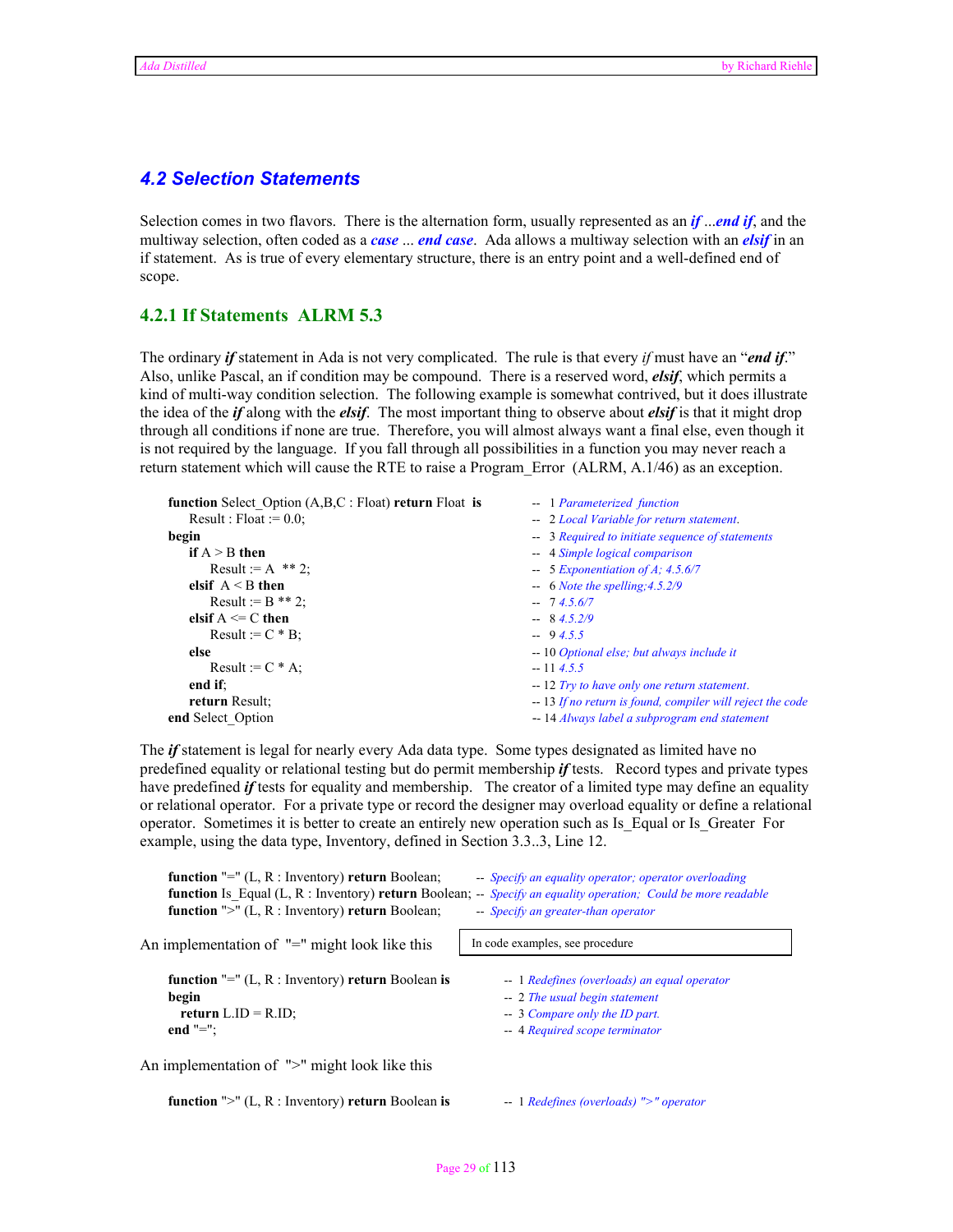| begin                  | -- 2 The usual begin statement                                                                                    |
|------------------------|-------------------------------------------------------------------------------------------------------------------|
| return $L.ID > R.ID$ ; | -- 3 Compare only the ID part.                                                                                    |
| end $"="$              | -- 4 Required scope terminator                                                                                    |
|                        | There is also a form of the <i>if</i> statement called short-circuit form. This takes two syntactic formats: and  |
|                        | then and or else. The and then format explicitly indicates that when comparison of the first operand              |
|                        | fails, ignore the second operand. The $\sigma r$ else format says if expression in the first operand is not TRUE, |

evaluate the second operand. If it is TRUE, then don't bother to evaluate the second operand.

**4.2.2 Membership Testing 4.5.2/2** Tip: This is one of those powerful Ada syntactic constructs that can make code more readable and easier to maintain.

Sometimes you want a simple membership test. The *in* and *not in* options permit testing membership of a value within a type or type range. Membership test is permitted for any data type.

```
function Continue(Data : Item) return Boolean is -- 1 Parameterized function
  Result : Boolean := False; -- 2 Initialized return variable.
begin -- Continue -- 3 Comment the begin statement
  if Data in 1..20 then \qquad \qquad -- 4 Simple membership test for a range
    Result := True; -- 5 Set the result
  end if; -- 6 Always need an end if
  return Result; -7 At least one return statement; required
end Continue; -8 Always label the end statement
```
or for a data type derived from another type

**type** Bounded\_Integer **is new** Integer **range** -473..451; -- *Derived type; derived from Standard Integer*

```
procedure Demand -- 1 Procedure Identifier
          (Data : in out Bounded_Integer'Base) is -- 2 Parameter list for Base type
  Local : Bounded_Integer'Base := 0; -- 3 Initialized variable.
begin -- Demand -- A Comment the begin statement
  Data := Data + Local; -5 Increment by value of Local
  if Data in Bounded Integer then -- 6 Simple membership test for a range
  null;<br>
end if: \qquad \qquad - 7 Some Action<br>
\qquad - 8 Always need
end Demand; -9 Use a label for the end statement
```
- 
- 
- 
- 
- 
- 
- 
- **example 3** *Always need an end if.*
- 

#### **4.2.3 Case Statements ALRM 5.4**

Ada *case* statements are easy and consistent. Unlike pathological case constructs in the C family of languages, Ada never requires a "break" statement. A case statement only applies to a discrete type such as an integer or enumerated type. When coding a case statement, all possible cases must be covered. The following case statement illustrates several of these ideas. Consider an enumerated type, Color defined as:

| <b>type Color is (White, Red, Orange, Yellow, Chartreuse, Green,</b> | $--$ The values are the names of the |
|----------------------------------------------------------------------|--------------------------------------|
| Blue, Indigo, Violet, Black, Brown);                                 | -- colors. No need for numerics      |

The following function evaluates many of the alternatives.

| function Evaluate $(C:Color)$ return Integer is    | -- 1 Simple function declaration                       |                                     |
|----------------------------------------------------|--------------------------------------------------------|-------------------------------------|
| Result : Integer := 0;                             | -- 2 Local variable                                    |                                     |
| <b>begin</b> $-$ <i>Evaluate</i>                   | -- 3 Comment the begin statement                       | It is not always a good idea to     |
| case $C$ is                                        | -- 4 Start a case statement                            | initialize variables. You might     |
| when $\text{Red} \Rightarrow \text{Result} := 1$ ; | $-5$ The $\Rightarrow$ is an association symbol        | get a valid result even if there is |
| when Blue =>Result := 2:                           | $-6$ Am I blue? Set result to 2                        | an error in the algorithm.          |
| when Black  Brown $\Rightarrow$ Result := 3;       | -- 7 For black through brown                           |                                     |
| when Orange   Indigo $\Rightarrow$ Result := 4;    | -- 8 For either orange or indigo                       |                                     |
| when others $\Rightarrow$ Result := 5;             | -- 9 others required for unspecified cases.            |                                     |
| end case:                                          | -- 10 Must use others if any cases are not specified   |                                     |
| return Result:                                     | -- 11 Compiler will look for a <b>return</b> statement |                                     |
|                                                    |                                                        |                                     |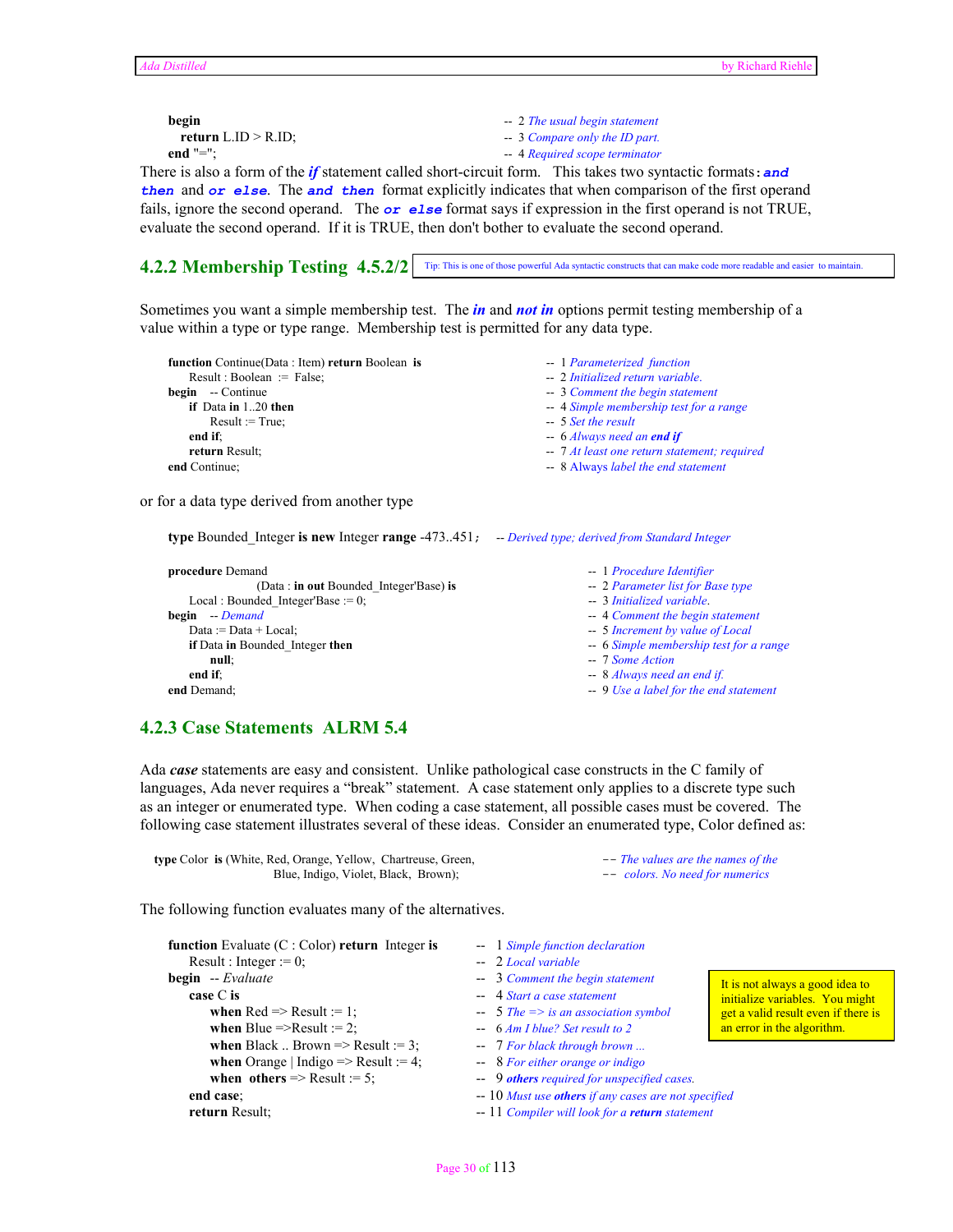| end Evaluate: | -- 12 |
|---------------|-------|
|               |       |

Sometimes, when a case statement result requires a long sequence of statements, consider using a *begin*.. *end* block sequences (*see above discussion on blocks*). Always label a *begin..end* block.

```
function Decide (C : Color) return Integer is -- 1 Simple function declaration
  Result: Integer := 0; -- 2 Local variable
begin -- Decide -- 3 Comment the begin statement
  case C is -- 4 Start a case statement
     when \text{Red} \equiv \text{?} -- 5 One of the enumerated values
       begin \qquad \qquad -6 An unlabeled begin ... end sequence; see 4.4
           -- sequence-of-statements -- 7 Any sequence of Ada statements
        end; \qquad \qquad -8 Unlabeled end statement
     when Blue \Rightarrow -- 9 One of the enumerated values
        Label 1: -10 Better style; use a block label
        begin \qquad \qquad \qquad \text{--} \quad 11 Alternative: consider calling nested subprogram
           -- sequence-of-statements -- 12 A labeled begin requires label name at end
        end Label 1; \qquad \qquad -13 The label is required for the end statement
     when others => \blacksquare -- 14 Ada requires others if some choices are unmentioned
        Label_2: -- 15 Yes. Still using the label; label an embedded begin block
        begin -16 -- handled-sequence-of-statements -- 17 We expect a local exception handler.
        exception -- 18 This is a good use of begin...end blocks
          -- sequence-of-statements -- 19 The exception handling statements
        end Label_2; -- 20 The compiler will look for this
  end case; \qquad \qquad -21 Scope terminator is required
  return Result; -- 22 Compiler will look for a return statement
end Decide; \qquad \qquad -23 As usual, label the end statement
```
On line 14, the *when others* is required when some possible choices are not explicitly stated. An Ada compiler checks for the label at the end of a labeled begin..end block. If there is a *when others* and there are no other choices, the compiler issues an error message. Lastly, a choice may be stated only once. If you repeat the same choice, the Ada compiler will pummel you about the head and shoulders soundly.

#### *4.3 Blocks*

As shown in the preceding example, Ada allows the programmer to label in-line blocks of code. Sometimes these are labled loops. Other times they are simply short algorithmic fragments. A block may even include localized declarations. This kind of block is called a "declare block." Some Ada programming managers think in-line declare blocks are a reflection of poor program planning. In spite of that, they appear often in production code. In fact, a declare block is the only way to declare a local variable for a code fragment.

#### **4.3.1 Begin ... End Blocks ALRM 5.6**

This is a useful feature of Ada for trapping exceptions and sometimes for debugging. Good coding style suggests that they be labeled. Some Ada practitioners suggest using a labeled begin end with a case statement as noted in Section 3.3.3 of this book.

| with Ada.Text IO,                                         | $--$ 1 Note the comma instead of semicolon    |  |
|-----------------------------------------------------------|-----------------------------------------------|--|
| Ada.Integer Text IO;                                      | -- 2 Predefined package for Integer I/O       |  |
| function Get return Integer is                            | -- 3 Parameterless function                   |  |
| package IIO renames Ada. Integer Text IO;                 | -- 4 Make the name shorter via renames clause |  |
| package TIO renames Ada.Text IO;                          | $--$ 5 Make the name shorter                  |  |
| Data : Integer := $-0$ ;                                  | $--\,6$ In scope for all of P8                |  |
| Try Limit: constant $= 3$ ; -- universal integer constant | $-- 7A constant cannot be changed$            |  |
| Try Count: Natural $:= 0$ ;                               | $--$ 8 Natural cannot be less than zero       |  |
|                                                           |                                               |  |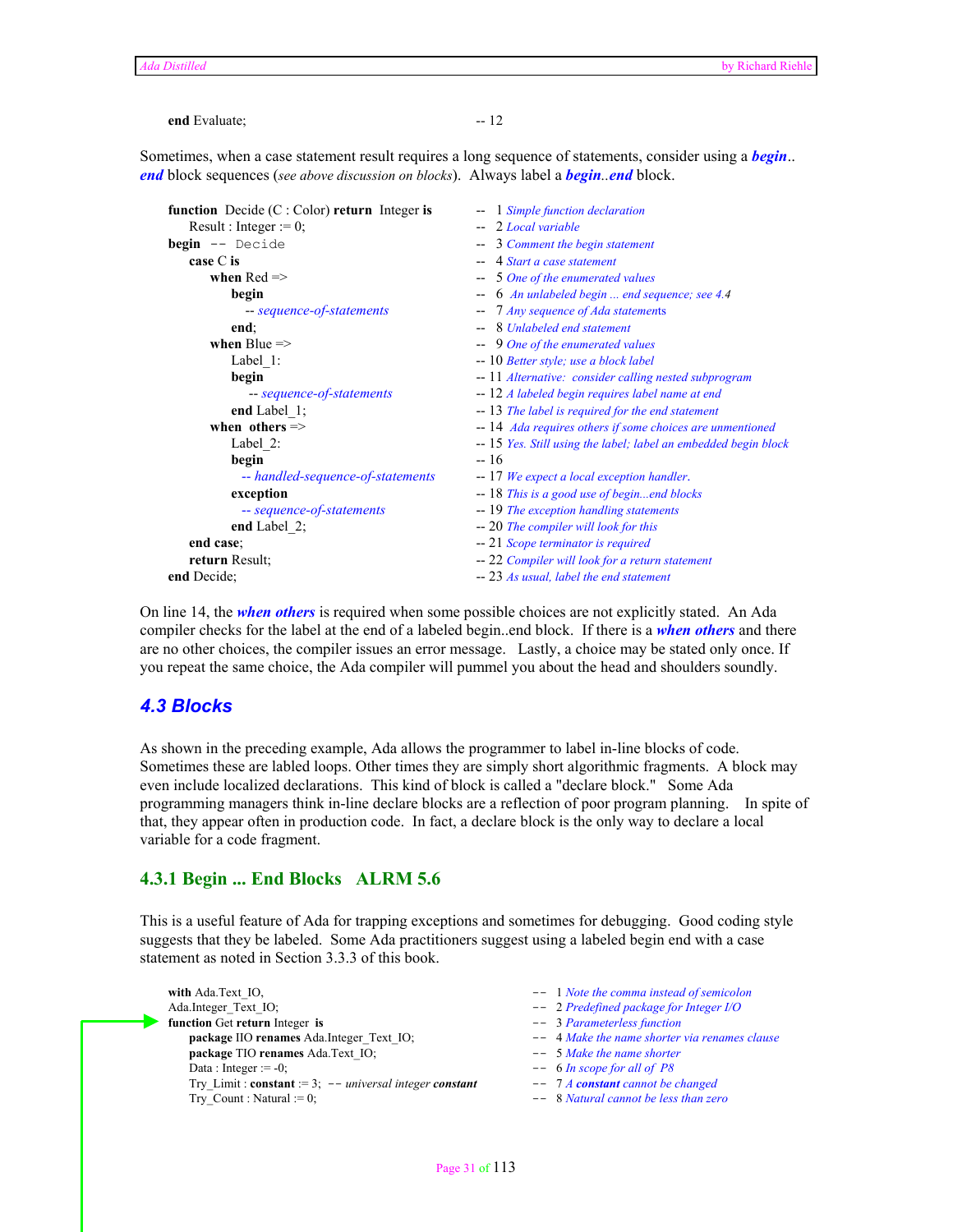

#### **4.3.2 Declare Blocks ALRM 5.6**

A *declare* block is an in-line block of code which includes some local declarations. The scope of the declarations ends with the *end* statement of the block. If any local name is the same as some other name in the enclosing scope, the local name is the only one directly visible.



You may want to access the Data from an outer scope within a declare block. Names in an outer scope, with names in conflict with those within a declare block, can be made visible with "dot notation." It is sometimes observed that declare blocks can be used for *ad hoc* routines that someone forgot to design into the software. For this reason, some Ada practitioners recommend frugality when using them. Also, because declare blocks can be so easily sprinkled through the code, it is essential that production declare blocks are always labeled. The following declare block illustrates several of these points.



Fig. Consider promoting a decided block to a local (liested) parameteriess<br>more maintainable. It can be made more efficient with an inline pragma. Tip: Consider promoting a declare block to a local (nested) parameterless procedure in the declarations of the enclosing unit. This is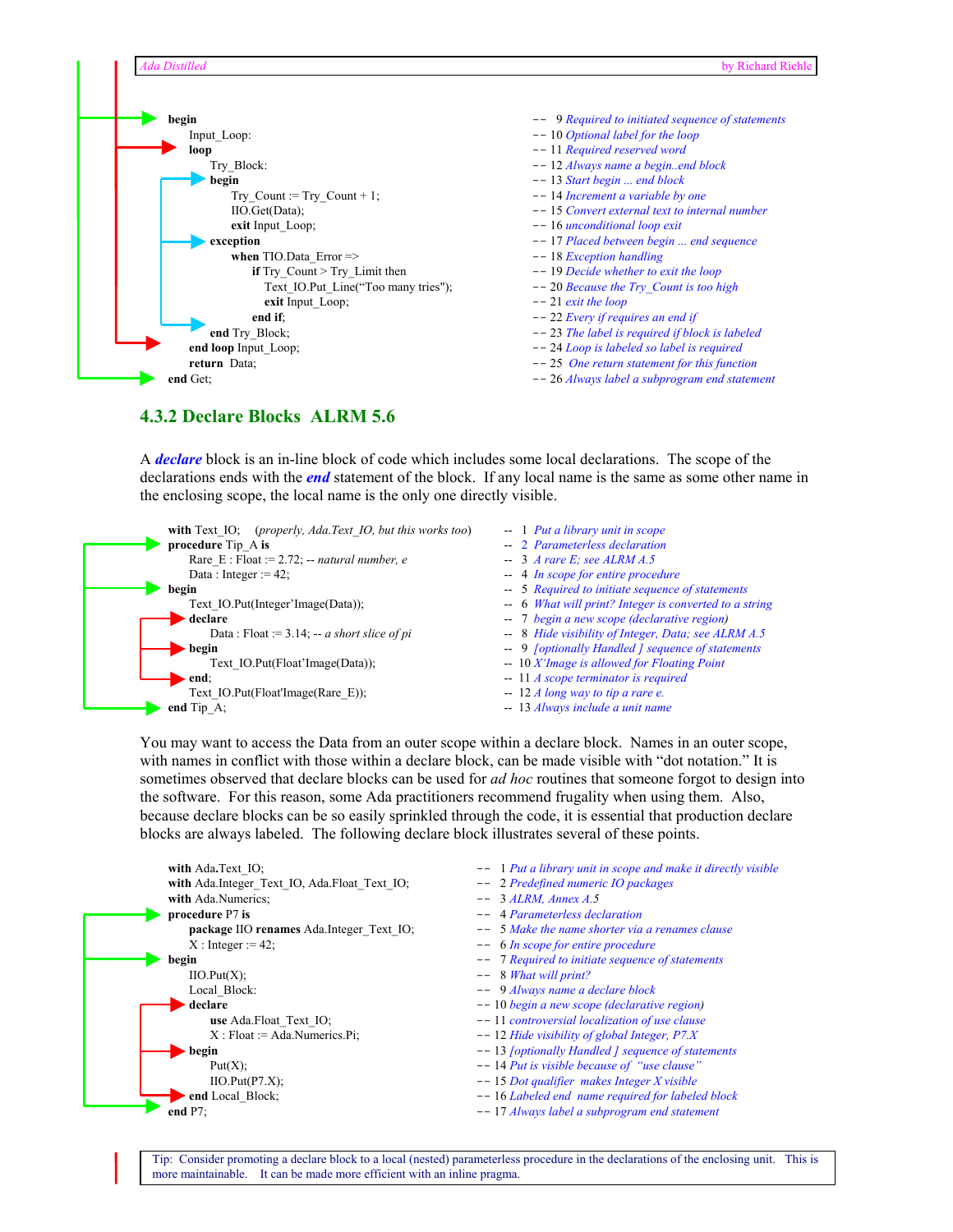Storage pool access types will require some

# **5. Access Types (Pointers)**

# *5.1 Overview of Access Types*

We don't really have true pointers in Ada. The use of the word pointer is simply to acknowledge a corresponding capability via access types. The important thing is that the default for Ada access types is *safe*, unlike pointers in the C family of languages; no void pointers in Ada.

The British computing pioneer, Maurice Wilkes, is credited with inventing *indirection*. Indirection is a generalized notion of a pointer. According to Dr. Wilkes, "There is no problem in computer programming that cannot be solved by not adding yet one more level of indirection." Pointers, in many languages have been problematic. The C family of languages encourages one to do arithmetic on pointers, thereby creating some really tricky errors. Ada pointers, called access types, do not have default capability for pointer arithmetic. Java, to its credit, adopted some of the Ada philosophy on pointers. Whenever we use the term pointer in Ada, we really mean *access* type or access object. When we refer to an access type, we are referring to a pointer with a default a set of safe rules and no arithmetic operators.

There are three forms of access type.

| <b>Access Type Form</b>                                                                                                   | Terminology                                                                  | kind of storage pool management since objects                                                                                                                                         |
|---------------------------------------------------------------------------------------------------------------------------|------------------------------------------------------------------------------|---------------------------------------------------------------------------------------------------------------------------------------------------------------------------------------|
| • Access to a value in a storage pool<br>• Access to a declared value<br>• Access to a supprogram (procedure or function) | storage pool access type<br>general access type<br>access to subprogram type | are dynamically allocated to an area of<br>memory, possibly the "Heap." Ada does not<br>require automatic garbage collection but some<br>compilers may provide it. Otherwise, use the |
| Every access type is type specific to some designated type.                                                               |                                                                              | package System.Storage Pools defined in<br>ALRM Chapter 13.                                                                                                                           |

**type** Reference **is access** Integer;  $\qquad \qquad - Can only point to predefined type Integer; storage pool access type$ **type** Float\_Reference **is access all** Float; -- *Can only point to predefined type Float; general access type* **type** Container **is limited private**;  $\qquad -\text{Defines a data type with limited format; ordinary limited type$ **type** Container\_Pointer **is access all** Container; -- *Can only point to objects of type Container; access to a limited type* **type** Method **is access procedure ...**; -- *Points to a procedure with corresponding parameter profile* **type** Method **is access function ...**; -- *Points to function with corresponding parameter profile and return type* 

# *5.2 Storage Pool Access Type*

A storage pool access type requires an associated set of storage locations for its allocation. This might be a simple heap operation, or the serious Ada programmer can override the operations in System.Storage Pool to enable some form of automatic garbage collection within a bounded storage space.

| with Ada.Integer Text IO; use Ada;      | -- 1 Library package for Integer IO                            |
|-----------------------------------------|----------------------------------------------------------------|
| procedure Access Type 1 is              | $-2$                                                           |
| type Integer Pointer is access Integer; | -- 3 Storage pool access type                                  |
| Number: Integer: $= 42$ ;               | -- 4 Declared value                                            |
| Location : Integer Pointer;             | -- 5 Storage pool access value                                 |
| begin                                   | $-6$                                                           |
| Location $:=$ <b>new</b> Integer;       | -- 7 The word new is an allocator                              |
| Location.all := $Number$ ;              | -- 8 <b>all</b> permits reference to the data being referenced |
| Integer Text IO.Put(Location);          | -- 9 Illegal. Location is not an Integer type                  |
| Integer Text IO.Put(Location.all);      | -- 10 Legal. Location all is data of Integer type              |
| end Access Type $1$ ;                   | -- 11                                                          |

Line 3 declares a type that points [only] to objects of type Integer. It cannot point to any other type. There is no pointer type in Ada that allows one to point to different types (except for classwide types). Line 4 declares an object of the pointer type. It has no value. The default initial value is **null**. An Ada pointer can never point to some undefined location in memory. Line 7 uses the reserved word *new*. In this context, *new* is an *allocator*. An allocator reserves memory, at run time, for an object of some data type. On Line 7, the address of that memory is assigned to the variable named Location. The pointer named Location is not an Integer. Instead, it points to a storage location that contains an integer.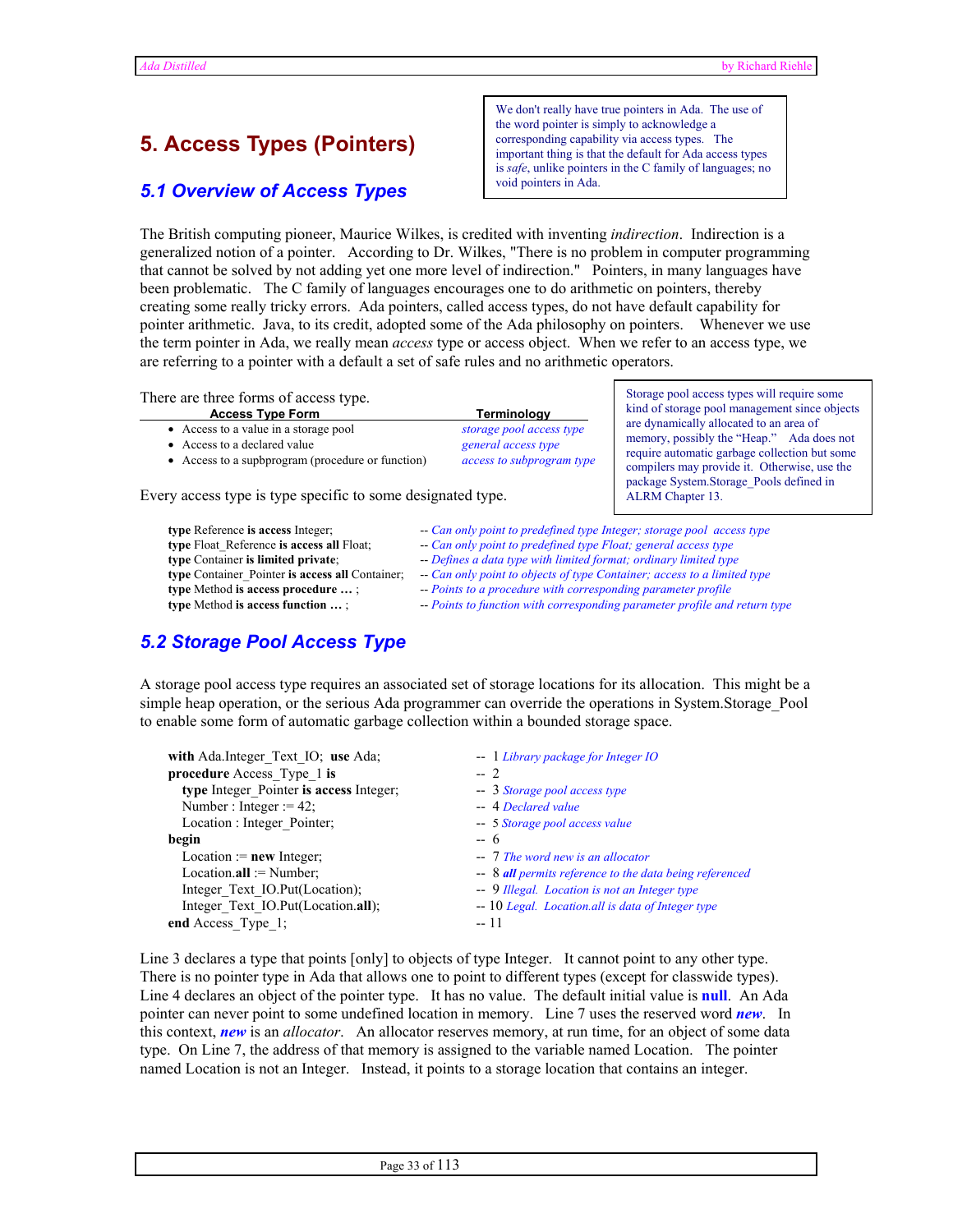Ada, by default, prohibits arithmetic on a pointer. The following statement is not allowed in Ada.

Location := Location + 1; -- *illegal. No pointer arithmetic allowed*

If one really needs to do pointer arithmetic, it is possible through a special packages from Chapter 13 of the ALRM, package System.Address\_To\_Access\_Conversions and package System.Storage\_Elements. In practice, pointer arithmetic is unnecessary.

Line 8 refers to Location.all. This how one refers to the data in the memory where Location points. Notice that Line 9 will be rejected by the compiler, but Line 10 would compile OK.

#### *5.3 General Access Type*

A general access type provides additional capabilities to the storage pool access type. It permits storage allocation like storage pool access types. It also allows access to declared objects when those objects are labeled *aliased*. Returning the example above,

| with Ada.Integer Text IO; use Ada;          | -- 1 Library package for Integer IO               |
|---------------------------------------------|---------------------------------------------------|
| procedure Access Type 2 is                  | $-2$                                              |
| type Integer Pointer is access all Integer; | -- 3 General access type; requires all            |
| N1 : aliased Integer := 42;                 | -- 4 Aliased declared value                       |
| $N2$ : Integer := 360;                      | -- 5 Non-aliased declared value                   |
| Location : Integer Pointer;                 | -- 6 General access type value                    |
| begin                                       | -- 7                                              |
| Location $:= N1'$ Access;                   | -- 8 Point to value declared on Line 4            |
| Integer Text IO.Put(Location);              | -- 9 Illegal. Location is not an Integer type     |
| Integer Text IO.Put(Location.all);          | -- 10 Legal. Location.all is data of Integer type |
| Location $=$ N2'Access:                     | -- 11 Illegal. N2 was not aliased                 |
| end Access Type 2;                          | $-12$                                             |

The first difference in this example is on Line 3. Integer\_Pointer is a *general access type* because the declaration includes the word, **all**. The next difference is Line 4. N1 is an *aliased* declared value. A general access type may only reference aliased values. The reserved word, *aliased*, is required under most circumstances. Tagged type parameters for subprograms are automatically aliased. Line 8 is a direct assignment to an aliased value. This is legal. Contrast this with Line 11, which is not legal. Do you see that Line 11 is not legal because N2, on line 5, is not aliased?

#### **5.3.1 Preventing General Access Type Errors**

There is a potential danger with direct assignment to pointers. This danger is present all the time in the C family of languages. What happens when a data item goes out of scope and still has some other variable pointing to it? Ada has compiler rules to prevent this. The following example illustrates this.

| with Ada.Integer Text IO; use Ada;          | -- 1 Library package for Integer IO                    |
|---------------------------------------------|--------------------------------------------------------|
| procedure Access Type 3 is                  | $-2$                                                   |
| type Integer Pointer is access all Integer; | -- 3 General access type; requires all                 |
| Location : Integer Pointer;                 | -- 4 General access type value                         |
| begin                                       | $-5$                                                   |
| declare                                     | -- 6 A declare block with local scope                  |
| $N1$ : aliased Integer := 42;               | -- 7 Declare an aliased value locally                  |
| begin                                       | -- 8                                                   |
| Location $:= N1'$ Access:                   | -- 9 Point to value declared on Line 4                 |
| end:                                        | -- 10 End of declare block scope                       |
| end Access Type 3;                          | -- 11 Compilation failed! Sorry about that. $\bigcirc$ |

The Ada compiler will reject this program. The rule is that the general access type declaration must be at the same level (same scope) as its corresponding variables. If you look at this example carefully, you will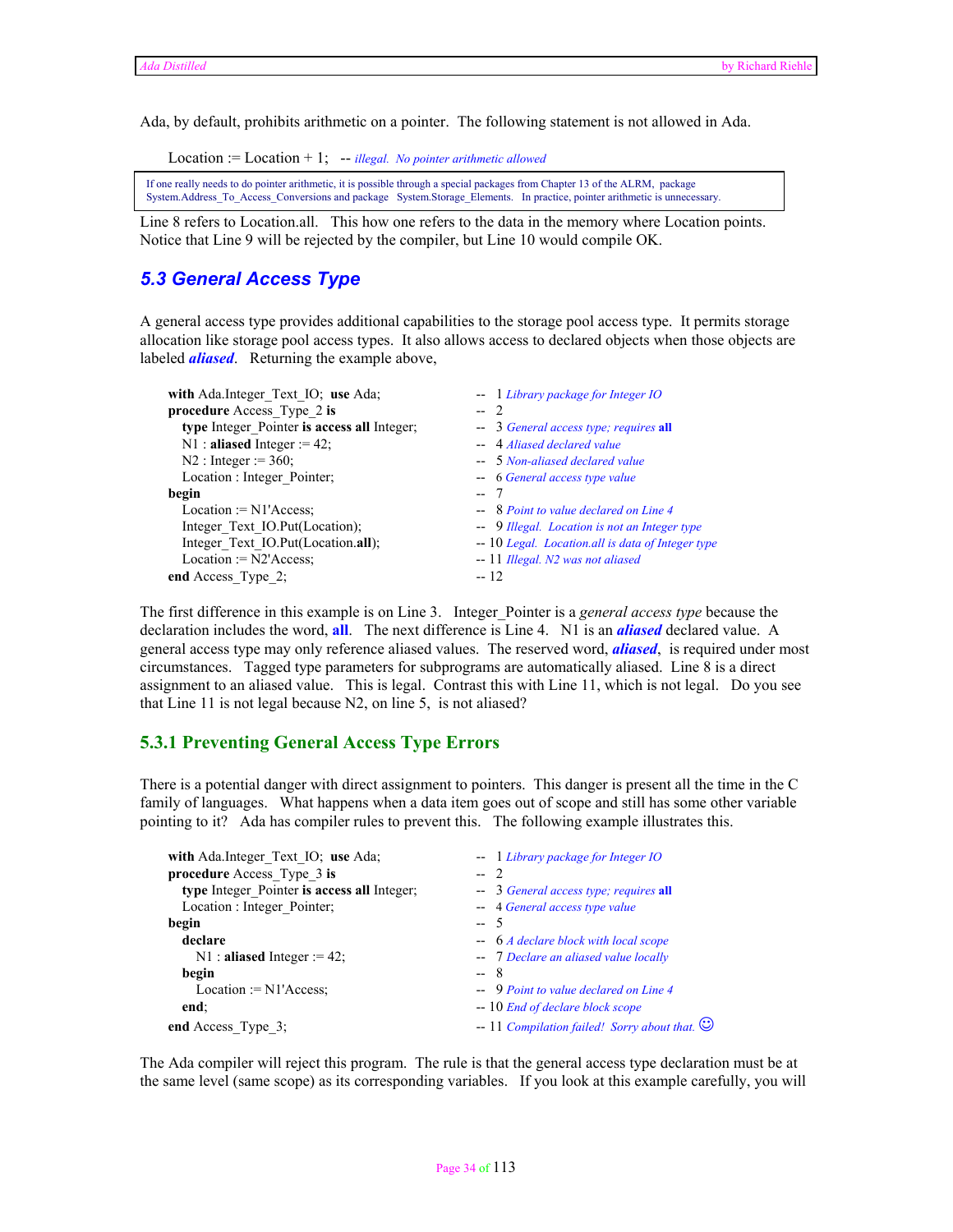see that, when the declare block leaves its scope, Location would still be pointing to a value that has disappeared. Instead of using 'Access on line 9, the programmer could have coded 'Unchecked\_Access, thereby bypassing the compile-time checks. Wisdom would dictate thinking very carefully before resorting to the use of any "unchecked" feature of the language. The word "unchecked" means the compiler does not check the validity or legality of your code. It is almost always an unsafe programming practice.

While the accessibility rules (See 5.3.2) might seem a drawback, they are easily managed in practice. Often it is enough to simply declare a local general access type and use it in a call to appropriate subprograms. The following example shows how this could happen.

| <b>procedure</b> Access Type 4 is<br><b>function</b> Spritz $(I : access Integer)$ <b>return</b> Integer is<br>begin<br>return I.all $+1$ ;<br>end Spritz;<br>begin<br>declare | -- 1<br>-- 2<br>Not good coding style. Avoid these kinds of<br>$-3$<br>side-effect statements. This is the one and only<br>$-4$<br>place where C++ can be more reliable than Ada<br>$-5$<br>because of the way C++ controls constants.<br>$-6$<br>$-7$      |
|--------------------------------------------------------------------------------------------------------------------------------------------------------------------------------|-------------------------------------------------------------------------------------------------------------------------------------------------------------------------------------------------------------------------------------------------------------|
| type Integer Pointer is access all Integer;<br>Location : Integer Pointer;<br>$N1$ : aliased Integer := 42;<br>$N2$ : Integer := 0;<br>begin                                   | -- 8<br>All uses of the general access type are localized<br>$-9$<br>and the lifetime of each entity is appropriate to the<br>$-10$<br>others. There will be no potential dangling<br>$-11$<br>references when the declare block leaves its scope.<br>$-12$ |
| Location $:= N1'$ Access:<br>$N2 :=$ Spritz(Location);<br>end:<br>end Access Type 4;                                                                                           | -- 13 Assign location of N1 to Location<br>-- 14 Call function with access variable parameter<br>$-15$<br>$-16$                                                                                                                                             |

On line 14, a local access variable is used to call a function that has an access parameter. The access parameter is anonymous. We may not assign a location to it. However, it would be legal to code.

 $I.$ **all** :=  $I.$ **all** + 1; -- *N1* would also be incremented by 1 **return** I.**all**;

But this is a very naughty thing to do. Shame on you if you do it!

This code would change the actual value of what Location is pointing to. Avoid doing this sort of thing. If you were to print the value for both N1 and N2, you would see the number 43. Some practitioners consider this a side-effect. Side-effects are rare in Ada and usually considered bad programming style.

#### **5.3.2 The Accessibility Rules**

ALRM Section 3.10.2, paragraphs 3 through 22, describe the accessibility rules. The purpose of the rules is to prevent dangling references. That is, when a variable is no longer in scope, there should be no access value trying to reference it. This is checked by the compiler. Under some rare circumstances, it might not be checked until run-time.

The rules can be summarized in terms of the lifetime of the access type itself. An object referenced by the 'Access attribute may not exist longer that the the access type to which it applies. Also, if an object is referenced with the 'Access attribute, it must be able to exist as long as the access type. The following three examples illustrate the point.

| <b>procedure</b> Accessibility Problem 1 is<br>type Integer Reference is access all Integer; |                                                   | -- I<br>-- 2 General access type in scope |
|----------------------------------------------------------------------------------------------|---------------------------------------------------|-------------------------------------------|
| Reference: Integer Reference;                                                                |                                                   | -- 3 Access value in immediate scope      |
| Data : <b>aliased</b> Integer:                                                               | This example will work just fine. No data will be | -- 4 Data at the same accessibility level |
| begin                                                                                        | left dangling when the scope is exited. Lifetime  | $-5$                                      |
| $Reference := Data'Access$ ;                                                                 | of all entities is the same.                      | -- 6 OK because types and declarations    |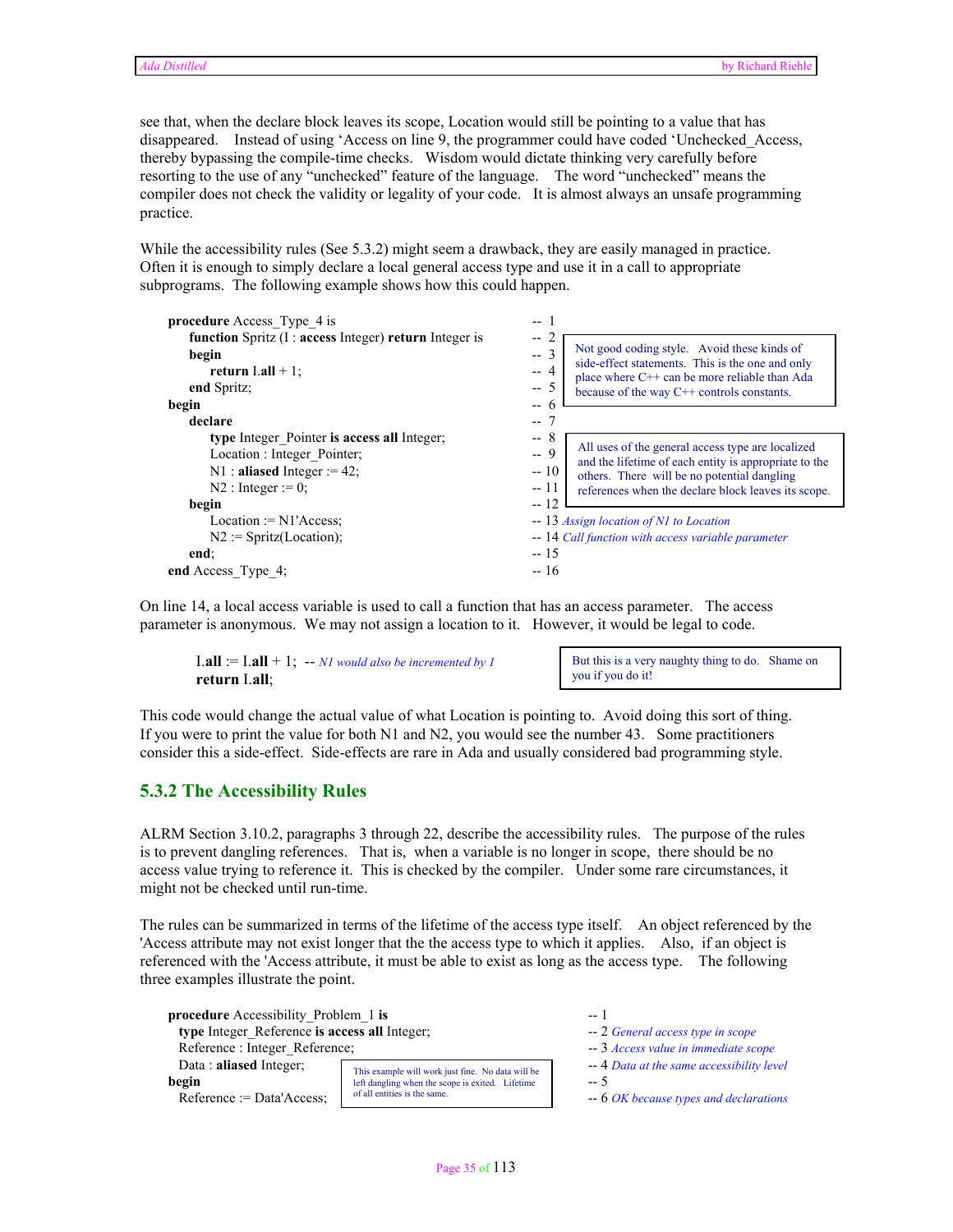| end Accessibility Problem 1;                                                                                                                                                                                                                                        |                                                                                                                                                                                                                                                                                                                             | -- 7 are at the same accessibility level                                                                                                                                                                           |
|---------------------------------------------------------------------------------------------------------------------------------------------------------------------------------------------------------------------------------------------------------------------|-----------------------------------------------------------------------------------------------------------------------------------------------------------------------------------------------------------------------------------------------------------------------------------------------------------------------------|--------------------------------------------------------------------------------------------------------------------------------------------------------------------------------------------------------------------|
| <b>procedure</b> Accessibility Problem 2 is<br>type Integer Reference is access all Integer;<br>Reference : Integer Reference;<br>begin<br>declare<br>Data : <b>aliased</b> Integer;<br>begin<br>$Reference := Data'Access$<br>end:<br>end Accessibility Problem 2; | This will not compile. When<br>the program exits the declare<br>block, an outer pointer named<br>Reference would still be<br>pointing to data that no longer<br>existed. This is not simply a<br>dangling reference. It is a<br>reference to data that is no<br>longer valid. The Ada compiler<br>will not let you do this. | -- 1<br>-- 2 General access type<br>$-3$ Access value<br>-- 4<br>$-5$<br>-- 6 An aliased integer value<br>$-7$<br>-- 8 Will not compile; at wrong level of<br>-- 9 accessibility for corresponding types.<br>$-10$ |
| procedure Accessibility_Problem_3 is                                                                                                                                                                                                                                |                                                                                                                                                                                                                                                                                                                             | -- 1                                                                                                                                                                                                               |
| type Integer Reference is access all Integer;                                                                                                                                                                                                                       |                                                                                                                                                                                                                                                                                                                             | $-2$                                                                                                                                                                                                               |
| begin                                                                                                                                                                                                                                                               |                                                                                                                                                                                                                                                                                                                             | $-3$                                                                                                                                                                                                               |
| declare                                                                                                                                                                                                                                                             | This will not compile. You                                                                                                                                                                                                                                                                                                  | $-4$                                                                                                                                                                                                               |
| Reference : Integer Reference;                                                                                                                                                                                                                                      | might think that putting the<br>actual pointer in the same local                                                                                                                                                                                                                                                            | $-5$                                                                                                                                                                                                               |
| Data : <b>aliased</b> Integer;                                                                                                                                                                                                                                      | scope as the data being reference                                                                                                                                                                                                                                                                                           | -- 6                                                                                                                                                                                                               |
| begin                                                                                                                                                                                                                                                               | would work. The rule is that<br>access value named Reference                                                                                                                                                                                                                                                                | -- 7                                                                                                                                                                                                               |
| $Reference := Data'Access$                                                                                                                                                                                                                                          | must exist at least as long as the                                                                                                                                                                                                                                                                                          | -- 8                                                                                                                                                                                                               |
| end:                                                                                                                                                                                                                                                                |                                                                                                                                                                                                                                                                                                                             | -- 9                                                                                                                                                                                                               |
| end Accessibility Problem 3;                                                                                                                                                                                                                                        |                                                                                                                                                                                                                                                                                                                             | $-10$                                                                                                                                                                                                              |

# *5.4 Access to Subprogram Types*

One of the problems with the Ada 83/87 standard for Ada was the unavailability of some kind of pointer capability for subprograms. The current Ada standard does permit this. The rules for formation of such an access type are rather simple. The rules for visibility and accessibility of access to subprogram types are often difficult to manage in one's design.

# **5.4.1 Declaring an Access to Subprogram Type**

- The type must have a parameter list corresponding to the subprogram being accessed
- The return type of a function access type must match that of the function being accessed
- Variables of the type may access any subprogram with a conforming profile

#### **Examples:**

**type** Action **is access procedure**(Data **: in out** Integer); **type** Channel **is access procedure**(M : **in out** Message; L : **out** Natural);

The signature (parameter profile) of each subprogram access type must exactly match any subprogram being accessed.

**type** Condition\_Stub **is access function** (Expression : Boolean) **return** Boolean; **type Compute is access function** (L, R : Float) **return** Float;

# **5.4.2 Using an access to Subprogram Type**

#### *5.4.2.1 A Procedure Example*

The following example demonstrates how to create an array of procedures. This is often useful when you have multiple procedures with the same profile but different behaviors. In this example we have kept the behavior simple to avoid confusion. The astute reader will immediately see the possibilities.

with Ada.Integer Text IO;  $- 1$  *ALRM Annex A* with Ada.Text IO;  $-2$  ALRM Annex A **use** Ada;  $\qquad \qquad -3$  *Makes Ada directly visible*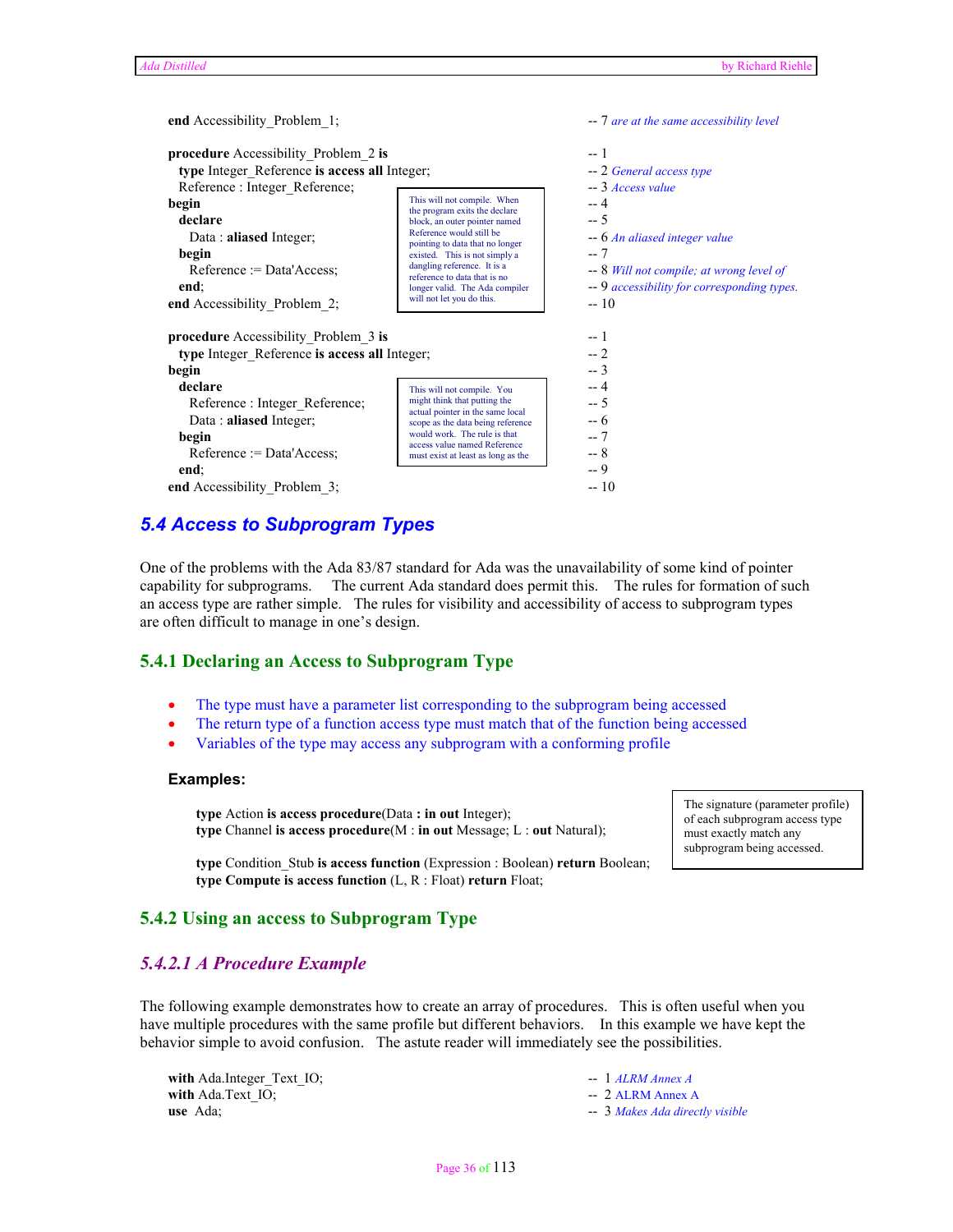| procedure Array Of Procedures is                            | -- 4 Name of enclosing procedure         |
|-------------------------------------------------------------|------------------------------------------|
| type Action is access procedure (Data : in out Integer);    | -- 5 Access to subprogram definition     |
| procedure Process $(D : in out Integer)$ is                 | -- 6 Procedure with correct profile      |
| begin                                                       | $-7$                                     |
| $D := D + D$ ;                                              | -- 8 Details; procedure behavior         |
| end Process:                                                | -- 9 end of scope of procedure           |
| type Process Set is $array(110)$ of Action;                 | -- 10 Array type of access types         |
| Index : Positive;                                           | -- 11 Used for array index later         |
| Value : Integer := 0;                                       | -- 12 Used for actual parameter          |
| The Process : Process Set := (others => Process'Access);    | -- 13 access object array with aggregate |
| begin                                                       | $-14$                                    |
| loop                                                        | $-15$                                    |
| Text IO. Put("Enter Index $(110)$ : ");                     | $-16$                                    |
| Integer Text IO.Get(Index);                                 | $-17$                                    |
| exit when Index not in $110$ ;                              | -- 18 membership test for exit           |
| Text IO.New Line;                                           | $-19$                                    |
| Text IO.Put("Enter Integer Value: ");                       | $-20$                                    |
| Integer Text IO.Get(Value);                                 | $-21$                                    |
| The Process(Index)(Data $\Rightarrow$ Value);               | -- 22 Named association clarifies        |
| Text IO.New Line;                                           | $-23$                                    |
| Text IO.Put("The result for Index " & Positive'Image(Index) | $-24$                                    |
| $\&$ "is" $\&$ Integer'Image(Value));                       | $-25$                                    |
| end loop;                                                   | $-26$                                    |
| end Array Of Procedures;                                    | $-27$                                    |

# *5.4.2.2 A function Example*

The following function example has behavior similar to the previous example. It has been altered a little bit to illustrate some additional capabilities.

| with Ada.Text IO; use Ada;                                            | $-1$                              |
|-----------------------------------------------------------------------|-----------------------------------|
| procedure Function_Access_Type is                                     | $-2$                              |
| type Real is digits 12;                                               | -- 3 Define a floating point type |
| package FIO is new Text IO.Float IO(Num $\Rightarrow$ Real);          | -- 4 Instantiate IO package       |
| function Method (D : in Real) return Real is                          | -- 5 function w/correct profile   |
| begin                                                                 | -- 6                              |
| return $D + D$ ;                                                      | $-7$                              |
| end Method;                                                           | -- 8                              |
| type Compute is access function (D : in Real) return Real;            | -- 9 Corresponding access type    |
| Result, Value : Real := $0.0$ ;                                       | $-10$                             |
| <b>procedure</b> Process (Behavior: Compute; Input: in Real;          | -- 11 Note first parameter type   |
| Output : out Real) is                                                 | $-12$                             |
| begin                                                                 | $-13$                             |
| Output := Behavior(Input);                                            | -- 14 Reference to a function     |
| end Process;                                                          | $-15$                             |
| begin                                                                 | $-16$                             |
| loop                                                                  | $-17$                             |
| Text IO.New Line;                                                     | $-18$                             |
| Text IO. Put ("Enter Real Value $(0 \text{ to exit})$ : ");           | $-19$                             |
| FIO.Get(Value);                                                       | $-20$                             |
| exit when Value = $0.0$ ;                                             | $-21$                             |
| Process(Behavior => Method'Access, Input => Value, Output => Result); | -- 22 Key statement in example    |
| Text IO.New Line;                                                     | $-23$                             |
| Text IO. Put Line ("The result is ");                                 | $-24$                             |
| FIO.Put(Result, Fore => 4, Aft => 3, Exp => 0);                       | $-25$                             |
| Text IO.New Line;                                                     | $-26$                             |
| end loop;                                                             | $-27$                             |
| end Function_Access_Type;                                             | $-28$                             |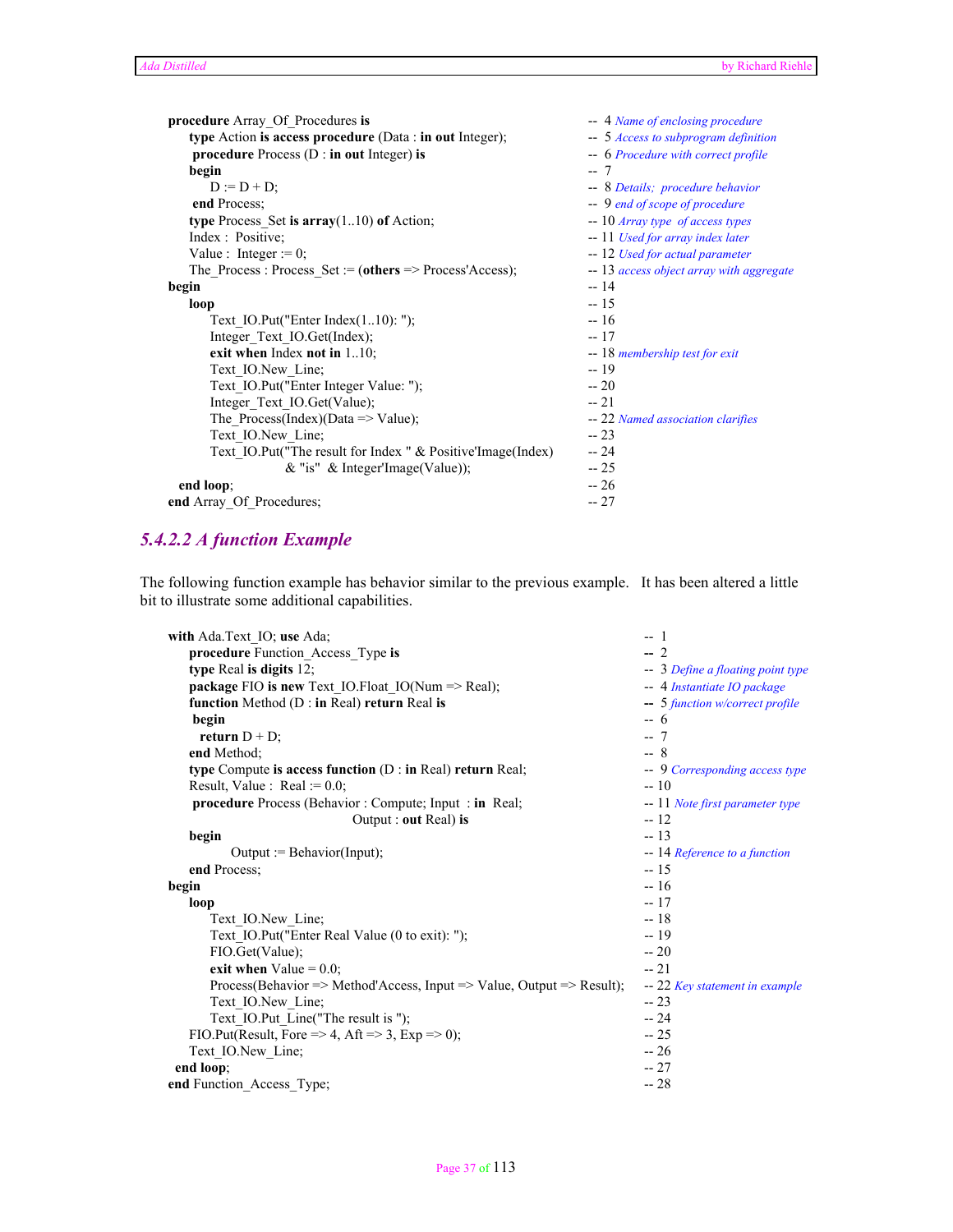# *5.4.2.2 A Package Example*

Many newcomers to Ada find the accessibility rules frustrating when trying to implement access to subprogram solutions across packages. The accessibility rule remains the same, but one must design a bit more carefully to ensure that access types are at the same level (have the same lifetime) as their access objects and vice versa. The following package specification declares some access types.

| package Reference Types is                                | $-- 1$                                |
|-----------------------------------------------------------|---------------------------------------|
| type Int 32 is range $-2**312**31-1$ ;                    | $--$ 2 a signed integer with range    |
| for Int $32$ 'Size use $32$ :                             | $--$ 3 use 32 bits for the integer    |
| type Data Set is array (Natural range $\leq$ ) of Int 32; | -- 4 unconstrained array of int 32    |
| type Data Set Reference is access all Data Set;           | $--$ 5 pointer type to the array type |
| type Validate Routine is access function(Data: Int 32)    | $-- 6$ access type that points to a   |
| return Boolean:                                           | -- 7 function; access to function     |
| type Process Method is access Procedure (Data : Int 32);  | $--$ 8 access type points to          |
| procedure Process (Data : in out Data Set;                | $-- 9$<br>procedure                   |
| Method : in Process Method);                              | $- - 10$                              |
| <b>function</b> Validate (Data : <b>access</b> Data Set;  | $-- 11$ access parameter; in mode     |
| Validator: in Validate Routine) return Boolean;           | $-- 12$ access to function parameter  |
| function Validate (Data : in Data Set;                    | -- 13 access parameter; in mode       |
| Validator: in Validate Routine) return Boolean;           | -- 14 access to function parameter    |
| end Reference Types;                                      | $-- 15$                               |

There are a few new ideas in this package. Line 2 has a signed integer type with a range that can be represented in thirty-two bits. On line 3 we force the representation to thirty-two bits using the 'Size clause. See the Annex K attributes for the definition of this clause. On lines 6 through 8 we declare some access to subprogram types which for parameters in lines 9 through 15. The following package contains declarations for functions for our final example. It depends on package Reference\_Types.

| with Reference Types;<br>package Reference Functions is<br><b>function</b> My Process return Reference Types. Process Method; | $-2$<br>$-3$ | $-1$ Note that this package is a the<br>same level, the package level as<br>the access types in package |
|-------------------------------------------------------------------------------------------------------------------------------|--------------|---------------------------------------------------------------------------------------------------------|
| function My Validator return Reference Types. Validate Routine;                                                               |              | - 4 Reference Types                                                                                     |
| end Reference Functions;                                                                                                      |              |                                                                                                         |

Implementation for both packages will be presented a little later. Here is a little test procedure.

| with Reference Types;<br>with Reference Functions;<br>with $Ada.Text IO;$<br><b>procedure</b> Test Reference Types is                                                                                                         | $-3$<br>-- 4                         | -- 1 <i>Put reference types in scope</i><br>-- 2 Reference functions in scope                                          |
|-------------------------------------------------------------------------------------------------------------------------------------------------------------------------------------------------------------------------------|--------------------------------------|------------------------------------------------------------------------------------------------------------------------|
| Test Data: Reference Types. Int $32 := 42$ ;<br>package Int 32 IO is new Ada.Text IO.<br>Integer IO(Num $\Rightarrow$ Reference Types.Int 32);<br>Test Data Set: Reference_Types.Data_Set(020)<br>$:=$ (others => Test Data); | $-5$<br>-- 6<br>$-7$<br>$-8$<br>$-9$ | Note that Lines 11 and 12 make a<br>call to a procedure using a<br>"pointer" to a function as the<br>actual parameter. |
| begin<br>Reference Types. Process (Data $\Rightarrow$ Test Data Set,<br>Method $\Rightarrow$ Reference Functions. My Process);<br>end Test Reference Types:                                                                   | $-10$<br>$-11$<br>$-12$<br>$-13$     |                                                                                                                        |

Line 6 simply demonstrates an instantiation of an I/O package for the Int 32 type. Line 11 calls the procedure, Process from Reference\_Types and gives it an actual parameter of My\_Process from the package containing the Reference\_Functions. So far, everything is at the same level of accessibility. Here are the package bodies for Reference\_Types and Reference\_Functions.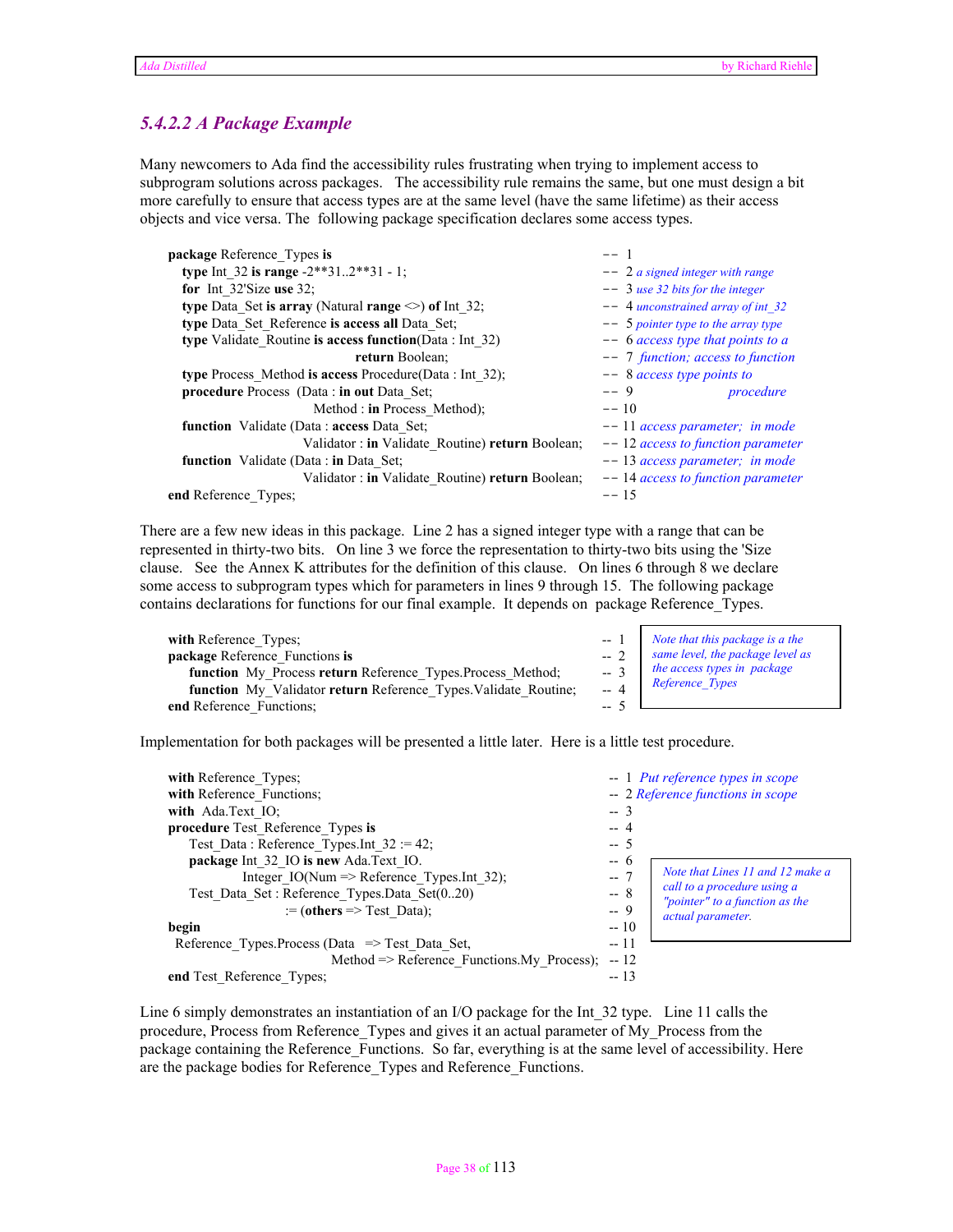| package body Reference_Types is                                        | $-1$   |                     |
|------------------------------------------------------------------------|--------|---------------------|
| procedure Process (Data : in out Data Set;                             | $-2$   |                     |
| Method : in Process Method) is                                         | $-3$   | Method is an access |
| begin                                                                  | $-4$   | value that          |
| for I in Data'Range                                                    | $-5$   | references a        |
| loop                                                                   | $-6$   | procedure.          |
| Method(Data(I));                                                       | $-- 7$ |                     |
| end loop;                                                              | $-8$   |                     |
| end Process;                                                           | $-9$   |                     |
| function Validate (Data : access Data Set;                             | $-10$  |                     |
| Validator: in Validate_Routine) return Boolean is                      | $-11$  |                     |
| begin                                                                  | $-12$  |                     |
| return Validate(Data.all, Validator);                                  | $-13$  |                     |
| end Validate;                                                          | $-14$  |                     |
|                                                                        | $-15$  | Validate is an      |
| function Validate (Data : in Data Set;                                 | $-16$  | access value that   |
| Validator : in Validate Routine) return Boolean is                     | -- 17  | references a        |
| Without Error: Boolean := True;                                        | $-18$  | function.           |
| begin                                                                  | $-19$  |                     |
| for I in Data'Range                                                    | $-20$  |                     |
| loop                                                                   | $-21$  |                     |
| Without Error := Validator(Data => Data(I));                           | $-22$  |                     |
| exit when not Without Error;                                           | $-23$  |                     |
| end loop;                                                              | $-24$  |                     |
| return Without_Error;                                                  | $-25$  |                     |
| end Validate;                                                          | $-26$  |                     |
| end Reference Types;                                                   | $-27$  |                     |
| package body Reference Functions is                                    | -- 1   |                     |
| procedure My Process (Data: Reference Types.Int 32) is                 | $-2$   |                     |
| begin                                                                  | $-3$   |                     |
| null;                                                                  | $-4$   |                     |
| end My Process;                                                        | $-5$   |                     |
| function My Validator (Data: Reference Types.Int 32) return Boolean is | $-6$   |                     |
| begin                                                                  | $-- 7$ |                     |
| return True;                                                           | $-8$   |                     |
| end My Validator;                                                      | $-9$   |                     |
| function My Process return Reference Types. Process Method is          | $-10$  |                     |
| Test Process : Reference Types. Process Method := My Process'Access;   | $-11$  |                     |
| begin                                                                  | $-12$  |                     |
| return Test Process;                                                   | $-13$  |                     |
| end My_Process;                                                        | $-14$  |                     |
| function My Validator return Reference Types. Validate Routine is      | $-15$  |                     |
| Test_Validation: Reference_Types.Validate_Routine                      | $-16$  |                     |
| := My_Validator'Access;                                                | $-17$  |                     |
| begin                                                                  | $-18$  |                     |
| return Test_Validation;                                                | $-19$  |                     |
| end My_Validator;                                                      | $-20$  |                     |
| end Reference_Functions;                                               | $-21$  |                     |

Study these to determine where the 'Access attribute is applied. Note how this can actually work and still prevent the dangling references. Accessibility rules are there to keep you from making stupid errors.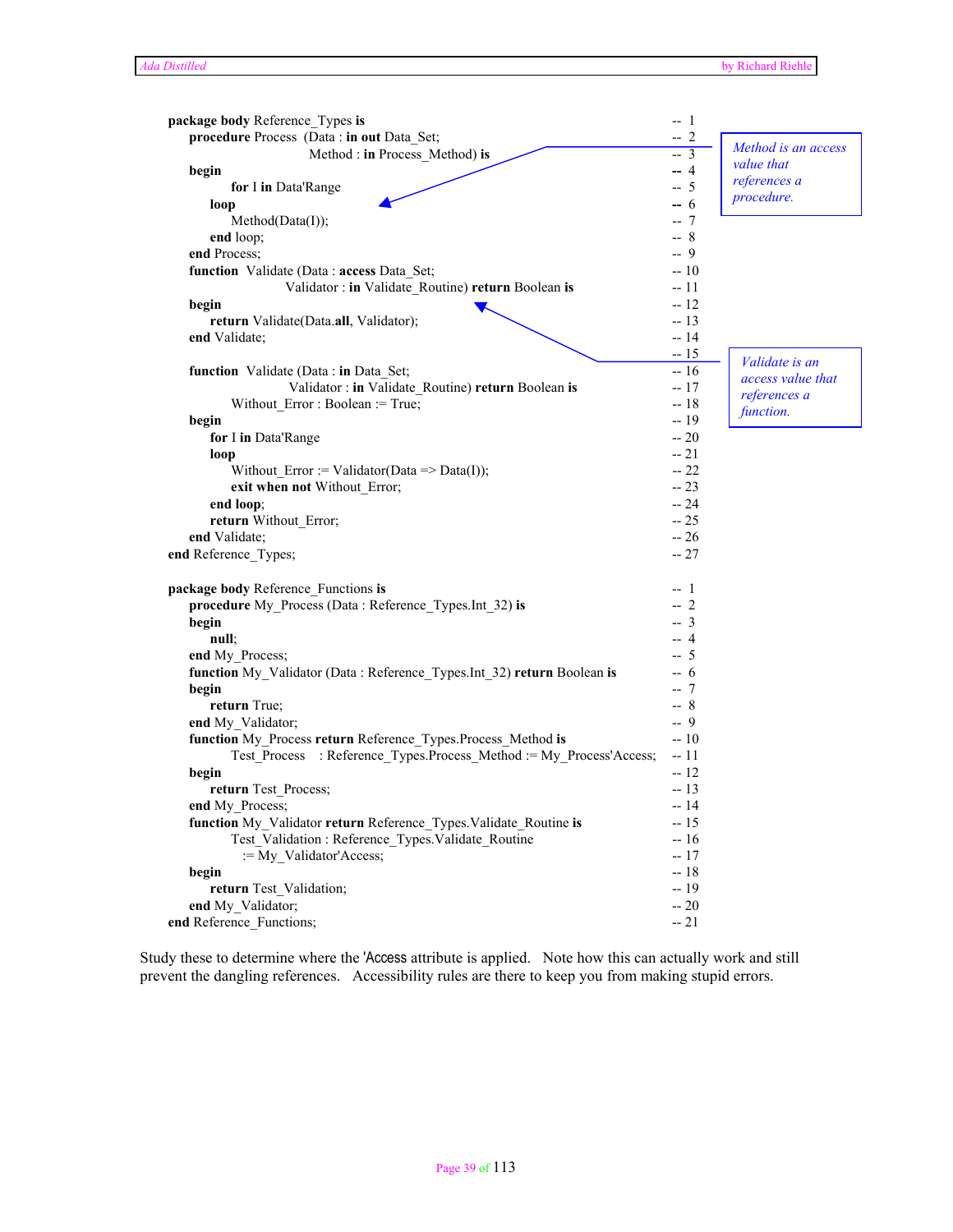#### **6. Subprograms procedures and functions**

Subprograms are either functions or procedures. A subprogram may have parameters or not. Subprogram parameters were introduced in an earlier section. The algorithmic code in your program will almost always be contained within some kind of subprogram (or a task). A subprogram may have locally declared variables, locally declared types, and locally nested subprograms or packages.

#### *6.1 Procedures*

#### **6.1.1 Procedure Format and Syntax**

A procedure in Ada may be used to implement algorithms. As shown earlier, procedure have a rich set of parameter types and parameter modes. The format of a procedure body is,

| procedure Ahoy There is                            |
|----------------------------------------------------|
| -- procedure declarations                          |
| begin                                              |
| -- handled sequence of statements                  |
| exception                                          |
| -- a sequence of statements handling the exception |
| end Ahoy There:                                    |
|                                                    |

- *procedure declaration with no parameters; 6.3*
- -- 2 *Local to this procedure*
- **begin** -- 3 *Begins sequence of algorithmic statements; 6.3*
- -- 4 *Handled by exception handler on error* A.10.6
- **exception** -- 5 *An optional exception handler for the procedure*
- -- *a sequence of statements handling the exception* -- 6 *Any handling statements legal*
- **example 2 + A** *Scope terminator with name of unit* 6.3

#### **6.1.2 Procedure Compilation Units**

Note the four parts to the procedure. This is sometimes called the "Ada comb." You may compile a procedure specification as a source file separately from its implementation. with clause could

| with Ada.Text IO: $\overline{\phantom{a}}$ | -- 1 Put Text IO library unit in scope;               | 10.1.2. A.10 | be moved to |
|--------------------------------------------|-------------------------------------------------------|--------------|-------------|
| <b>procedure</b> Simple $2$ ;              | - 2 Specification for a procedure may be compiled 6.3 |              |             |

The implementation may be coded and compiled later. The implementation for Simple\_2 could be,

| <b>procedure</b> Simple 2 is        | -- 1 Parameterless declaration; 6.3                |     |
|-------------------------------------|----------------------------------------------------|-----|
| begin                               | -- 2 Begins sequence of algorithmic statements;    | 6.3 |
| Ada.Text IO.Put Line ("Hello Ada"); | -- 3 Dot notation makes Put Line visible<br>A.10.6 |     |
| end Simple $2$ ;                    | -- 4 Scope terminator with name of unit<br>6.3     |     |

Another version of this might execute the Put\_Line some given number of times using a *for loop*. A *for loop* includes an index value declared locally to the loop and a range of values for the index. The loop will then iterate the number of times indicated by the index range. For example,

| with Ada.Text IO;                  | -- 1 Put Text IO library unit in scope;<br>10.1.2, A.10 |     |
|------------------------------------|---------------------------------------------------------|-----|
| procedure Simple 3 is              | -- 2 Parameterless declaration; 6.3                     |     |
| begin                              | -- 3 Begins sequence of algorithmic statements;         | 6.3 |
| for Index in $1.10$ loop           | -- 4 Specification of a for loop                        |     |
| Ada.Text IO.Put Line("Hello Ada"); | -- 5 Dot notation makes Put Line visible A.10.6         |     |
| end loop;                          | -- 6 End of loop scope. End of loop index scope         |     |
| end Simple $3:$                    | -- 7 Scope terminator with name of unit<br>6.3          |     |

A variation on the previous program uses some local declarations, a function with a parameter and a simple call from the main part of the procedure.

| with Ada.Text IO;                      | -- 1 Put Ada.Text IO Library Unit in scope      |
|----------------------------------------|-------------------------------------------------|
| <b>procedure</b> Simple 4 is           | -- 2 Declaration for parameterless procedure    |
| <b>function</b> Is Valid $(S: String)$ | - 3 Declaration for a function with a parameter |
| return Boolean is                      | - 4 Specify the type of the return value        |
| $\cdots$                               | -- 5 three dots not legal Ada                   |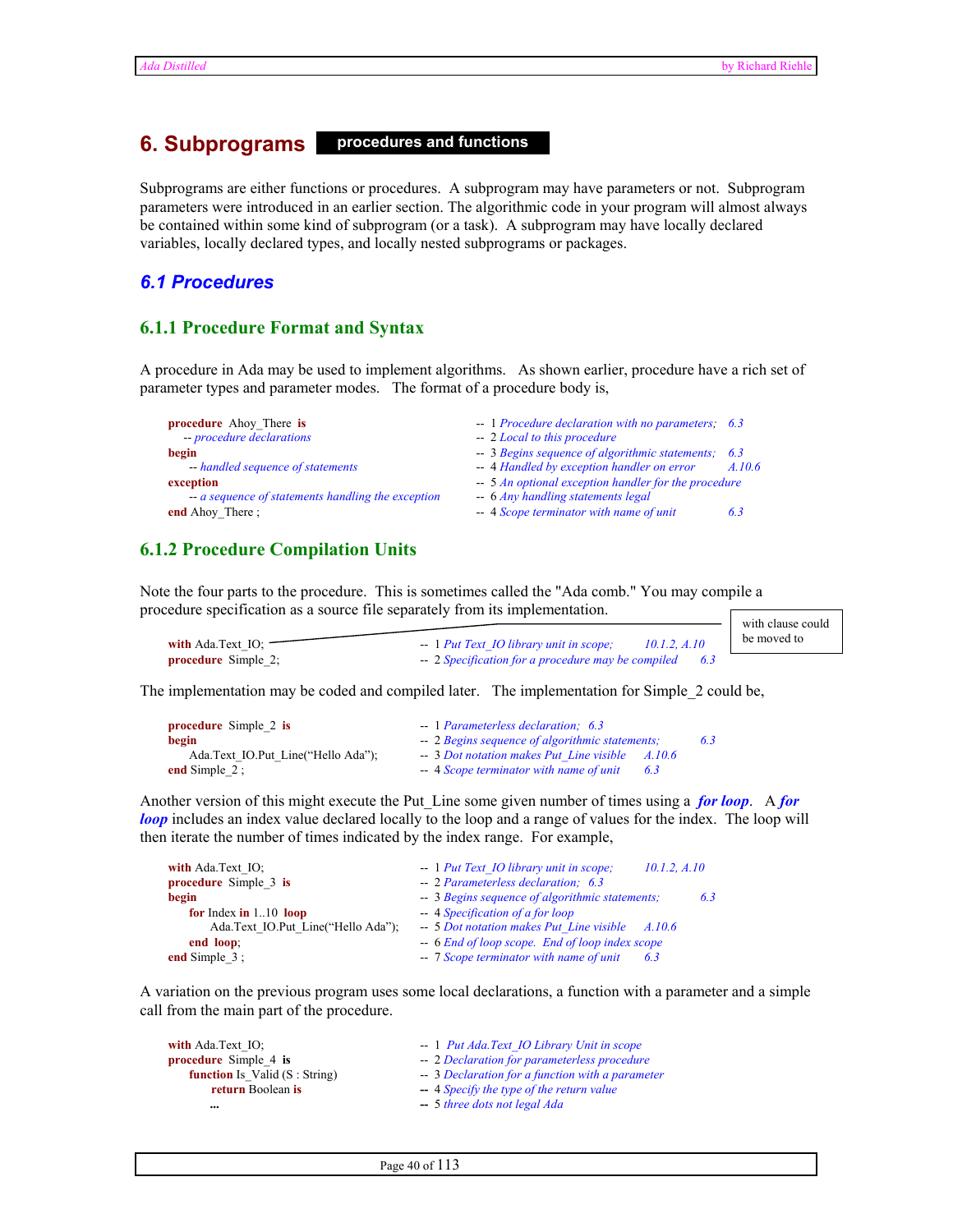| end Is Valid;                     | -- 6 End of scope for function Is Valid              |
|-----------------------------------|------------------------------------------------------|
| Text : String $(180)$ ;           | -- 7 Declare a String variable with constraint       |
| Len : Natural:                    | -- 8 Uninitialized variable                          |
| begin                             | -- 9 Begin handled-sequence-of-statments             |
| Ada.Text IO.Get Line(Text, Len);  | -- 10 Call to Get Line procedure with two parameters |
| if Is Valid(Text(1Len)) then      | --11 Call the function with string parameter         |
| Text IO. Put $Line(Text(1Len))$ ; | --12 Put string w/carriage return and line feed      |
| end if:                           | - 13 Ends scope of <b>if</b> statement               |
| end Simple $4$ ;                  | -- 14 <i>Ends scope of Simple 2</i>                  |
|                                   |                                                      |

#### **6.1.3 A Main Subprogram**

*Technically, a main subprogram is either a procedure or function. Most often it is a procedure. When it is a function, the return value is an integer to the operating system as in Unix or Linux.*

A main subprogram is not required, but most programs have one. Here is an example of a main procedure.

```
with Application; -- This could be any Application package -- 1 Put package Application in scope; 10.1.2,
procedure Main is -- 2 Parameterless declaration; 6.3
  The_Application : Application.Application_Type; -- 3 Some kind of type for the application
begin -- Main begin -- Main begins -- 4 Begins Main subprogram; 6.3
  Restart Iterator: -5 We want a non-stop system so we
  loop -- 6 create a restart iterator as a loop.
      Application_Control: -- 7 Label the Application control block<br>
begin -- \overline{F} Application control control block<br>
-- 8 No harm in commenting every begin
                                                      begin -- Application_Control -- 8 No harm in commenting every begin
         Application.Start(Data => The_Application); -- 9 Start the application code
         Application.Stop(Data => The_Application); -- 10 Stop the application code
        exit Restart_Iterator; -- 11 If all goes well, exit the loop here.
      exception -- 12 If there is an exception anywhere, do this.
         when others => -- 13 Others captures any kind of exception
            Application.Cleanup(Data => The_Application); -- 14 Start the cleanup before Restarting
            Application.Restart (Data => The_Application); -- 15 Now restart the application
      end Application_Control; -- 16 Block label required because it is labeled
   end loop Restart_Iterator; -17 Loop label required because it is labeled
   Application.Finalization (Data => The Application); -18 The finalization routines for application
end Main; \qquad -19 \text{ Scope termination with unit name } 6.3
```
#### **6.1.4 Procedure Parameters**

Any procedure or function may have parameters. The following example is a variation on the Diamond procedure and demonstrates the use of named association in calling formal parameters. The syntax for named association is (*formal-parameter-name => actual-parameter-name*). This example was originally designed and programmed by a young US Marine Corps Lance Corporal who, at the time, had a high-school education. Notice that he used elementary algebra to write this program with only one loop and simply called the inner procedure by changing the algebraic signs of the actual parameters. While this code can be improved , it demonstrates how this young Marine thought about the problem before coding it.

```
-- ================================================== -- 1
-- diamond.ada -- 2
-- Solution to Diamond Problem by LCPL Mathiowetz, USMC -- 3<br>-- Camp Kinser, Okinawa, June 1993, AdaWorks Intro to Ada Class -- 4
-- Camp Kinser, Okinawa. June 1993. AdaWorks Intro to Ada Class -- 4
-- ================================================== -- 5 .
with ada.text_io; use Ada; - Makes all of package Ada visible - 6 Only Text_IO is required for this program<br>procedure Diamond is - 7 Specification with no parameters
   package TIO renames Text_IO; -8 A shortened name for Text_IO
   subtype Column is TIO.Positive Count; -- 9 Subtype may be used with its parent type
   Center : constant := 37;<br>
Left Temp, Right_Temp : Integer := Center;<br>
-11 Temporary values, initialized
   Left_Temp, Right_Temp : Integer := Center;
   Plus_2 : constant := 2; -- 12 Positve constant value
   Minus_2 : constant := -2; -- 13 Negative constant value
   procedure Draw (Left, Right, Depth : in Integer) is -- 14 Nested procedure with parameter list<br>Symbol : String(1..1) := "X";<br>-15 The character we will print
      Left_Col, Right_Col : Column; -- 16 These are probably extraneous
   begin -- 17 We are in a nested procedure
```
- *These first five lines illustrate a*
- *style for documenting an Ada source*
- *code unit. The author of this solution*
- *was a USMC Lance Corporal with a High School education.*
- 
- 
- *procedureally Specification with no parameters*
- 
- 
- 
- 
- 
- 
- 
- -- 15 The character we will print
- 
-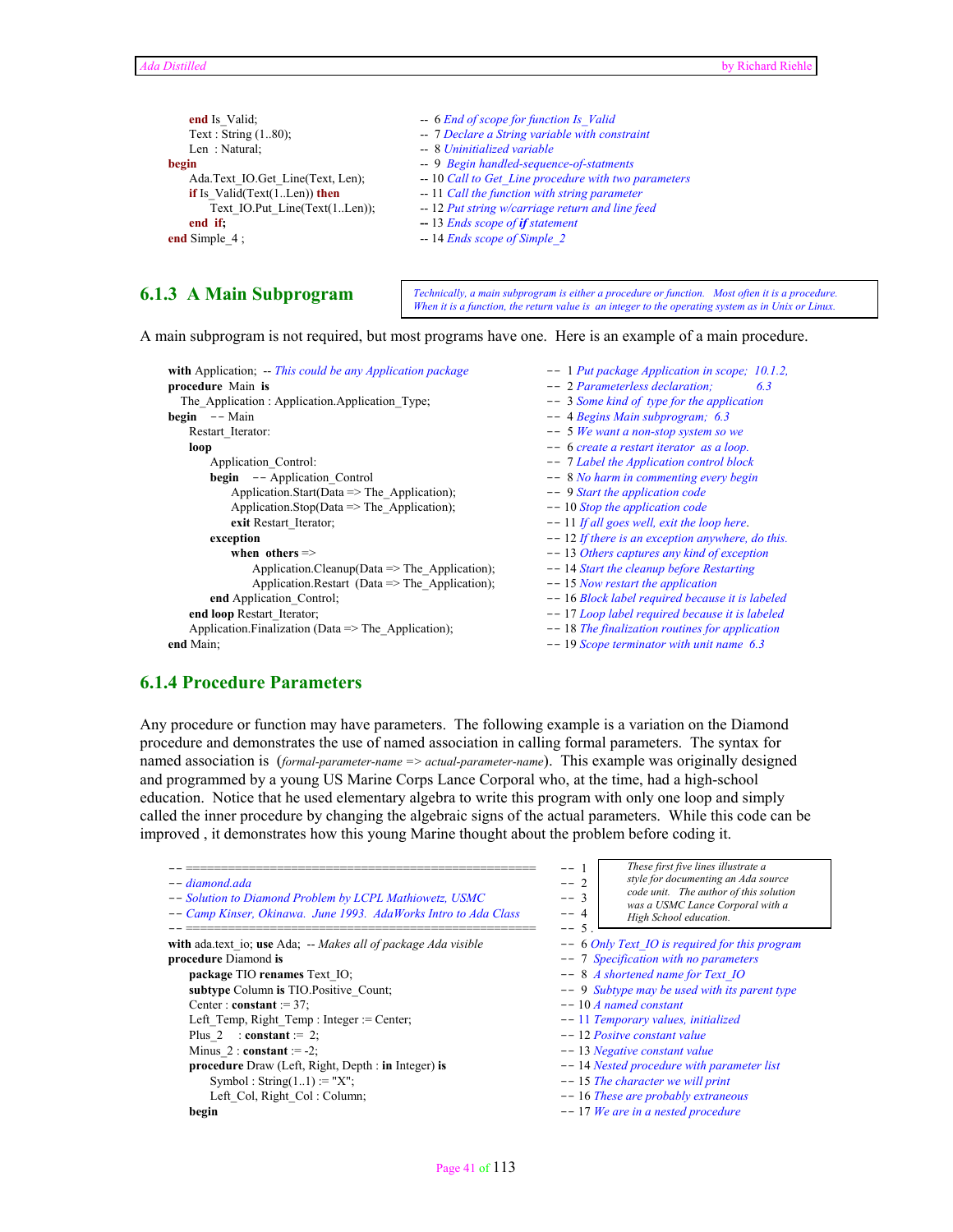| for Index in 1. Depth loop                                                            | $-- 18$ Index declared here; type is range type    |
|---------------------------------------------------------------------------------------|----------------------------------------------------|
| if Left $Temp = Center$ then                                                          | $-- 19$ Is it time to Put the center character?    |
| TIO.Set Col(Center);                                                                  | -- 20 Using renamed Text IO.Count                  |
| TIO.Put(Symbol);                                                                      | $-- 21$                                            |
| else                                                                                  | $-- 22$                                            |
| Left Col := Column(Left Temp);                                                        | -- 23 Extraneous assignment on these two lines;    |
| Right $Col := Column(Right Temp)$ ;                                                   | $--$ 24 we could do type conversion in Set Col     |
| TIO.Set Col(Left Col);                                                                | -- 25 TIO.Set Col(Column(Right Temp))              |
| TIO.Put(Symbol);                                                                      | $-- 26$ might be better coding on line 25 and 27   |
| TIO.Set Col(Right Col);                                                               | $-- 27$                                            |
| TIO.Put(Symbol);                                                                      | $-- 28$ Symbol on line 15                          |
| end if:                                                                               | $-- 29$                                            |
| TIO.New Line;                                                                         | $-- 30$                                            |
| Left Temp $:=$ Left Temp $+$ Left;                                                    | -- 31 Arithmetic on Temporary values using         |
| Right Temp := $Right$ Temp + Right;                                                   | -- 32 algebraic addition on negative parameter     |
| end loop;                                                                             | $--33$                                             |
| end Draw;                                                                             | -- 34 End of nested procedure                      |
| <b>begin</b> -- Diamond                                                               | $--$ 35 Always comment this kind of thing          |
| Draw (Left $\Rightarrow$ Minus 2, Right $\Rightarrow$ Plus 2, Depth $\Rightarrow$ 9); | -- 36 Use named association for these calls.       |
| Draw (Left => Plus 2, Right => Minus 2, Depth => 10);                                 | $--$ 37 Reverse the signs to get a different shape |
| end Diamond;                                                                          | -- 38 End of unit with named unit at end           |
|                                                                                       |                                                    |

Sometimes we want a variable to enter the procedure with one value and exit with a new value. Here is a simple procedure which uses *in out* parameter mode. Although this example is trivially simple, it can be extended to a large range of other data types where one must alter that state of an object in some carefully controlled way.

| <b>procedure</b> Update (Data : <b>in</b> out Integer) is | $-$ 1 in out allowed on either side of $:=$     |
|-----------------------------------------------------------|-------------------------------------------------|
| begin                                                     | $--$ 2 start algorithmic part of procedure      |
| Data := Data + 1:                                         | $-$ - 3 In with one value; out with a new value |
| end Update:                                               | $-$ - 4 end of unit with unit name              |

Other times, it is useful to get a variable with an in value and return some other value within a procedure parameter list. This is not always a good design model since it leads us to combine two ideas, modifier and query, into a single operation. Many OOP practitioners suggest that modifiers and queries should be kept separate. This example shows an update operation on an AVL Tree in which the procedure returns a Boolean to indicate whether the tree is now in balance.

| <b>procedure</b> Balance (The Tree: in out AVL Tree: Balanced: out Boolean) is | -- 1 Dynamically, self-balancing tree         |
|--------------------------------------------------------------------------------|-----------------------------------------------|
| begin                                                                          | $-- 2$ built on access types for flexibility. |
| -- long, complex, dynamically self-balancing algorithm                         | $-$ 3 node rotations: LL, LR, RR, RL          |
| Balanced $=-a$ boolean result from the balancing algorithm                     | --4 Must be checked by caller                 |
| end Balance:                                                                   | $-- 5$                                        |

The problem with the above example is that, any subprogram making the call, must also be sure to check the Boolean result. If the *Balanced* parameter is not evaluated, the Boolean out parameter is of no value.

| <b>procedure</b> Insert (Tree: in out AVL Tree; Value: in Item) is          | -- 1 From collection of AVL Tree methods      |
|-----------------------------------------------------------------------------|-----------------------------------------------|
| OK To Proceed: Boolean: $=$ False:                                          | $--$ 2 Should be initialized                  |
| begin -- Insert                                                             | $--$ 3 Good practice to comment a begin       |
| $-- algorithm$ to insert a node in the tree                                 | -- 4 Pre-order, in-order, post-order?         |
| Balance(The Tree $\Rightarrow$ Tree, Balanced $\Rightarrow$ OK To Proceed); | -- 5 Named association call                   |
| if OK To Proceed then                                                       | $-$ – 6 If you fail to do this check, you are |
| -- some additional source code here                                         | $-- 7$ Making use of the out parameter of     |
| end if:                                                                     | type Boolean.<br>$-- 8$                       |
| end Insert:                                                                 | $--$ 9 If name is supplied, compiler checks.  |

Some Ada practitioners believe it is better to *raise* an *exception* in a function than to return a Boolean *out* parameter in a procedure. Their rationale for this is that an *exception* cannot be ignored, but an *out* parameter, is easy to overlook or ignore.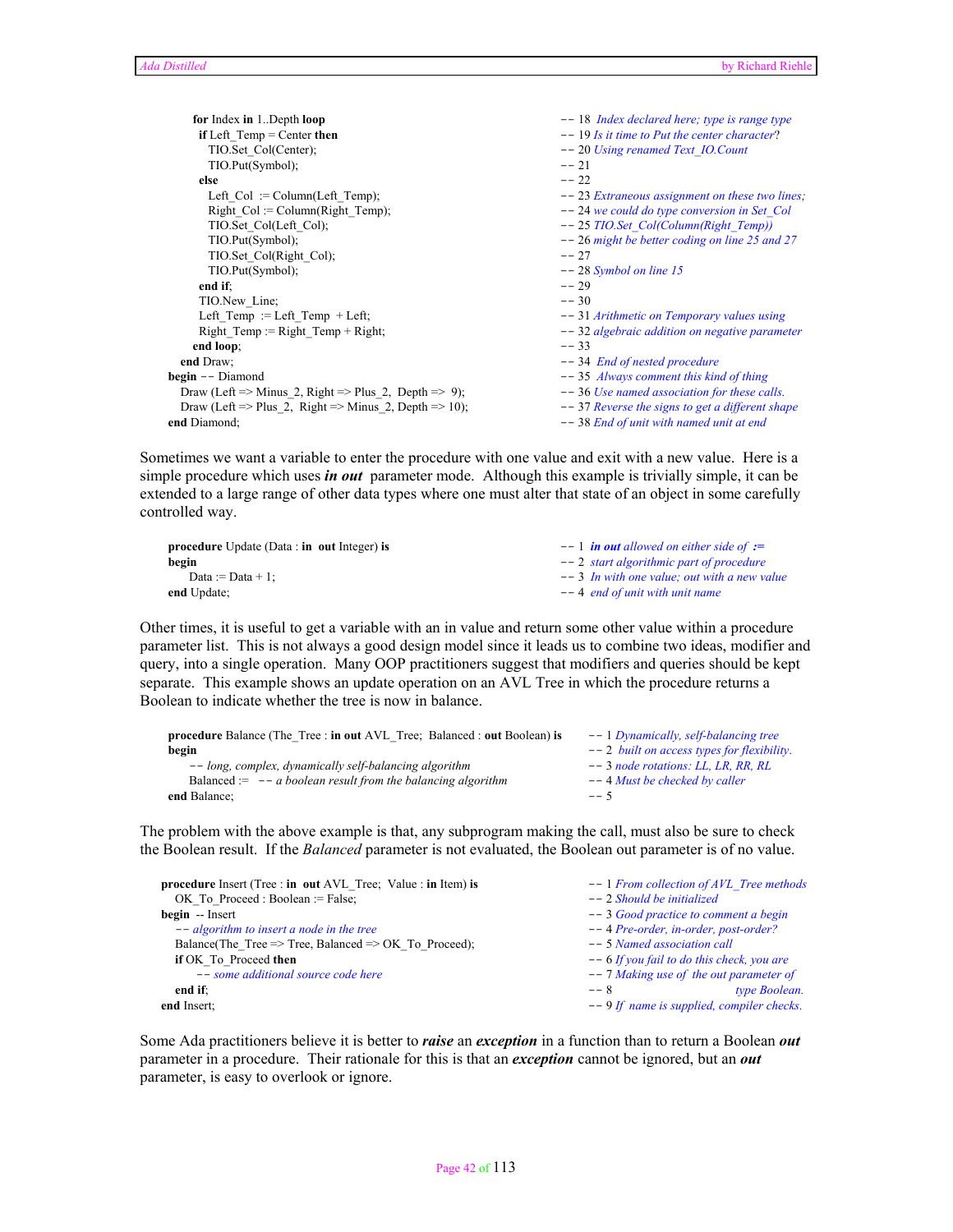# *6.2 Functions*

A function must return a result of the type indicated in its profile. The compiler will check this and disallow a wrong return type. A function may be called in an assignment statement or as an argument within another function or procedure call. Ada also allows pointers (access types) to functions and procedures.

#### **6.2.1 Function Format and Design**

The Is\_Valid function from a previous section might be coded to look like this,

| <b>function</b> Is Valid $(S: String)$ | -- 1 Default mode is in for type String             |
|----------------------------------------|-----------------------------------------------------|
| return Boolean is                      | -- 2 Boolean defined in package Standard            |
| $Result: Boolean := True;$             | - 3 Return type named Result as local variable      |
| begin                                  | -- 4 Begin the handled-sequence of statements       |
| for I in S'Range loop                  | - 5 I takes the index type of String: Positive      |
| case $S(I)$ is                         | -- 6 Examine a single character from the String     |
| when 'a''z'   'A''Z' =>                | -- 7 Check both upper and lower case                |
| null:                                  | -- 8 No break statement is required                 |
| when others $\Rightarrow$              | -- 9 others required if not all options are covered |
| $Result := False$                      | --10 Simple assignment of Boolean value             |
| exit:                                  | -- 11 exit leaves the loop. all indices are reset   |
| end case:                              | -- 12 Every control structure requires terminator   |
| end loop;                              | --13 Ends the scope of the loop including, I        |
| return Result:                         | -- 14 Compiler requires a return statement          |
| end Is Valid:                          | - 15 Scope terminator for the function. Required.   |

#### **6.2.2 Function Examples**

The next program is an example of an Ada function. This function simply evaluates the greater of two values in a parameter list and returns it. Every function must have at least one return statement.

| function Largest $(L, R: Integer)$ return Integer is | -- 1 Parameterized function declaration; 6.3          |     |
|------------------------------------------------------|-------------------------------------------------------|-----|
| begin                                                | -- 2 Begins sequence of algorithmic statements;       | 6.3 |
| if $L > R$ then                                      | $--$ 3 Compare L to R                                 |     |
| return $L$ ;                                         | $--$ 4 function must return a value of return type    | 6.3 |
| else                                                 | $-- 5$ If the comparison is false                     |     |
| return $R$ :                                         | -- 6 Another return; would a single return be better? |     |
| end if:                                              | $-- 7$ Every if must have a corresponding end if.     | 5.3 |
| end Largest:                                         | $--$ 8 Scope terminator with name of unit 6.3         |     |
|                                                      |                                                       |     |

To call this function you will use an assignment statement.

| with Largest;                                                                         | $--$ 1 with is permitted for library unit function       |     |
|---------------------------------------------------------------------------------------|----------------------------------------------------------|-----|
| <b>procedure</b> Hrothgar $(Y, Z : \textbf{in Integer}; X : \textbf{out Integer})$ is | $-- 2$ Note the modes of the parameter list              |     |
| begin                                                                                 | $- - 3$                                                  |     |
| $X := \text{Largest}(L \Longrightarrow Y, R \Longrightarrow Z);$                      | -- 4 Named Association syntax                            | 6.3 |
| end Hrothgar;                                                                         | $--$ 5 As usual, include the name with the end statement |     |

Line 4 shows *named association* syntax. In this case, L and R name the formal parameters. Y and Z name the actual parameters. The arrow, in the form of  $\Rightarrow$ , associates the actual paramter with the formal. This is a powerful feature, unique to Ada, that makes source code more readable and more maintainable.

Suppose we have a record type called Stack. It contains two components. Every *type* ... *is record* declaration must contain an *end record* statement. In the Stack record, shown below, there is also a component of an array type. This is a constrained array of type Stack\_Data.

| type Stack Data is array(11000) of Integer; | -- 1 Constrained array type definition for Integers |
|---------------------------------------------|-----------------------------------------------------|
| type Stack is record                        | -- 2 Record type format                             |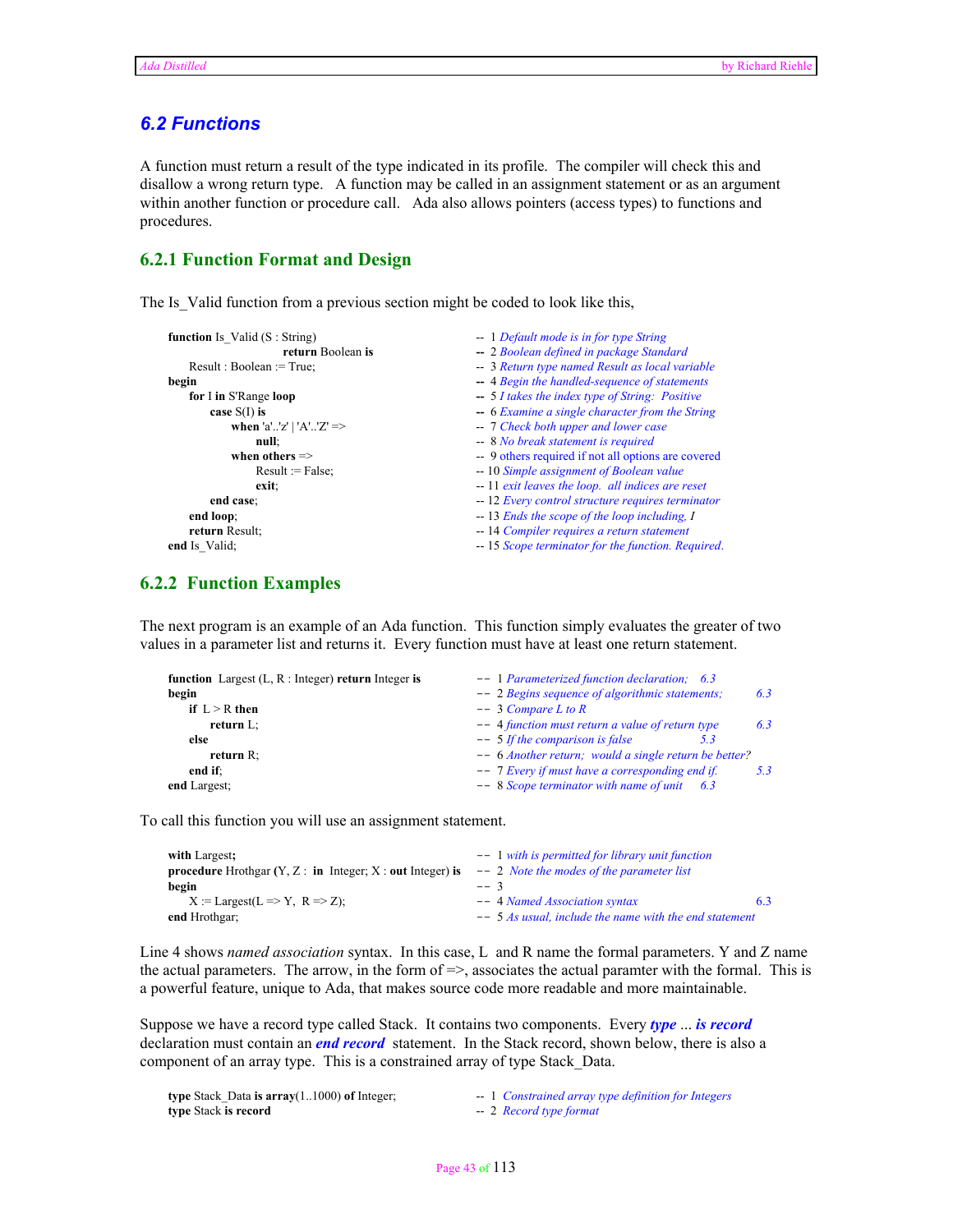| Data: Stack Data;     | -- 3 <i>Array component within a record</i>        |
|-----------------------|----------------------------------------------------|
| $Top : Natural := 0;$ | -- 4 Natural data type; note the initialization    |
| end record:           | -- 5 Every record structure requires an end record |

Here is a function that returns a boolean value for a record type, Stack, that contains a component, Top

| function Is Empty $(S : Stack)$ return Boolean is | -- 1 Parameterized function declaration; 6.3         |     |
|---------------------------------------------------|------------------------------------------------------|-----|
| $Result: Boolean := False;$                       | -- 2 A locally declared result variable              |     |
| begin                                             | -- 3 Begins sequence of algorithmic statements;      | 6.3 |
| if $S(Top = 0)$ then $--$ <i>Equality test</i>    | $--$ 4 Syntax for an if statement; then is required  |     |
| $Result := True$                                  | -- 5 Assignment statement based on true path         |     |
| else                                              | $-- 6$ An else takes the false path                  |     |
| $Result := False$                                 | $-- 7$ Another assignment                            |     |
| end if:                                           | $-- 8$ An if requires an end if; checked by compiler |     |
| return Result:                                    | $--$ 9 A function must contain at least one return   |     |
| end Is Empty;                                     | $--$ 10 Scope terminator with name of unit 6.3       |     |
|                                                   |                                                      |     |

Would it be better to have coded the Is\_Empty function as,

| <b>function</b> Is Empty $(S : Stack)$ <b>return</b> Boolean is | $-- 1$ Parameterized function declaration; 6.3        |
|-----------------------------------------------------------------|-------------------------------------------------------|
| begin                                                           | $--$ 2 Begins sequence of algorithmic statements; 6.3 |
| return $S.Top = 0$ ;                                            | -- 3 Compare S.Top to Zero True or False              |
| end Is Empty:                                                   | $--$ 4 Scope terminator with name of unit 6.3         |
|                                                                 |                                                       |

Function parameters modes are only allowed to be *in* or *access*. The default mode is always *in*. An *in* parameter is the equivalent of a *constant* to the function. One may never assign a value to an *in* mode parameter value. Consider enumerated type, Month, and cycle through the months, returning to January when you reach December. Consider,

**type** Month **is** (January, February, March, April, May, June, July, August, September, October, November, December); **function** Next (Value : Month) **return** Month **is** -- 1 *Declare a parameterized function*

| begin                            | $-- 2$ No other declarations      |
|----------------------------------|-----------------------------------|
| if Value $=$ Month'Last then     | -- 3 Month'Last is December       |
| return Month'First;              | $-- 4$ Month'First is January     |
| else                             | $-- 5$ The usual behavior of else |
| <b>return</b> Month'Succ(Value); | $-- 6$ Month'Succ(June) is July   |
| end if:                          | -- 7 End Scope of if statement    |
| end Next:                        | $-- 8$ End scope of function      |

Consider another type, Vector, defined as an unconstrained array:

**type** Vector **is array** (Positive **range** <>) **of** Float; -- *An unconstrained array; must be constrained when used*

with an exception defined in a visible package specification as:

| Range Imbalance : exception;<br>-- An exception declaration, visible somewhere in the design |                                                        |  |
|----------------------------------------------------------------------------------------------|--------------------------------------------------------|--|
|                                                                                              | -- Note: an exception is not a data type               |  |
| function "+" $(L, R : Vector)$ return Vector is                                              | -- 1 Overloading an infix operator                     |  |
| Result : Vector (L'Range) := (others => 0.0);                                                | -- 2 Constrain and initialize the result array         |  |
| begin                                                                                        | $-3$                                                   |  |
| if L'Length $/=$ R'Length then                                                               | -- 4 Ensure R and L are of the same length             |  |
| raise Range Imbalance;                                                                       | - 5 Raise user-defined exception shown above.          |  |
| end if:                                                                                      | -- 6 We never reach this point if exception is raised  |  |
| for Index in L'Range                                                                         | -- 7 The 'Range attribute generalizes the Index        |  |
| loop                                                                                         | -- 8 <i>Index only lives the scope of the loop</i>     |  |
| Result (Index) := $L(Index) + R(Index)$ ;                                                    | -- 9 Index is a constant in the loop                   |  |
| end loop;                                                                                    | -- 10 The end of scope for the loop                    |  |
| return Result:                                                                               | --11 No exception handler. The exception is propogated |  |
| end " $+$ ":                                                                                 | to the calling subprogram. Looks for handler.<br>$-12$ |  |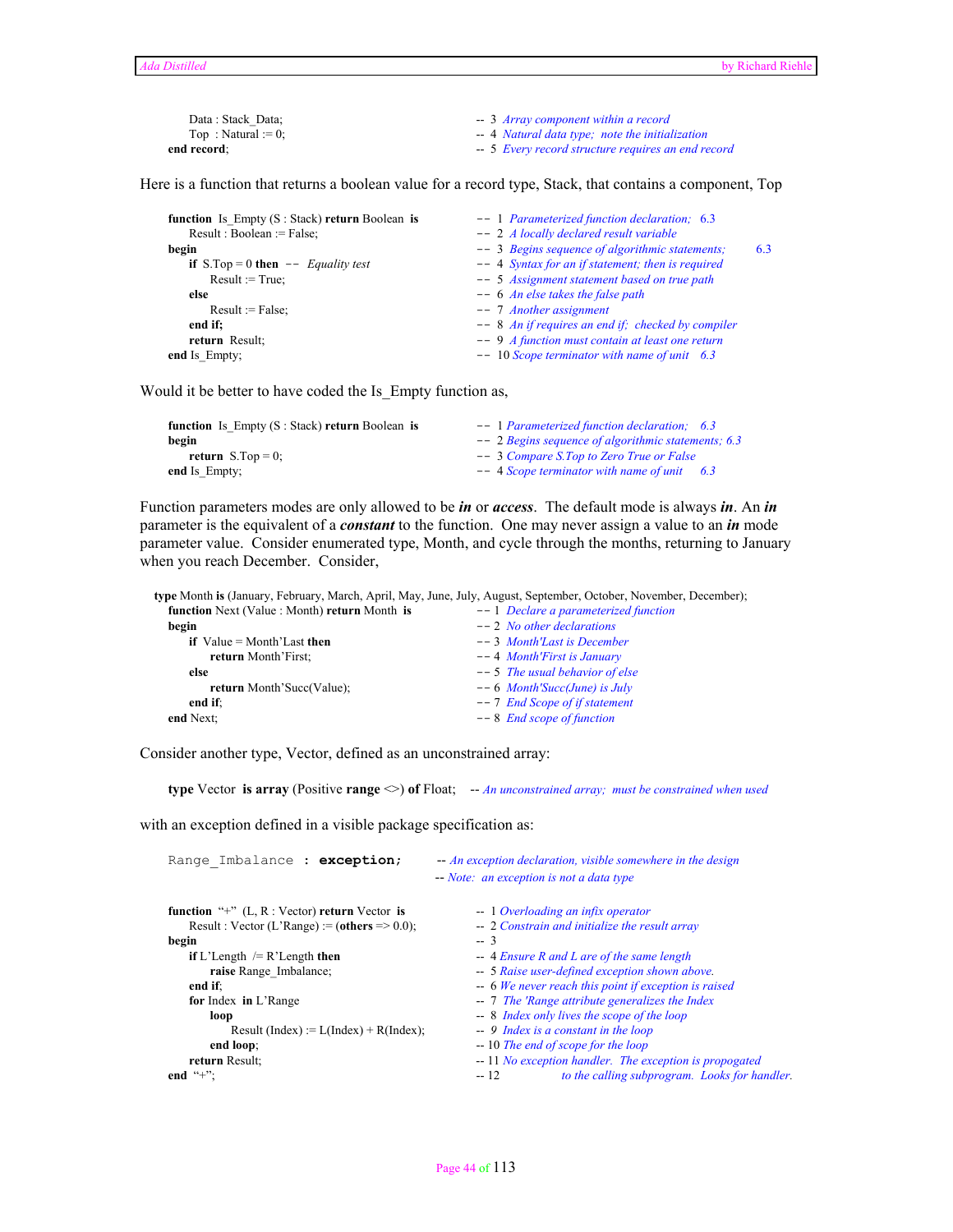You

If the exception is not handled locally, the RTE will unwind through the calling stack searching for a handler. If none is found, the program will *crash and burn*. You might want to have a function with an access parameter. This has potential side effects. Consider the following record definition,

| type Data is record                                                      | $-- 1$ Define a record type with a name    |
|--------------------------------------------------------------------------|--------------------------------------------|
| Value : Integer := $0$ ;                                                 | $-- 2$ Initialize the values when possible |
| Description : $String(1, .20)$ ;                                         | -- 3 Probably should be initialized        |
| end record;                                                              | -- 4 Scope terminator for the record data  |
| type Ref is access all Data;                                             | $-- 5$ Define a pointer to the record      |
| could have a function,                                                   |                                            |
| <b>function</b> Is Zero (The Data: <b>access</b> Data) return Boolean is | $--$ 1 <i>Note access parameter</i>        |
| begin                                                                    | $-- 2$ Of course, by now you know this     |
| <b>return</b> The Data. Value = $0$ ;                                    | -- 3 Return result of equality test        |
| end Is Zero:                                                             | -- 4 Scope terminator for the function     |
| Ada compiler will reject the following code,                             |                                            |

The Ada compiler will reject the following code,

| <b>function</b> Fix It A (The Data: access Data) return Ref is               | -- 1 Access parameter and access result              |
|------------------------------------------------------------------------------|------------------------------------------------------|
| Fix It Data : $Ref := new Data'(some initial values);$                       | -- 2 Declare some initialized access object          |
| begin                                                                        | $\leftarrow$ 3 Of course, by now you know this       |
| The Data := Fix It Data; -- <i>illegal</i> , <i>illegal</i> , <i>illegal</i> | -- 4 <i>No</i> assignment allowed to parameter value |
| return The Data;                                                             | $--$ 5 Will never get to this; will not compile      |
| end Fix It A;                                                                | $-- 6$ Scope terminator for the function             |

but the compiler will accept the following modification of a componenent of an access object,

| <b>function</b> Fix It B (The Data: access Data) return Ref is | $--$ 1 <i>Access parameter and access result</i> |
|----------------------------------------------------------------|--------------------------------------------------|
| Fix It Data : Integer $:= 25$ ;                                | -- 2 Declare initialized Integer object          |
| begin                                                          | $-- 3$                                           |
| The Data. Value $:=$ Fix It Data:                              | $--$ 4 Assignment allowed to component           |
| return The Data;                                               | -- 5 Yes. Returns updated value for The Data     |
| end Fix It B;                                                  | $-- 6$ Always include the name of the function   |

This is one of Ada's rare weaknesses vis a vis C++. In C++ we can declare a function as *const* or a parameter as *const*. This may be fixed in a future ISO Ada so the access parameter can be *constant*.

One of the useful algorithmic capabilities of modern programming languages is *recursion*. For a recursive solution, the subprogram must include a way to terminate before it runs out of memory. The following academic example for a recursive function, is seldom a practical in real progamming applications.

| <b>function</b> Factorial (N : Natural)   | $-1$                                           |
|-------------------------------------------|------------------------------------------------|
| return Positive is                        | -- 2 Must have a return type                   |
| begin                                     | -- 3 Start of algorithmic part                 |
| if $N \leq 1$ then                        | -- 4 Less than or equal to                     |
| return $1$ ;                              | -- 5 Lowest positive value                     |
| else                                      | -- 6 Alternative path                          |
| <b>return</b> $N^*$ Factorial $(N - 1)$ ; | -- 7 The recursive call; function calls itself |
| end if:                                   | -- 8 Terminate if statement                    |
| end Factorial;                            | -- 9 Scope of the recursive function           |

Many sort routines, tree searching routines, and other algorithms use recursion. It is possible to do this in Ada because every subprogram call is re-entrant. Each internal call of itself puts a result in a *stack frame*. When the algorithm reaches a stopping point, based on the if statement, it unwinds itself from the stack frame entries with a final result of the computation. The following program will work to test the Factorial program,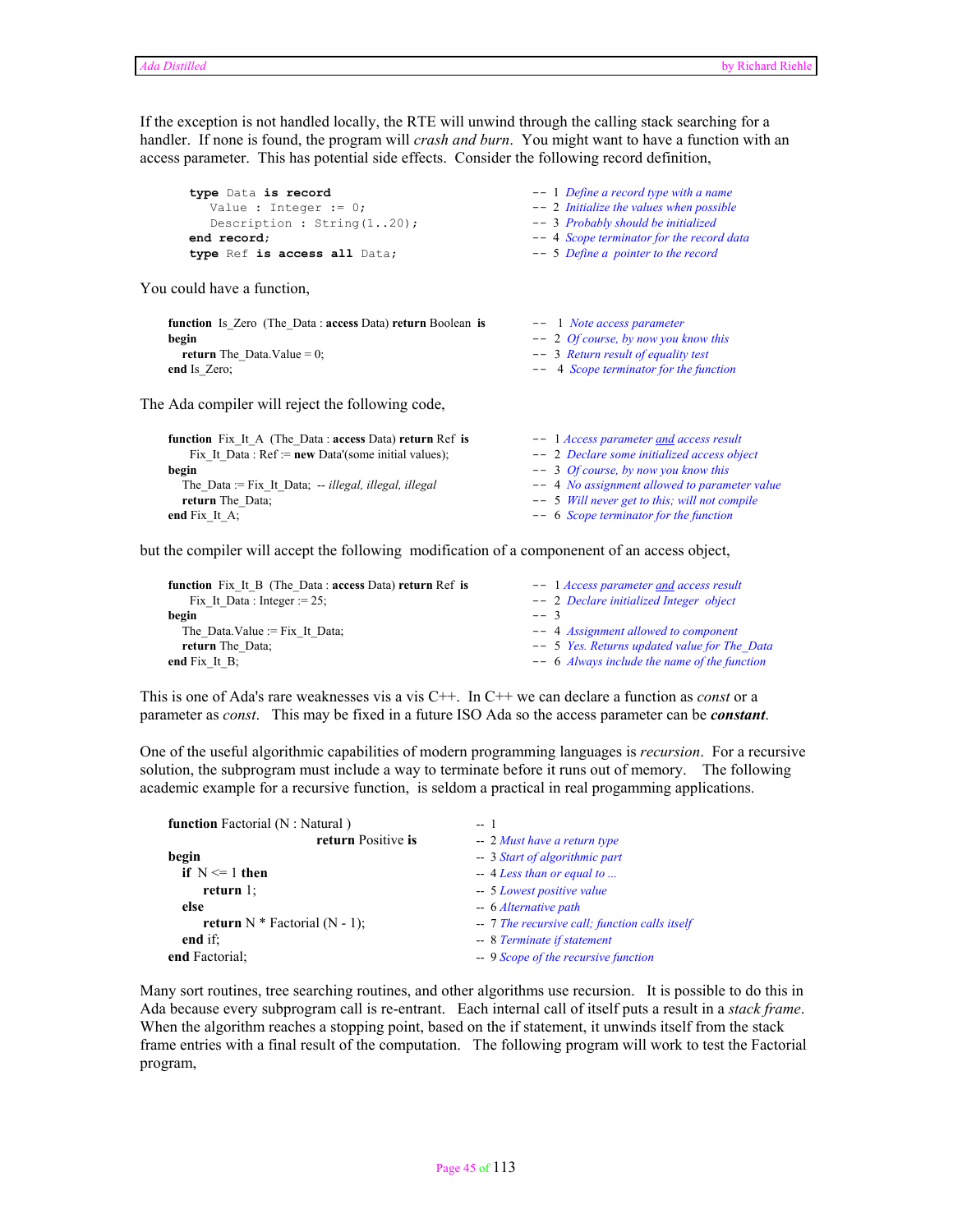| with Factorial:                           | -- 1 Yes, you may with a subprogram           |                                        |
|-------------------------------------------|-----------------------------------------------|----------------------------------------|
| with Ada.Integer Text IO;                 | -- 2 I/O for Standard Integer                 |                                        |
| with Ada.Text IO;                         | -- 3 Character and String I/O                 | Note: Although this is the usual       |
| use Ada:                                  | -- 4 Make Ada visible; not a problem          | example given in textbooks to          |
| procedure Test Factorial is               | -- 5 Specification with "is"                  | illustrate recursion, it is not always |
| Data : Natural := $0$ :                   | -- 6 In scope up to end of procedure          | the best way to accomplish             |
| begin                                     | -- 7 You know what this means by now          | factorial computation.                 |
| Text IO. Put("Enter Positive Integer: "); | -- 8 Display a prompt on the screen           |                                        |
| Integer Text IO.Get(Data);                | -- 9 Get an integer from the keyboard         |                                        |
| Integer Text IO.Put(Factorial(Data));     | --10 Display an integer on the screen         |                                        |
| end Test Factorial;                       | -- 11 End of declarative region for procedure |                                        |

It is important to understand that recusion can result in a Storage\_Error (see package Standard). Also, intelligent use of Ada's visibility rules can often prevent accidental, infinite recursion.

A function can be compiled by itself in the library. Even more interesting is that a function specification can be compiled into the library by itself. When the specification is compiled it must be completed later with an implementation. This is identical to the procedure example, Simple 2, in 6.1.2 above.

#### *6.3 Subprograms in A Package*

An Ada package specification may group a set of subprogram declarations. No implementation code is permitted in the specification. The implementation will be in the package body. This is more fully covered in Chapter 7, below. Here is a simple package specification with a corresponding body. First the specification:

| <b>package</b> Kia Ora is                | --1 Hello in Maori, early language of New Zealand |
|------------------------------------------|---------------------------------------------------|
| procedure Kia Menemene;                  | -- 2 Be happy, in Maori                           |
| <b>function</b> Menemene return Boolean: | $-3$ Are you happy?                               |
| end Kia Ora;                             | -- 4 end of pacakge specification                 |

Then a package body highlighting separate compilation:

| <b>package body</b> Kia Ora is                | -- 1 Now includes the word, body                    |
|-----------------------------------------------|-----------------------------------------------------|
| procedure Kia Menemene is separate:           | - 2 Defer actual implementation for the subprograms |
| function Menemene return Boolean is separate: | -- 3 to separate compilation units.                 |
| end Kia Ora;                                  | $-4$                                                |

The separately compiled procedure could be coded:

**separate** (Kia\_Ora) -- 1 *Note absence of semicolon* **procedure** Kia\_Menemene **is** -- 2 *Makes maintenance much easier in small chunks*<br> **begin begin** -- 3 **end** Kia\_Menemene;

- 
- 

-- *some implementation code here* --- 4 *Any standard Ada algorithmic code here*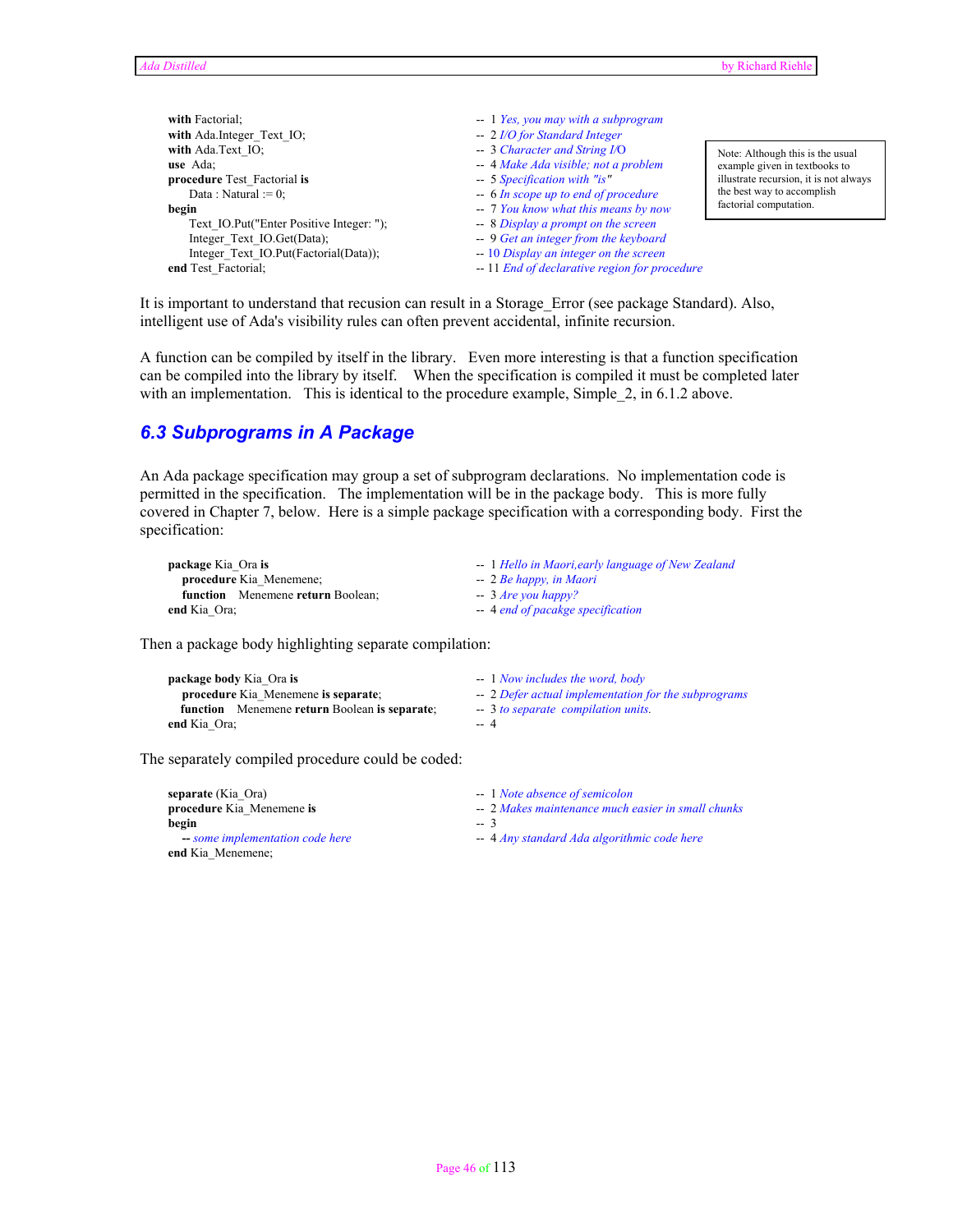# **7. Package Design**

At the beginning of this book, we showed an example of an Ada package. Most Ada programs are designed with packages. In fact, a single program is usually composed of many packages. A *package* is a *module* for collecting related information and services. It can be thought of as a *contract* for services. The user of that contract may be thought of as a *client*. In this sense, a client may us some of the services but not want to use all of those services. Ada allows a client to indentify only those services needed, through its visibility rules, even though all services might be in scope and potentially visible.

The services are in the form of type definitions, data declarations, and subprograms. A well-designed package will rarely have data declarations as part of the contract. Instead, references to data should be through a call to some subprogram.

# *7.1 A Simple Package*

We revise the specification for the earlier Messenger package.



Notice there is no algorithmic code in a package specification. Ada lets you declare all the subprograms in the specification. The implementation is in another compilation unit called the package body but the specification and body are both part of the same library unit. The specification is a contract with a client. It tells what it will do, not how it will be done. Ada is forbids algorithmic code in the specification part.

A client of package Messenger is only able to see lines 1 through 9 of the specification. The rest (lines 10 through 14) is only in the specification to satisfy the requirements of the Ada compiler. We call lines 1 through 9 the public part of the specification and lines 10 through 14, the private part. The private part of an Ada package specification is somewhat analogous to a  $C++$  class protected part. A child library unit may have some visibility to private part just as  $C++$  derived class has visibility to a protected part of its parent class. We examine these visibility issues later.

The package Messenger exports some services as subprograms. The algorithmic (procedural) part of these subprograms must be coded someplace. Ada forbids algorithms in the package specification. Algorithms must be coded in the package body. Subprogram declarations in the specification require a corresponding implementation in the body. The package body depends on successful compilation of its fully conforming package specification. The Ada compiler checks this dependency through compilation unit date and time stamps. The package body is an integral part of the library unit. The package body never needs to *with* the package specification because both are part of the same library unit.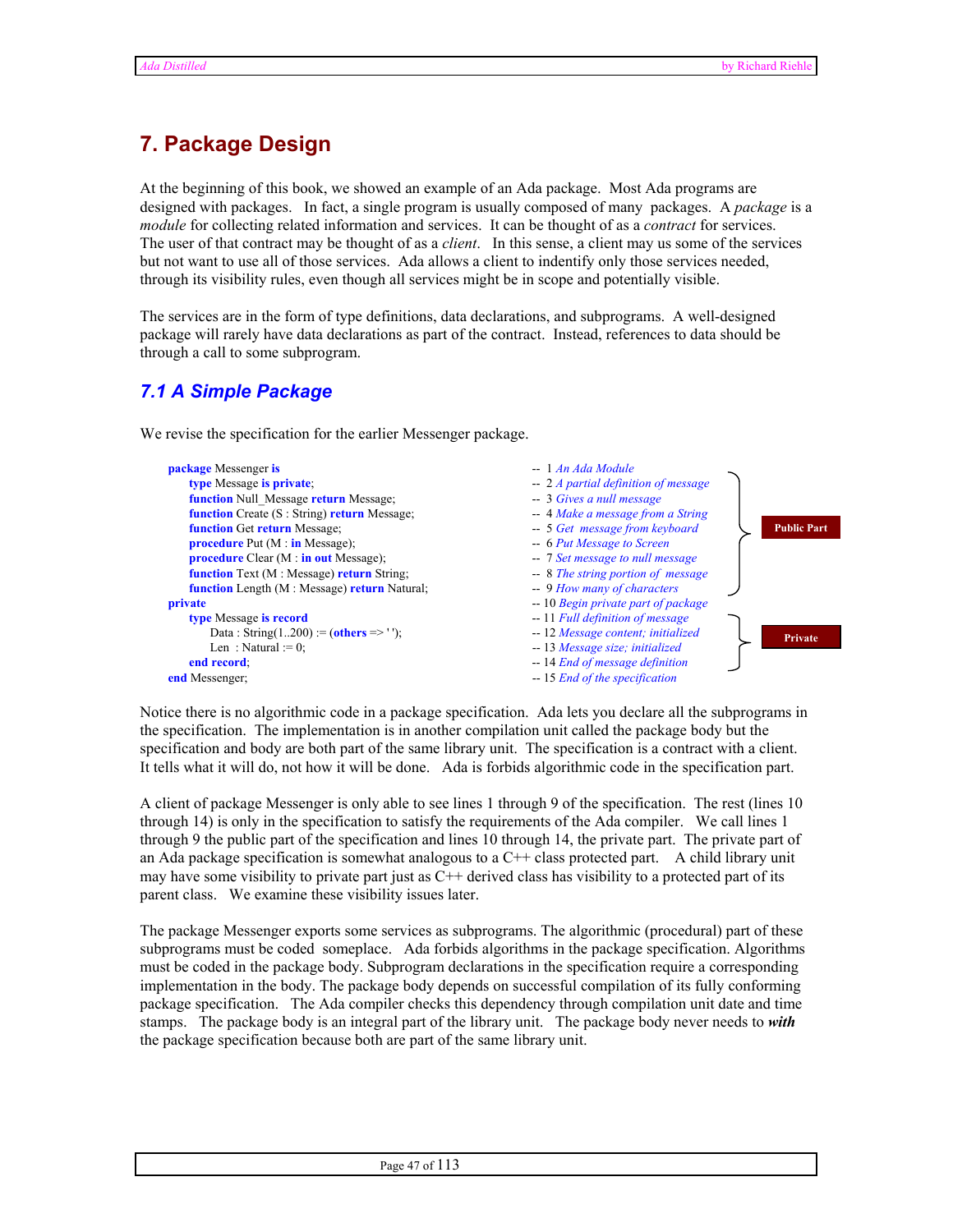# *7.2 Package Body*

Not every package needs a package body. In practice, only packages that declare public subprograms need a body. Now and then a package may require a body even if it does not export a subprogram. This would be the exception rather than the rule. This exception to the rule is also rigorously managed by the compiler.

Here is a package body for Messenger.

| package body Messenger is                                         | -- 1  |
|-------------------------------------------------------------------|-------|
| <b>function</b> Create $(S : String)$ <b>return</b> Message is    | $-2$  |
| begin                                                             | $-3$  |
| -- algorithm to create object of type Message                     | $-4$  |
| -- must have at least one return statement                        | $-5$  |
| end Create:                                                       | -- 6  |
| function Get return Message is                                    | -- 7  |
| begin                                                             | $-8$  |
| -- algorithm to Get a message from some container or input device | $-9$  |
| -- must have at least one return statement                        | $-10$ |
| end Get:                                                          | $-11$ |
| <b>procedure</b> Put $(M : in Message)$ is                        | -- 12 |
| begin                                                             | $-13$ |
| - algorithm goes here                                             | $-14$ |
| end Put;                                                          | $-15$ |
| procedure Clear (M : in out Message) is                           | $-16$ |
| begin                                                             | $-17$ |
| - algorithm to clear the Message                                  | $-18$ |
| end Clear:                                                        | $-19$ |
| function Text (M : Message) return String is                      | $-20$ |
| begin                                                             | $-21$ |
| -- algorithm, if necessary                                        | $-22$ |
| - must have at least one return statement                         | $-23$ |
| end Text:                                                         | $-24$ |
| function Length (M : Message) return Natural is                   | $-25$ |
| begin                                                             | $-26$ |
| -- algorithm to get length of Message Text                        | $-27$ |
| -- must have at least one return statement                        | $-28$ |
| end Length;                                                       | $-29$ |
| end Messenger;                                                    | $-30$ |

An acceptable variation on this body would be to code each subprogram with the reserved word *separate*. For example,

**procedure** Put (M : **in** Message) **is separate**;

This would cause a stub for a subunit to be created in the library for the completed code corresponding to procedure Put. This technique is useful when one wants to divide the implementation of a package over a team of several people, or preserve the confidentiality of a particular piece of source code.

Neither a client or child of package Messenger ever has visibility to the package body. We say that the implementation (always in a package body) is *encapsulated*.

# *7.3 More Simple Package Examples*

#### **7.3.1 Monetary Conversion Package**

Here is another simple package specification. An implementation would convert currencies.

| package Conversions is                                                     | $\overline{a}$                        |
|----------------------------------------------------------------------------|---------------------------------------|
| type Money is delta $0.0001$ digits 12;                                    | -- 2 a decimal fixed-point type       |
| type Yen is new Money;                                                     | -- 3 derive from Money                |
| type Dollars is new Money;                                                 | -- 4 derive from Money                |
| <b>function</b> Convert (Y : Yen; Rate : Money) return Dollars;            | -- 5 declare a function specification |
| function Convert (D : Dollars; Rate : Money) return Yen;                   | -- 6 declare a function specification |
| Conversion Error: exception;                                               | -- 7 declare an exception             |
| end Conversions:                                                           | $-8$                                  |
| package body Conversions is                                                | -- 1                                  |
| <b>function</b> Convert $(Y : Yen; Rate : Money)$ <b>return</b> Dollars is | $-2$                                  |
| Result : Dollars $:= 0.0$ ;                                                | -- 3 declare result of return type    |
|                                                                            |                                       |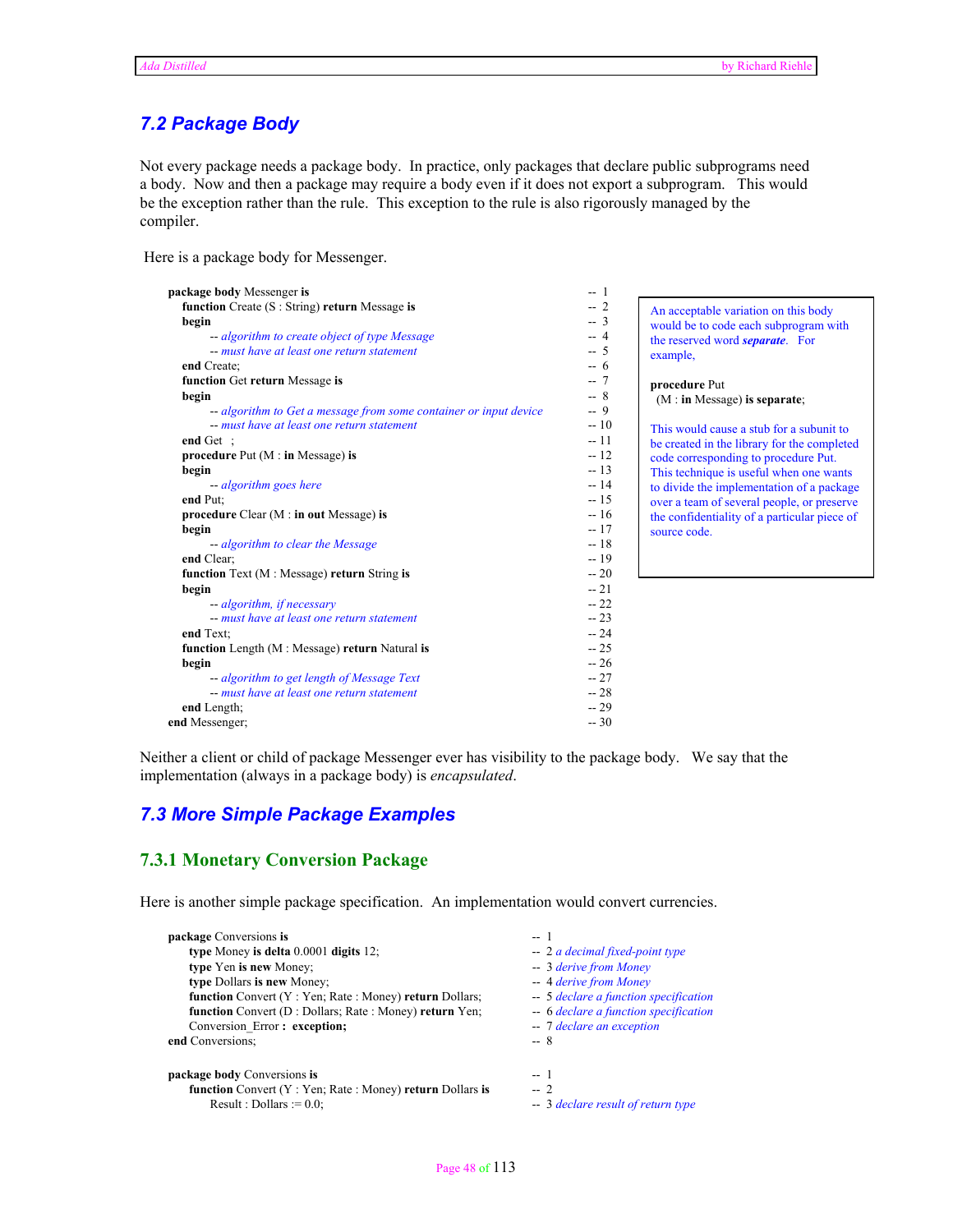| begin                                                             | -- 4 stub out the function temporarily      |
|-------------------------------------------------------------------|---------------------------------------------|
| return Result:                                                    | -- 5 after algorithm to do conversion       |
| end Convert:                                                      | $-6$                                        |
| <b>function</b> Convert (D : Dollars; Rate : Money) return Yen is | $-7$                                        |
| Result : Yen := $0.0$ ;                                           | -- 8 declare result of return type          |
| begin                                                             | -- 9 temporarily stub out the beginend part |
| return Result:                                                    | -- 10 after algorithm to do conversion      |
| end Convert:                                                      | $-11$                                       |
| end Conversions;                                                  | $-12$                                       |
|                                                                   |                                             |

The technique here is to stub out a function. Notice we must first declare a Result of the return type. Then we can code the return statement in the begin..end part. A procedure can be stubbed out with the reserved word, null. A function must have at least one return statement. This technique satisfies that requirement.

#### **7.3.2 Simple Statistics Package**

Here is another kind of package. This package provides a simple set of statistical services.

```
package Statistics is -- 1 Specification declaration
  type Data is array (Positive range <>) of Float; -- 2 An unconstrained array.
  function Mean (The_Data : Data) return Float; -- 3 Computes the statistical Mean
  function Mode (The_Data : Data) return Float; -- 4 Computes the statistical Mode
  function Max (The_Data : Data) return Float; -- 5 Computes Maximum Value of arrray
  function Min (The_Data : Data) return Float; -- 6 Computes Minimum Value of array
  function Variance (The_Data : Data) return Float; -- 7 Computes Statistical Variance
  function StdDev (The_Data : Data) return Float; -- 8 Computes Standard Deviation
end Statistics; -- 9 Package specification requires end
```
The following procedure is a client of the Statistics package.

```
with Statistics; -1 Put Statistics library unit in scope
with Ada.Float Text IO; -2 Library unit for floating point I/O
use Ada; -- 3 Makes Ada visible; discussed later
procedure Compute_Statistics is -- 4 A stand-alone procedure
  Stat Data : Statistics.Data(1..100); -- 5 An array of float; note the constraint
begin -- 6 Starts the algorithmic part of procedure
  for Index in Stat Data'Range -- 7 Specification of a for loop; more later
    loop -- 8 Every loop must have the word loop
       Float Text IO.Get(Stat Data(Index)); -- 9 Fill the array with data
     end loop; -- 10 Every loop must have an end loop
   Float_Text_IO.Put(Statistics.Mean(Stat_Data)); -- 11 Call Statistics.Mean and output result
   Float_Text_IO.Put(Statistics.StdDev(Stat_Data)); -- 12 Call Statistics.StdDev and output result
end Compute_Statistics; -- 13 End of the procedure scope
```
The *with* statement on Line 1 puts the resources of the Statistics package in scope. The Variance function may be called by referencing Statistics.Variance. Line 2 puts the language-defined library unit, Ada. Float Text IO in scope. Line 3 makes the parent of Float Text IO directly visible. Therefore, the Get operation of Float Text IO on Line 9 is legal. Program declarations are between the *is* on Line 4 and the *begin* on Line 6. On Line 5, the declaration is for data of the array type Statistics.Data. Since Statistics.Data is declared with no actual range in the Statistics package, the programmer must specify beginning and ending index values. Ada allows starting indexes other than zero. The defined index for an array type may even include a range of negative values.

The expression, Stat\_Data'Range in the loop specification, indicates that the loop will traverse the entire array, beginning with the first value through the last value. The loop index, Index, will start with the first value in the Range and proceed to the end. The Get operation on Line 9 is defined in the package Ada.Float Text IO. Because we have a use clause for Ada on Line 3, we may reference it as shown. The same is true for the Put operations on Lines 11 and 12. We call the Mean and StdDev functions from Statistics. These functions take a parameter of type Data and return a floating point value.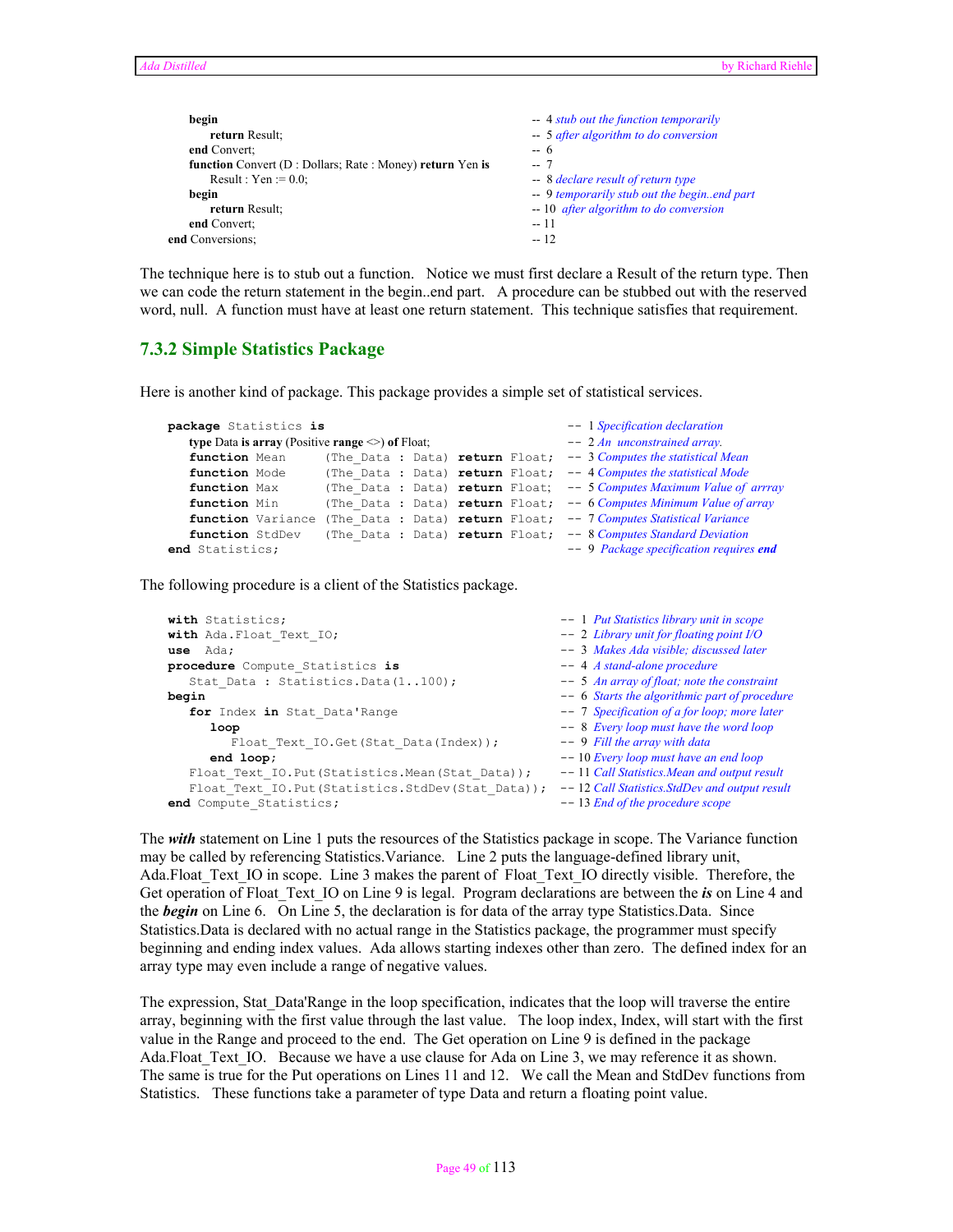# *7.4 Simple Mathematics Packages*

Ada has a rich set of capabilities for numeric algorithms. One of the key packages is Ada.Numerics. This package has some child packages. The most important are Ada.Numerics.Generic\_Elementary\_Functions, Ada.Numerics.Float\_Random, and Ada.Numerics.Discrete\_Random. It also defines, in Annex G, a model for *strict* and *relaxed* mode for floating point values. *(Also see the discussion on attributes in this book.)*

# **7.4.1 Example without Numerics Library**

This example will compile and execute. However, it is better to use the language-defined libraries.

| with Ada.Text IO;                 | -- 1 Put Text IO library unit in scope;                     | 10.1.2, A.10 |
|-----------------------------------|-------------------------------------------------------------|--------------|
| with Ada.Float Text IO;           | $--$ 2 Predefined in Annex A                                | A.10.9/33    |
| procedure Pi Symbol is            | -- 3 Parameterless declaration;                             | 6.3          |
| Pi : constant Float := $3.1415$ ; | -- 4 Should have used Ada. Numerics for this                |              |
| Radius : Float := $12.0$ ;        | -- 5 Ordinary Floating point initialized                    |              |
| Area : Float := $0.0$ ;           | -- 6 I somtimes initialize all variables; not required here |              |
| begin                             | -- 7 Begins sequence of algorithmic statements;             | 6.3          |
| Area := $Pi * Radius ** 2$ ;      | -- 8 Pi is also pre-defined in Ada.Numerics                 |              |
| Ada.Float Text IO.Put(Area);      | -- 9 Dot notation makes Put visible                         | A.10.6       |
| end Pi Symbol;                    | $-- 10$ Scope terminator with name of unit                  | 6.3          |

# **7.4.2 Using Numerics Library**

A better approach to declaring Pi and and using Ada for number crunching is to use the language-defined numerics libraries. The following program illustrates some ideas from this set of libraries.

```
with Ada.Text_IO; -- 1 Put Text_IO library unit in scope; 10.1.2, A.10
with Ada.Float Text IO; -2 A.10.9/33with Ada.Numerics.Generic_Elementary_Functions; - -- 3 A.5.1
use Ada; -- 4 Gives direct visibility to all of package Ada 8.4
procedure Compute_Trigs is -- 5 Parameterless declaration; 6.3
   package Compute is new Ada. -6 A.2 A new instance with a new nameNumerics. -- 7 A.5 Root package for numerics
                     Generic_Elementary_Functions -- 8 A.5.1 Contains Trig and other functions<br>(Float Type => Float); -- 9 A.1/25 for definition of type Float
                                               (Float_Type => Float); -- 9 A.1/25 for definition of type Float
   Pi : Float := Ada.Numerics.Pi; -- 10 Pi is defined in Ada.Numerics<br>Radius : Float := 12.0; -- 11 Ordinary Floating point initia
                                               -- 11 Ordinary Floating point initialized
   Area : Float := 0.0; -- 12 Not everyone agrees that initialization is a good idea!
  SQRT_Result : Float := 0.0; -- 13 For our Square root computation
begin -- 14 Begins sequence of algorithmic statements; 6.3
   Area := Pi* Radius ** 2; -- 15 Compute the area of the circle
   Ada.Float Text IO.Put(Area); -16 dot notation makes Put visible A.10.6
   Sqrt Result := Compute.Sqrt(Area); -- 17 Note use of Compute with dot notation
end Compute_Trigs; -- 18 Scope terminator with name of unit 6.3
```
**Note**: Not everyone agrees with line 12, above. Some developers prefer not to initialize variables because they might contribute to unexpected errors during maintenance.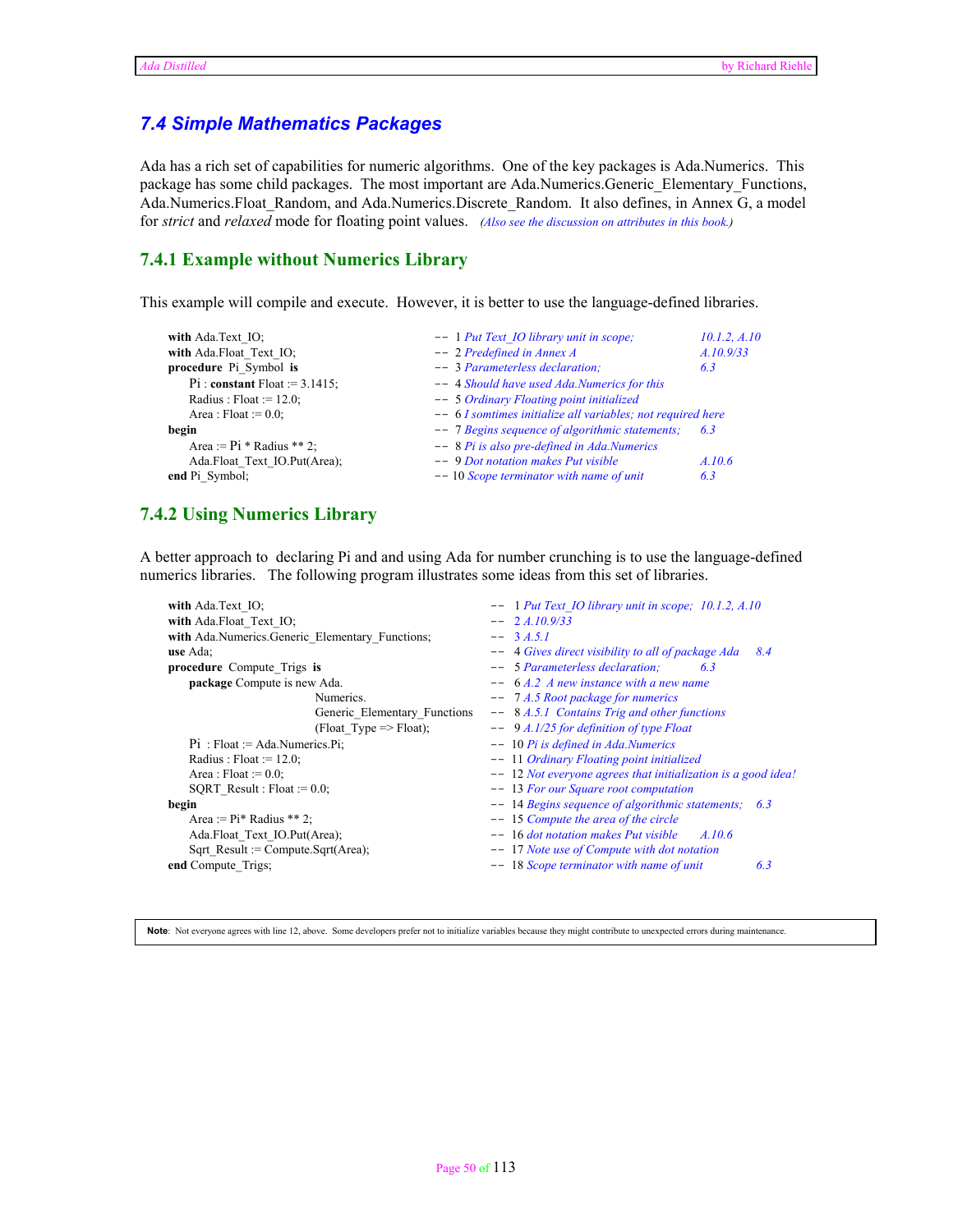### **7.4.3 Precompile Numerics Library**

Sometimes it is useful to precompile a generic library package for a frequently used data type. The math library is one such package, especially if you are using the same floating point type over and over in your application.

```
Suppose you have declared the following example somewhere in your design,
         package Defined_Types is
              type Real is digits 7 range -2.0 ** 32 .. 2.0 ** 32;
         end Defined_Types;
```
Ada allows you to precompile the generic elementary functions package for this type so it could be brought into scope through a simple "with" clause. For example,

with Ada.Numerics.Generic\_Elementary\_Functions; **with** Defined\_Types; **package** Real\_Functions **is new** Ada.Numerics.

This fragment of code can actually be compiled as a new library unit that can be referenced in a context clause through a with clause

Generic Elementary Functions(Defined Types.Real);

Now, you can access this package easily by "**with** Real\_Functions" in a context clause.

#### **7.4.4 Mathematical Expressions**

The following examples demonstrate the use of the generic mathematics package with calls to some of the functions in that package. Note that the default type for trigonometric functions is in Radians.

```
with Defined Types; -1with Real Functions; -2with Generic_Utilities; -3procedure Test Math Functions is -4 subtype Degree is Defined_Types.Real range 1.0..360.0; -- 5
subtype Radian is Defined_Types.Real range 0.0...2.0 * 3.14; -6function To Degrees is new Generic Utilities. To Degrees(Degree => Degree, Radian => Radian); -- 7
function To_Radians is new Generic_Utilities.To_Radians(Degree => Degree, Radian => Radian); -- 8
R1, R2, R3, R4 : Radian := 0.0; -9D1: Degree := 90.0; -- 10
D2 : Degree := 360.0; -- 11
begin -- 12
  R1 := To_R Radians(D1); --13
  R2 = Real Functions.Sin(X = R1); -14R2 = Real Functions.Sin(X \Rightarrow R1, Cycle \Rightarrow D2); -- 15
  R2 = Real\_Functions.ArcSinh(X \Rightarrow R1); -- 16
  R3 = Real Functions.ArCCot(X \Rightarrow R1, Cycle \Rightarrow 40.0); -- 17
  R4 := Real\_Functions.Cos(X \Rightarrow R1, Cycle \Rightarrow D2); -- 18
  R1 := To\,Radians(D2); -- 19
  R3 := Real\_Functions.Tan(X \Rightarrow R1); -- 20
  D2 := To \text{Degrees}(R2); -21end Test Math Functions; -22
```
The package Generic\_Utilities is not described in this book. It is one the program files in the ZIP file of programs available with this book. For functions with no cycle parameter, assume a natural cycle of 2 Pi, which means all calculations are done in radians. Lines 17 shows that you can provide other parameter values for the cycle parameter.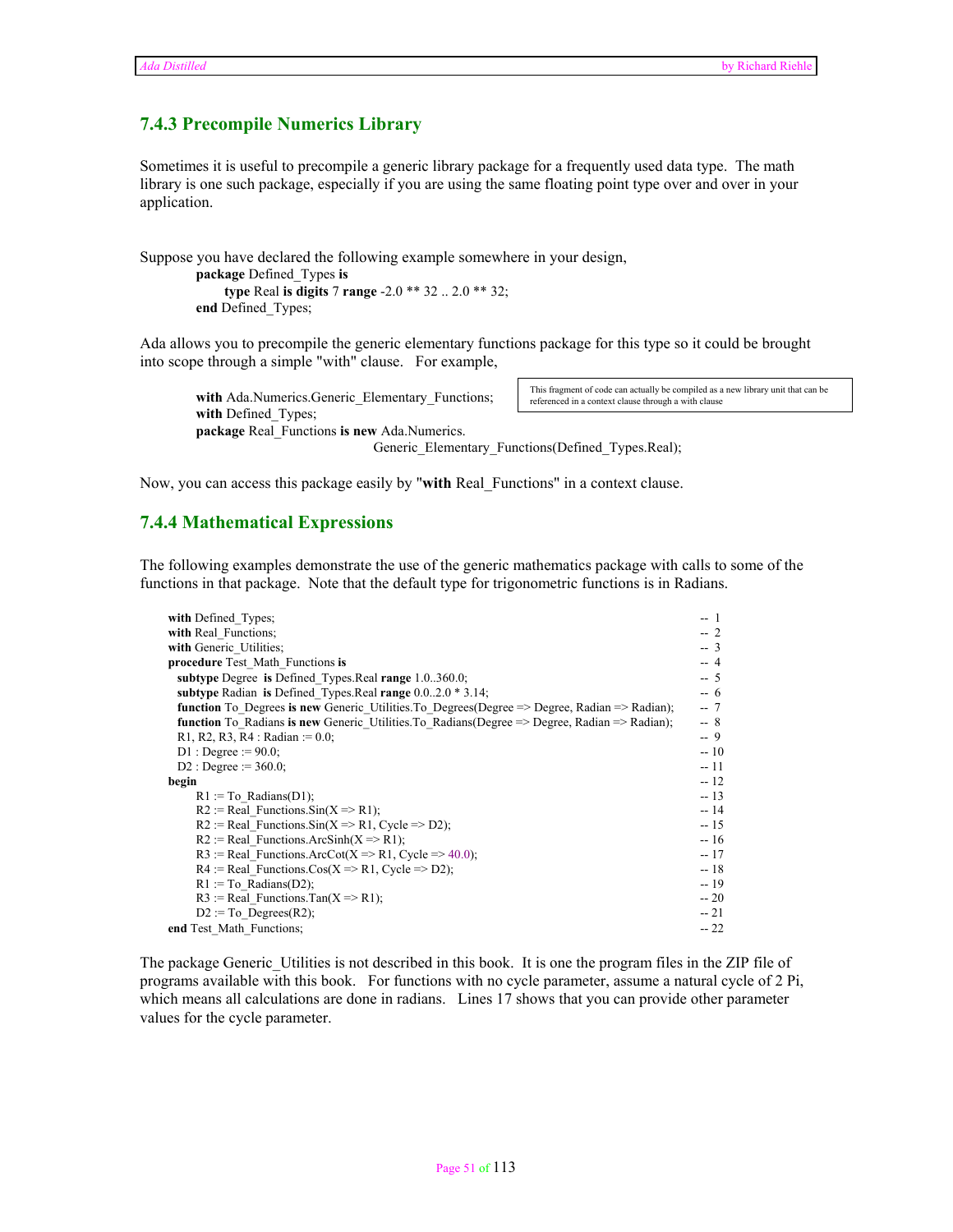# **8. Child Library Units**

An Ada package may have a child. The child may be another package or a subprogram. A subprogram may not have a child. Most of the time, design child library units as packages so they can be extended. A child package specification is just like any other package specification.



# *8.1 Kinds of Child Library Units*

Child library units may be packages, functions, or procedures. A function or procedure may not have additional children. Ada supports both public and private child library units. A child unit is public, by default. The identifier of a public child may appear in any context clause anywhere in a system. A private child may only appear in a context clause for a body  $(e.g., package body)$  when that body is for a specification with the same root (parent, grandparent, etc.). It is also possible to have generic child library units. However, children of generic units must also be generic.

### *8.2 Visibility Rules*

Visibility Rules are a little tricky but easy once you grok them.

- **a)** Public part of child has direct visibility to public part of parent
- **b)** Private part of child has direct visibility to private and public part of parent.
- **c)** Body of child has direct visibility to private and public part of parent.
- **d)** Grandchild units have direct visibility that corresponds to child units.
- **e)** Private unit can only be with'ed by body of unit if both have same root package.

# *8.3 Root Packages*

Sometimes we want to design a root package that is the home node for a hierarchy or subsystem of other library units. A root package can vary greatly in its form. Sometimes a root package contains nothing bu a few exception declarations. Other times it is more complex, possibly with specialized type declarations. the general rule is to keep the root package as simple as possible Here is one possible root package

| <b>Security</b><br>Page 52 of 113 |
|-----------------------------------|
|                                   |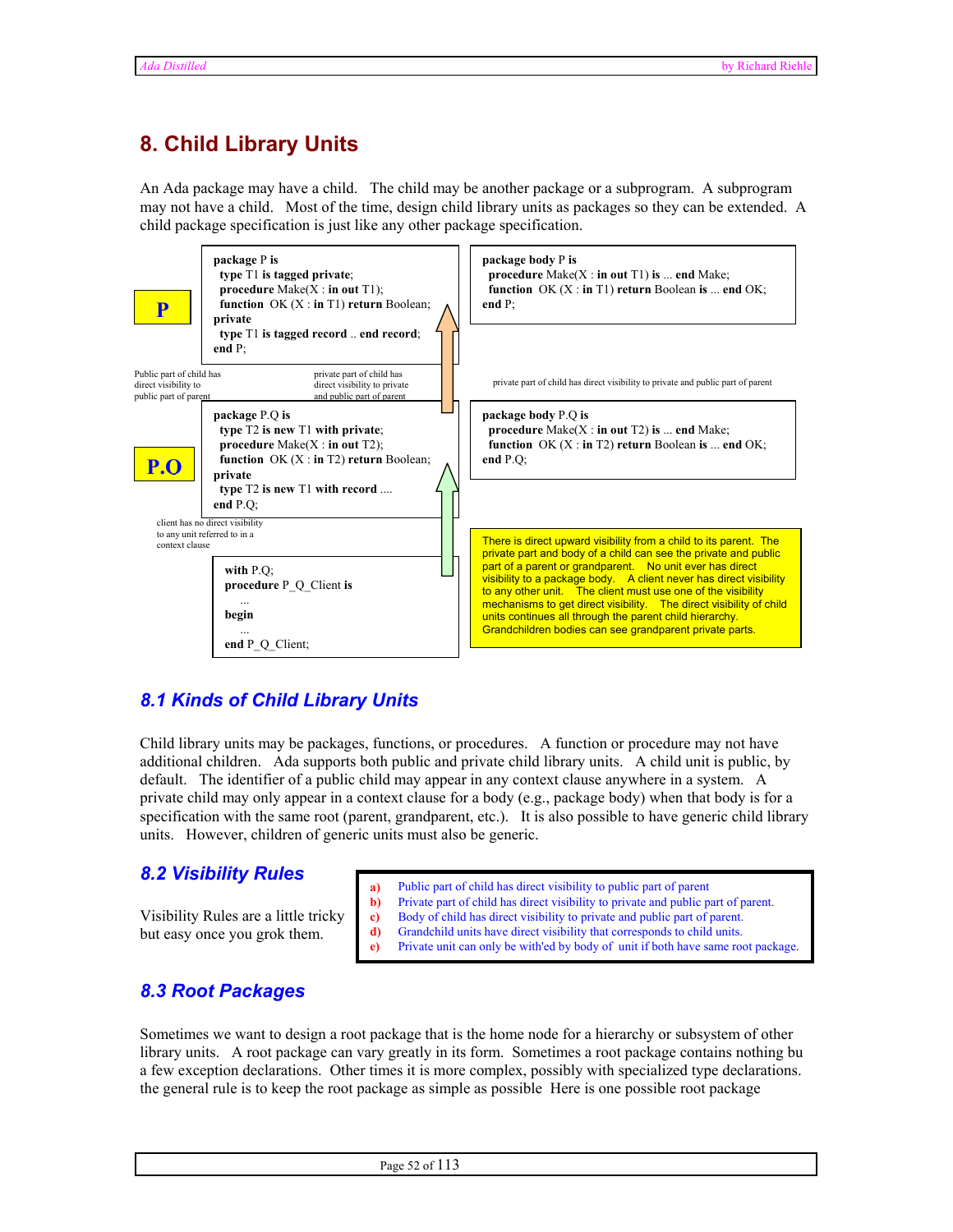| package Root is                                          | -- 1 Declare a root package specification     |
|----------------------------------------------------------|-----------------------------------------------|
| Bad Bad Bad : exception;                                 | -- 2 An exception declaration which will be   |
| No No No: exception;                                     | -- 3 visible throughout the entire hierarchy. |
| type Number is private;                                  | -- 4 A partial definition for a type          |
| <b>function</b> "+" $(N : Number)$ <b>return</b> Number; | $-5$ Overloading equivalent to $i++$          |
| function "-" (N: Number) return Number;                  | -- 6 Overloading equivalent to <i>i</i> --    |
| function Set (To: Integer) return Number;                | -- 7 Set number to a value                    |
| function Integer $Is(N : Number)$ return Integer;        | -- 8 Convert number to an Integer             |
| private                                                  | -- 9 Begin the private part of package        |
| type Number is range $-2**312**31-1$ ;                   | -- 10 Full definition of the private type     |
| end Root:                                                | -- 11 End of scope for package specification  |

This package illustrates a possible design for a root package. This is simply a model, not a suggested design approach. Here is a simple child package of the preceding Root package.

```
package Root.Application is
    type Application_Type is private; -- partial definition of type
    procedure Create (A : in out Application_Type);
    function Is_Empty(A : Application_Type) return Boolean;
    -- more operations(modifier and query methods)
private
    type Application_Type is ... ; -- full definition of private type
end Root.Application;
```
**Dot notation to signifies that Application is a child unit of package Root. Public part of Application has direct visibility to public part of package Root. Private part of Application has direct visibility to private and public part of package Root.**

### *8.4 Classwide Child Package*

Earlier in this book we had a root package that resembled the following,

|                            | package Abstract Machinery is                                        | -- Package specification; requires body      |
|----------------------------|----------------------------------------------------------------------|----------------------------------------------|
|                            | type Machine is abstract tagged private;                             | -- Specifies the visible part of the data ty |
|                            | type Reference is access all Machine'Class;                          | -- Tagged type should have classwide ac      |
| <b>Visible</b><br>part of  | function Create (Desc: String)                                       | - Parameter for Create                       |
| contract.                  | return Machine'Class:                                                | -- Tagged return type should be classwic     |
|                            | <b>procedure</b> Turn On $(M : in out Machine)$ ;                    | -- procedure specification; modifier met     |
|                            | <b>procedure</b> Turn Off $(M : in out Machine)$ ;                   | -- procedure specification; modifier met     |
|                            | <b>function</b> Is On (M : <b>in</b> Machine) <b>return</b> Boolean; | -- function specification; query method      |
|                            | private                                                              | -- private part hidden from a client of co   |
| <b>Not</b>                 | type Machine is abstract tagged record                               | -- full definition of the publicly declared  |
| visible                    | Turned On : Boolean := False:                                        | -- component of the type; OOP attribute      |
| to client                  | Description : $String(1120)$ ;                                       | -- Constrained array component               |
| <sup>of</sup><br>contract. | end record:                                                          | -- scope terminator for the component        |
|                            | end Abstract Machinery;                                              | - scope terminator for the specification     |

- *package specification; requires body*
- -- Specifies the visible part of the data type;
- $-$  *Tagged type should have classwide access*
- *function* Create -- *Parameter for Create*
- -- Tagged return type should be classwide
- *procedure specification; modifier method*
- **procedure** Turn\_Off (M : **in out** Machine); -- *procedure specification; modifier method*
- **--** function specification; query method
- **private** -- *private part hidden from a client of contract*
- -- *full definition of the publicly declared type*
- -- *component of the type; OOP attribute*
- Description : String(1..120); -- *Constrained array component*
- 
- 

This could be a base (root) package for machines that can be turned on and off. The data type, Machine, is declared abstract. That means no instances of it are allowed. One could create some child packages for this, combining child library units and inheritance.

| package Abstract Machinery.Classwide is                    | -- 1 Package specification; requires body                                  |
|------------------------------------------------------------|----------------------------------------------------------------------------|
| type FIFO Container (Size : Positive)                      | -- 2 Parameterized type; make it any size                                  |
| is limited private:                                        | -- 3 No assignment ever allowed for limited view of a type                 |
| <b>procedure</b> Put( $CM$ : <b>in out</b> FIFO Container; | -- 4 Put into the next available Container location                        |
| Data: access Machine'Class);                               | -- 5 Any member of class, Machine                                          |
| procedure $Get(CM : in out FIFO \tContainer)$              | -- 6 Get, destructively, first item, from the Container                    |
| Data: access Machine'Class);                               | -- 7 Any member in derivation tree for Machine'class                       |
| private                                                    | -- 8 Start hidden part of the package; never visible to a client           |
| type Machine Data is array                                 | -- 9 Define an unconstrained array                                         |
| (Positive range $\Diamond$ ) of Reference;                 | -- 10 The array is pointers to Machine'Class                               |
| type FIFO Container (Size : Positive) is                   | -- 11 Full definition of parameterized type; parameter call a discriminant |
| record                                                     | -- 12 in the format of a record                                            |
| Current : Natural:                                         | --13 What is the current item; this is an index into the array             |
| Data : Machine Data(1Size);                                | -- 14 Pointer array to Machine derivations                                 |
| end record:                                                | -- 15 Terminate scope of the record                                        |
| end Abstract Machinery.Classwide;                          | -- 16 scope terminator for the child library unit specification            |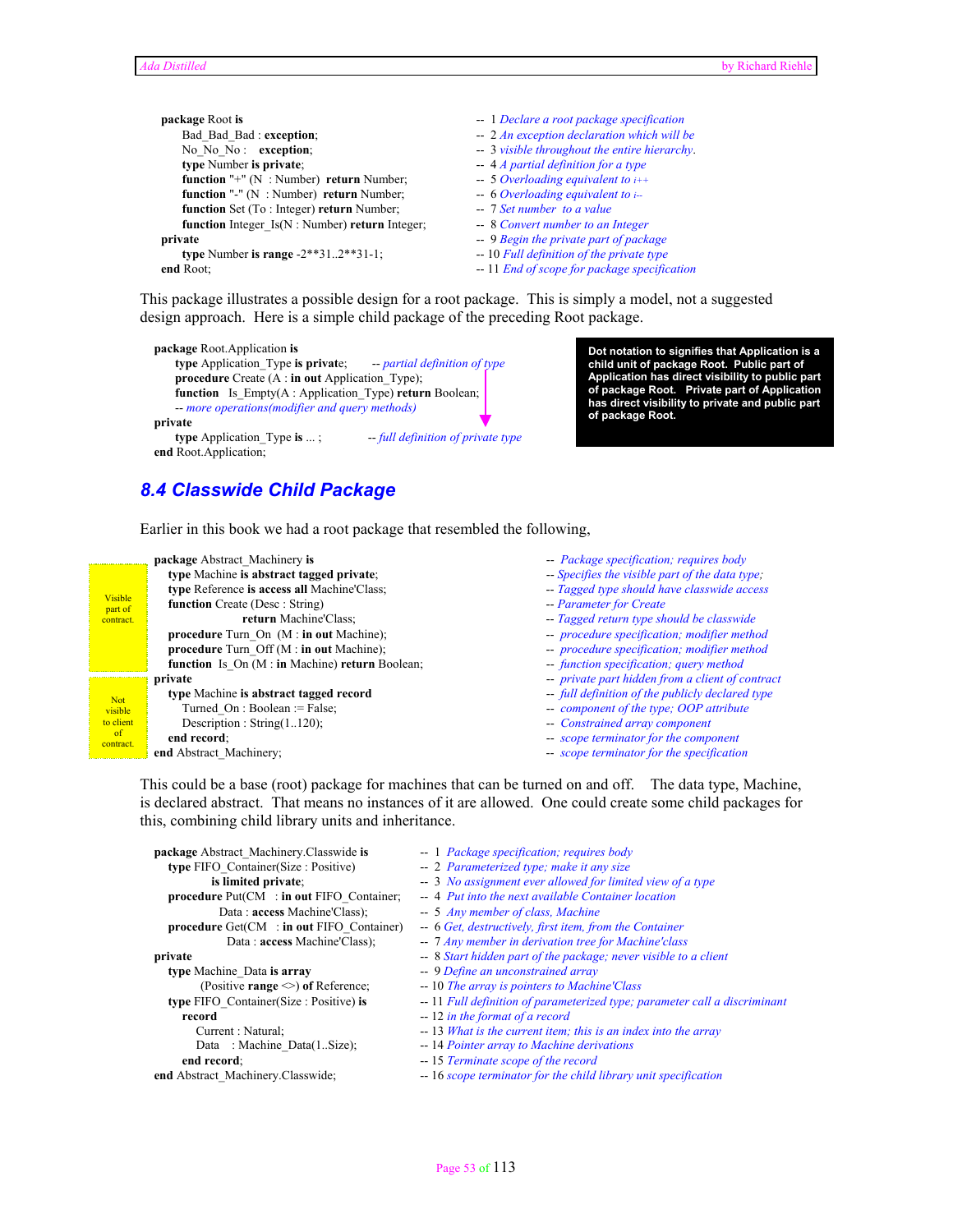The preceding classwide child package lets you put any object of type Machine'Class into a container. This is quite a handy thing to be able to do. This is a heterogeneous container for different kinds of machines.

#### *8.5 Private Child Library Unit*

Sometimes we want to promote the internals of a package to the level of a separate package. The following example is a simplified contrivance that is intended to show how one might refactor a design into better abstractions. We use the language feature called, private child units to accomplish this.

Consider a package that has a simple specification where the public methods are implemented in package body. The example package, shown below, does some simple message handling, but also stores and retrieves each message from a fixed size array. A real application would be more designed to more robust standards, but we keep this simple to illustrate our central point.

#### *8.5.3.1 Root Package for Application*

| package Application is                            |                         |                                            | -- 1 Declare a root package for application |  |
|---------------------------------------------------|-------------------------|--------------------------------------------|---------------------------------------------|--|
| type Assertion is access function return Boolean; |                         | -- 2 A pointer (access type) to a function |                                             |  |
| Precondition Error                                | $:$ exception:          | $-3$                                       | Three exceptions, each of which will be     |  |
| Postcondition Error                               | $\therefore$ exception: | $-4$                                       | directly visible throughout the entire      |  |
| Invariant Error                                   | $:$ exception:          | $-5$                                       | hierarchy of child library units.           |  |
| end Application;                                  |                         | -- 6                                       |                                             |  |

This style of package should be self-evident by now. It is nothing more than an access type to a parameterless function and few exceptions that can be raised throughout the parent-child hierarchy.

#### *8.5.3.2 Child of Application Root*

This is a child package of the root package in 8.1.2.1. It has direct visibility to all of the public features of the parent package. The pre- and post-conditions are access parameters in the procedures. This is possible because the functions are at the same accessibility level as the access type in package Application.

| <b>package</b> Application. Messenger is                      | -- 1 A child of package Application    |
|---------------------------------------------------------------|----------------------------------------|
| type Message is tagged private;                               | -- 2 A simple tagged type; public view |
| type Reference is access all Message'Class;                   | -- 3 Always include a classwide access |
| function Require Not Empty return Boolean;                    | -- 4 Pre-condition                     |
| function Ensure_Length_Adjusted return Boolean;               | -- 5 Post-condition                    |
| function Require_Not_Full return Boolean;                     | -- 6 Pre-condition                     |
| <b>procedure</b> Make(M : <b>in out</b> Message; S : String); | -- 7                                   |
| procedure Get                                                 | $-7.1$                                 |
| $(M:$ out Message;                                            | $-8$                                   |
| Precondition : Assertion := Require Not Empty'Access;         | -- 9 Access to a subprogram            |
| Postcondition : Assertion := Ensure Length Adjusted'Access);  | -- 10 Access to subprogram             |
| procedure Put                                                 | $-10.1$                                |
| $(M : in$ Message;                                            | $-11$                                  |
| Precondition : Assertion := Require Not Full'Access;          | -- 12 Access to subprogram             |
| Postcondition : Assertion := Ensure Length Adjusted'Access);  | -- 13 Access to subprogram             |
| <b>function</b> Len $(M : in Message)$ <b>return</b> Natural; | $-14$                                  |
| private                                                       | $-15$                                  |
| type Message is tagged record                                 | -- 16 Full definition of tagged type   |
| Text: $String(1120)$ ;                                        | $-17$                                  |
| Length : Natural $:= 0$ ;                                     | $-18$                                  |
| end record;                                                   | $-19$                                  |
| end Application.Messenger;                                    | $-20$                                  |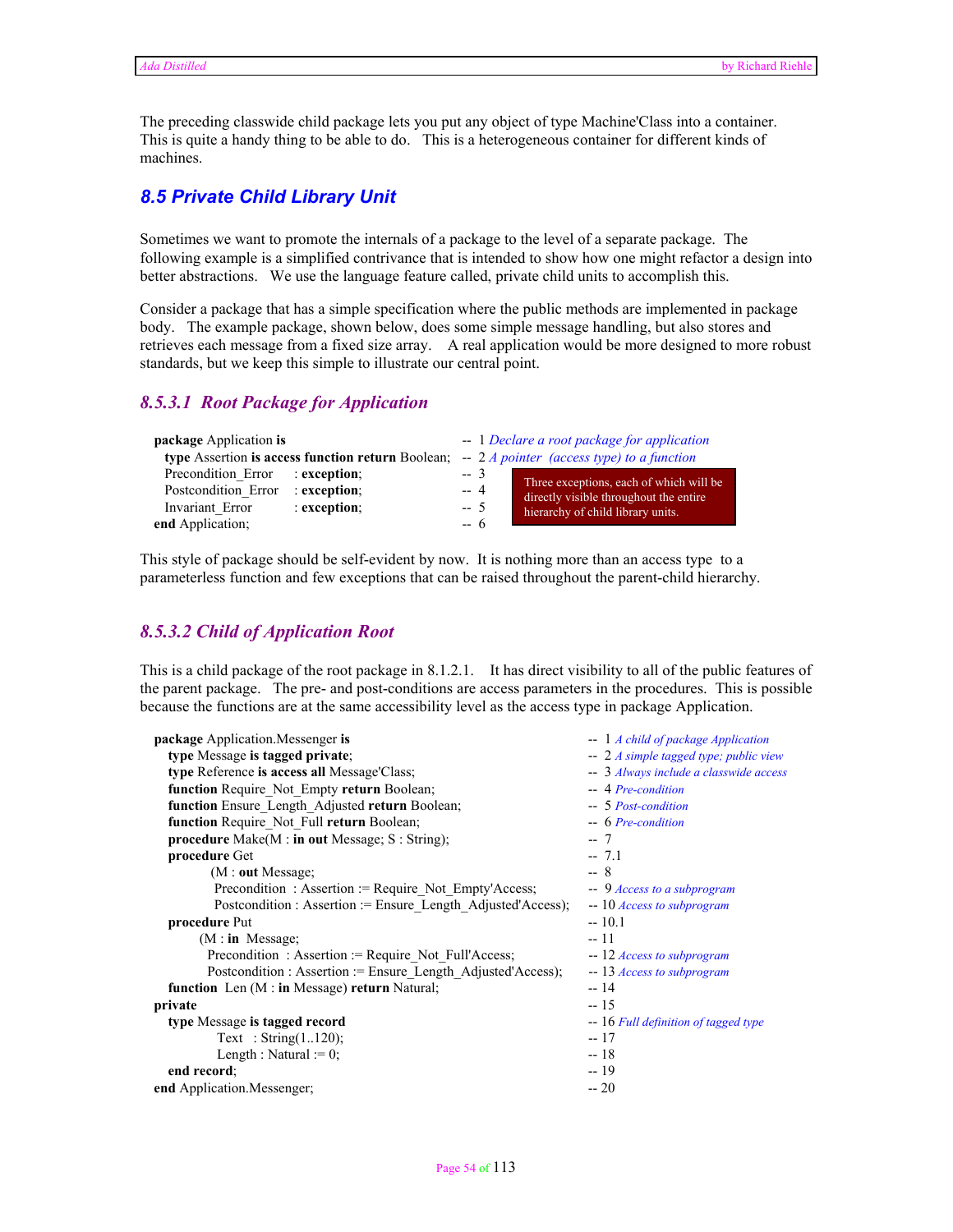#### *8.5.3.3 A Private Child Package*

#### **Important Ada Design Feature**

A private child library unit may only be referenced by a context clause in the body of a unit rooted at the same level as the direct parent unit. In this case, Messenger is the parent of this private package.

| <b>private package</b> Application. Messenger. Storage is -- Note the word private and dot notation<br><b>Note</b><br>type Message Container is private;<br>procedure Insert At End (Into: in out Message Container; M: in Message'Class);<br>procedure Get First Message (From : in out Message Container; M : out Message'Class);<br>private<br>type Container is $array(1500)$ of Reference; | $\overline{\phantom{a}}$<br>-- 2<br>-- 3<br>$-4$<br>-- 5<br>-- 6 | This private package<br>specification is a<br>child of Messenger<br>which is a child of<br>Application. |
|-------------------------------------------------------------------------------------------------------------------------------------------------------------------------------------------------------------------------------------------------------------------------------------------------------------------------------------------------------------------------------------------------|------------------------------------------------------------------|---------------------------------------------------------------------------------------------------------|
| type Message Container is                                                                                                                                                                                                                                                                                                                                                                       | $-7$                                                             |                                                                                                         |
| record                                                                                                                                                                                                                                                                                                                                                                                          | -- 8                                                             |                                                                                                         |
| Data: Container, -- An array of 500 Message'Class access values                                                                                                                                                                                                                                                                                                                                 | -- 9                                                             |                                                                                                         |
| Count : Natural := 0;                                                                                                                                                                                                                                                                                                                                                                           | $-10$                                                            |                                                                                                         |
| end record:                                                                                                                                                                                                                                                                                                                                                                                     | $-11$                                                            |                                                                                                         |
| end Application. Messenger. Storage;                                                                                                                                                                                                                                                                                                                                                            | $-12$                                                            |                                                                                                         |

### *8.5.3.4 The Body of Application.Messenger*

This exmple, by itself, is not to be taken too seriously. You will enjoy designing your own version when you study this feature in more depth. It does compile and execute. However, we have not defined all the algorithms and functionality that you might want for a robust application.

| with Application.Messenger.Storage;<br>-- Context clause only permitted in body of sibling package | -- 1  |
|----------------------------------------------------------------------------------------------------|-------|
| package body Application. Messenger is                                                             | $-2$  |
| The Storage Container: Application.Messenger.Storage.                                              | $-3$  |
| Message Container;                                                                                 | $-4$  |
| procedure Get (M : out Message;                                                                    | $-5$  |
| Precondition: Assertion: = Require Not Empty'Access;                                               | $-6$  |
| Postcondition : Assertion := Ensure Length Adjusted'Access) is                                     | $-7$  |
| begin                                                                                              | $-8$  |
| if Require Not Empty then                                                                          | $-9$  |
| Application.Messenger.Storage.Get First Message                                                    | $-10$ |
| (From $\Rightarrow$ The Storage Container, M $\Rightarrow$ M); -- Note use of named association    | $-11$ |
| end if;                                                                                            | $-12$ |
| if Ensure_Length_Adjusted then                                                                     | $-13$ |
| null:<br>-- This would usually contain actual code but we stubbed it out.                          | $-14$ |
| end if;                                                                                            | $-15$ |
| end Get;                                                                                           | $-16$ |
| function Len $(M : in Message)$ return Natural is                                                  | $-17$ |
| begin                                                                                              | $-18$ |
| return M.Length;                                                                                   | $-19$ |
| end Len:                                                                                           | $-20$ |
| <b>procedure</b> Make $(M : in out Message; S : String)$ is                                        | $-21$ |
| begin                                                                                              | $-22$ |
| if $S'Length > M.Text'Length$ then                                                                 | $-23$ |
| raise PreCondition Error;                                                                          | $-24$ |
| else                                                                                               | $-25$ |
| $M.Text(1S'Length) := S(S'Range);$                                                                 | $-26$ |
| end if:                                                                                            | $-27$ |
| $M.Length := S'Length;$                                                                            | $-28$ |
| end Make;                                                                                          | $-29$ |
| procedure Put $(M : in$ Message;                                                                   | $-30$ |
| Precondition: Assertion: = Require Not Full'Access;                                                | $-31$ |
| Postcondition : Assertion := Ensure Length Adjusted'Access) is                                     | $-32$ |
| begin                                                                                              | $-33$ |
| Application. Messenger. Storage. Insert At End(Into => The Storage Container, $M = > M$ ); --34    |       |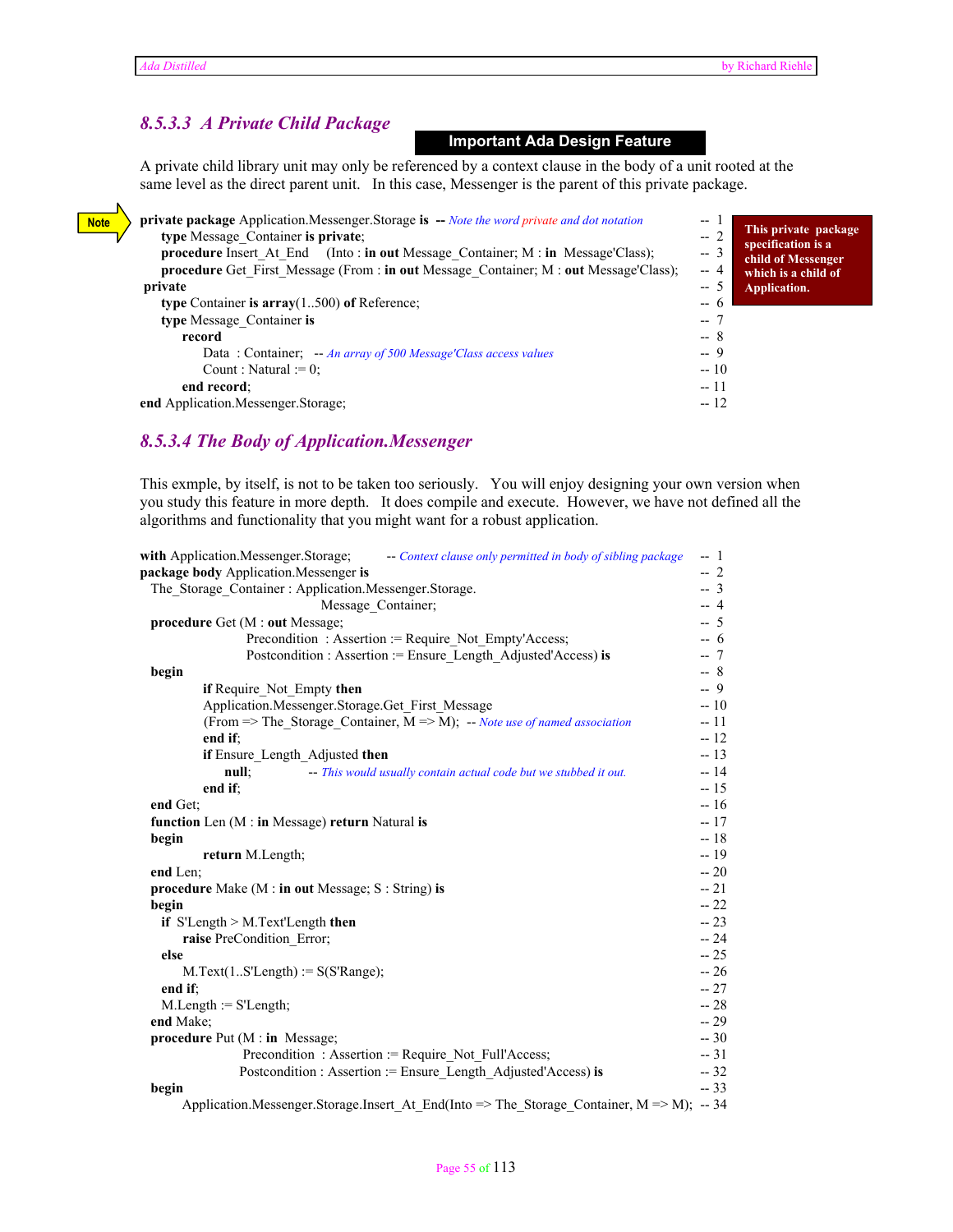| end Put:                                            | $-35$ |
|-----------------------------------------------------|-------|
| <b>function</b> Require Not Empty return Boolean is | $-36$ |
| Result: Boolean := False;                           | $-37$ |
| begin                                               | $-38$ |
| return Result:                                      | $-39$ |
| end Require Not Empty;                              | $-40$ |
| function Ensure Length Adjusted return Boolean is   | $-41$ |
| Result : Boolean := False:                          | $-42$ |
| begin                                               | $-43$ |
| return Result:                                      | $-44$ |
| end Ensure Length Adjusted;                         | $-45$ |
| function Require Not Full return Boolean is         | $-46$ |
| $Result: Boolean := False;$                         | $-47$ |
| begin                                               | $-48$ |
| return Result:                                      | $-49$ |
| end Require Not Full;                               | $-50$ |
| end Application.Messenger;                          | $-51$ |
|                                                     |       |

#### *8.5.3.5 Body for The Private Child Unit*

This example is all done except for the body of the private child unit. Notice that we have stubbed out some of the implementation. This also compiles and executes. You will want to expand on the functionality. You might even want to change the implementation of the container to something more generic.

| with Ada.Unchecked Deallocation;                                                               | $-1$  |
|------------------------------------------------------------------------------------------------|-------|
| package body Application. Messenger. Storage is                                                | $-2$  |
| procedure Free is new Ada.Unchecked Deallocation                                               | $-3$  |
| (Object $\Rightarrow$ Message Class,                                                           | $-4$  |
| Name $\Rightarrow$ Reference);                                                                 | $-5$  |
| <b>procedure</b> Get First Message (From : in out Message Container; M : out Message'Class) is | $-6$  |
| Work Container: Container: = From.Data;                                                        | -- 7  |
| begin                                                                                          | -- 8  |
| $M :=$ From Data(1) all;                                                                       | $-9$  |
| Free(From.Data(1));                                                                            | $-10$ |
| From.Data $(1$ From.Count $) :=$ From.Data $(2$ From.Data $'$ Last $);$                        | $-11$ |
| end Get First Message;                                                                         | $-12$ |
| procedure Insert_At_End (Into: in out Message_Container; M: in Message'Class) is               | $-13$ |
| begin                                                                                          | $-14$ |
| if Into.Count $\leq$ Container'Length then                                                     | $-15$ |
| $Into. Count := Into. Count + 1;$                                                              | $-16$ |
| $Into. Data(Into. Count) := new Message'(M);$                                                  | -- 17 |
| else                                                                                           | $-18$ |
| raise PreCondition Error;                                                                      | $-19$ |
| end if:                                                                                        | $-20$ |
| end Insert At End;                                                                             | $-21$ |
| end Application. Messenger. Storage;                                                           | $-22$ |

### *8.6 Summary*

Child library units are one of the most powerful features of the current Ada standard. When you have practised with them long enough, you will find many ways to use them to factor your designs into smaller, more compact, and more maintainable compilation units.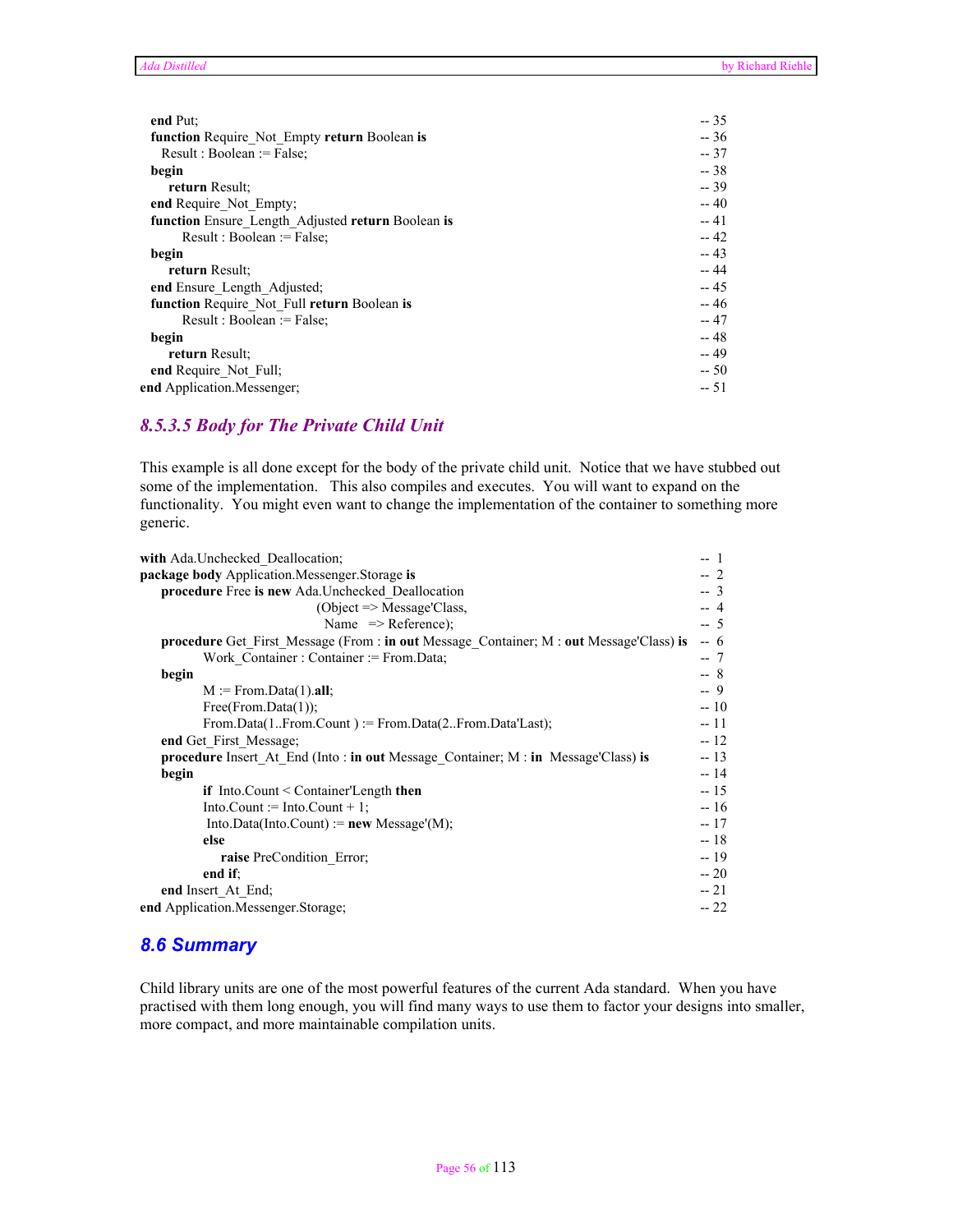# **9. Object-Oriented Programming With Packages**

Ada includes support for extensible inheritance, polymorphism, and dynamic binding. These are three key features of object-oriented programming (OOP). Ada enables this through the extensible tagged type.

# *9.1 An Object-Oriented Type*

**An Ada package is not a first-class object. You cannot create instances of a package, unless it is a generic package.**

**type** Machine **is tagged private**; -- 2 *A tagged partial definition of message*

Consider this package containing a tagged type. Every instance of a tagged type contains an internal tag. A tagged type may be extended with additional components.

| package Machinery is                              | $-1$ An Ada Module                     |
|---------------------------------------------------|----------------------------------------|
| type Machine is tagged private;                   | -- 2 A tagged partial definition of me |
| type Reference is access all Machine'Class;       | -- 3 A classwide access type           |
| <b>procedure</b> Turn On $(M : in out Machine)$ ; | -- 5 Turn on the machine               |
| procedure Turn Off (M : in out Machine);          | -- 6 Turn off the Machine              |
| function Is On (M : Machine) return Boolean;      | -- 7 Is the Machine turned on?         |
| private                                           | -- 8 Begin private part of package     |
| type Machine is tagged record                     | -- 9 Full tagged definition of message |
| Is On : Boolean := False;                         | -- 10 Machine content; initialized     |
| end record:                                       | --11 End of machine definition         |
| end Machinery;                                    | -- 12 End of the package specification |

# *9.2 A Possible Client of the Type*

A client of package Messenger might be set up as,

| with Messenger; |                                                                      |  |
|-----------------|----------------------------------------------------------------------|--|
|                 | <b>procedure</b> Messenger Processor <b>end</b> Messenger Processor; |  |

 $-1$  *A context clause procedure 2 Three dots are not legal Ada* 

The context clause, **with** Messenger, makes package Messenger and all its public services available, but not directly visible, to Messenger\_Processor. Public services can be made visible through a use clause, a use type clause, renaming of the operations, or simple dot notation.

### *9.3 Inheritance and Extension*

The Machinery package specification, with its tagged type, Machine, illustrates some important ideas in Ada. A tagged type may be extended. Therefore, one could have a client package, Rotating\_Machinery,

| with Machinery;                                                               | -- 1                                 |
|-------------------------------------------------------------------------------|--------------------------------------|
| package Rotating Machinery is                                                 | $-2$                                 |
| type Rotational is new Machinery. Machine with private;                       | -- 3 Inherits Machine methods & data |
| <b>procedure</b> Turn On $(M : in out Rotational)$ ;                          | -- 4 Overrides Machinery. Turn On    |
| <b>procedure</b> Turn Off $(M : in out Rotational)$ ;                         | -- 5 Overrides Machinery. Turn Off   |
| <b>procedure</b> Set Speed( $M : \text{in out Rotational}$ ; S: in Positive); | -- 6 New primitive operation         |
| private                                                                       | $-7$                                 |
| type Rotational is new Machinery. Machine                                     | -- 8                                 |
| with record                                                                   | $-9$                                 |
| $RPM$ : Natural := 0;                                                         | -- 10 New component in derivation    |
| end record:                                                                   | $-11$                                |
| end Rotating Machinery;                                                       | $-12$                                |

The Rotating\_Machinery package declares a data type that extends the content of the parent type. The type, Rotational now contains two components. It has the one originally included in Machine plus the one we added in the type derivation statement.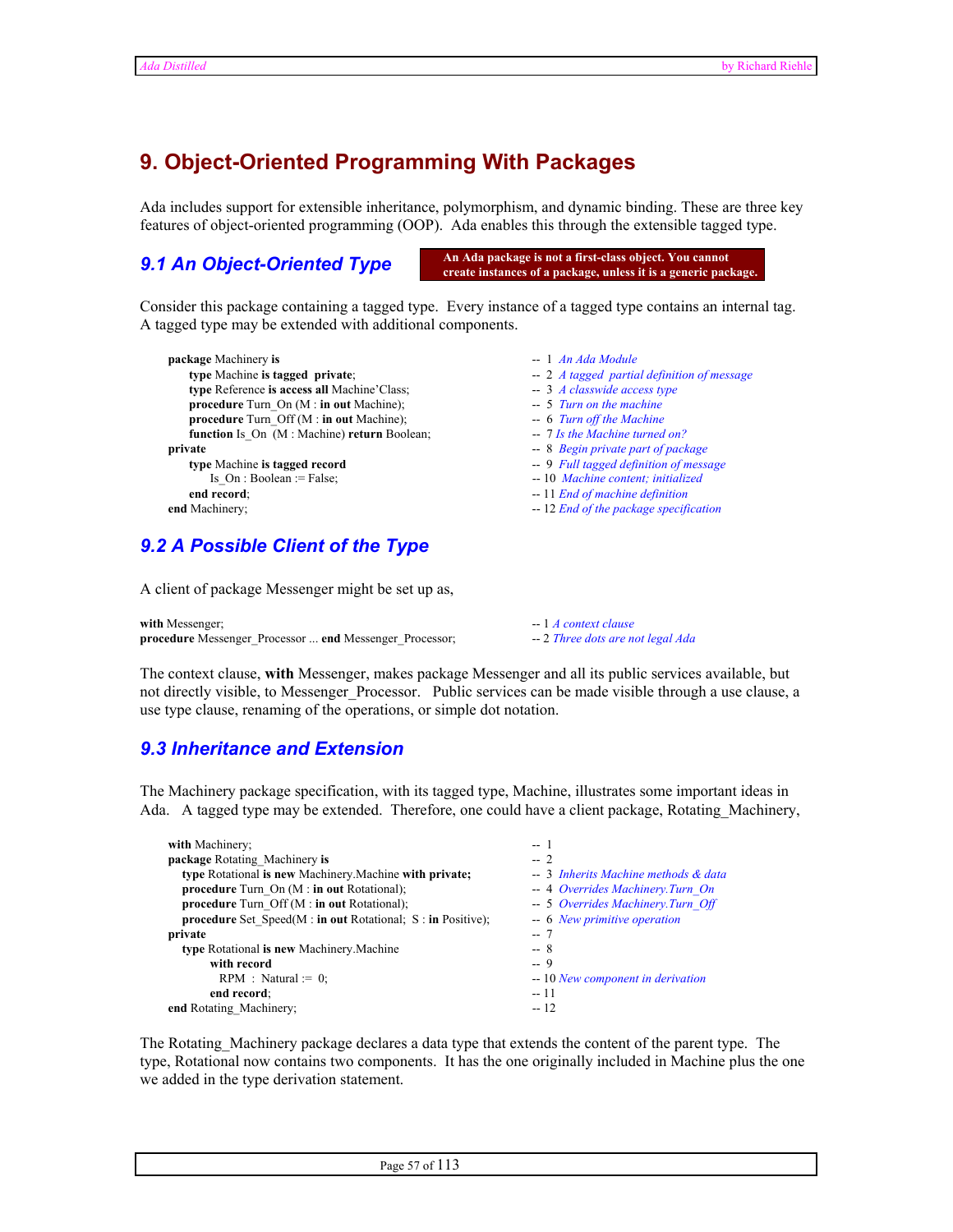f.

**Dynamic Binding**

### *9.4 Dynamic Polymorphism*

#### **Essential for true object-oriented programming**

#### **9.4.1 Dispatching with Primitive Operations**

The operations Turn\_On, Turn\_Off, Is\_On, and Set\_Speed are called *primitive operations*. They can be called dynamically, depending on the tag of the object. The following procedure demonstrates one way to do this. Note: the actual procedure to be called cannot be determined until run-time in this example.

| with Machinery, Rotating Machinery;<br>with Ada.Integer Text IO;<br>procedure Dynamic Binding Example 1 is<br>Data: $array (12)$ of Machinery.Reference :=<br>$(1 \Rightarrow$ new Machinery. Machine,<br>$2 \Rightarrow$ new Rotating Machinery. Rotational);<br>Index : Natural <b>range</b> $12 := 0$ ;<br>begin<br>Ada Integer Text IO Get(Index); | -- 1 Context clause<br>-- 2 Enables the input of the array index<br>-- 3 Specification for the example procedure<br>-- 4 Anonymous array of access objects<br>-- 5 Dynamically allocate new Object<br>-- 6 Dynamically allocate new Object<br>-- 7 Use this to index into the array<br>$-8$<br>-- 9 Get the index for the next statement | <b>Dynamic Binding</b> |
|--------------------------------------------------------------------------------------------------------------------------------------------------------------------------------------------------------------------------------------------------------------------------------------------------------------------------------------------------------|------------------------------------------------------------------------------------------------------------------------------------------------------------------------------------------------------------------------------------------------------------------------------------------------------------------------------------------|------------------------|
| Machinery.Turn On(Data(Index).all);                                                                                                                                                                                                                                                                                                                    | -- 10 Dynamically call one of the Turn On methods                                                                                                                                                                                                                                                                                        |                        |
| end Dynamic Binding Example 1;                                                                                                                                                                                                                                                                                                                         | $-11$                                                                                                                                                                                                                                                                                                                                    |                        |

The next example does essentially what the previous example did. However, this example illustrates how to code a classwide procedure. Once again, the version of Turn\_On to choose is known only at run-time.

with Machinery, Rotating\_Machinery;  $-1$  *With both packages; no use clause required* **with** Ada.Integer Text IO;  $-2$  *Enables the input of the array index* **procedure** Dynamic\_Binding\_Example\_2 **is** -- 3 *Specification for the example procedure* Data : **array** (1..2) of Machinery.Reference := --- 4 *Anonymous array of access objects*  (1 => **new** Machinery.Machine, -- 5 *Dynamically allocate new Object* **Dynamic Binding** 2 => **new** Rotating\_Machinery.Rotational); -- 6 *Dynamically allocate new Object* Index : Natural **range**  $0.2 := 0$ ;  $-7$  *Use this to index into the array* **procedure** Start(M : Machine'Class) **is** -- 8 *Procedure with classwide parameter*<br> **hegin begin** begin and the proposition of the proposition of the proposition of the proposition of the proposition of the proposition of the proposition of the proposition of the proposition of the proposition of the propositio **end** Start; -- 11 -- 10 *Turn On is dynamically determined via the tag* 1. . . . . . . . . **. begin** -- 12 Ada.Integer\_Text\_IO.Get(Index); -- 13 *Get the index for the next statement* Start(M => Data(Index).**all**)); -- 14 *Call the classwide procedure* **end** Dynamic\_Binding\_Example\_2; -- 15

Here is still one more example that illustrates the usefulness of a function that returns a classwide value..

| with Machinery, Rotating Machinery;                       | -- 1 <i>No use clause is required for this example</i>     |
|-----------------------------------------------------------|------------------------------------------------------------|
| with Ada.Integer Text IO;                                 | -- 2 Enables the input of the array index                  |
| procedure Dynamic_Binding_Example_3 is                    | -- 3 Specification for the example procedure               |
| Index : Natural <b>range</b> $0.2 := 0$ ;                 | -- 4 Use this to index into the array                      |
| function Get (The Index: Natural) return Machine'Class is | -- 5 Procedure with classwide parameter                    |
| Data: $array(12)$ of Machinery. Reference :=              | -- 6 Anoymous array of access objects                      |
| $(1 \Rightarrow$ new Machinery. Machine,                  | <b>Dynamic Bin</b><br>-- 7 Dynamically allocate new Object |
| $2 \Rightarrow$ new Rotating Machinery. Rotational);      | -- 8 Dynamically allocate new Object                       |
| begin                                                     | $-9$                                                       |
| return Data(Index).all));                                 | -- 10 return the data access by Data(Index)                |
| end Get:                                                  | $-11$                                                      |
| begin                                                     | $-12$                                                      |
| Ada.Integer Text IO.Get(Index);                           | --13 Get the index for the next statement                  |
| declare                                                   | -- 14 Start a local declare block                          |
| The Machine: Machine'Class := $Get(Index)$ ;              | --15 Declare and constrain classwide variable              |
| begin                                                     | $-16$                                                      |
| Turn On(The Machine);                                     | -- 17 Call classwide procedure                             |
| end;                                                      | $-18$                                                      |
| end Dynamic Binding Example 3;                            | $-19$                                                      |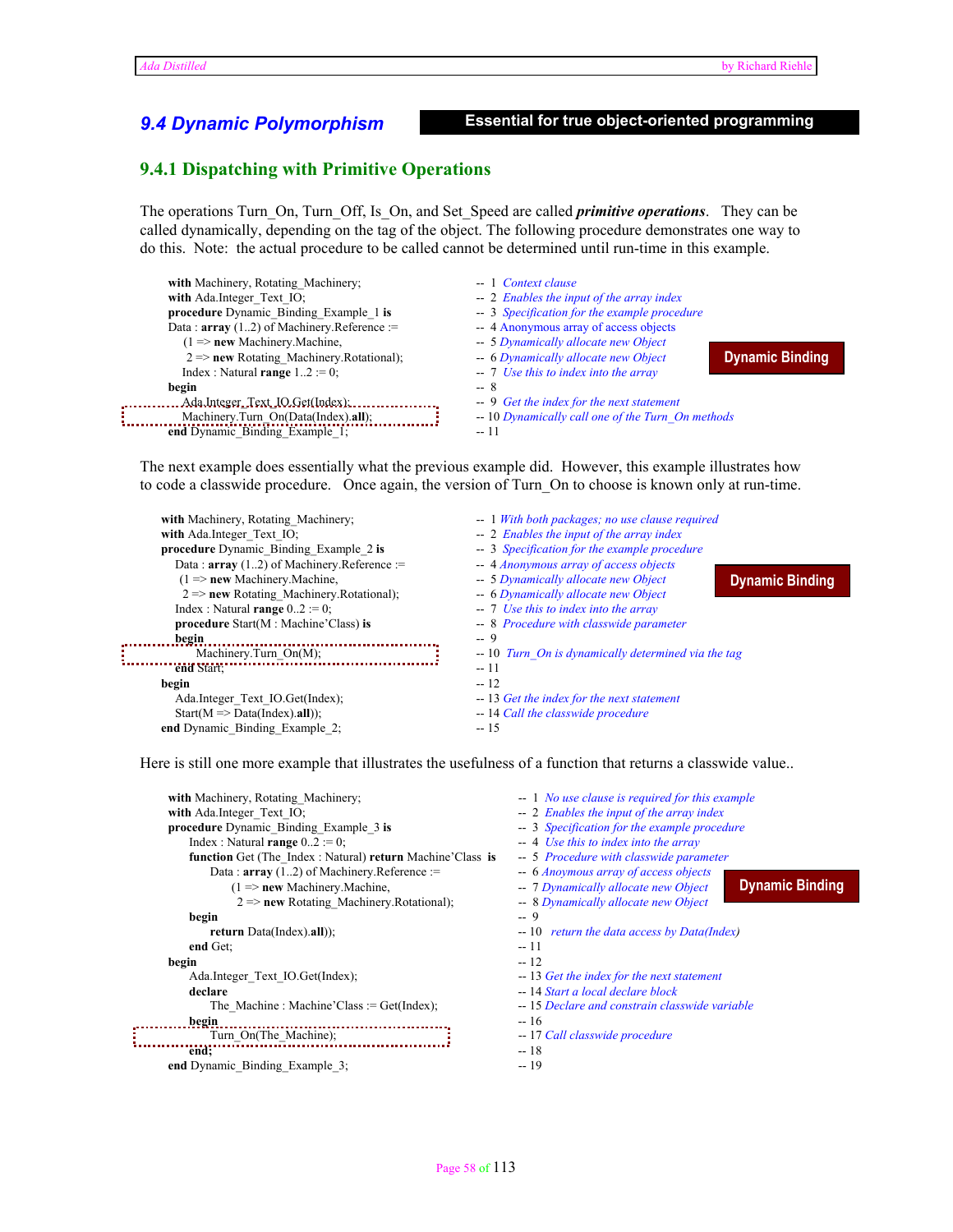#### **9.4.2 Dynamic Binding with Mixed Library Units**

Ada makes the dynamic binding (dispatching) feature really easy to use in your object-oriented programming design. The following example shows a derivation class with a combined set of base packages, child units, and client units. Notice that the base type is an abstract type. This means there can be no instances of Machine, only of non-abstract derivations from Machine. Abstract type Machine is the base type of Machine'Class.

**package** Machinery **is** -- 1 **type** Machine **is abstract tagged private**; -- 2 **type** Reference **is access all** Machine'Class; -- 3  $type$  Machine Set is **array** (Positive **range** <>) **of** Reference; -- 5 **procedure** Turn\_On (M : **in out** Machine) **is abstract**; -- 6 **procedure** Turn<sup>off</sup> (M : **in** out Machine) **is abstract**; -- 7<br>**function** Is On (M : **in** Machine) **return** Boolean: -- 8 **function** Is\_On (M : **in** Machine) **return** Boolean; -- 8<br> **v**<sub>1</sub>- 9 **private** -- 9  **type** Machine **is abstract tagged record** -- 10 Is\_On : Boolean := False;  $-11$ <br> **I** record:  $-12$ **end record;**  $-12$ <br> **l** Machinery;  $-13$ **end** Machinery; **package** Machinery.Rotating **is** -- 1<br> **type** Rotator Type **is new** Machine with private; -- 2 **type** Rotator\_Type **is new** Machine **with private**; -- 2  **type** Rotator\_Type \_Reference **is access** -- 3  $Rotator_Type_Type'Class;$  -- 4<br>  $On \t(R: in out Rotation Twoe):$  -- 5 **procedure** Turn\_On (R : **in out** Rotator\_Type); -- 5<br>**procedure** Turn Off (R : **in out** Rotator Type); -- 6 **procedure** Turn\_Off (R : **in out** Rotator\_Type); -- 6<br>**procedure** Set RPM (R : **in out** Rotator\_Type; -- 7 **procedure** Set\_RPM (R : **in out** Rotator\_Type; -- 7<br>Speed : Natural): -- 8 Speed : Natural);  $-$  -- 8<br>
(R : in Rotator Type) -- 9 **function** RPM\_Is (R : **in** Rotator\_Type) -- 9<br>**return** Natural; -- 10 **return** Natural;  $-10$ <br>-- 11 **private** -- 11 **type** Rotator\_Type **is new** Machine **with record** -- 12 RPM : Natural := 0;  $-13$ <br> **d** record:  $-14$ **end record;**  $-14$ <br> **l** Machinery.Rotating;  $-15$ **end** Machinery. Rotating; **with** Machinery;  $-1$ <br>**package** Oscillator is  $-2$ **package** Oscillator **is**  $-2$ <br> **type** Oscillator Type **is**  $-3$ **type** Oscillator\_Type **is** -- 3<br>**new** Machinery Machine **with private**: -- 4  $new$  Machinery. Machine with private; **type** Reference **is**  $-5$ **access all** Oscillator\_Type'Class; -- 6<br>**e** Turn On (OS : **in out** Oscillator Type): -- 7 **procedure** Turn On (OS : in out Oscillator Type); **procedure** Turn\_Off (OS : **in out** Oscillator\_Type); -- 8 **procedure** Set\_Frequency(OS : **in out** Oscillator\_Type; -- 9 To : **in** Float); -- 10 function Frequency\_Is(OS : Oscillator\_Type) **return** Float;  $-12$ <br>-- 13 **private**  $-13$ **type** Oscillator\_Type is new Machinery.Machine -- 14 with record **with record**  $-15$ <br>Frequency: Float  $:= 0.0$ :  $-16$ Frequency : Float  $:= 0.0$ ; -- 16<br>
nd record:  $-17$ **end record;**  $-17$ <br>iillator:  $-18$ **end** Oscillator; with Ada.Text IO;  $-$  1 *pre-defined library unit* with Ada.Integer Text IO;  $-2$  *pre-defined library unit* **use** Ada;  $\qquad \qquad -5$  3 *parent of pre-defined library units* **with** Machinery.Rotating; -- 4 *context clause for library unit* **with** Oscillator; -- 5 *client unit* **procedure** Test\_Machinery **is** -- 6 **package** Rotating **renames** Machinery.Rotating; -- 7 *shorter name with renames clause*<br>The Machinery: Machinery.Machine Set(1..2):= -- 8 *array instance, constrained* This package defines an abstrract type (class root) along with two abstract methods. Note the important access type Reference that can access any type derived from the abstract type. This is a child package of Machinery. It contains a derivation from the abstract type, Machine. Note that dot notation is unnecessary because the child unit has direct visibility to the public part of the parent unit. We inherit the Is\_On function and override the Turn\_On and Turn\_Off methods. This is a client package of Machinery. It contains a derivation from the abstract type, Machine. Note that dot notation is required because the client unit has no direct visibility to the public part of the parent unit. We inherit the Is On function and override the Turn\_On and Turn\_Off methods. We also add another method to set Frequency and one to get the current value of Frequency *Followed by a child library unit specification with an extended type; direct visibility; dot notation unnecessary. Followed by a client library unit specification with an extended type; no direct visibility; dot notation is necessary. Followed by a client procedure; client never has direct visibility; dot notation is necessary to achieve visibility.* **important**

The Machinery : Machinery.Machine Set(1..2):=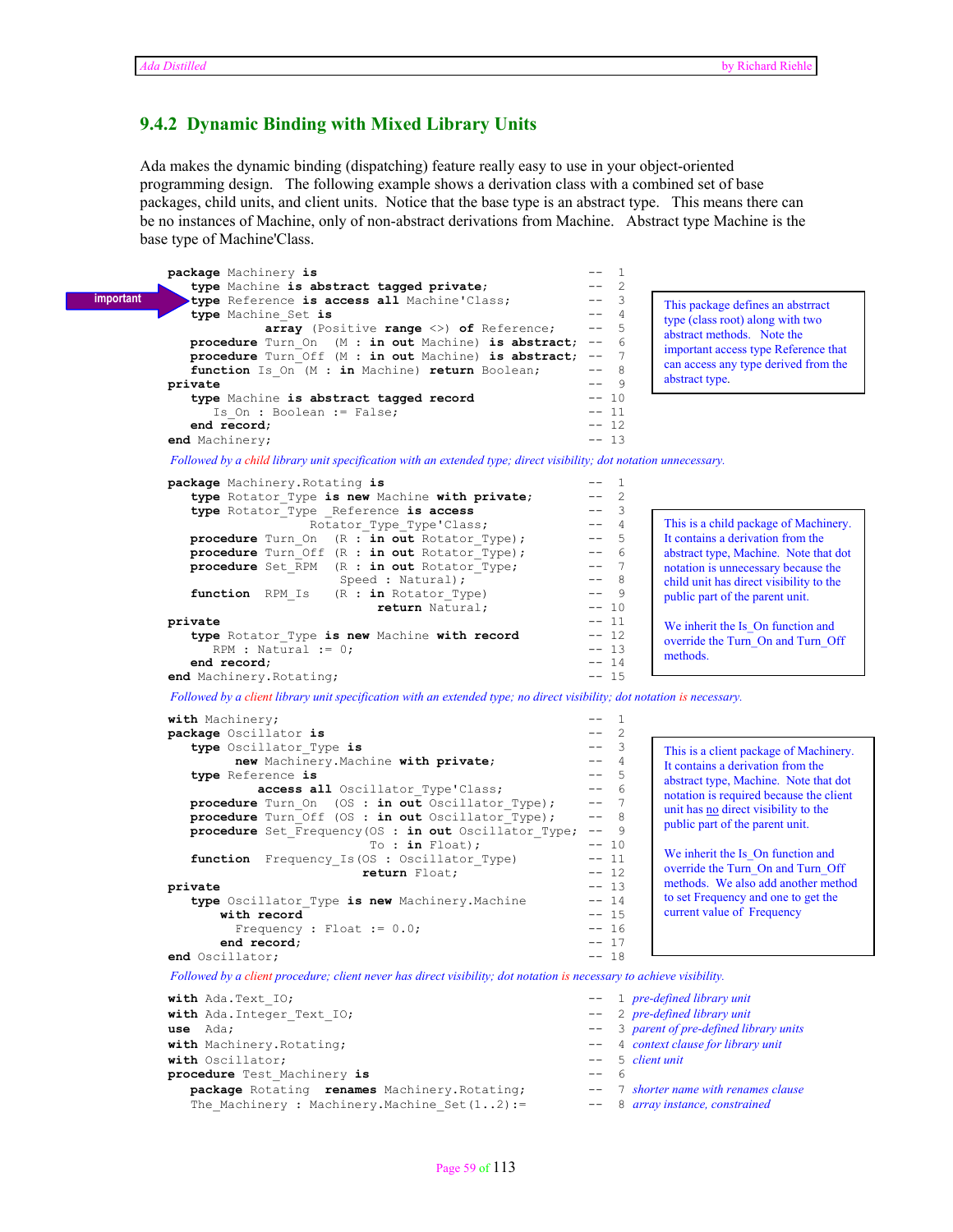| $(1 \Rightarrow new Oscillator. Oscillator Type,$ | -- 9 dynamic storage allocator      |
|---------------------------------------------------|-------------------------------------|
| $2 \Rightarrow$ new Rotating. Rotator Type);      | $-- 10$ dynamic storage allocator   |
| Input : Integer;                                  | $-- 11$ will be used as array index |
| begin                                             | $-- 12$                             |
| loop                                              | $-- 13$                             |
| Text IO. Put ("Enter either a 1 or a 2");         | $--$ 14 get the array index         |
| Integer Text IO.Get (Input) ;                     | $-- 15$                             |
| exit when Input not in $12$ ;                     | $-- 16$ Notice membership test here |
| Machinery. Turn On (The Machinery (Input).all);   | $-- 17$ dynamic binding             |
| end loop;                                         | $-- 18$                             |
| end Test Machinery;                               | $-- 19$                             |

This version of Test\_Machinery demonstrates two kinds of dynamic binding. In one case the derived type, Rotator Type is declared in a child library unit. In the other, the derived type is declared in a client unit. There are no visibility clauses in Test\_Machinery for any of the Machinery'Class types. When we all Machinery.Turn On or Machinery.Turn Off, on the abstract type, Machine, we dynamically call the correct version of Turn\_On or Turn\_Off because of the tag of the actual parameter in the call.

We could easily extend this design with more client packages. The dynamic dispatching model will remain in operational regardless of how many library units are added.

Dispatching works because of the tag. For each derivation of a tagged type the compiler creates a dispatch table on the primitive operations for that type. The dispatch table is linked into the combined set of library units so it is easily reachable from anywhere in the program.

The tag binds each object directly to its dispatch table. Anytime a primitive operation is called, the tag directs the call to the dispatch table which, in -turn, references the appropriate primitive operation. This works well when you have the objects heterogenuously stored in a list, array, or table. This property is called object persistence. Ada allows object persistence even in files.

#### **9.4.3 Parameter Lists With Multiple Tagged Types**

It is illegal to have a primitive operation with more than one definite tagged type in the parameter list. However, a primitive operation may have one definite type and multiple classwide tagged types. The following example demonstrates this. First we have the package specification.

```
package Double_Tagged_Type is -- 1<br>
type T1 is tagged private; -- 2
   type T1 is tagged private; -- 2
   type T1_Reference is access all T1'Class; --<br>
type T1 Class is array (Positive range <>) of T1 Reference: --
   type T1_Class is array (Positive range \langle \rangle) of T1_Reference; -- 4<br>type T2<sup>-</sup>is new T1 with private; -- 5
   type T2 is new T1 with private; \overline{ }<br>procedure Process (D1 : in out T1; D2 : in out T1!\text{ Class}) .
   procedure Process(D1 : in out T1; D2 : in out T1'Class); -- 6<br>procedure Process(D2 : in out T2: D1 : in out T1'Class): -- 7
   procedure Process(D2 : in out T2; D1 : in out T1'Class); -- 7<br>procedure Process All(D1 : in out T1'Class: D2 : in out T1'Class): -- 8
   procedure Process_All(D1 : in out T1'Class; D2 : in out T1'Class); --
private - 9
   type T1 is tagged null record; -10type T2 is new T1 with null record; -- 11<br>
Double Tagged Type: -- 12end Double Tagged Type;
                                                                                            primitive operation
                                                                                             must be primitive
                                                                                            for only one type;
                                                                                             the other parameter
                                                                                            may be classwide
                                                                                            line 8 is not actually
                                                                                            necessary; it is
                                                                                            simply here to
                                                                                            illustrate a point
                                                                                            about classwide
                                                                                            methods.
```
This package contains a root type at Line 2 and a derivation at Line 5. The two procedures named Process are overloaded and disambiguated because of the definite tagged type as a first parameter. Both versions of Process are primitive methods (and will dispatch) for the named definite types. One of the types in each parameter list must be classwide or this would not compile. Next we look at the package body.

| with Ada. Text IO;                                          | $\frac{1}{2} \frac{1}{2} \left( \frac{1}{2} \right) \left( \frac{1}{2} \right)$ | Call this with one definite |
|-------------------------------------------------------------|---------------------------------------------------------------------------------|-----------------------------|
| use Ada;                                                    | $--$ 2                                                                          | type and another that is    |
| package body Double Tagged Type is                          | $--$ 3                                                                          | classwide. It does not      |
| procedure Process (D1 : in out T1; D2 : in out T1'Class) is | $--- 4$                                                                         | matter which comes first    |
| begin                                                       | $-- 5$                                                                          | since we have a primitive   |
| Text IO. Put ("D1 is concrete T1 and D2 is classwide");     | $-- 6$                                                                          | for both versions.          |
| end Process:                                                | $\sim$ $ \sim$ $\sim$                                                           |                             |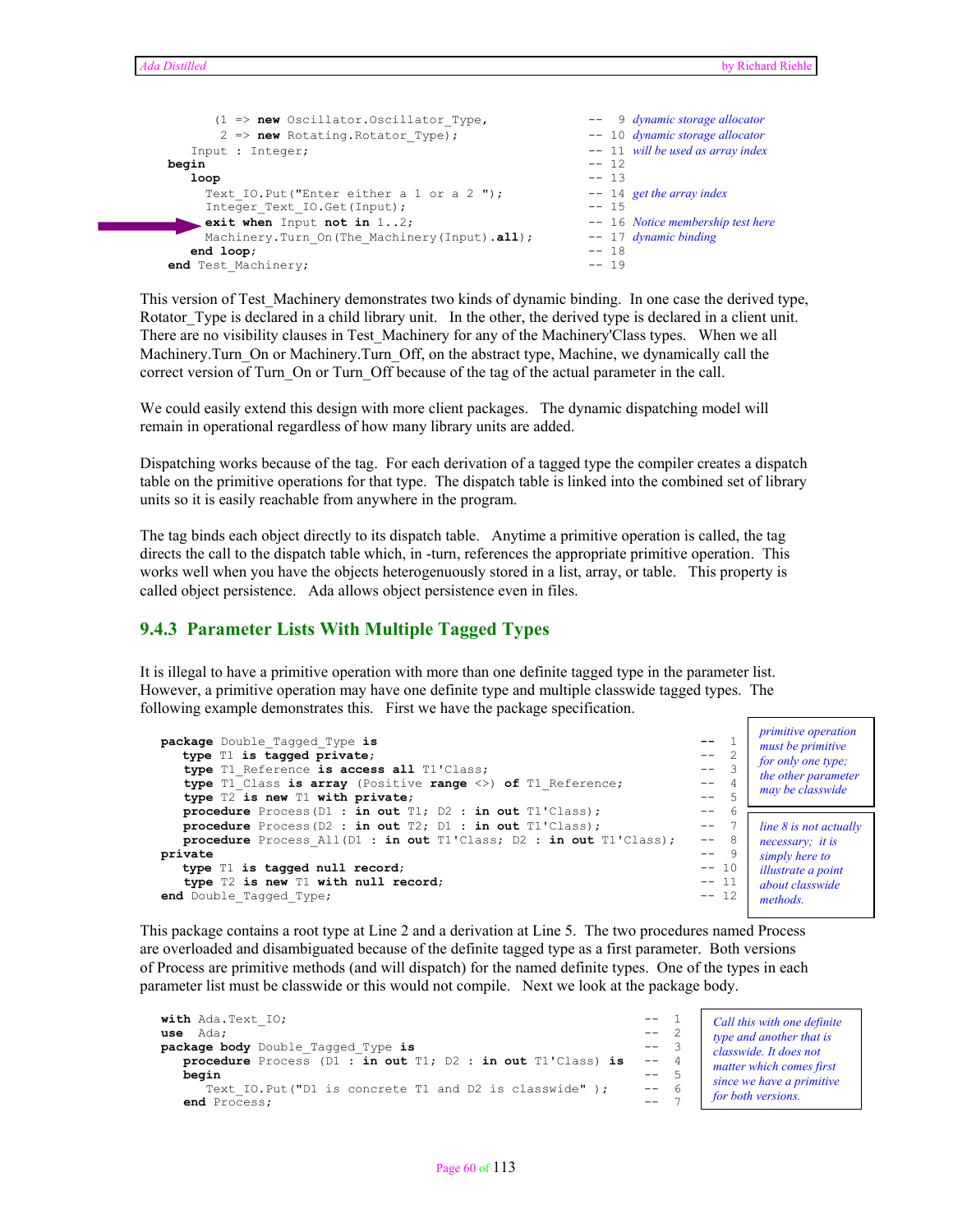| procedure Process (D2 : in out T2;                      |         | -- 8 definite parameter   |
|---------------------------------------------------------|---------|---------------------------|
| $DI$ : in out $T1'Class$ is                             |         | -- 9 classwide parameter  |
| begin                                                   | $-- 10$ |                           |
| Text IO. Put ("D2 is concrete T1 and D1 is classwide"); | $-- 11$ |                           |
| end Process;                                            | $-- 12$ |                           |
| procedure Process All (D1 : in out T1'Class;            |         | -- 13 classwide parameter |
| $D2$ : in out $T1'Class$ is                             |         | -- 14 classwide parameter |
| begin                                                   | $-- 15$ |                           |
| Process $(D1, D2)$ ;                                    | $-- 16$ |                           |
| end Process All;                                        | $-- 17$ |                           |
| end Double Tagged Type;                                 | $-- 18$ |                           |

We could easily have designed this without the Process All procedure, but including it demonstrates the power of a fully classwide subprogram. For example, it is often useful to have a function that returns a classwide type. In this package, we might have wanted to create a function such as,

```
function Get (From : T1_Class; Index : Integer) return T1'Class;
```
*Primitive method that includes a classwide formal parameter.*

The Get function would be espcially useful if we had a lot of derivations from T1 and a large array of such objects. In the Double\_Tagged\_Type example, Get is unnecessary. Keep it in mind for future designs. The following client of this package demonstrates how dynamic dispatching might take form.

```
with Double_Tagged_Type; \qquad \qquad -1 package defined above
with Ada.Text IO; \qquad \qquad -2 package from Ada Annex A
with Ada.Integer Text IO; -3 Library instantiation
use Ada; \qquad \qquad -4 OK occurrence of visibility clause
procedure Test Double Tagged Type is -- 5
 Data : Double Tagged Type.T1 Class (1..6) := -6(1 \Rightarrow new Double Tagged Type.T1, -72 \implies new Double Tagged Type.T2, -- 8
    3 \Rightarrow new Double_Tagged_Type.T1, -9 4 => new Double_Tagged_Type.T2, -- 10 dynamic allocation of instances
    5 => new Double_Tagged_Type.T1, -- 11
    6 \Rightarrow new Double_Tagged_Type.T2); -- 12
 Input 1, Input 2: Integer := 0; -- 13 for indices into the array
begin -- 14
loop -- 15
 Text IO.Put("Enter First Integer Value: "); -- 16 prompt for keyboard input
 Integer Text IO.Get(Input 1); -- 17 get index value for array
 exit when Input_1 not in 1..6; -- 18 early loop exit
 Text IO.New Line; -19 carriage-return/line-feed
 Text IO.Put("Enter First Integer Value: "); -- 20 prompt for keyboard input
 Integer Text IO.Get(Input 2); -- 21 get index value for array
 exit when Input 2 not in 1..6; -- 22
 Double Tagged Type.Process All(Data(Input 1).all, -- 23
              Data(Input 2).all); -24Text IO.New Line; -25end loop; -26
end Test_Double_Tagged_Type; -- 27
                                                array of access objects;
                                                dyanamically allocated in
                                                a ragged array
                                                 dynamic dispatching on method
                                                 Process_All; this could avoid the
                                                 Process_All call and call Process
                                                 directly; this will also
                                                 dynamically dispatch.
```
#### **9.4.4 Dispatching on File Data**

If you have your Ada Language Reference Manual handy, look for a package called Ada.Streams.Stream\_IO in Annex A. This is a special input-output package that lets you store a tagged type with its tag intact. You can design Stream\_IO files that are sequential or using some direct access method. Because the tag is stored in the file, each object is virtually bound to its set of operations. We start with the following package of tagged types and their associated methods:

| package Machinery For Streams is         | $-- 1$ An Ada Module |                                |
|------------------------------------------|----------------------|--------------------------------|
| type Machine is abstract tagged private; |                      | -- 2 Tagged partial definition |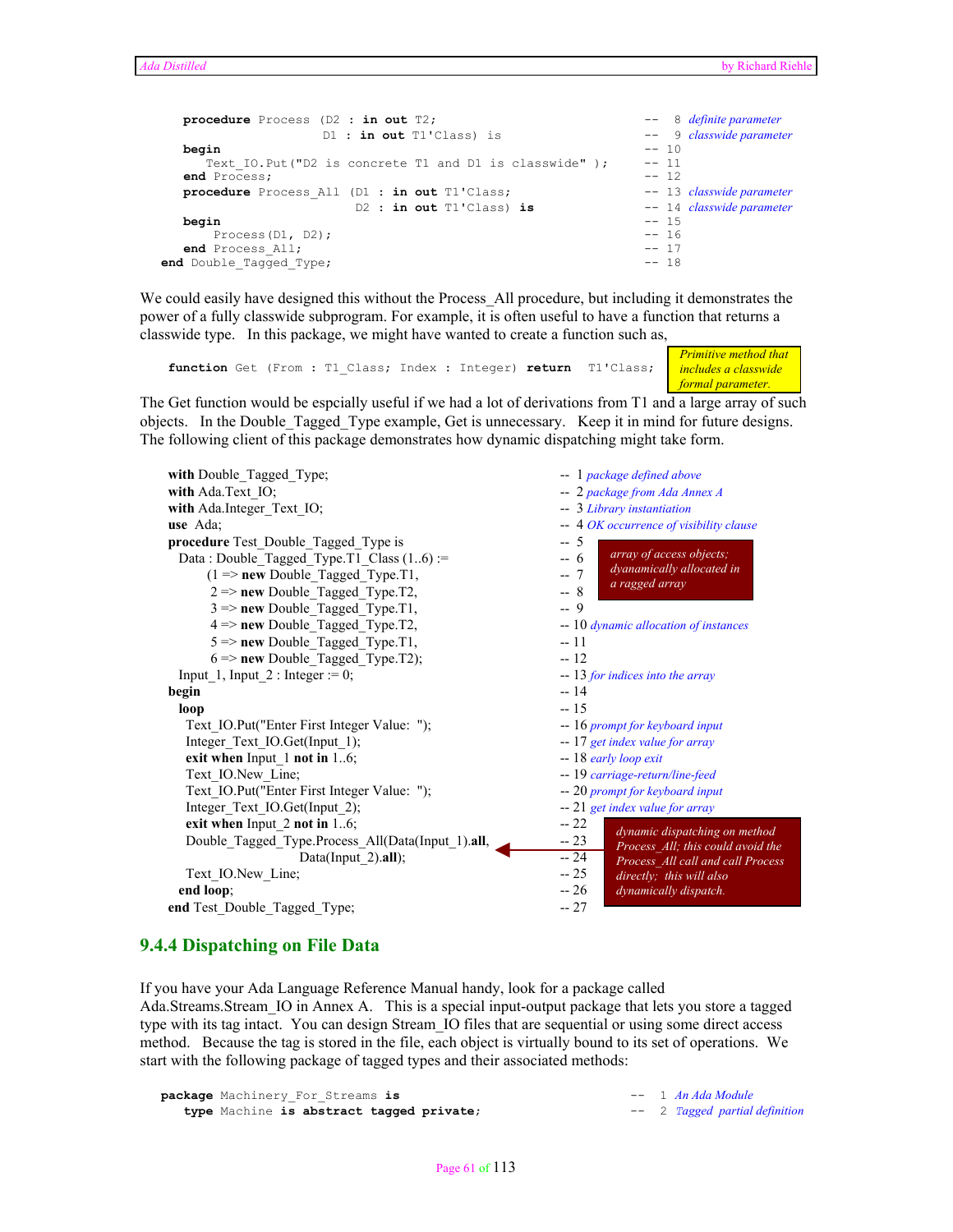```
 type Reference is access all Machine'Class; -- 3 Classwide access type
   type Machine_Set is array(Positive range <>) -- 4 Array of access values<br>
of Reference:
                    of Reference;
    procedure Turn_On (M : in out Machine) -- 6 Turn on the machine
   procedure Turn_Off (M : in out Machine); -- 7 Turn off the Machine<br>
function Is On (M : Machine) return Boolean; -- 8 Is the Machine turned on?
   function Is_On (M : Machine) return Boolean; -- 8<br>
tvoe Machine 1 is new Machine with private; -- 9
   \tt type Machine 1 is new Machine with private;function Create(S : String := "Machn_1") return Machine_1; -- 10<br>procedure Turn On (M1 : in out Machine 1); -- 11 Turn on the machine 1
   procedure Turn On (M1 : in out Machine 1);
   procedure Turn_Off (M1 : in out Machine<sup>1</sup>); -- 12 Turn off the Machine<sup>1</sup><br>
type Machine 2 is new Machine with private; -- 13
   type Machine 2 is new Machine with private;
   function Create(S : String := "Machn_2") return Machine_2; -- 14<br>procedure Turn On (M2 : in out Machine 2); -- 15 Turn on the machine 2
   procedure Turn On (M2 : in out Machine 2);
    procedure Turn_Off (M2 : in out Machine_2); -- 16 Turn off the Machine_2
    type Machine_3 is new Machine_1 with private; -- 17
   function Create(S : String := "Machn<sup>3</sup>") return Machine 3; -- 18
    procedure Turn_On (M3 : in out Machine_3); -- 19 Turn on the machine_3
   procedure Turn_Off (M3 : in out Machine_3); -- 20 Turn off the Machine_3<br>
type Machine 4 is new Machine 3 with private; -- 21
   type Machine 4^{-} is new Machine 3 with private;
   function Create(S : String := "Machn<sup>4</sup>") return Machine 4; -- 22
   procedure Turn_On (M4 : in out Machine_4); -- 23 Turn on the machine_4<br>procedure Turn Off (M4 : in out Machine 4); -- 24 Turn off the Machine 4
   procedure Turn_Off (M4 : in out Machine_4); -- 24<br>function Get. (From : Machine Set) -- 25
   function Get (From : Machine_Set) -- 25<br>return Machine'Class; -- 26
                                    return Machine'Class;
private -- 27 Begin private part<br>
type Machine is tagged \qquad -28 Full tagged definition
   type Machine is tagged -- 28 Full tagged -- 29 Full tagged -- 29
record -29 Identifier : String(1..7) := (others => ' '); -- 30 Machine content
         Is_On : Boolean := False; -- 31 Machine content;
       end record; -- 32 End of machine definition
   type Machine<sup>1</sup> is new Machine with null record; -- 33<br>
type Machine<sup>2</sup> is new Machine with null record; -- 34
   type Machine_2 is new Machine with null record; -- 34<br>type Machine 3 is new Machine 1 with null record; -- 35
   type Machine<sup>1</sup> is new Machine<sup>1</sup> with null record; -35<br>type Machine<sup>4</sup> is new Machine<sup>3</sup> with null record; -36type Machine<sup>1</sup> is new Machine<sup>3</sup> with null record;
end Machinery_For_Streams; -- 37 End of specification
```
Now we can create two procdedures using Stream\_IO to store the items of type Machine'Class in a file along with their tags. This permits the program to dispatch automatically on each item as it is retrieved from the file and called by the Turn\_On operation. The first procedure will output the data with its tag to the Stream\_IO file.

```
with Ada.Streams.Stream_Io; -1 Stream_IO from Annex A use Ada.Streams; -2use Ada.Streams; \overline{\phantom{a}} with Ada.Text IO; \overline{\phantom{a}} 3
     with Ada.Text_IO; -- 3
     use Ada; -4<br>with Machinery For Streams; -5with Machinery_For_Streams; -- 5<br>
procedure Stream Output For Machine is -- 6
     procedure Stream_Output_For_Machine is -- 6<br>The File : Stream To File Type: -- 7
         The File : Stream Io.File Type;
          Reference : Stream_Io.Stream_Access; -- 8 Access value
         Data : Machinery_For_Streams.Machine_Set(1..9) -- 9<br>
:= (1 => new Machinery For Streams.Machine 1, -- 10 Dynamic allocation of instances
               := (1 \Rightarrow new Machinery_For_Streams.Machine_1)2 => new Machinery_For_Streams.Machine_2, -- 11<br>3 => new Machinery For Streams.Machine 3, -- 12
                    3 => new Machinery_For_Streams.Machine_3, -- 12<br>4 => new Machinery For Streams.Machine 3, -- 13
                    4 => new Machinery_For_Streams.Machine_3,
                    5 => new Machinery_For_Streams.Machine_2, -- 14<br>6 => new Machinery For Streams.Machine 1, -- 15
                    6 => new Machinery<sup>For</sup>Streams.Machine<sup>-1</sup>, -- 15<br>7 => new Machinery For Streams.Machine<sup>-4</sup>, -- 16
                    7 => new Machinery For Streams.Machine 4,
                    8 => new Machinery_For_Streams.Machine_1, -- 17
                   9 => new Machinery_For_Streams.Machine_4); -- 18 End of dynamic allocation<br>e : String(1..80) := (others => ''); -- 19 External file name
         File_Name : String(1..80) := \text{(others} => ' '); -- 19<br>File_Name_Length : Natural; -- 20
         File\_Name\_Length : Natural; -20<br>
A = 20begin -- 21
         Text IO.Put("Enter File Name: "); -- 22
         Text<sup>-IO.Get_Line(File_Name, File_Name_Length); -- 23<br>Stream Io.Create(File => The File, -- 24</sup>
      Stream Io.Create(File \Rightarrow The File, -24Mode \Rightarrow Stream IO.Out File, -- 25
                              Name => File_Name(1..File_Name_Length)); -- 26<br>
Pam Io Stream (The File): -- 27
         Reference := Stream Io.Stream(The File);
Allocate some data
in an array for the
stream file.
                                                                                    Create a Stream_IO output file.
```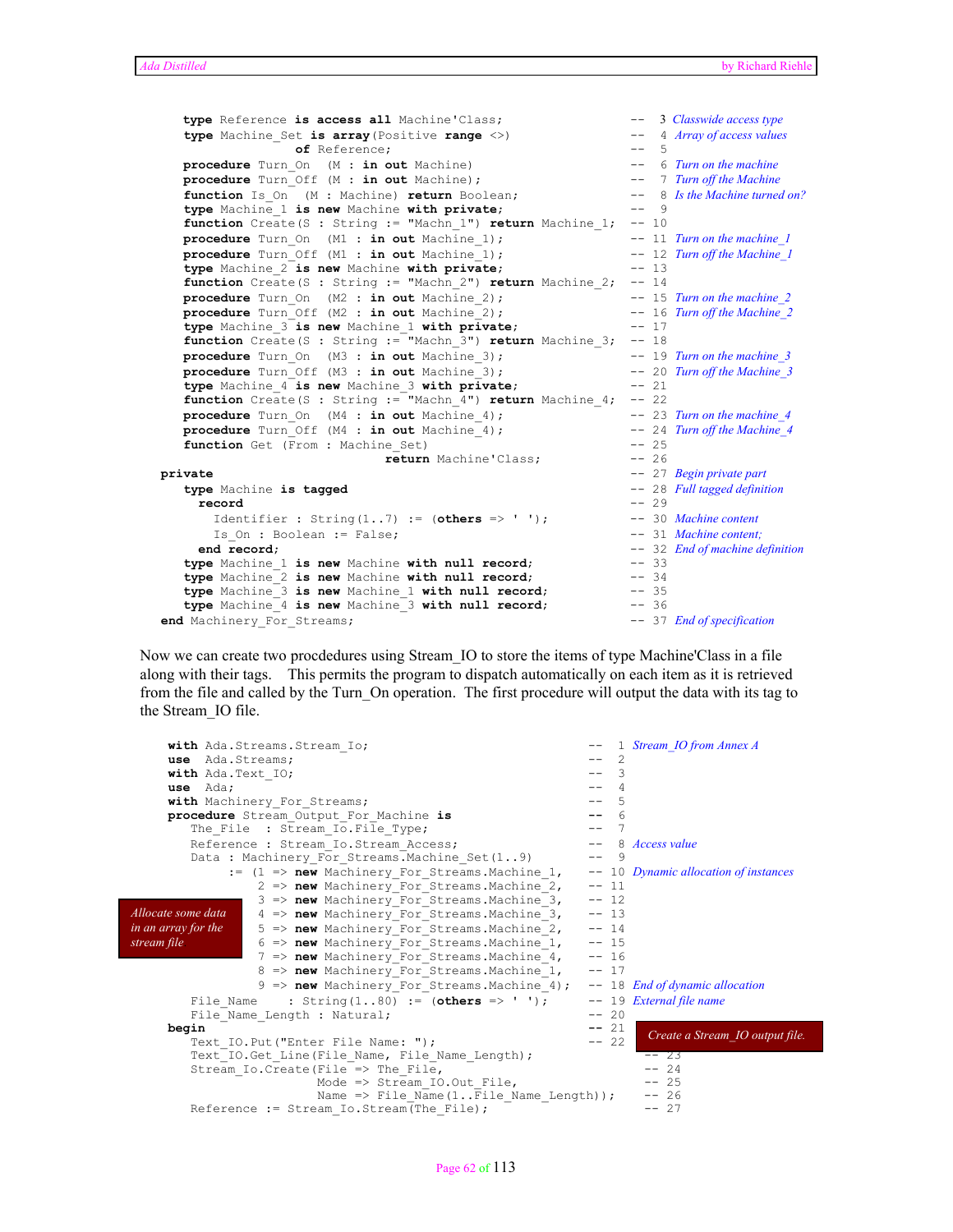|                                                | $-- 28$  |               |
|------------------------------------------------|----------|---------------|
| for I in Data'Range                            |          |               |
| loop                                           | $-- 29$  | Output data   |
| Machinery For Streams.                         | $-- 31$  | from array to |
| Machine'Class'Output (Reference, Data(I).all); | $-- 32$  | stream file.  |
| end loop;                                      | $-- 331$ |               |
| Stream Io. Close (The File);                   | $-- 34$  |               |
| end Stream Output For Machine;                 | $-- 35$  |               |

The preceding procedure will put tagged data in the output file. The next procedure will retrieve the data and call, polymorphically, the Turn\_On method.

| use Ada. Streams;<br>data from a<br>3<br>with Ada. Text IO;<br>Stream file.<br>use Ada;<br>4<br>5<br>with Machinery For Streams;<br>procedure Stream Input For Machine is<br>6<br>The File : Stream Io. File Type;<br>Reference : Stream Io.Stream Access;<br>-8<br>File Name : String(180) := (others => '');<br>9<br>File Name Length : Natural;<br>$-- 10$<br>$-- 11$<br>begin<br>$-- 12$<br>Text IO. Put ("Enter File Name: ");<br>$-- 13$<br>Text IO. Get Line (File Name, File Name Length);<br>Stream Io. Open (File $\Rightarrow$ The File,<br>$-- 14$<br>Mode => Stream IO. In File,<br>$-- 15$<br>Name => File Name $(1$ File Name Length) );<br>$-- 16$<br>-- 17 Sequential Stream File<br>Reference := Stream Io.Stream (The File);<br>while not Stream Io.End Of File (The File)<br>$-- 18$<br>$-- 19$<br>loop<br>$\blacktriangleright$ declare<br>$-- 20$<br>$--$ 21 Data in a declare block<br>Data : Machinery For Streams. Machine 'Class<br>$--$ 22 so it can be dynamically<br>:= Machinery For Streams.<br>-- 23 <i>initialized as classwide</i><br>Machine'Class'Input(Reference);<br>$-- 24$<br>$\blacktriangleright$ begin<br>-- 25 Dispatching Call<br>Machinery For Streams. Turn On (Data);<br>$-- 26$<br>end:<br>$-- 27$<br>end loop;<br>$-- 28$<br>Stream Io. Close (The File);<br>$-- 29$ | with Ada.Streams.Stream Io;   |  | Get tagged |
|------------------------------------------------------------------------------------------------------------------------------------------------------------------------------------------------------------------------------------------------------------------------------------------------------------------------------------------------------------------------------------------------------------------------------------------------------------------------------------------------------------------------------------------------------------------------------------------------------------------------------------------------------------------------------------------------------------------------------------------------------------------------------------------------------------------------------------------------------------------------------------------------------------------------------------------------------------------------------------------------------------------------------------------------------------------------------------------------------------------------------------------------------------------------------------------------------------------------------------------------------------------------------------------------------------------------|-------------------------------|--|------------|
|                                                                                                                                                                                                                                                                                                                                                                                                                                                                                                                                                                                                                                                                                                                                                                                                                                                                                                                                                                                                                                                                                                                                                                                                                                                                                                                        |                               |  |            |
|                                                                                                                                                                                                                                                                                                                                                                                                                                                                                                                                                                                                                                                                                                                                                                                                                                                                                                                                                                                                                                                                                                                                                                                                                                                                                                                        |                               |  |            |
|                                                                                                                                                                                                                                                                                                                                                                                                                                                                                                                                                                                                                                                                                                                                                                                                                                                                                                                                                                                                                                                                                                                                                                                                                                                                                                                        |                               |  |            |
|                                                                                                                                                                                                                                                                                                                                                                                                                                                                                                                                                                                                                                                                                                                                                                                                                                                                                                                                                                                                                                                                                                                                                                                                                                                                                                                        |                               |  |            |
|                                                                                                                                                                                                                                                                                                                                                                                                                                                                                                                                                                                                                                                                                                                                                                                                                                                                                                                                                                                                                                                                                                                                                                                                                                                                                                                        |                               |  |            |
|                                                                                                                                                                                                                                                                                                                                                                                                                                                                                                                                                                                                                                                                                                                                                                                                                                                                                                                                                                                                                                                                                                                                                                                                                                                                                                                        |                               |  |            |
|                                                                                                                                                                                                                                                                                                                                                                                                                                                                                                                                                                                                                                                                                                                                                                                                                                                                                                                                                                                                                                                                                                                                                                                                                                                                                                                        |                               |  |            |
|                                                                                                                                                                                                                                                                                                                                                                                                                                                                                                                                                                                                                                                                                                                                                                                                                                                                                                                                                                                                                                                                                                                                                                                                                                                                                                                        |                               |  |            |
|                                                                                                                                                                                                                                                                                                                                                                                                                                                                                                                                                                                                                                                                                                                                                                                                                                                                                                                                                                                                                                                                                                                                                                                                                                                                                                                        |                               |  |            |
|                                                                                                                                                                                                                                                                                                                                                                                                                                                                                                                                                                                                                                                                                                                                                                                                                                                                                                                                                                                                                                                                                                                                                                                                                                                                                                                        |                               |  |            |
|                                                                                                                                                                                                                                                                                                                                                                                                                                                                                                                                                                                                                                                                                                                                                                                                                                                                                                                                                                                                                                                                                                                                                                                                                                                                                                                        |                               |  |            |
|                                                                                                                                                                                                                                                                                                                                                                                                                                                                                                                                                                                                                                                                                                                                                                                                                                                                                                                                                                                                                                                                                                                                                                                                                                                                                                                        |                               |  |            |
|                                                                                                                                                                                                                                                                                                                                                                                                                                                                                                                                                                                                                                                                                                                                                                                                                                                                                                                                                                                                                                                                                                                                                                                                                                                                                                                        |                               |  |            |
|                                                                                                                                                                                                                                                                                                                                                                                                                                                                                                                                                                                                                                                                                                                                                                                                                                                                                                                                                                                                                                                                                                                                                                                                                                                                                                                        |                               |  |            |
|                                                                                                                                                                                                                                                                                                                                                                                                                                                                                                                                                                                                                                                                                                                                                                                                                                                                                                                                                                                                                                                                                                                                                                                                                                                                                                                        |                               |  |            |
|                                                                                                                                                                                                                                                                                                                                                                                                                                                                                                                                                                                                                                                                                                                                                                                                                                                                                                                                                                                                                                                                                                                                                                                                                                                                                                                        |                               |  |            |
|                                                                                                                                                                                                                                                                                                                                                                                                                                                                                                                                                                                                                                                                                                                                                                                                                                                                                                                                                                                                                                                                                                                                                                                                                                                                                                                        |                               |  |            |
|                                                                                                                                                                                                                                                                                                                                                                                                                                                                                                                                                                                                                                                                                                                                                                                                                                                                                                                                                                                                                                                                                                                                                                                                                                                                                                                        |                               |  |            |
|                                                                                                                                                                                                                                                                                                                                                                                                                                                                                                                                                                                                                                                                                                                                                                                                                                                                                                                                                                                                                                                                                                                                                                                                                                                                                                                        |                               |  |            |
|                                                                                                                                                                                                                                                                                                                                                                                                                                                                                                                                                                                                                                                                                                                                                                                                                                                                                                                                                                                                                                                                                                                                                                                                                                                                                                                        |                               |  |            |
|                                                                                                                                                                                                                                                                                                                                                                                                                                                                                                                                                                                                                                                                                                                                                                                                                                                                                                                                                                                                                                                                                                                                                                                                                                                                                                                        |                               |  |            |
|                                                                                                                                                                                                                                                                                                                                                                                                                                                                                                                                                                                                                                                                                                                                                                                                                                                                                                                                                                                                                                                                                                                                                                                                                                                                                                                        |                               |  |            |
|                                                                                                                                                                                                                                                                                                                                                                                                                                                                                                                                                                                                                                                                                                                                                                                                                                                                                                                                                                                                                                                                                                                                                                                                                                                                                                                        |                               |  |            |
|                                                                                                                                                                                                                                                                                                                                                                                                                                                                                                                                                                                                                                                                                                                                                                                                                                                                                                                                                                                                                                                                                                                                                                                                                                                                                                                        |                               |  |            |
|                                                                                                                                                                                                                                                                                                                                                                                                                                                                                                                                                                                                                                                                                                                                                                                                                                                                                                                                                                                                                                                                                                                                                                                                                                                                                                                        |                               |  |            |
|                                                                                                                                                                                                                                                                                                                                                                                                                                                                                                                                                                                                                                                                                                                                                                                                                                                                                                                                                                                                                                                                                                                                                                                                                                                                                                                        |                               |  |            |
|                                                                                                                                                                                                                                                                                                                                                                                                                                                                                                                                                                                                                                                                                                                                                                                                                                                                                                                                                                                                                                                                                                                                                                                                                                                                                                                        |                               |  |            |
|                                                                                                                                                                                                                                                                                                                                                                                                                                                                                                                                                                                                                                                                                                                                                                                                                                                                                                                                                                                                                                                                                                                                                                                                                                                                                                                        | end Stream Input For Machine; |  |            |

This is a sequential Stream\_IO file. It would be perfectly OK to create a random access file using some kind of key processing algorithm such as a B-Tree. In this case, you would be able to create a true objectoriented database system. People have used Ada for object-oriented database applications successfully.

On Lines 21 through 23 we initialize the declaration Data when it is declared. A tagged object must always be initialized when it is declared. Initialization may be static or dynamic. In this example, the initialization is dynamic. This is analogous to an unconstrained array such as a type String, where the size of the object is not known until run-time. The earlier example of a Get function also illustrates a technique for dynanically constraining a tagged object declaration.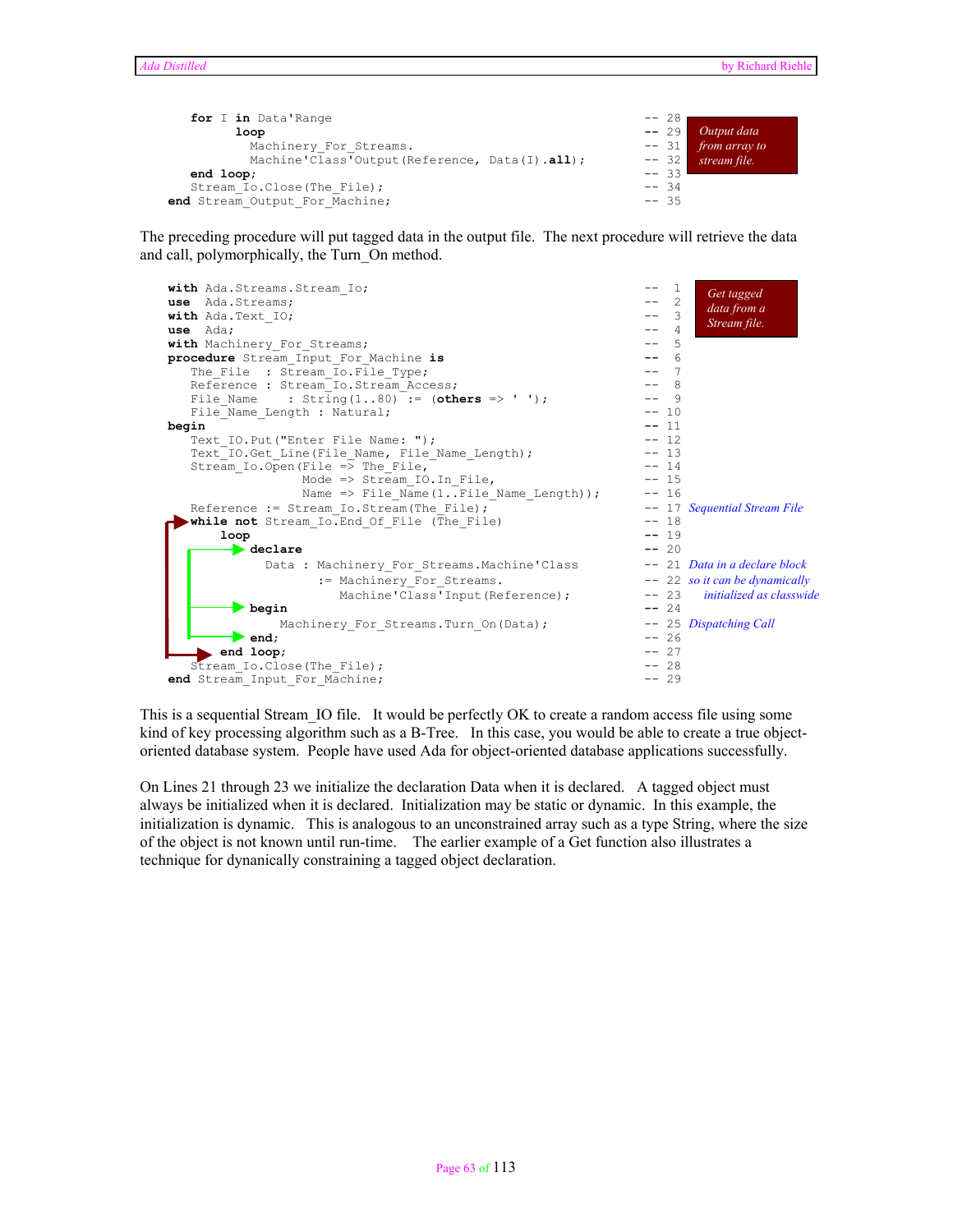# **10. Using Standard Libraries and Annexes**

The Ada language standard is published in two parts: **C***ore* language and **A***nnexes*. The Annexes, labled A through H, include some standard libary units. One library unit in Annex A, **package** Standard, is always in scope and always visible. Other libraries support special needs such as real-time system development, platform-specific systems programming, distributed systems, and safety and security. Still other units support input-output, string handling, and mathematical functions.

The most commonly used and misused library unit is package Standard, where all the predefined types (Boolean, Integer, Float, Character and String) are declared. Never use Standard numeric types for production software. Annexes A through K constitute some implementations of the language, but never define new syntax or semantics. Annex K defines the equivalent of intrinsic functions, called Attributes in Ada, that enable portability of algorithmic design.

# *10.1 Attributes for Portability (ALRM Annex K)*

Attributes enhance your ability to create flexibile, portable, and easy to read code. Many attributes behave like built-in functions. The format for an attribute is a prefix of a type or object name along followed by an apostrophe, followed by the attribute itself. Attributes may have parameters. The format is,

 Q'Attribute *where there is no parameter for the attribute* Q'Attribute(parameter) *where there is a parameter for the attibute*

The apostrophe is pronounced, "tic." In this example we would say, Q tic Attribute

**The term, attribute, was used in Ada before it became a term in OOP. It has a different meaning from that in the OOP communiity.**

In an expression, an attribute might be coded as,

X := Q'Attribute *where there is no parameter for the attribute* X := Q'Attribute(parameter) *where there is a parameter for the attibute* **for** X **use** Y'Attribute *in a representation specification clause*

along with other kinds of attribute expressions such as conditional and declarative statements. The prefix Q, shown above can be replaced by any of a number of Ada entities. When the attributes are defined in Annex K, they are shown with a prefix that indicates what kind of prefix is required. The possibilities are summarized in the following table.

| <b>Legend for Attribute Prefixes</b>                                                                                                                                                                                            |  |
|---------------------------------------------------------------------------------------------------------------------------------------------------------------------------------------------------------------------------------|--|
| P <u>---------- Subprogram</u><br>S <b>Summary Expenditure or subtype identifier</b><br>E <b>EXCEPTION</b> EXCEPTION<br>$T$ $\ldots$ $\ldots$ $\qquad$ task<br>R <u> record</u><br>(component is R.C')<br>A <b>manufacturer</b> |  |

#### **Examples of attributes are:**

| Integer'Last  | The last value in the set for predefined type Integer         |
|---------------|---------------------------------------------------------------|
| Float'Last    | The last value for predefined type Float                      |
| T1'Callable   | Is task T1 still callable                                     |
| Vector'Last   | Where Vector is an array, Last is largest index value         |
| Vector'Length | Where Vector is an array, Length is the length of the array   |
| Byte'Size     | The number of bits in type Byte                               |
| X'Valid       | Is instance named $X$ a valid representation of its own type? |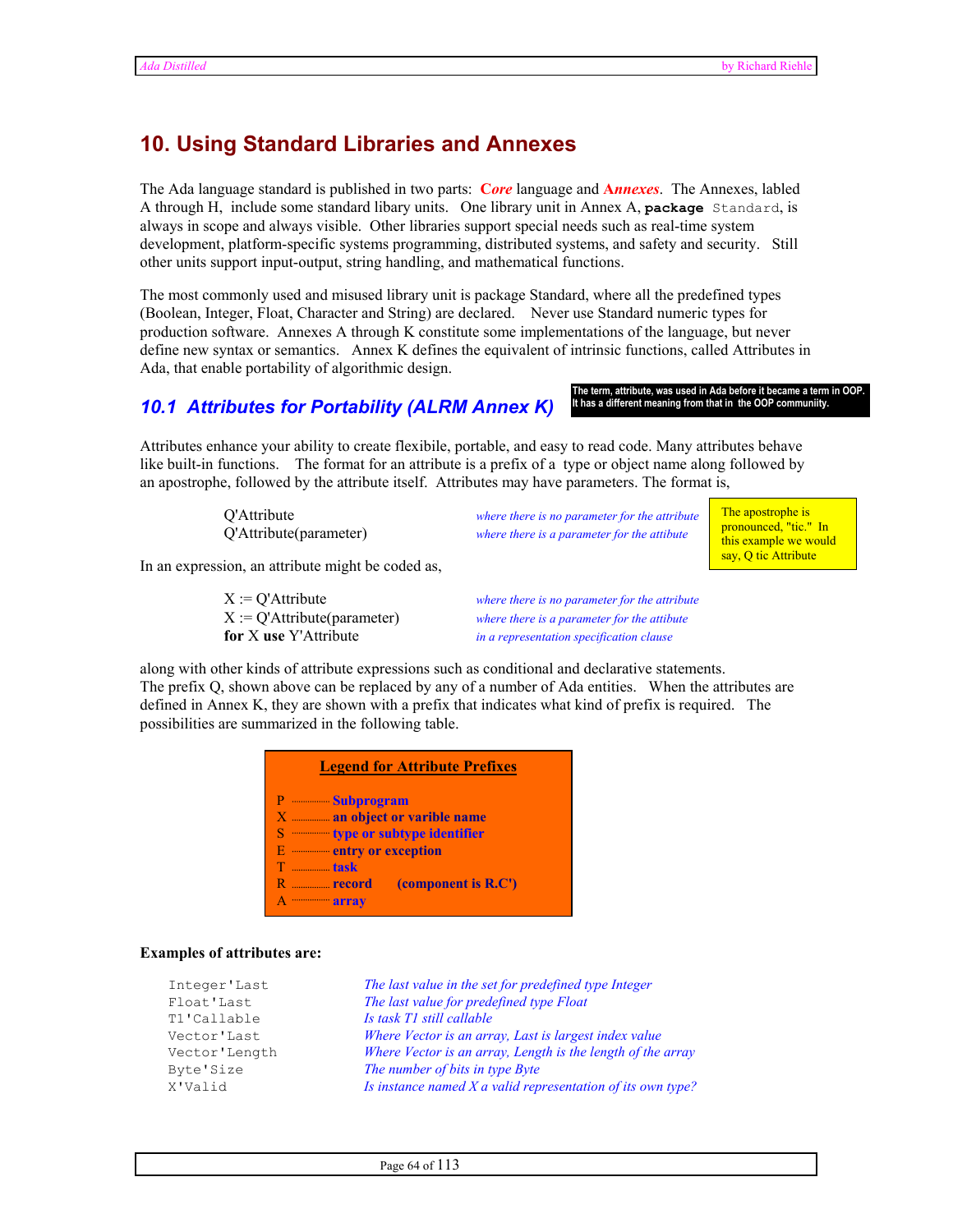Each attribute is rigorously defined for its associated entity. As mentioned above, many attibutes make floating point operations more precise. Other attributes allow one to generalize an algorithm so it can be used for any type in a given set of types. Consider the following generic function, Next.

| generic<br><b>type</b> Element is $(\leq)$ ;                     | $\overline{a}$<br>Generic formal discrete type parameter<br>$-2$                                                                         |
|------------------------------------------------------------------|------------------------------------------------------------------------------------------------------------------------------------------|
| function Next (Data: Element) return Element;                    | $-3$                                                                                                                                     |
| <b>function</b> Next (Data : Element) return Element is<br>begin | -- 1<br>$-2$                                                                                                                             |
| if Data $=$ Element'Last then<br>return Element'First;<br>else   | $-3$<br>Body of generic function; note the use<br>$-4$<br>of attributes 'Last, 'First, and 'Succ<br>$-5$<br>to generalize the algorithm. |
| return Element'Succ(Data);<br>end if:<br>end Next:               | $-6$<br>$-7$<br>-- 8                                                                                                                     |

Notice how we are able to use attibutes in this algorithm to generalize the code. Element can be instantiated with any discrete type. This is a powerful feature of Ada. It has been copied by other languages, but never quite as well as originally designed in Ada.

#### **10.1.1 Classification of Attributes**

Some attributes are unique to specific types. Others are for machine/platform representation specifications. Still others are specific to object-oriented programming. The following charts organize some common attributes according to typical usage.

```
Floating Point Attributes (where S is name of a floating point type)
S'Adjacent S'Fraction S'Machine_Radix S'Safe_First<br>S'Ceiling S'Leading_Part S'Model S'Safe_Last
S'Ceiling S'Leading_Part S'Model S'Safe_Last S'Compose S'Machine S'Scaling
S'Compose S'Machine S'Model_Emin S'Scaling
S'Copy_Sign S'Machine_Emax S'Model_Epsilon S'Signed_Zeros
S'Denorm S'Machine_Emin S'Model_Mantissa S'Unbiased_Rounding
S'Digits S'Machine<sup>-</sup>Mantissa S'Model<sup>-</sup>Small<br>S'Exponent S'Machine<sup>-</sup>Overflows-S'Remainder
S'Exponent S'Machine<sup>_</sup>Overflows S'Remainder<br>S'Floor S'Machine<sup>_</sup>Radix S'Rounding
                    S'Machine<sup>Radix</sup>
```
The floating-point attributes are particularly useful for numerically intensive applications such as scientific, engineering, and analytical programs. In particular, note the presence of both Machine number and Model number attributes. These can be used to create highly portable numerical software. Some of the above attributes also apply to fixed-point types.

The following attributes are available for any scalar type. As a reminder, scalar types include all integers, enumeration types, floating-point types and fixed-point types. Scalar does not include records, arrays, access types, private types, task types, or protected types.

| <b>Scalar Type Attributes</b> (where S is name of a scalar type) |                                                   |                                                         |  |
|------------------------------------------------------------------|---------------------------------------------------|---------------------------------------------------------|--|
| S'Base<br>S'First<br>S'Image<br>S'Last<br>S'Max<br>S'Min         | S'Pred<br>S'Range<br>S'Succ<br>S'Valid<br>S'Value | S'Wide Image<br>S'Wide Value<br>S'Wide Width<br>S'Width |  |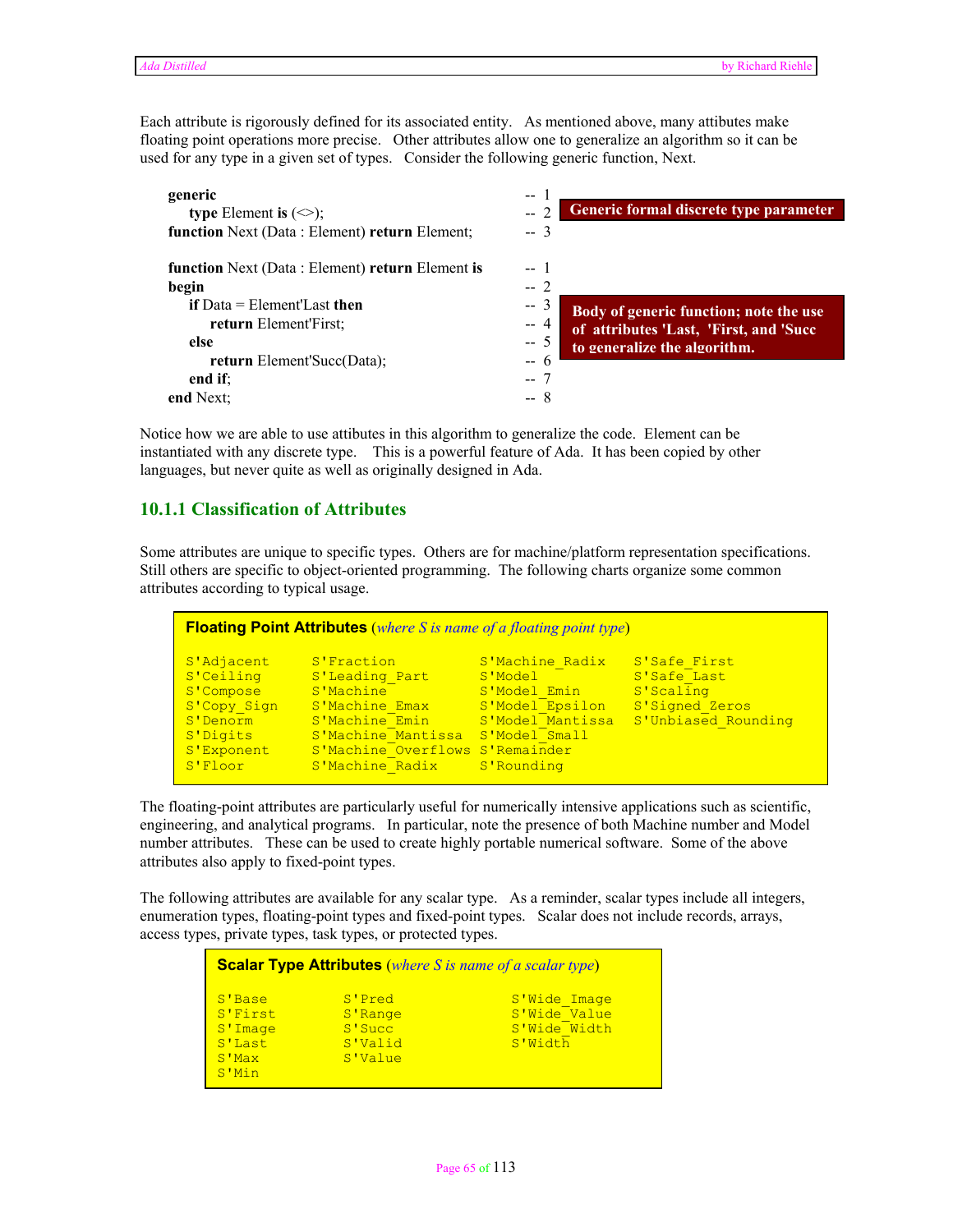Of special interest in this list are the attributes, S'Base and S'Valid. The 'Base attribute encompasses the range supported for every unconstrained object of the type. It enables the designer to create functions that ensure there will be no constraint error due to overflow of intermediate range overflow. The Valid attribute is used to test the result of an expression before using that result in another expression. It is also useful in avoiding exceptions when using features such as unchecked\_conversion.

| <b>Array Type/Object Attributes</b> (where A is name of a array type or array object) |                      |                                       |                                                 |  |
|---------------------------------------------------------------------------------------|----------------------|---------------------------------------|-------------------------------------------------|--|
| <b>A'First</b><br><b>A'First(N)</b><br>A'Last                                         | A'Last(N)<br>A'Range | A'Range(N)<br>A'Length<br>A'Length(N) | <b>A'Constrained</b><br><b>A'Component_Size</b> |  |

Array attributes are among the most useful in developing portable Ada code. The are especially good to use in generic reusable components designed as unconstrained array types.

| <b>Object-Oriented Progamming Attributes</b> (Using legend from beginning of this section) |                                                |                              |                         |  |
|--------------------------------------------------------------------------------------------|------------------------------------------------|------------------------------|-------------------------|--|
| S'Class<br>S'Output<br>X'Tag                                                               | S'Class'Input<br>S'Class'Read<br>S'Class'Write | S'Input<br>S'Read<br>S'Write | S'Class'Output<br>S'Tag |  |

Actually, all the attributes in the preceding box in which the class does not appear are used for Stream operations. We include them together because they are most often used in conjunction with an objectoriented programming design.

| <b>Other Attributes</b> (where prefix is as shown in the legend box at the beginning of this section) |                           |                       |                    |  |
|-------------------------------------------------------------------------------------------------------|---------------------------|-----------------------|--------------------|--|
| P'Access                                                                                              | <b>X'Access</b>           | S'Aft                 | <b>X'Alignment</b> |  |
| S'Bit Order                                                                                           | <b>P'Body_Version</b>     | <b>T'Callable</b>     | <b>E'Caller</b>    |  |
| E'Count                                                                                               | S'Definite                | S'Delta               | <b>E'Identity</b>  |  |
| <b>T'Identity</b>                                                                                     | <b>R.C'First Bit</b>      | R.C'Last Bit          | <b>S'Modulus</b>   |  |
| D'Partition ID                                                                                        | S'Pos                     | <b>R.C'Position</b>   | S'Scale            |  |
| S'Size                                                                                                | X'Size                    | S'Small               | S'Storage_Pool     |  |
| T'Terminated                                                                                          | S'Val                     | <b>T'Storage Size</b> | S'Storage_Size     |  |
| <b>P'Version</b>                                                                                      | <b>X'Unchecked Access</b> |                       |                    |  |

The above attributes cover everything from tasks to exceptions. As with other attributes, these can be used to make a design more portable. We have described the attributes declared in Annex K of the Ada Language Reference Manual. A compiler publisher is permitted to add attributes for their specific compiler. For example, the GNAT compiler has a special attribute, Unrestricted Access, which corresponds to Unchecked\_Access for subprogram access objects.

# *10.2 String Examples*

String handling is a simple idea that often becomes complicated in some programming environments. In particular, C, C++, and COBOL have made string handling more difficult than it needs to be. Ada is especially handy for string manipulation. Not only is an Ada string easy to declare and process, the predefined libraries (in Annex A) support most of the operations one might want to do on strings. Ada supports three kinds of strings: fixed strings, bounded strings, and unbounded strings. One kind of string may easily be converted into another kind of string. Fixed strings are those defined in package Standard.

The following program illustrates several additional features of the language. Notice the syntax for declaring a **constant**. On line 3, if the string variable is declared with a range constraint, the initializing string must have exactly the same number of characters. On line 4, if there is no range constraint, the index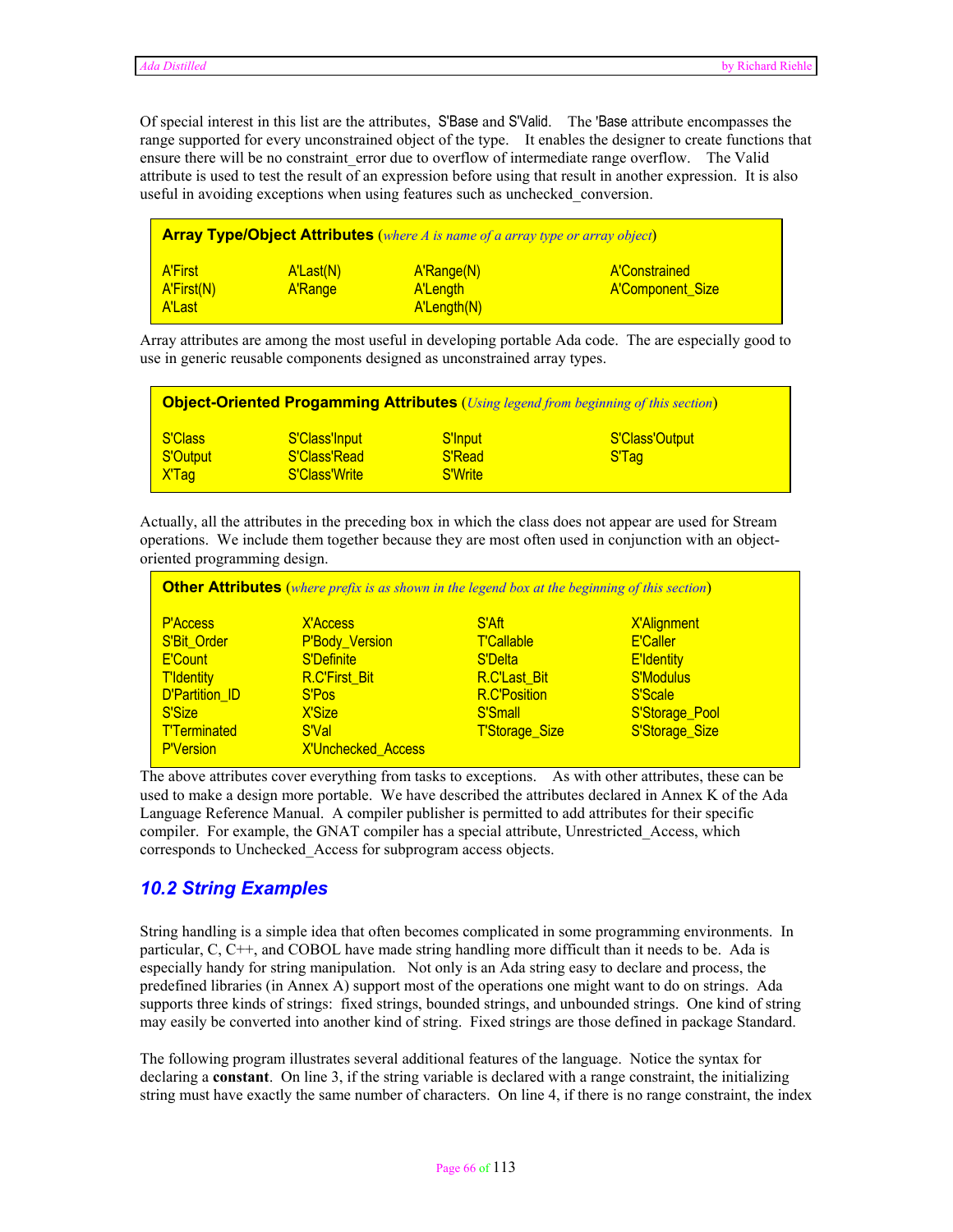of the first character is 1 and the index of the last character is whatever the character count might be, in this case 9. Line 15 "slides" a string slice from one string into a slice in another string using the assignment operator and parenthetical notation to designate the source and target slices.

|                                            |                                                                  | <b>Ada Language Reference Manual</b> |
|--------------------------------------------|------------------------------------------------------------------|--------------------------------------|
| with Ada.Text IO;                          | -- 1 Put Ada. Text IO library unit in scope;                     | 10.1.2, A.10                         |
| procedure Bon Jour is                      | -- 2 Parameterless declaration:                                  | 6.3                                  |
| Hello: String $(15)$ := "Salut";           | -- 3 Number of characters must match range;                      | 4.1, A.1/37                          |
| Howdy : String $:=$ "Howdy Joe";           | -- 4 Compiler determines constraint from string;                 | 2.6, 3.3.1/13                        |
| Bon Jour: constant String $:=$ "Bon Jour"; | $-- 5A$ true constant; cannot be altered;                        | $3.3.1/5 - 6$                        |
| begin                                      | -- 6 Begins sequence of algorithmic statements;                  | 6.3                                  |
| Ada.Text IO.Put(Hello);                    | $-- 7 Put a string with no carriage return;$                     | A.10.6                               |
| Ada.Text IO.Set Col(20);                   | $-- 8$ On same line, position cursor at column 20;               | A.10.5                               |
| Ada.Text IO.Put Line(Hello);               | $-$ 9 Put a string with a carriage return / line feed; A.10.7    |                                      |
| Ada.Text IO.Put(Howdy);                    | $-- 10$ Put a string with no carriage return;                    | A.10.7                               |
| Ada.Text IO.Set Col (20);                  | $-- 11$ Set the cursor to column 20 / line feed;                 | A.10.5                               |
| Ada.Text IO.Put(Howdy);                    | $-- 12$ Put a string with no carriage return / line feed; A.10.7 |                                      |
| Ada.Text IO.New Line(2);                   | -- 13 Position cursor to a new line; double space; A.10.5        |                                      |
| Ada.Text IO.Put Line(Bon Jour);            | $-- 14 Put a constant to the screen with CRLF$ ;                 | A.10.7                               |
| Howdy(79) := Bon Jour(13);                 | -- 15 Slide (assign) one string slice into another;              | 4.1.2                                |
| Ada.Text IO.Put Line (Howdy);              | $-- 16$ Put the modified string with CR/LF;                      | A.10.7                               |
| end Bon Jour;                              | $-- 17$ Note the label for the enclosing procedure;              | 6.3                                  |

There are better alternatives for String handling in a set of packages in Annex A.4 Here is a simple example of one of the packages. This is easier than string slicing and other low-level code.

| 10.2.1 Using the Fixed Strings Package      | <i>ALRM A.4.4.4</i>                          | package Ada. Strings. Fixed                                                |
|---------------------------------------------|----------------------------------------------|----------------------------------------------------------------------------|
| with Ada.Text IO;                           | -- 1 Put Ada. Text IO library unit in scope; | 10.1.2. A.10                                                               |
| with Ada.Strings.Fixed;                     | $-- 2$ A language defined string package     | A.4.1, A.4.3                                                               |
| use Ada:                                    | -- 3 Makes all of package Ada visible        |                                                                            |
| procedure Ni Hao Ma is                      | -- 4 Hello in Mandarin Chinese               | 6.3                                                                        |
| Greeting: $String(180)$ ;                   |                                              | -- 5 80 character string; String defined in package Standard ALRM A.1      |
| Farewell: $String(1120)$ ;                  | $-- 6120$ character string                   |                                                                            |
| begin                                       | -- 7 Start sequence of statements            |                                                                            |
| Ada.Strings.Fixed.Move(Greeting, Farewell); |                                              | -- 8 Move shorter string to longer string; may also move longer to shorter |
| end Ni Hao Ma;                              | -- 9 End of procedure scope.                 |                                                                            |

#### **10.2.2 Bounded Strings**

*ALRM A.4.4.4* **package** Ada.Strings.Bounded

It is also possible to do operations on Bounded and Unbounded\_Strings. Bounded strings are those with a fixed size at compilation time through a generic instantiation.

*ALRM A.4.4.4* **package** Ada.Strings.UnBounded

Unbounded strings are those which can be of any size, mixed size, etc. Many compilers will do automatic garbage collection of unbounded strings. If you want to try these two features of the language, they are defined in Annex A.4 of the Ada Language Reference Manual.

Consider the following program that lets you concatenate data to an unbounded string, convert that string to a standard fixed string, and then print it out to the screen.

| This is useful when you have a need for an input buffer of unknown size.<br>with Ada.Strings.Unbounded;<br>with Ada.Text IO;<br>use Ada; use Strings;<br>procedure Unbounded String Demonstration is<br>Input : Character := $'$ : | $-1$<br>$-2$<br>$-3$<br>$-4$<br>$-5$ Ele | Unbounded strings are usually<br>implemented with automatic<br>garbage collection. This saves<br>storage but any kind of<br>automatic garbage collection is<br>time non-determinate. |
|------------------------------------------------------------------------------------------------------------------------------------------------------------------------------------------------------------------------------------|------------------------------------------|--------------------------------------------------------------------------------------------------------------------------------------------------------------------------------------|
| Output : String $(180)$ := (others => '');                                                                                                                                                                                         |                                          | -- 6 Fixed length output string                                                                                                                                                      |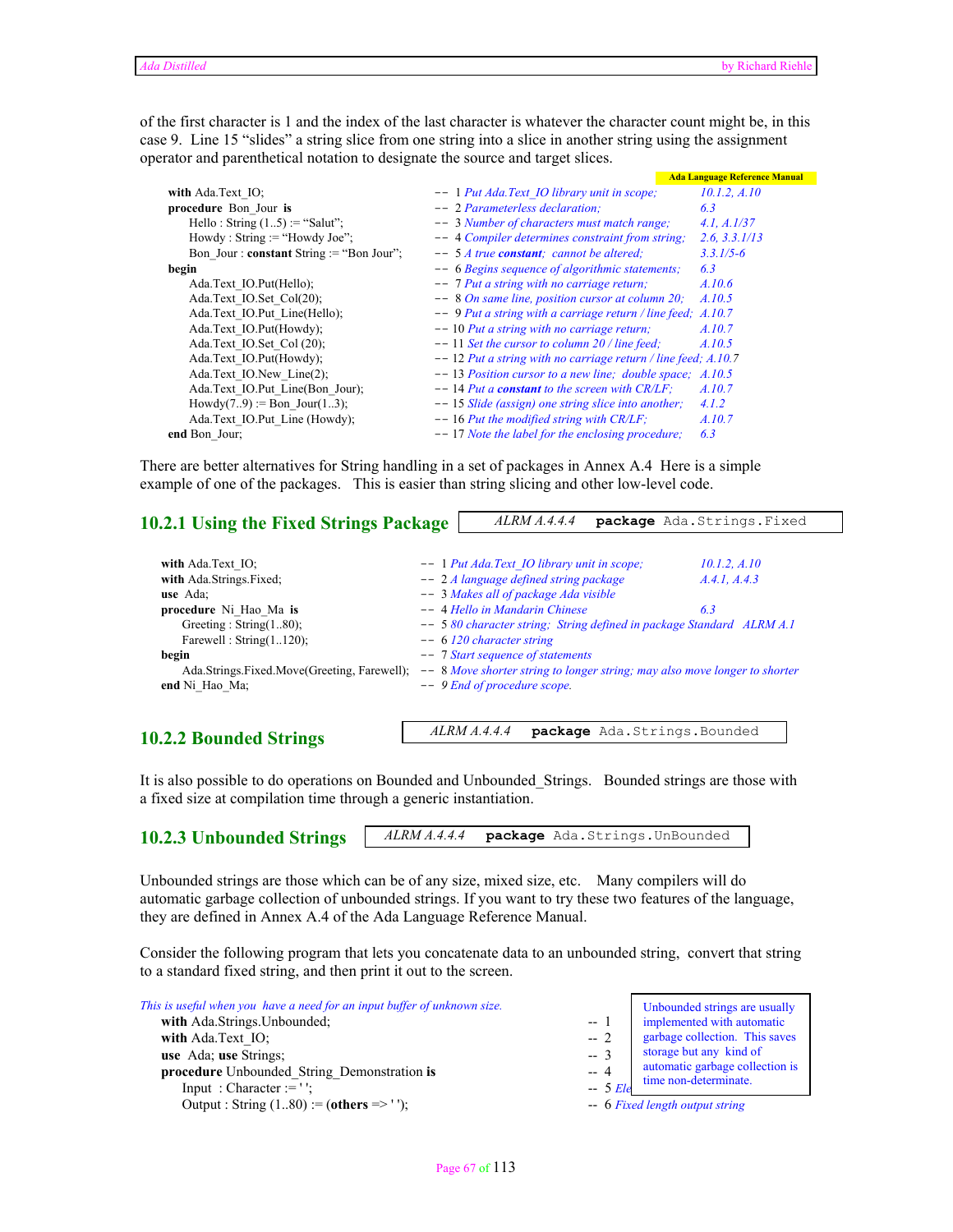| Buffer: Unbounded Unbounded String;                                          | -- 7 An unbounded buffer of input     |
|------------------------------------------------------------------------------|---------------------------------------|
| Length : Natural;                                                            | -- 8 Size of the buffer               |
| begin                                                                        | $-9$                                  |
| loop                                                                         | $-10$                                 |
| Text IO. Put ("Enter a character: ");                                        | $-11$                                 |
| Text IO.Get(Input);                                                          | -- 12 Get the character               |
| exit when Input = $\sim$ ;                                                   | -- 13 Exit when tilde is entered      |
| Unbounded.Append(Source $\Rightarrow$ Buffer, New Item $\Rightarrow$ Input); | -- 14 Add the character to the buffer |
| end loop;                                                                    | $-15$                                 |
| Length $:=$ Unbounded. Length $(Buffer)$ ;                                   | $-16$ How big is the buffer?          |
| $Output(1Length) := Unbounded.To String(Buffer);$                            | -- 17 Copy the buffer to a String     |
| Text IO. Put $Line(Output(1Length))$ ;                                       | -- 18 Output the entire string        |
| end Unbounded String Demonstration;                                          | $-19$                                 |

#### **10.2.4 Other String Operations**

There are many other facilities for string handling in Ada. We show here an example from another useful library, package Ada.Characters. Here is a little package that converts lower case letters to upper case.

**with** Ada.Text\_IO; **--** 1 *Put Ada.Text\_IO library unit in scope; 10.1.2, A.10* **with Ada.Characters.Handling;**  $\qquad \qquad -2$  *Character Handling Operations A.3.2* **use** Ada;<br>**procedure** Arizang **is**  $\qquad \qquad -3$  *Makes package Ada visible*<br> $\qquad \qquad -4$  *Famous Korean love song* **procedure** Arirang **is** -- 4 *Famous Korean love song 6.3* Data : String := "arirang";  $\qquad \qquad -5$  *initialized lower case character string* **begin** -- 6 *Start sequence of statements* Text IO.Put(Characters.Handling.To Upper(Data)); -- 7 *Convert output to upper case characters and print it* end Arirang;  $- 8$  *End of procedure scope.* 

### *10.3 Converting Strings to Other Types*

Sometimes it is necessary to represent a string value in some other format. Other times we need to convert some other type to a string representation. One could easily write a small generic subprogram to accomplish this. Also, Ada provides an unchecked conversion capability. Unchecked features are seldom used since they circumvent the fundamental philosophy of Ada: every construct should be, by default, safe.

#### **10.3.1 Converting a String to an Scalar Type**

**Note the many variations possible**

The following procedure demonstrates many of the features of the language for converting a string to an integer, a string to a floating point, a string to an unsigned number, and a string to an enumerated value.

| with Ada. Text IO;                                                                                        |         |                |
|-----------------------------------------------------------------------------------------------------------|---------|----------------|
| with Ada. Integer Text IO;                                                                                |         | $\mathcal{P}$  |
| with Ada. Float Text IO;                                                                                  |         | -3             |
| <b>use</b> Ada; $\frac{-1}{\pi}$ is generally <i>OK</i> to use a visibility clause for package Ada        |         |                |
|                                                                                                           |         |                |
| procedure String To Scalar Demonstration is                                                               |         | .5             |
| type Spectrum is (Red, Orange, Yellow, Green, Blue, Indigo, Violet);                                      |         | 6              |
| <b>type</b> Unsigned is mod $2**8$ ; -- <b>Reminder</b> : mod <i>defines an unsigned integer type</i>     |         | 7              |
| : Integer $:= 0$ ;<br>Num                                                                                 |         | - 8            |
| FNum : Float $:= 0.0$ ;                                                                                   |         | $\overline{9}$ |
| Color : Spectrum := Blue;                                                                                 | $-- 10$ |                |
| MNum : Unsigned $:= 0;$                                                                                   | $-- 11$ |                |
| Text : String $(110)$ ;                                                                                   | $-- 12$ |                |
|                                                                                                           |         | $-- 13$        |
| Text Integer : String := "451";                                                                           |         |                |
| Text Float : String $:=$ "360.0";                                                                         | $-- 14$ |                |
| Text Color : String := "Orange";                                                                          | $-- 15$ |                |
| Text Unsigned : String $:=$ "42";                                                                         | $-- 16$ |                |
| Integer Last : Natural;                                                                                   |         | $-- 17$        |
| <i>Instantiate IO</i><br>Float Last : Natural;<br>Good use of named                                       | $-- 18$ |                |
| <i>packages for each</i><br>association<br>Spectrum Last : Natural;                                       | $-- 19$ |                |
|                                                                                                           |         |                |
| Modular Last : Natural;<br>data type that needs                                                           | $-- 20$ |                |
| <b>package</b> SIO is new Text IO. Enumeration IO (Enum $\Rightarrow$ Spectrum);<br>conversion to or from | $-- 21$ |                |
| a string.                                                                                                 |         |                |
|                                                                                                           |         |                |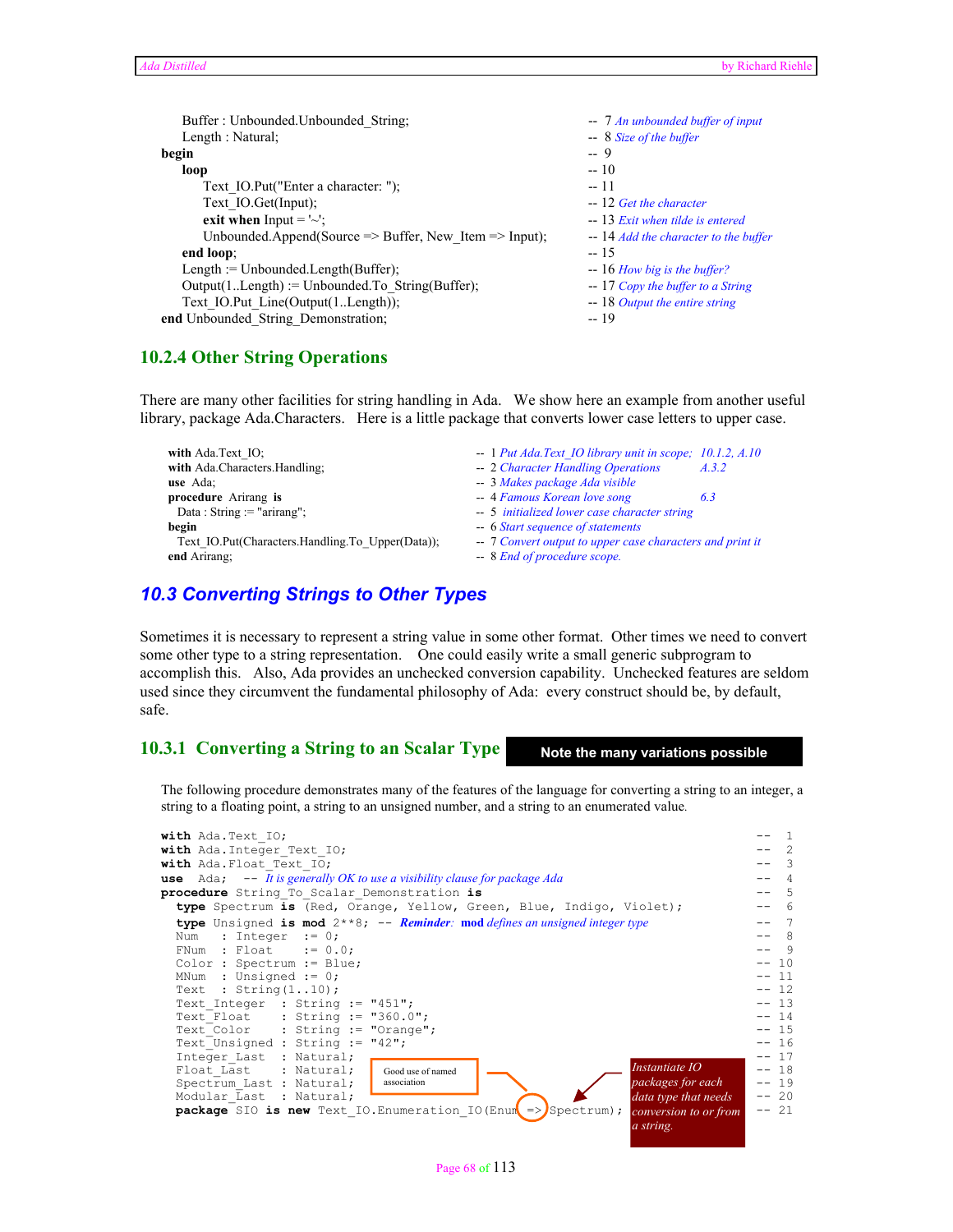| package MIO is new Text_IO.Modular IO<br>(Num $\Rightarrow$ Unsigned);                                                                                      | $-- 22$            |
|-------------------------------------------------------------------------------------------------------------------------------------------------------------|--------------------|
| package IIO is new Text IO. Integer IO<br>(Num $\Rightarrow$ Integer);                                                                                      | $-- 23$            |
| package FIO is new Text IO. Float IO<br>$\Rightarrow$ Float);<br>(Num                                                                                       | $-- 24$            |
| begin                                                                                                                                                       | $-- 25$            |
| Text IO. Put Line ("The String Values are:<br>$"$ );                                                                                                        | $-- 26$            |
| Preamble stuff so reader can<br>Text IO. Put ("Orange for Enumerated Type<br>$"$ );                                                                         | $-- 27$            |
| Text IO. Put Line ("451 for Integer Type<br>$"$ );<br>see how the program                                                                                   | $-- 28$            |
| Text IO. Put ("360.0 for Float Type<br>$"$ );<br>corresponds to reality                                                                                     | $-- 29$            |
| Text IO. Put Line ("42 for Unsigned Type<br>$"$ );                                                                                                          | $-- 30$            |
| Text IO. New Line;                                                                                                                                          | $-- 31$            |
| $--$ Example 1; using the Value attribute                                                                                                                   | $-- 32$            |
| Text IO. New Line;                                                                                                                                          | $-- 33$            |
| Text IO. Put Line (" >>> Example 1; Using 'Value Attribute <<< ");                                                                                          | $-- 34$            |
| Color := Spectrum'Value(Text Color);                                                                                                                        | $-- 35$            |
| Num := Integer'Value (Text Integer); -- See Annex K for meaning of 'Value                                                                                   | $-- 36$            |
| FNum $:=$ Float'Value (Text Float);                                                                                                                         | $-- 37$            |
| $MNum$ := Unsigned'Value (Text Unsigned);                                                                                                                   | $-- 38$<br>$-- 39$ |
| Text IO. New Line; -- I/O for Spectrum data type<br>SIO. Put (Color);                                                                                       |                    |
| Text IO. New Line; -- I/O for Integer data type<br>IIO. Put (Num) ;                                                                                         | $--40$             |
| Text IO. New Line; -- <i>I/O for Float data type</i><br>FIO. Put (Fnum) ;                                                                                   | $-- 41$            |
| Text IO. New Line; -- I/O for Modular data type<br>MIO. Put (MNum) ;                                                                                        | $-- 42$            |
| Text IO. New Line;                                                                                                                                          | $-- 43$            |
| -- <i>Example 2; using the procedures of pre-instantiated packages</i>                                                                                      | $-- 44$            |
| Text IO. Put Line (" >>>> Example 2; using pre-instantiated packages << " );                                                                                | $-- 45$            |
| Integer Text IO.Get (From => Text Integer, Item => Num, Last => Integer Last);<br>Float Text IO.Get (From => Text Float, Item => FNum, Last => Float Last); | $-- 46$<br>$-- 47$ |
| Integer Text IO. Put (Num) ; Text IO. New Line;                                                                                                             | $-- 48$            |
| Float_Text_IO.Put (FNum, Fore => 3, Aft => 3, Exp => 0); Named association                                                                                  | $-- 49$            |
| $Text\_IO.New\_Line(2);$                                                                                                                                    | $-- 50$            |
| -- Example 3; using your own instantiated packages                                                                                                          | $-- 51$            |
| >>>> Example 3; Using own instantiations <<<< ");<br>Text IO. Put Line ("                                                                                   | $-- 52$            |
| Text IO. New Line;                                                                                                                                          | $-- 53$            |
| SIO.Get (From => Text Color, Item => Color, Last => Spectrum Last);                                                                                         | $-- 54$            |
| MIO.Get (From => Text Unsigned, Item => MNum, Last => Modular Last);                                                                                        | $-- 55$            |
| IIO.Get (From => Text Integer, Item => Num, Last => Integer Last);                                                                                          | $-- 56$            |
| FIO.Get (From => Text Float, Item => FNum, Last => Float Last);                                                                                             | $-- 57$            |
| -- Now Write the Results to the Screen                                                                                                                      | $-- 58$            |
| <b>Named association</b><br>$SIO.Put(Item => Color);$<br>Text IO. New Line;                                                                                 | $-- 59$            |
| $\text{IIO.Put}$ (Item => Num);<br>Text IO. New Line;                                                                                                       | $-- 60$            |
| FIO. Put (Item => FNum, Fore => 3, Aft => 3, Exp => 0);                                                                                                     | $-- 61$            |
| Text IO. New Line;                                                                                                                                          | $-- 62$<br>$-- 63$ |
| $MIO.Put(Item \implies MNum);$                                                                                                                              | $-- 64$            |
| Text IO. New Line (2);<br>Text IO. Put Line (" **** End of String To Scalar Demonstration **** ");                                                          | $-- 65$            |
| end String To Scalar Demonstration;                                                                                                                         | $-- 66$            |
|                                                                                                                                                             |                    |

#### **10.3.2 Converting a Scalar to a String**

**Note the many variations possible**

This program is the opposite of the one in 10.2.2, above. We can convert almost any kind of scalar value to a string. The package, Ada.Text\_IO contains nested generic packages that make it easy to convert any kind of number to a string. The programmer may also use the X'Image attribute (See ALRM Annex K) from an internal (machine based) representation to a string.

| with Ada.Text IO, Ada.Integer Text IO, Ada.Float Text IO;                   | -- 1                                            |
|-----------------------------------------------------------------------------|-------------------------------------------------|
| use Ada:                                                                    | -- 2 May safely use Ada                         |
| procedure Scalar To String Demonstration is                                 | -- 3 Convert a string to a scalar object        |
| type Spectrum is (Red, Orange, Yellow, Green, Blue, Indigo, Violet);        | -- 4 <i>Enumerated type</i>                     |
| type Unsigned is mod $2**8$ ;                                               | -- 5 Unsigned modular type                      |
| Num : Integer := $451$ ;                                                    | -- 6 Combustion point of paper in farenheit     |
| FNum: Float: $= 360.0$ ;                                                    | -- 7 Don't go off on a tangent                  |
| $Color: Spectrum := Blue;$                                                  | -- 8 Hmmmm. "You don't look bluish."            |
| MNum : Unsigned := 42;                                                      | -- 9 Life, the Universe, and Everything         |
| Text: $String(110)$ ;                                                       | $-10$                                           |
| package SIO is new Text IO. Enumeration IO(Enum $\Rightarrow$ Spectrum);    | -- 11 <i>Instantiate IO for enumerated type</i> |
| <b>package</b> MIO is new Text IO. Modular IO (Num $\Rightarrow$ Unsigned); | -- 12 <i>Instantiate IO for modular type</i>    |
| package IIO is new Text IO. Integer IO<br>(Num $\Rightarrow$ Integer);      | -- 13 Instantiate IO for predefined Integer     |
| package FIO is new Text IO. Float IO<br>(Num $\Rightarrow$ Float);          | -- 14 Instantiate IO for predefined Float       |
| begin                                                                       | $-15$                                           |
| Text IO. Put Line(" Example 1; Using 'Image Attribute ");                   | --17 Example 1; using the image attribute       |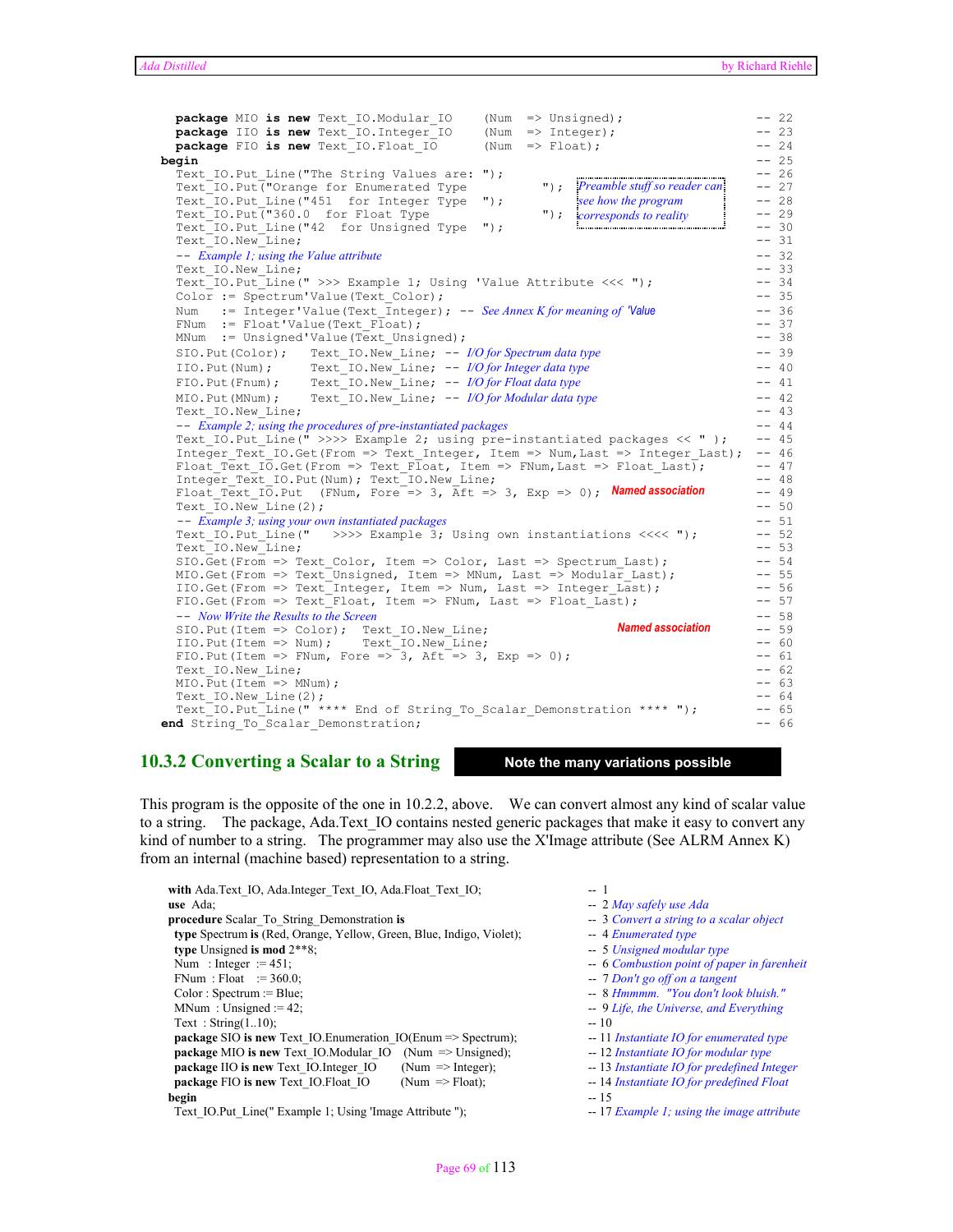| $-18$                                              |
|----------------------------------------------------|
| Output using the 'Image attributes from<br>$-19$   |
| Annex K. Leading space for positive<br>$-20$       |
| values. Leading sign for negative values.<br>$-21$ |
| $-22$                                              |
| -- 24 Example 2; pre-instantiated packages         |
| $-25$                                              |
| -- 26 Named association for parameters             |
| -- 27 Example 3; own instantiated packages         |
| $-29$                                              |
| -- 30 Two statements on single line                |
| $-31$                                              |
| $-32$                                              |
| -- 33 Named association for parameters             |
| $-34$                                              |
| $-35$                                              |
| $-36$                                              |
| -- 37 Named association for parameters             |
| $-38$                                              |
| Convert each value to a String<br>$-39$            |
| and then print it. This is built-in<br>$-40$       |
| to Ada.Text IO. Don't write<br>$-41$               |
| your own version of this.<br>$-42$                 |
| $-43$                                              |
| $-44$                                              |
| $-45$                                              |
| $-46$                                              |
| $-47$                                              |
|                                                    |

# *10.4 Wide Strings*

Both Ada and Java are designed to support international (Unicode) character sets. Ada calls this widestrings. We will add some examples of wide string processing in a future edition of Ada Distilled.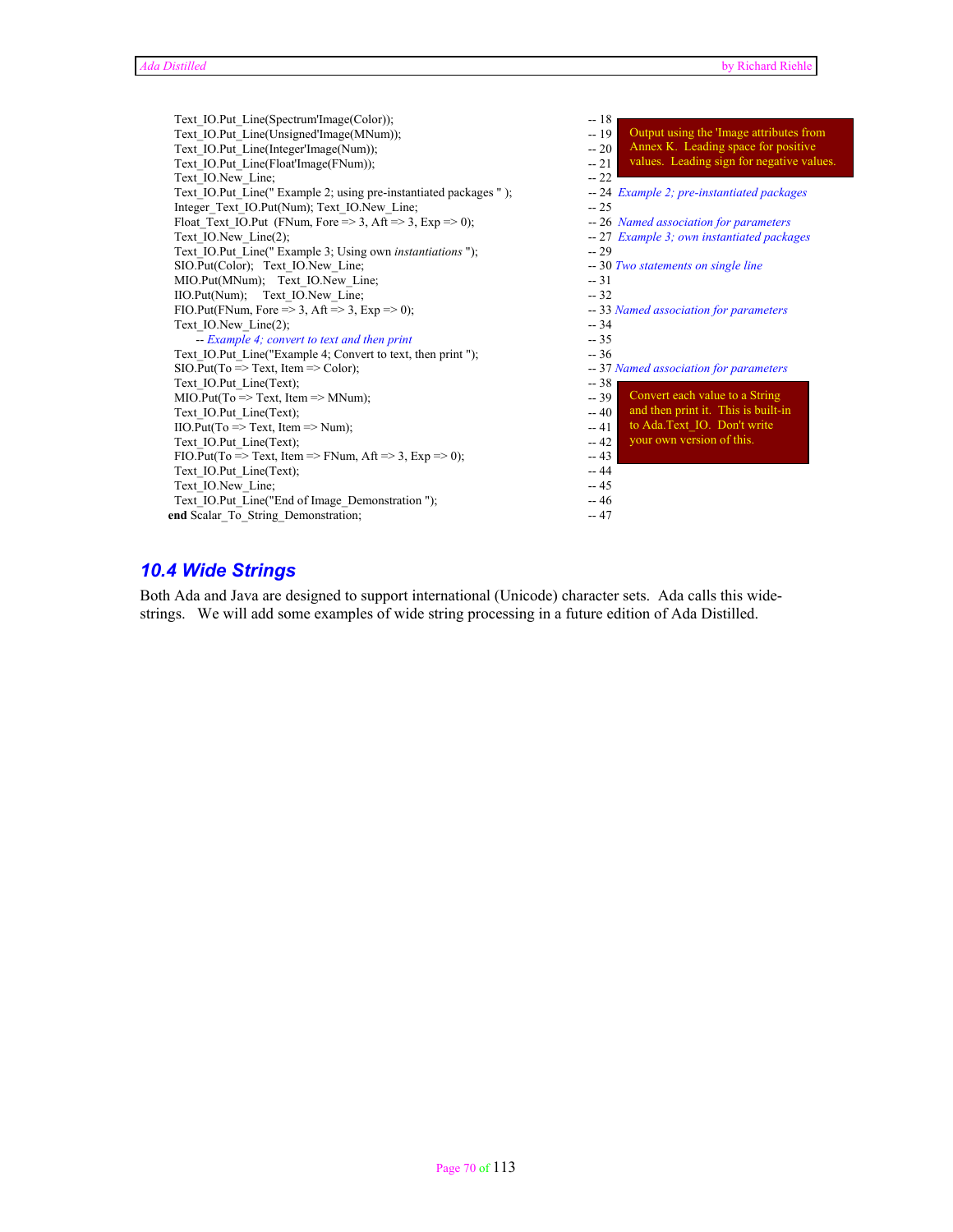rogram **b ihe Ada f** one **tomb** is

# **11. Exception Management**

Ada 83 was one of the first languages to include exception management. Nearly all modern programming languages now have this feature. Exceptions are an essential feature of typed-languages that support encapsulation. Think of an exception handler as a kind of software circuit-breaker. Just a real circuitbreaker prevents your house from catching fire, the software circuit-breaker can prevent your program from aborting at uncontrollable points during execution.

Ada 95 has four predefined exceptions and allows the programmer to declare exceptions specific to the problem being solved. Predefined exceptions from package Standard (Annex A.1) are:

#### **Constraint\_Error, Storage\_Error, Program\_Error, Tasking\_Error**

Input/output errors in package IO\_Exceptions (Annex A.13) are,

**Status\_Error, Mode\_Error, Name\_Error, Use\_Error, Device\_Error, End\_Error, Data\_Error, Layout\_Error**

Other Annex packages define other kinds of exceptions. Exceptions appear in library packages from various software repositories, including the many freeware packages available from Internet sources.

### *11.1 Handling an Exception (ALRM 11.4)*

An exception handler must appear in a **begin**...**end** sequence. Therfore it might appear as,

| function Ohm (Volt, Amp : Float) return Float is<br>Result : Float := $0.0$ ;<br>begin<br>Result := $Volt / Amp$ ;<br>return Result:<br>•exception<br>when Constraint Error $\Rightarrow$<br>Text IO.Put Line ("Divide by Zero");<br>raise: | - 1 Parameterized function declaration;<br>6.3<br>-- 2 Initialized local variable<br>-- 3 Begins algorithmic statements;<br>6.3<br>-- 4 Simple division; cannot divide by zero<br>$-5$<br>-- 6 If we try to divide by zero, land here.<br>-- 7 Raised on divide-by-zero; handle it here.<br>-- 8 Display the error on the console<br>-- 9 Re-raises the exception after handling it. | <b>Reminder:</b><br>Every Ada<br>body can b<br>in terms of<br>comb even<br>tooth of the<br>not shown. |
|---------------------------------------------------------------------------------------------------------------------------------------------------------------------------------------------------------------------------------------------|--------------------------------------------------------------------------------------------------------------------------------------------------------------------------------------------------------------------------------------------------------------------------------------------------------------------------------------------------------------------------------------|-------------------------------------------------------------------------------------------------------|
| end Ohm:                                                                                                                                                                                                                                    | -- 10 Scope terminator with name of unit<br>6.3                                                                                                                                                                                                                                                                                                                                      |                                                                                                       |

It is better not to return an invalid value from a function so it is useful to raise an exception. Sometimes you want a **begin** ... **exception** ... **end** sequence in-line in other code. To call the function Ohm from a procedure, we would want another exception handler. Since the handler re-raised the same exception (on line 8), we need another handler in the calling subprogram.

```
with Ada.Exceptions; with Ohm; -- 1 Chapter 11.4.1 ALRM; also, see the end of this chapter
with Ada.Text_IO; use Ada; \qquad \qquad -2 OK for use clause on package Adaprocedure Electric (Amp, Volt : in Float; -- 3 In mode parameters
                Resistance : out Float) is -- 4 Out mode parameter; 6.3
  function MSG (X :.Exceptions.Exception_Occurrence) -- 5 Profile for Exception_Message function
      return String -6 Return type for Exception_Message
      renames Exceptions.Exception Message; -- 7 Rename it to three character function name
begin -- 8 Begins sequence of algorithmic statements; 6.3
  Resistance := Ohm(Amp => Amp, Volt => Volt); -- 9 Simple division operation; cannot divide by zero
exception \qquad \qquad -10 If we try to divide by zero, land here.
  Text_IO.Put_Line(MSG(Electric_Error)); -- 13 See lines 5-7; renamed Exception_Message function
  Exceptions.Reraise_Occurrence(Electric_Error); -- 14 Procedure for re-raising the exception by occurrence name
```
- 
- 
- 
- 
- 
- 
- 
- 
- 
- 
- **when** Electric Error: -- 11 *data type is Ada.Exceptions.Exception Occurrence* 
	- Constraint\_Error => -- 12 *This error is raised on divide-by-zero; handle it here.*
		-
		-
- **end** Electric; **are set of the example of the set of the set of the set of the set of the set of the set of the set of the set of the set of the set of the set of the set of the set of the set of the set of the set of the**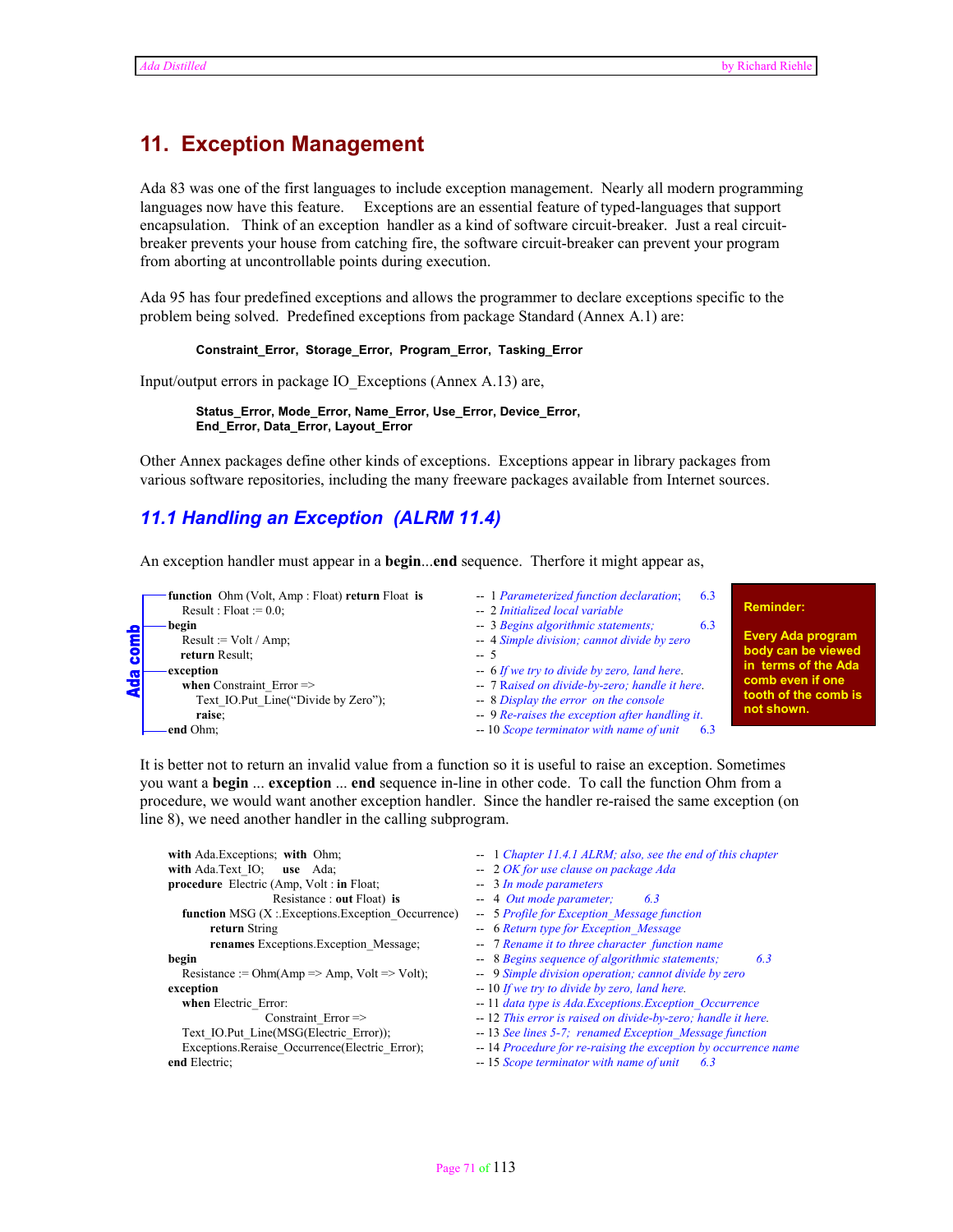### *11.2 Declaring your Own Exceptions*

Ada allows user-defined exceptions. These can be declared and raised by the designer.

```
with Ada.Exceptions; use Ada; \qquad \qquad -1 Chapter 11.4.1 ALRM
package Exception_Manager is -- 2 A typical exception/error management package
  Overflow : exception; \qquad \qquad -3 Own named exception; User-defined exception
  Underflow : exception; \qquad \qquad -4 Ada exception is not a first class object
  Divide_By_Zero : exception; -5 This could be handy for some applications
  type Exception_Store is tagged limited private; -- 6 A place to store exception occurrences
  type Reference is access all Exception_Store'Class; \qquad - 7 In case you need to reference this in another way
  procedure Save ... by Saves and Exception Store and Store Store and Store and Store and Store and Store and Store and Store and Store and Store and Store and Store and Store and Store and S
  procedure Log ... igllipses are not part of Ada ellipses -- 9 Logs an exception
  procedure Display ... \frac{1}{2} ... \frac{1}{2} ... \frac{1}{2} ... \frac{1}{2} ... \frac{1}{2} ... \frac{1}{2} ... \frac{1}{2} ... \frac{1}{2} ... \frac{1}{2} ... \frac{1}{2} ... \frac{1}{2} ... \frac{1}{2} ... \frac{1}{private \qquad \qquad -11 Useful to have more operations before this
  type Exception_Set is array (1..100) -- 12 Array of access values to Exception_Occurrence
        of Exceptions.Exception Occurrence Access; -13 Exception Occurrence Access is an access type
  type Exception_Store is tagged -- 14 A record containing an array of exceptions
     record -- 15
        Current_Exception : Natural := 0; -- 16 And index over the Exception_Set
        Exception_Set; -17 Instance of type from Lines 12-13
end record; -18<br>end Exception_Manager; -19enda Exception 2019 Package scope terminator
with Exception_Manager; \qquad \qquad -1 Put Exception_Manager package in scope
package Application With Exception is -- 2
  type Application_Type is private; \qquad \qquad -3 Private here is partial definition of type
  procedure Start (Data : in out Application_Type); -- 4 Create and initialize the application
  procedure Restart (Data : in out Application_Type); -- 5 If there is an exception, you may need to restart
  procedure Stop (Data : in out Application_Type); -- 6 Stop the application; may be able to restart
  procedure Cleanup (Data : in out Application_Type); -- 7 When there is an error, call this procedure
  procedure Finalization (Data : in out Application_Type); -- 8 Not be confused with Ada.Finalization
  Application_Exception : exception; -- 9 Your locally defined exception for this package
private -10 Nothing is public from here forward
   type Application_Type is ... -- requires full definition of type -- 11 Full definition of the private type
end Application With Exception; -12 End of the specification unit. Needs a body.
```
In the Application With Exception package, any one of the subprograms defined might raise an Application Exception or some other kind of exception. Since we have not used any of the resources of Exception Manager, it would be better to defer its context clause (put it in scope) in the package body.

| with Exception Manager;                    | -- 1 Localize the context clause to package body |
|--------------------------------------------|--------------------------------------------------|
| package body Application With Exception is | $-2$                                             |
| - Implementation code for the package body | $-3$                                             |
| end Application With Exception;            | $-4$                                             |

#### *11.3 Raising Exceptions*

Exceptions should indicate a strange event that cannot be handled with the usual coding conventions. Ada 95 includes an attribute, X'Valid, to help the developer avoid exceptions on scalar types. Consider this program that uses X'Valid.

| First an exception should be visible for the user. | Given: the following visible declaration:<br>Compound Data Error : exception; |  |
|----------------------------------------------------|-------------------------------------------------------------------------------|--|
| procedure Test The Valid Attribute is              | $-$                                                                           |  |
| type Real is digits 7;                             | $-2$<br>Scalar types declared within the record                               |  |
| type Number is range $0.32$ 767;                   | definition. X'Valid will not work on a<br>$-3$                                |  |
| type Compound is                                   | record but can be used on scalar<br>$-4$                                      |  |
| record                                             | components.<br>$-5$                                                           |  |
| Weight : Real := $42.0$ ;                          | -- 6                                                                          |  |
| Height: Number;                                    | --                                                                            |  |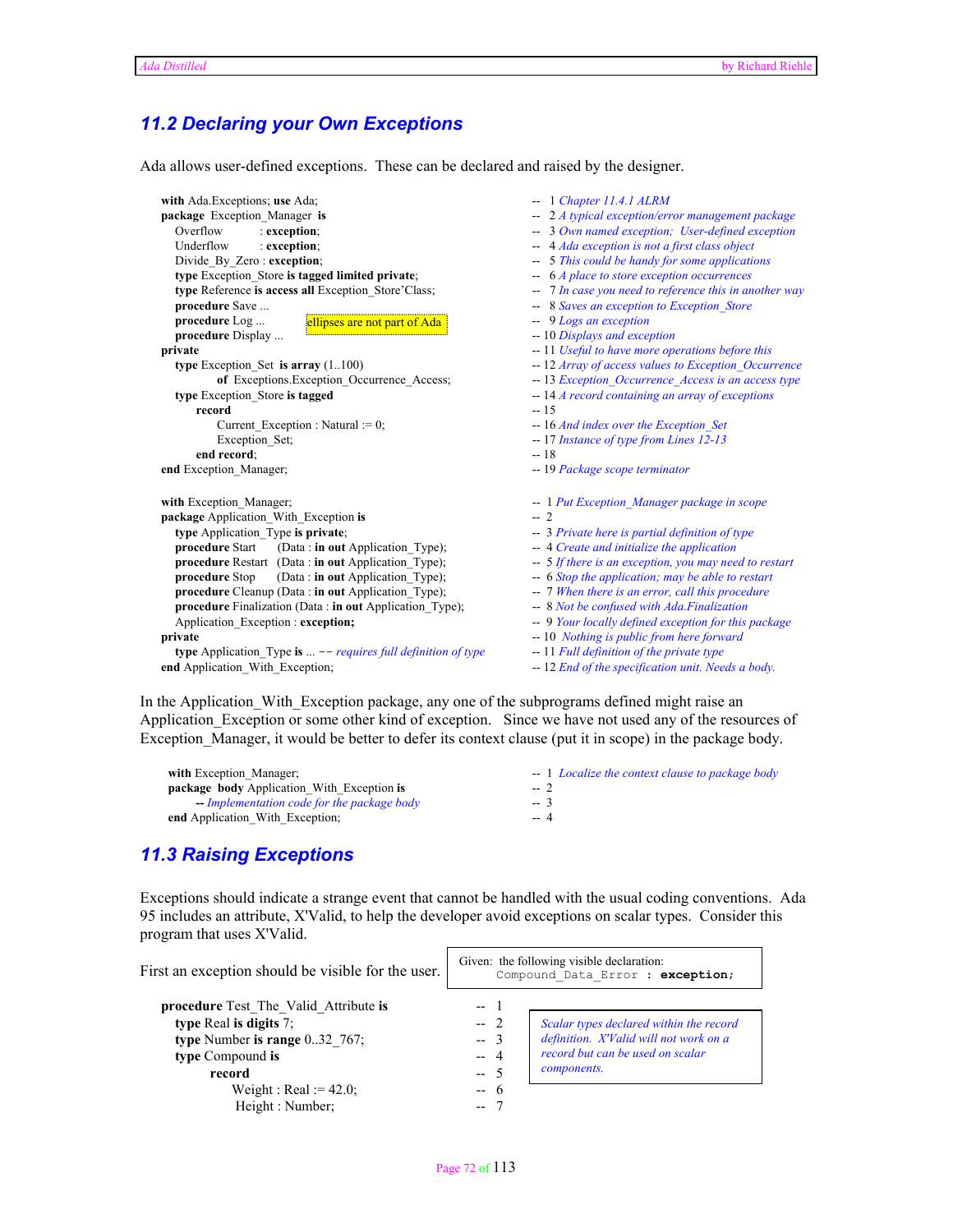| -- 8                                        |
|---------------------------------------------|
| -- 9                                        |
| -- 10 Record initilialized with aggregate   |
| -- 11                                       |
| -- 12 Test the Weight to see if it is valid |
| -- 13 Usually some sequence of statements   |
| -- 14 Test the Height to see if it is valid |
| -- 15 Usually some sequence of statements   |
| -- 16 Test the Widht to see if it is valid  |
| -- 17 Usually some sequence of statements   |
| -- 18 An else part is usually a good idea   |
| -- 19 Failed all around; raise an exception |
| $-20$                                       |
| -- 21                                       |
|                                             |

Not all Ada designers agree with the above example. It is your responsibility to decide whether this appropriate in designing your software. The important consideration is that you may define and raise exceptions when you determine they are necessary. Object-oriented programming has a strong bias toward encapsulation. When encapsulation is strong, an exception may be the appropriate technique to notify a client that something has gone wrong within the software object they are using.

## *11.4 Package Ada.Exceptions* **Ada 95 only**

The following language-defined can be useful for some kinds of applications.

| <b>package</b> Ada. Exceptions is - This is an Ada language defined package                                            | $-1 ALRM 11.4.1$                            |
|------------------------------------------------------------------------------------------------------------------------|---------------------------------------------|
| type Exception Id is private;                                                                                          | -- 2 predefined assignment                  |
| Null Id: constant Exception Id;                                                                                        | -- 3 this is called a deferred constant     |
| function Exception Name(Id: Exception Id) return String;                                                               | -- 4 Associate a string with an exception   |
| type Exception Occurrence is limited private;                                                                          | -- 5 no assignment operation                |
| type Exception Occurrence Access is access all Exception Occurrence;                                                   | -- 6 useful for a limited private type      |
| Null Occurrence: constant Exception Occurrence;                                                                        | -- 7 Deferred constant; no assignment       |
| <b>procedure</b> Raise Exception(E: <b>in</b> Exception Id; Message: <b>in</b> String:="");                            | -- 8 Exception ID from line 2               |
| function Exception_Message(X: Exception_Occurrence) return String;                                                     | - 9 String value of exception message       |
| <b>procedure</b> Reraise Occurrence $(X : in Exception Occurrence)$ ;                                                  | -- 10 After handling, raise it again        |
| <b>function</b> Exception Identity(X : Exception Occurrence) return Exception Id; --11 <i>Exception ID from line 2</i> |                                             |
| <b>function</b> Exception Name $(X : Exception$ Occurrence) return String;                                             | -- 12 String value of Exception Occurrence  |
| -- Same as Exception Name(Exception Identity(X)).                                                                      | $-13$                                       |
| <b>function</b> Exception Information $(X : Exception$ Occurrence) return String;                                      | -- 14 Some compilers give lots of info here |
| procedure Save_Occurrence(Target : out Exception_Occurrence;                                                           | -- 15 A lot like a copy or assignment       |
| Source : in Exception Occurrence);                                                                                     | $-16$                                       |
| <b>function</b> Save Occurrence(Source: Exception Occurrence)                                                          | -- 17 Create an access object               |
| return Exception Occurrence Access;                                                                                    | $-18$                                       |
| private                                                                                                                | $-19$                                       |
| $\ldots$ - not specified by the language                                                                               | $-20$                                       |
| end Ada.Exceptions;                                                                                                    | $-21$                                       |
|                                                                                                                        |                                             |

One can design with this package so objects of type Exception\_Occurrence are stored in a volatile data structure (list, array, etc) and held for later processing. Any exception can be converted into a text format and stored as text in a log file. This feature is useful for non-stop systems that require handling exceptions but cannot stop executing for each processing anomaly. Even though standard Ada exceptions are not first-class objects, the availability of Exception ID and Exception Occurrence gives the designer an opportunity to promote them to first-class objects. This enables the efficiency associated with ordinary Ada exceptions with the less efficient option of designing them as objects.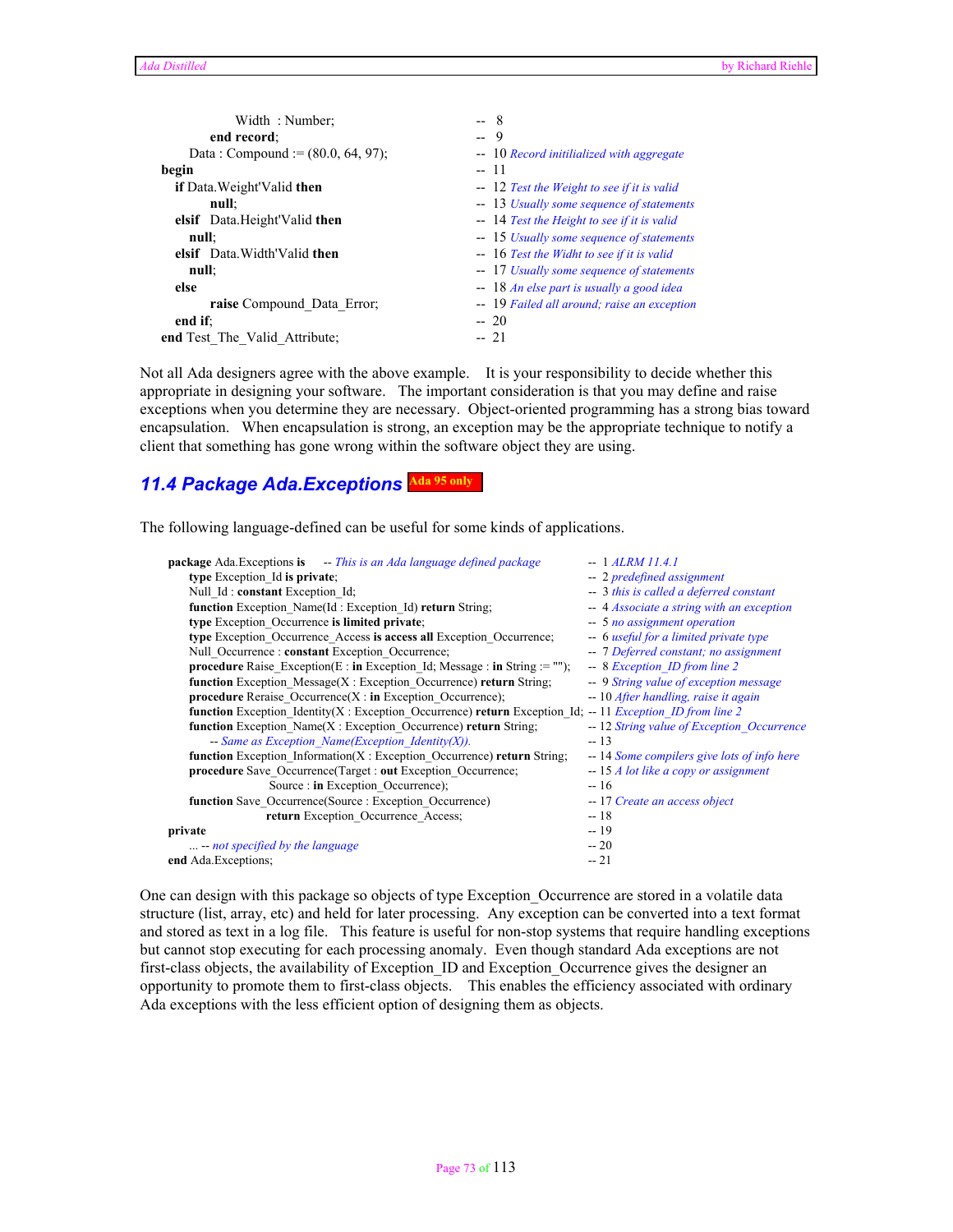**Illeg** 

## **12. Generic Components**

## *12.1 Generic Subprograms*

In Ada, an algorithm or object can be designed as type-independent, and can be put in the library as a generic reusable component. There are huge libraries of generic Ada components already in place such as the Public Ada Library. Here are examples of simple generic subprograms. The first example is a generalization of the Next function shown earlier. First we are required to define the generic specification.

| generic                                                           | --1 Reserved word for defining templates |
|-------------------------------------------------------------------|------------------------------------------|
| <b>type</b> Item is $(\heartsuit)$ ; $-$ <i>Any discrete type</i> | -- 2 Generic formal Parameter (GFP)      |
| <b>function</b> Next (Value : Item) return Item;                  | --3 Specification for generic subprogram |

 $\blacktriangleright$  We would not be allowed to code a generic specification with an is such as,

|     | generic                                                   | $-1$ As in line 1, above             |
|-----|-----------------------------------------------------------|--------------------------------------|
|     | <b>type</b> Item is $(\le)$ ;                             | $-2$ As in line 2, above             |
| all | <b>function</b> Next (Value : Item) <b>return</b> Item is | -- 3 Illegal; Specification required |
|     | $\ddotsc$                                                 | --4 body of function                 |
|     | end Next:                                                 | -- 5 before implementation           |
|     |                                                           |                                      |

because any generic subprogram must be first specified as a specification. The specification may actually be compiled or may be declared in the specification of a package.

Then we code the actual algorithm. Notice that the algorithm does not change at all for the earlier version of function Next, even though we may now use it for any discrete data type.

| <b>function</b> Next (Value : Item) <b>return</b> Item is | --1 Item is a generic formal parameter       |
|-----------------------------------------------------------|----------------------------------------------|
| begin                                                     | -- 2 No local declarations for this function |
| if Item'Succ(Value) = Item'Last then                      | $-3$ A good use of attribute; see ALRM K/104 |
| return Item'First;                                        | $-4 ALRM 6.3$                                |
| else                                                      | $-5 ALRM 5.3$                                |
| <b>return</b> Item'Succ(Value);                           | -- 6 Note two returns; may not be good idea  |
| end if:                                                   | $-7$ ALRM 5.3                                |
| end Next:                                                 | -- 8 Always include the function identifier  |
|                                                           |                                              |

This function can be instantiated for any discrete data type. Given the following types, write a few little procedures to cycle through the types,

**type** Month **is** (January, Februrary, March, April, May, June, July, August, September, October, November, December); **type** Color **is** (Red, Orange, Yellow, Green, Blue, Indigo, Violet) ; -- *our friend, Roy G. Biv.* **type** Day **is** (Sunday, Monday, Tuesday, Wednesday, Thursday, Friday, Saturday); **type** Priority **is** (Very\_Low, Low, Sorta\_Medium, Medium, Getting\_Higher, High, Very\_High, The\_Very\_Top);

The next generic subprogram is the famous, but simple Swap procedure. Recall that every non-limited type including a private type has the predefined operators,  $=$ ,  $/=$ , and operation := (assignment). Therefore, we can instantiate the Swap procedure with any non-limited type in Ada. That is, a private generic formal parameter, as defined on line 2 below, can be associated with any non-limited type

| generic                                                      | $-- 1$ Start the generic formal parameters |
|--------------------------------------------------------------|--------------------------------------------|
| type Element $(\le)$ is private:                             | $-$ - 2 Unconstrained generic parameter    |
| <b>procedure</b> Swap (Left, Right : <b>in</b> out Element); | --3 Usually compiled separately            |

First we code the the specification then the actual implementation. Notice the algorithm in the implementation works for any non-limited data type.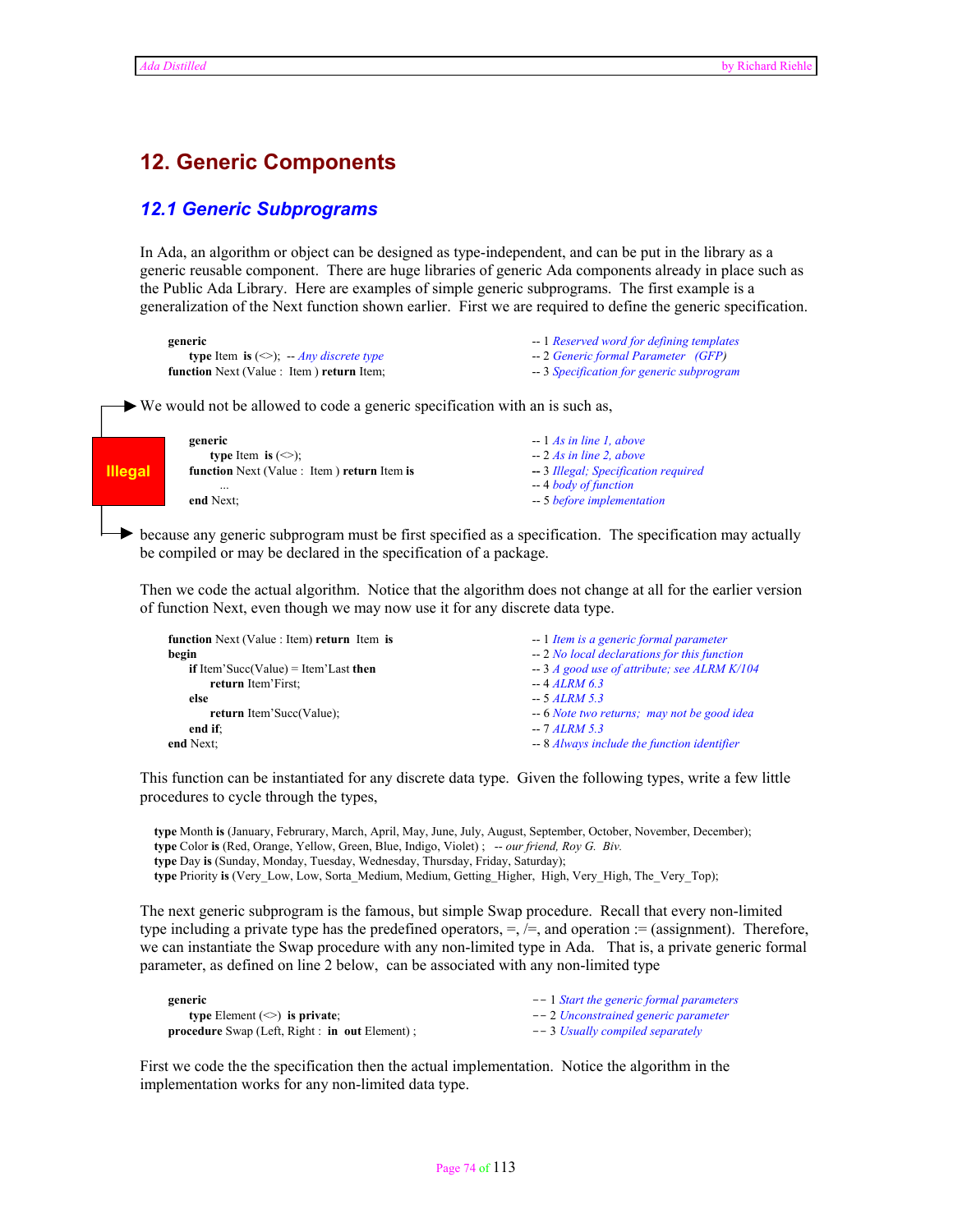```
procedure Swap (Left, Right : in out Element) is -- 1 Compile separately in its own body file<br>
-- 2 Must be constrained in declaration
                                         -- 2 Must be constrained in declaration
begin -- 3Left := Right;<br>-4 First part of exchange
  Right := Temp; -5 Second part of exchange
end Swap; \qquad -6
```
An algorithm does not get much easier than the Swap procedure. What should be clear from seeing generic Swap is that you can use this technique to generalize hundreds of other algorithms on your own projects. You can also use this technique to easily share algorithmic code with your colleagues.

Sometimes it is useful to collect generic subprogram specifications some common properties in one package. For example, using those already described,

| package Utilities is                                                        | -- A handy package at the project-specific level |                                   |
|-----------------------------------------------------------------------------|--------------------------------------------------|-----------------------------------|
| generic                                                                     |                                                  |                                   |
| type Item is private;                                                       | -- A constrained generic formal parameter        | Tip:                              |
| procedure $Swap(L, R : in out Item);$                                       |                                                  | <b>You can create</b>             |
| generic<br><b>type</b> Item is $(\leq)$ ;                                   | -- A discrete type generic formal parameter      | this kind of<br>utility package   |
| function Next (Data : Item) return Item;                                    |                                                  | for algorithms                    |
| generic                                                                     |                                                  | unique to your<br>team's project. |
| <b>type</b> Item is $(\leq)$ ;                                              | -- A discrete type generic formal parameter      |                                   |
| function Prev (Data : Item) return Item;                                    |                                                  |                                   |
| -- more generic subprograms as appropriate to your particular project needs |                                                  |                                   |

The Utilities package can be used to collect common generic algorithms. This set of small reusable components is useful for creating larger components; i.e., build new generics from existing generics.

#### *12.2 Other Generic Formal Parameters*

A generic formal type parameter is possible for any type; e.g., access types, derived types, array types, and even limited types. For limited types, the designer must include a corresponding set of generic formal operations. Even for other types, generic formal operations are often useful. Consider this private type.

| generic                                                                    | -- Start the generic formal parameters |
|----------------------------------------------------------------------------|----------------------------------------|
| <b>type Item is private</b> ; -- <i>Predefined assignment and equality</i> | -- Generic formal type parameter       |
| with function ">" $(L, R : Item)$ return Boolean;                          | - Generic formal ">" operator          |
| with function "<" $(L, R : Item)$ return Boolean;                          | -- Generic formal "<" operator         |
| <b>package</b> Doubly Linked Ring 1 is                                     | -- Generic reusable data structure     |
| -- Specification of a Doubly Linked Ring data strructure                   |                                        |
| end Doubly Linked Ring 1;                                                  |                                        |

In the example for the Doubly-Linked-Ring-1, we know that implementation requires some operations beyond simple test for equality. The only operator predefined for a private type is test for equality. Consequently, we may include parameters for other operators. These "own code" operators are instantiated by the client of the package. Before looking at the instantiation of this example, study the following example that is preferred by many designers of resuable generic data structure components.

| generic                                                                                           | -- 1 start a generic package specification<br>Many Ad                |  |
|---------------------------------------------------------------------------------------------------|----------------------------------------------------------------------|--|
| type Item is private;                                                                             | -- 2 Predefined assignment and equality<br>prefer to u               |  |
| type Item Reference is access all Item;                                                           | names ins<br>-- 3 general access type formal parameter               |  |
| with function Is Equal $(L, R : Item)$ return Boolean;                                            | function o<br>-- 4 formal parameter for own code $"="$<br>generic fo |  |
| with function Is Less Than $(L, R : Item)$ return Boolean;                                        | -- 5 formal parameter for own code "<"<br>subprogra                  |  |
| with function Is Greater Than (L, R : Item) return Boolean; -- 6 formal paramter for own code ">" | parameter                                                            |  |
| package Doubly_Linked_Ring 2 is                                                                   | -- 7 Generic reusable data structure                                 |  |
| type Ring is limited private;                                                                     | -- 8 limited private type for container                              |  |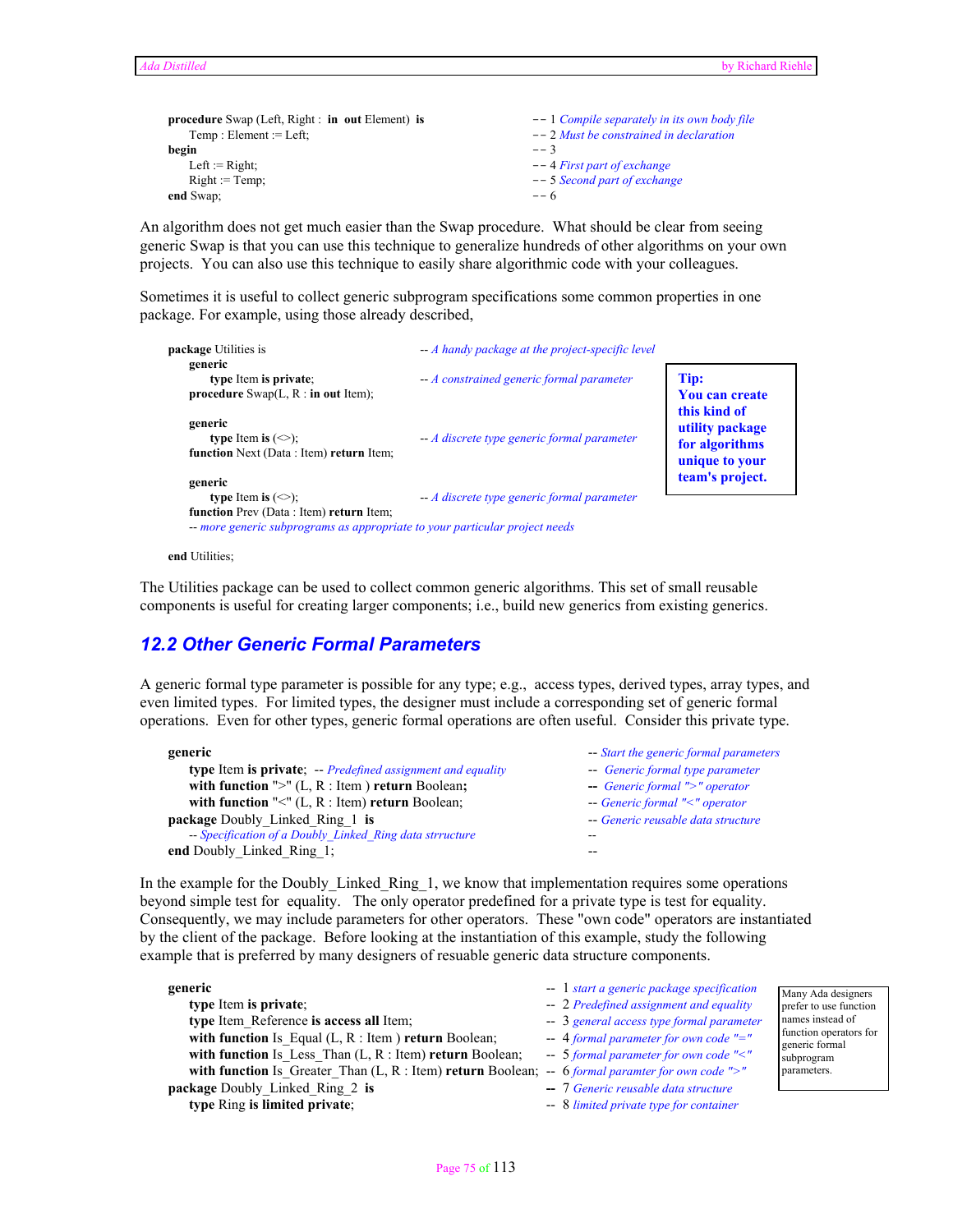-- *Specification of a Doubly\_Linked\_Ring data strructure* -- 9 *more operations on limited type* **end** Doubly\_Linked\_Ring\_2;  $-10$  *end of package specification* Although test for equality is predefined for a private type, the test is on the binary value of the data not on its selected components. If the actual parameter is a record or constrained array, a pure binary comparison may not give the intended result. Instead, by associating a generic actual operation with a generic formal operation, the client of the generic package can ensure the structure behaves according to a given record key definition. Also, by including an access type for the generic formal private type, the client may have lists of lists, trees of queues, lists of rings, etc. This example instantiates the Doubly\_Linked\_Ring\_2. with Doubly Linked Ring 2; **procedure** Test\_Doubly\_Linked\_Ring\_2 **is type** Stock **is record** Stock Key : Positive; Description : String  $(1..20)$ ; **end record; type** Stock\_Reference **is access all** Stock; **function** Is Equal (L, R : Stock) return Boolean is **begin return** L.Key = R.Key; **end** Is\_Equal; *The Key is only one field of the record. Compare only the record Key, not the whole record.*

**function** ">" ... -- *Overload ">" Implement using the same rules as in function Is\_Equal, above* **function** "<" ...

**package** Stockkeeper **is new** Doubly\_Linked\_Ring\_2( Item => Stock,

Item\_Reference => Stock\_Reference, Is Equal  $\Rightarrow$  Is Equal,  $Is\_Less\_ Than$  => "<". Is Greater Than  $\Rightarrow$  ">");

*Notice the use of named association; good for readability and documentation*

The Ring : Stockkeeper.Ring;

The Data: Stock;

#### **begin**

-- *Insert and remove stuff from the Ring* **end** Test\_Doubly\_Linked\_Ring\_2;

Sometimes it is convenient to combine a set of generic formal parameters into a signature package. A signature package can be reused over and over to instantiate many different kinds of other generic packages. A signature package will often have nothing in it except the generic parameters. It must be instantiated before it can be used. This is an advanced topic. Here is one small oversimplified example, derived and extended into a fully coded program, adapted from the Ada 95 Language Rationale.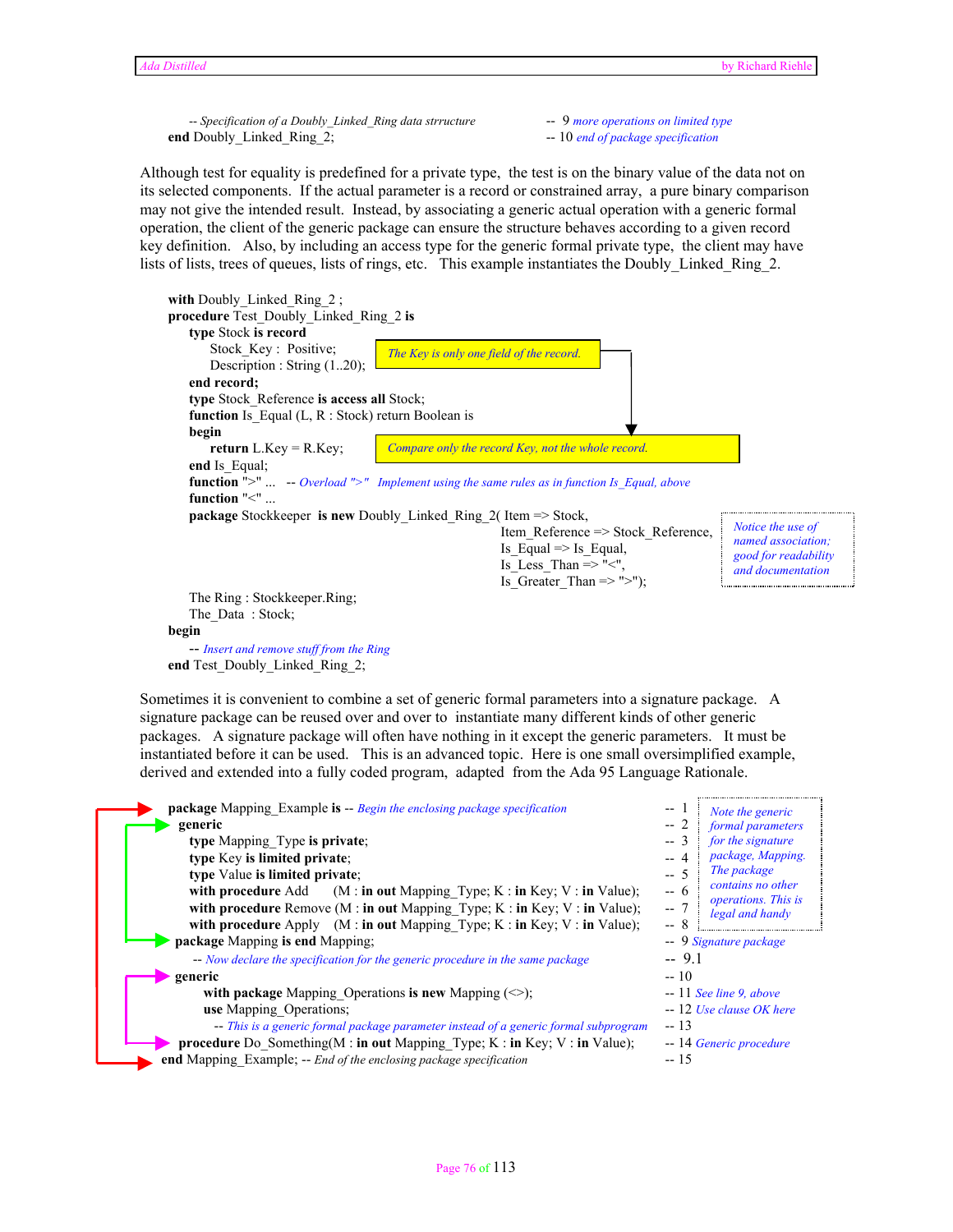Lines 2 through 9 define the *generic formal signature* that will become our generic formal pacakage parameter for the Do\_Something procedure. This model has no specification and therefore will not have a body. It is typical of a generic formal signature to be a set of parameters for later instantiation. The code on Line 11 is the syntax for a generic formal package parameter. The parenthetical box  $(\le)$  may have the formal parameters associated with actual parameters if any are visible at this point.

The code beginning on Line 13 is a generic procedure declaration. By making it a simple procedure with its own formal parameters we keep this example simple. The package body for Mapping\_Example will simply implement the procedure Do\_Something.

| package body Mapping Example is                             | -- 1 <i>Implementation</i> of the |
|-------------------------------------------------------------|-----------------------------------|
| <b>procedure</b> Do Something $(M : in out Mapping Type)$ ; | generic formal program<br>$-2$    |
| $K : \text{in Key}$                                         | $-3$                              |
| $V : in Value$ ) is                                         | $-4$                              |
| <b>begin</b> -- Do Something                                | $-5$                              |
| Mapping Operations. $Add(M, K, V)$ ;                        | -- 6                              |
| end Do Something;                                           | $-7$                              |
| end Mapping Example;                                        | -- 8                              |

The comment the begin statement on Line 5 to emphasizes that it belongs to Do\_Something. The call on Line 6 is to the Add procedure in the generic formal parameter list for Mapping\_Operations. Dot notation makes clear the referencing of the formal parameter name, not the "is new" name. Here is an example of how to instantiate the units in Mapping Example:

| with Mapping Example;<br>-- 1<br>procedure Test Mapping Example is<br>$\mathcal{D}$<br>Map Key : Integer := 0;<br>$\mathcal{E}$<br>Map Data: Character := 'A';<br>- 4<br>Map Value : Integer := Map Key;<br>-- 5<br>procedure Add (M: in out Character; K: Integer; V: Integer) is<br>-- 6<br>begin<br>7<br><b>null</b> ; -- Stubbed out; usually is the algorithmic part of the code<br>end Add:<br>-9<br>procedure Remove (M : in out Character; K : Integer; V : Integer) is<br>-- 10<br>begin<br>$-12$<br><b>null</b> ; -- Stubbed out; usually is the algorithmic part of the code<br>$-13$<br>end Remove:<br>procedure Apply (M: in out Character; K: Integer; V: Integer) is<br>$-14$<br>$-15$<br>begin<br>$-16$<br>null; -- Stubbed out; usually is the algorithmic part of the code<br>$-17$<br>end Apply;<br>$-18$ | Implementation<br>of procedures<br>intended to be<br>used as generic<br>formal<br>subprogram<br>parameters. |
|------------------------------------------------------------------------------------------------------------------------------------------------------------------------------------------------------------------------------------------------------------------------------------------------------------------------------------------------------------------------------------------------------------------------------------------------------------------------------------------------------------------------------------------------------------------------------------------------------------------------------------------------------------------------------------------------------------------------------------------------------------------------------------------------------------------------------|-------------------------------------------------------------------------------------------------------------|
| package Character Mapping is new Mapping Example. Mapping<br>-- 19:<br>(Mapping Type $\Rightarrow$ Character,<br>$-20$<br>$-21$<br>Key<br>$\Rightarrow$ Integer,<br>$-22$<br>Value<br>$\Rightarrow$ Integer,<br>$-23$<br>Add<br>$\Rightarrow$ Add.                                                                                                                                                                                                                                                                                                                                                                                                                                                                                                                                                                           | Instantiation of<br>the signature<br>package using<br>generic actual<br>parameters.                         |
| $\Rightarrow$ Remove,<br>$-24$<br>Remove<br>$-25$ <sup>i</sup><br>Apply<br>$\Rightarrow$ Apply);<br>procedure Do Something To Map<br>$-26$                                                                                                                                                                                                                                                                                                                                                                                                                                                                                                                                                                                                                                                                                   | Instantiation of<br>generic package<br>associating the                                                      |
| is new Mapping Example.Do Something<br>$-27$<br>$-28$<br>(Mapping Operations => Character Mapping);<br>$-29$<br>begin<br>Do Something To Map( $M \Rightarrow$ Map Data,<br>$-30$<br>$K \Rightarrow Map$ Key,<br>$-31$                                                                                                                                                                                                                                                                                                                                                                                                                                                                                                                                                                                                        | generic formal<br>package<br><i>parameter with</i><br>generic actual                                        |
| $V \Rightarrow Map Value);$<br>$-32$<br>$-33$<br>end Test Mapping Example;                                                                                                                                                                                                                                                                                                                                                                                                                                                                                                                                                                                                                                                                                                                                                   | from lines 19-25.                                                                                           |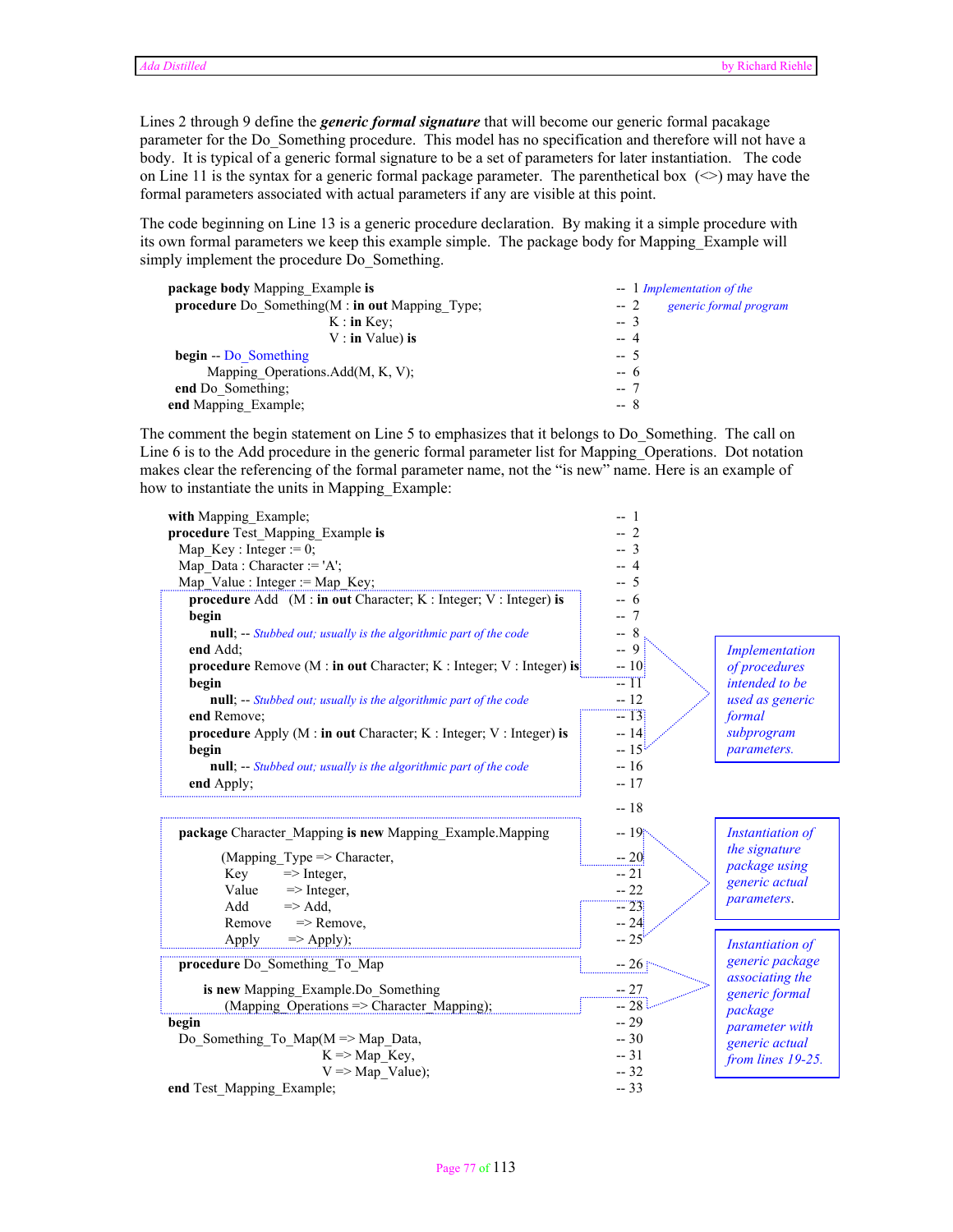## *12.3 Longer Generic Code Example*

Just as you can create simple generic subprograms, as shown above, you can also generalize entire packages. This book has some examples of how to do this. Here is an example of a generic container package which corresponds to some of the the generic packages you will see when programming with Ada.

This package is a *managed* FIFO Queue\_Manager which includes an *iterator*. A *managed data structure* is one which includes some kind of automatic *garbage collection*. An *iterator* is a mechanism by which you may non-destructively visit every node of a data structure. There are two fundamental kinds of iterators, *active* and *passive*. A *passive iterator* is somewhat safer than an active iterator. Also, a passive iterator requires less work from the client. We show a package with an *active iterator*.

| with Ada.Finalization;                                                     |                                                                                         | $-1$                             |
|----------------------------------------------------------------------------|-----------------------------------------------------------------------------------------|----------------------------------|
| use Ada;                                                                   |                                                                                         | -- 2 Make package Ada visible    |
| generic                                                                    |                                                                                         | $-3$                             |
| type Element is tagged private;                                            | -- A more robust design might derive Element                                            | $-4$                             |
|                                                                            | -- from Ada.Finalization.Controlled                                                     | $-5$                             |
| with function Is Valid(Data: Element) return Boolean;                      |                                                                                         | $-6$                             |
| package Queue Manager 1 is                                                 |                                                                                         | $-7$                             |
| type List is limited private;                                              |                                                                                         | -- 8 No assignment possible      |
| type List Reference is access all List;                                    |                                                                                         | -- 9 We can assign access values |
| type List Item is new Element with private;                                |                                                                                         | -- 10 Inherits from Element      |
| type Item Reference is access all List Item'Class;                         |                                                                                         | -- 11 Classwide access type      |
|                                                                            | -- A classwide access type permitting a heterogenuous queue                             | $-12$                            |
| procedure Clear $(L : in out List);$                                       |                                                                                         | -- 13 <i>Empties the list</i>    |
|                                                                            | <b>procedure</b> Insert At Head $(L : in out List; I : in List Item'Class);$            | -- 14 Self-documenting Method    |
|                                                                            | procedure Insert_At_Head (L: access List; I: access List_Item'Class);                   | $-15$                            |
|                                                                            | -- A more complete design would include added options for the Insert operation          | $-16$                            |
| procedure Copy (Source : in List; Target : in out List);                   |                                                                                         | $-17$                            |
|                                                                            | function Remove_From_Tail (L: access List) return List_Item'Class;                      | -- 18 Self-documenting Method    |
|                                                                            | -- A more complete design would include added options for the Remove operation          | $-19$                            |
| function "=" $(L, R : List)$ return Boolean;                               |                                                                                         | -- 20 Overload Equality Test     |
| function Node_Count (L: access List) return Natural;                       |                                                                                         | -- 21 Self-documenting Query     |
| function Is_Empty (L: access List) return Boolean;                         |                                                                                         | -- 22 Self-documenting Query     |
| $=$ $=$ $=$ $=$ $=$ $=$ $=$ $=$ $=$ $=$ $=$ $Define the Active Iterator =$ |                                                                                         | $-23$                            |
| type Iterator is private;                                                  |                                                                                         | $-24$                            |
|                                                                            | procedure Initialize_Iterator(This : in out Iterator; The_List : access List);          | $-25$                            |
| function Next(This: in Iterator) return Iterator;                          |                                                                                         | $-26$                            |
| function Get (This: in Iterator) return List_Item'Class;                   |                                                                                         | $-27$                            |
| function Get (This: in Iterator) return Item_Reference;                    |                                                                                         | $-28$                            |
| function Is Done(This: in Iterator) return Boolean;                        |                                                                                         | $-29$                            |
|                                                                            |                                                                                         | $-30$                            |
| Iterator Error: exception;                                                 |                                                                                         | $-31$                            |
| private                                                                    |                                                                                         | $-32$                            |
| use Ada.Finalization;                                                      |                                                                                         | -- 33 Use clause OK here         |
| type List Node;                                                            |                                                                                         | -- 34 Incomplete type definition |
| type Link is access all List_Node;                                         |                                                                                         | -- 35 Reference to List Node     |
| type Iterator is new Link;                                                 |                                                                                         | -- 36 Derive Iterator from Link  |
| type List Item is new Element with null record;                            |                                                                                         | -- 37 Empty tagged record        |
|                                                                            | type List_Node is new Controlled with -- Derived from a controlled type                 | -- 38 Define a List Node         |
| record                                                                     |                                                                                         | $-39$                            |
| Data : Item Reference;                                                     |                                                                                         | -- 40 Item is a pointer          |
| Next: Link;                                                                |                                                                                         | -- 41 List Node pointer          |
| Prev: Link;                                                                |                                                                                         | -- 42 List Node pointer          |
| end record:                                                                |                                                                                         | $-43$                            |
|                                                                            | <b>type</b> List is new Limited Controlled with -- Derived from limited controlled type | $-44$                            |
| record                                                                     |                                                                                         | $-45$                            |
| Count: Natural $:= 0;$                                                     |                                                                                         | $-46$                            |
| Head : Link;                                                               |                                                                                         | -- 47 List_Node pointer          |
| Tail<br>: Link:                                                            |                                                                                         | -- 48 List Node pointer          |
| Current : Link;                                                            |                                                                                         | -- 49 List Node pointer          |
|                                                                            |                                                                                         |                                  |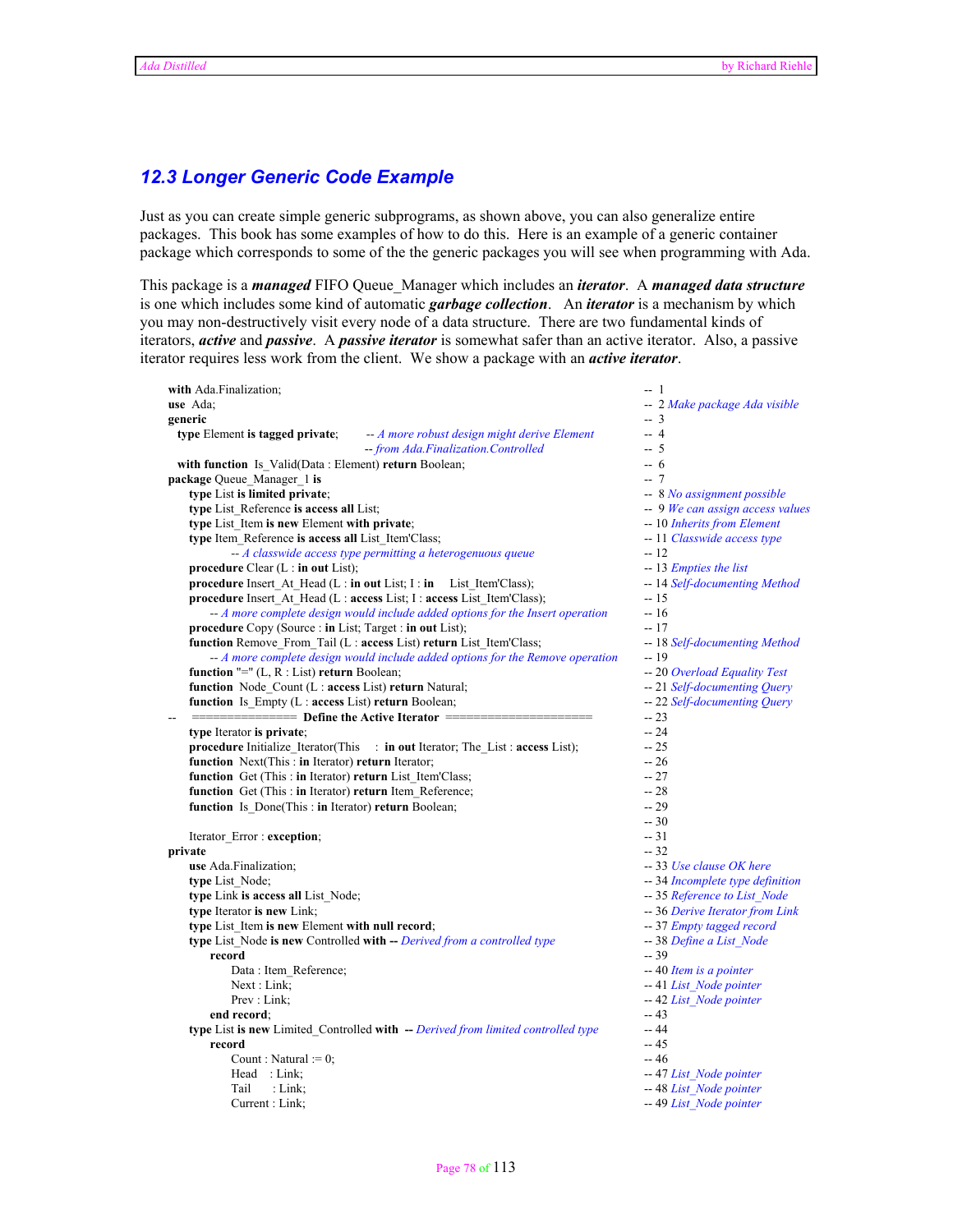| end record:                                                    | $-50$                      |
|----------------------------------------------------------------|----------------------------|
| <b>procedure</b> Finalize(One Node : <b>in out</b> List Node); | -- 51 reclaim Node storage |
| <b>procedure</b> Finalize (The List: <b>in out</b> List):      | -- 52 reclaim List storage |
| end Oueue Manager 1:                                           | $-53$                      |

An active iterator would require the client to write a loop which successively calls the Next function followed by a Get function. An active iterator is not quite as safe as a passive iterator, but it can be an effective building block for contructing passive iterators. Since the list is potentially heterogenuous, the Get returns a classwide type. This can be used in conjuction with dispatching operations. Here is an annotated package body for the above specification. This is a long set of source code but it should be useful to the student because of its near completeness. It also serves as a model for creating other data structures. This package body was compiled using the GNAT Ada compiler.

|             | with Text IO;                                                                         | 1<br>$- -$              |
|-------------|---------------------------------------------------------------------------------------|-------------------------|
|             | with Ada. Exceptions;                                                                 | 2<br>$- -$              |
|             | with Unchecked_Deallocation;                                                          | 3                       |
| package     | package body Queue Manager 1 is                                                       | $\overline{4}$<br>$- -$ |
| <b>body</b> | -- This instantiation enables destruction of unreferenced allocated storage           | 5<br>$- -$              |
|             | procedure Free Node is new Unchecked Deallocation                                     | - 6<br>$- -$            |
|             | (Object => List_Node,                                                                 | 7<br>$- -$              |
|             | Name $\Rightarrow$ Link);                                                             | -- 8                    |
|             | -- This instantiation enables destruction of unreferenced Data items                  | $--$ 9                  |
|             | procedure Free Item is new Unchecked Deallocation                                     | $-- 10$                 |
|             | (Object => List Item'Class,                                                           | $-- 11$                 |
|             | Name $\Rightarrow$ Item Reference);                                                   | $-- 12$                 |
|             | -- We override Ada. Finalizaion for a single node                                     | $-- 13$                 |
|             | procedure Finalize (One Node : in out List Node) is<br>begin                          | $-- 14$<br>$-- 15$      |
|             | Free Item (One Node.Data);                                                            | $-- 16$                 |
|             | Free Node (One Node.Next);                                                            | $-- 17$                 |
|             | end Finalize;                                                                         | $-- 18$                 |
|             | -- When the list goes out of scope, this is called to clean up the storage            | $-- 19$                 |
|             | procedure Finalize (The_List : in out List) is                                        | $-- 20$                 |
|             | begin                                                                                 | $-- 21$                 |
|             | -- Use the Iterator to traverse the list and call Free Item; add this code yourself   | $-- 22$                 |
|             | Free Node (The List.Current);                                                         | $-- 23$                 |
|             | Free Node (The_List.Tail);                                                            | $-- 24$                 |
|             | Free Node (The List. Head);                                                           | $-- 25$                 |
|             | end Finalize;                                                                         | $-- 26$                 |
|             | -- The name says what it does. Note the allocation of a temp. Finalization will       | $-- 27$                 |
|             | -- occur to ensure there is no left over storage.                                     | $-- 28$                 |
|             | procedure Insert At Head (L : in out List;                                            | $-- 29$                 |
|             | I : in List Item'Class) is                                                            | $-- 30$                 |
|             | Temp Item : Item := $new$ List Item'(I);                                              | $-- 31$                 |
|             | Temp : Link := new List Node'(Controlled with                                         | $-- 32$                 |
|             | Data => Temp Item,                                                                    | $-- 33$                 |
|             | Next $\Rightarrow$ null,                                                              | $-- 34$                 |
|             | Prev $\Rightarrow$ null);                                                             | $-- 35$                 |
|             | begin                                                                                 | $-- 36$                 |
|             | if Is Empty(L'Access)                                                                 | $-- 37$                 |
|             | then                                                                                  | $-- 38$                 |
|             | $L.Head := Temp;$                                                                     | $-- 39$                 |
|             | $L.Tail := Temp;$                                                                     | $-- 40$                 |
|             | else                                                                                  | $-- 41$                 |
|             | $L.Head.Prev := Temp;$                                                                | $-- 42$                 |
|             | Temp. Next $:=$ L. Head;                                                              | $-- 43$                 |
|             | $L.Head := Temp;$                                                                     | $-- 44$                 |
|             | end if;                                                                               | $-- 45$                 |
|             | $L.$ Count := $L.$ Count + 1;                                                         | $-- 46$                 |
|             | end Insert At Head;                                                                   | $-- 47$                 |
|             | -- This is implemented in terms of the non-access version. Simply makes it convenient | $-- 48$                 |
|             | -- to call this with access to object values, general or storage-pool access values.  | $-- 49$                 |
|             | procedure Insert At Head (L : access List;                                            | $-- 50$                 |
|             | I : access List Item'Class) is                                                        | $-- 51$                 |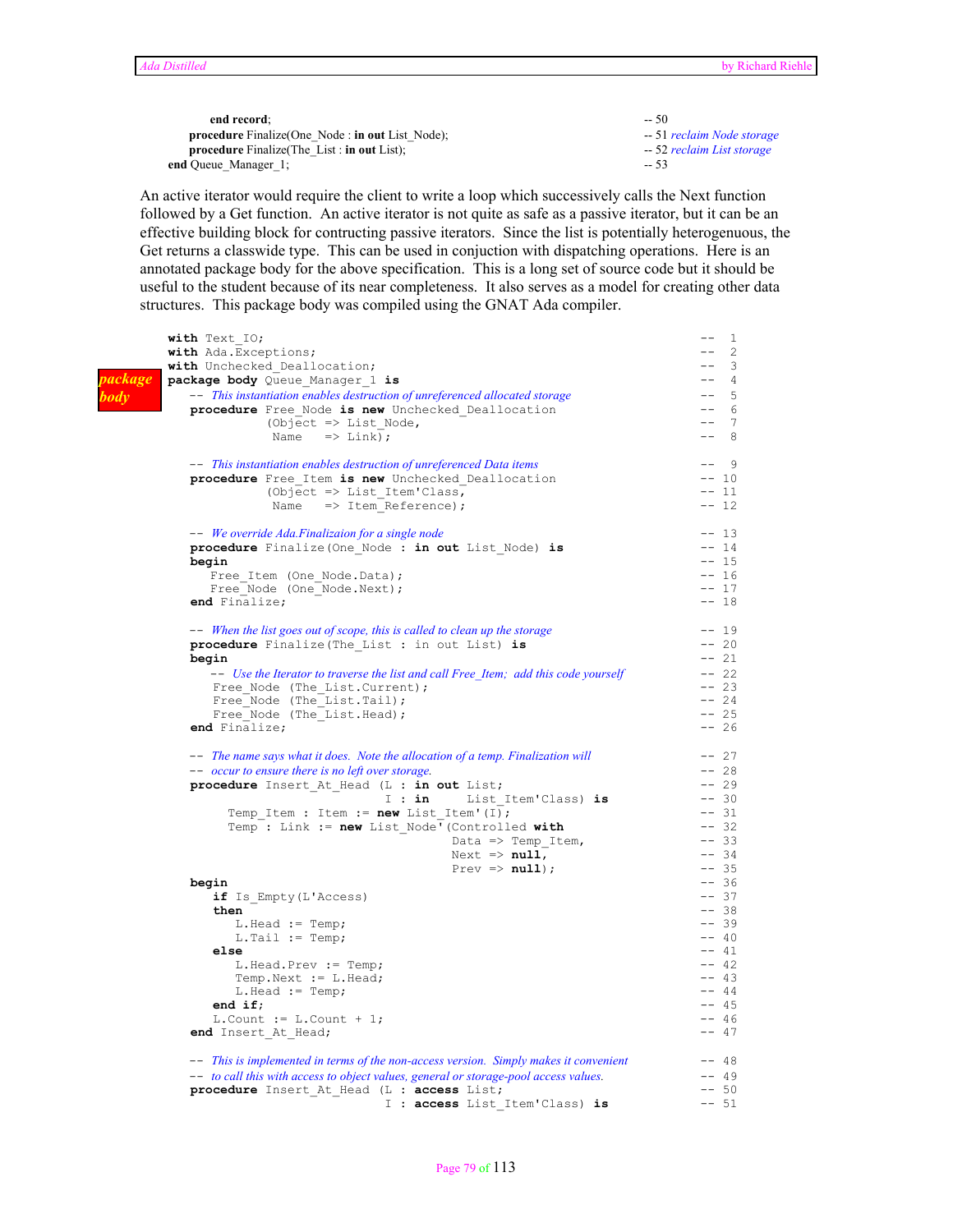| begin                                                                                        | $-- 52$            |
|----------------------------------------------------------------------------------------------|--------------------|
| Insert At Head(L => L. <b>all,</b>                                                           | $-- 53$            |
| $I \Rightarrow I$ .all);                                                                     | $-- 54$            |
| end Insert At Head;                                                                          | $-- 55$            |
|                                                                                              |                    |
| $--$ We implement this as a function instead of a procedure with in out modes                | $-- 56$            |
| -- because this can be used in an expression to constrain a classwide variable               | $-- 57$            |
| $--$ For example, X: List Item'Class := Remove(L);                                           | $-- 58$            |
| function Remove From Tail (L : access List)                                                  | $-- 59$            |
| return List Item'Class is                                                                    | $-- 60$            |
| Result : Item := L.Tail.Data;                                                                | $-- 61$            |
| begin                                                                                        | $-- 62$            |
| $L.Tail := L.Tail.Prev;$                                                                     | $-- 63$            |
| L. Count := L. Count - 1;<br>Free Item(L.Tail.Next.Data);                                    | $-- 64$<br>$-- 65$ |
| Free Node (L.Tail.Next);                                                                     | $-- 66$            |
| return Result.all;                                                                           | $-- 67$            |
| end Remove From Tail;                                                                        | $-- 68$            |
|                                                                                              |                    |
| -- You might want a more robust "=". For example, it might be better to traverse             | $-- 69$            |
| -- each list, node by node, to ensure that each element is the same.                         | $-- 70$            |
| function "=" (L, R : List) return Boolean is                                                 | $-- 71$            |
| begin                                                                                        | $-- 72$            |
| $return L.Count = R.Count;$                                                                  | $-- 73$            |
| end $"="$ :                                                                                  | $-- 74$            |
|                                                                                              |                    |
| -- The name says it. Simply returns how many nodes in this list.                             | $-- 75$            |
| function Node Count (L : access List) return Natural is                                      | $-- 76$            |
| begin                                                                                        | $-- 77$            |
| return L.Count;                                                                              | $-- 78$            |
| end Node Count;                                                                              | $-- 79$            |
| -- This will not be correct unless you keep careful count of the inserted and deleted nodes. | $-- 80$            |
| function Is Empty(L : access List) return Boolean is                                         | $-- 81$            |
| begin                                                                                        | $-- 82$            |
| $return L. Count = 0;$                                                                       | $-- 83$            |
| end Is Empty;                                                                                | $-- 84$            |
|                                                                                              |                    |
| -- We made List a limited private to prevent automatic assignment. Instead, we design        | $-- 85$            |
| -- this "deep copy" procedure to ensure there will be two separate copies of the data        | $-- 86$            |
| procedure Copy (Source : in List;                                                            | $-- 87$            |
| Target : in out List) is                                                                     | $-- 88$            |
| type Item Ref is access all List Item'Class;                                                 | $-- 89$            |
| Temp : Link := Source. Tail;                                                                 | $-- 90$            |
| Local Data : Item Reference;                                                                 | $-- 91$            |
| begin                                                                                        | $-- 92$            |
| Clear (Target) ; $-$ Be sure the target is initialized before copying.                       | $-- 93$            |
| loop                                                                                         | $-- 94$            |
| exit when $Temp = null;$                                                                     | $-- 95$            |
| Local_Data := new List_Item' (Temp.Data.all) ;                                               | $-- 96$            |
| declare                                                                                      | $-- 97$            |
| Local List Item                                                                              | -- 98              |
| : List Item'Class := Local Data.all;                                                         | -- 99              |
| begin                                                                                        | $-- 100$           |
| Insert At Head(Target, Local List Item);                                                     | $-- 101$           |
| end;                                                                                         | $-- 102$           |
| Temp := Temp. Prev;                                                                          | $-- 103$           |
| end loop;                                                                                    | $-- 104$           |
| end Copy;                                                                                    | $-- 105$           |
|                                                                                              |                    |
| -- This is pretty simple. It is also an important part of the overall design.                | $-- 106$           |
| procedure Clear (L : in out List) is                                                         | $-- 107$           |
| begin                                                                                        | $-- 108$           |
| $L.Head$ := $null;$<br>Also need to free data storage in this routine                        | $-- 109$           |
| $L.Tail$ := $null;$                                                                          | $-- 110$           |
| L. Current $:= \text{null}$ ;                                                                | $-- 111$           |
| $L.$ Count := 0;                                                                             | -- 112             |
| end Clear;                                                                                   | $-- 113$           |
| procedure Initialize Iterator (This : in out Iterator;                                       | $-- 114$           |
| The List : access List) is                                                                   | -- 115             |
|                                                                                              |                    |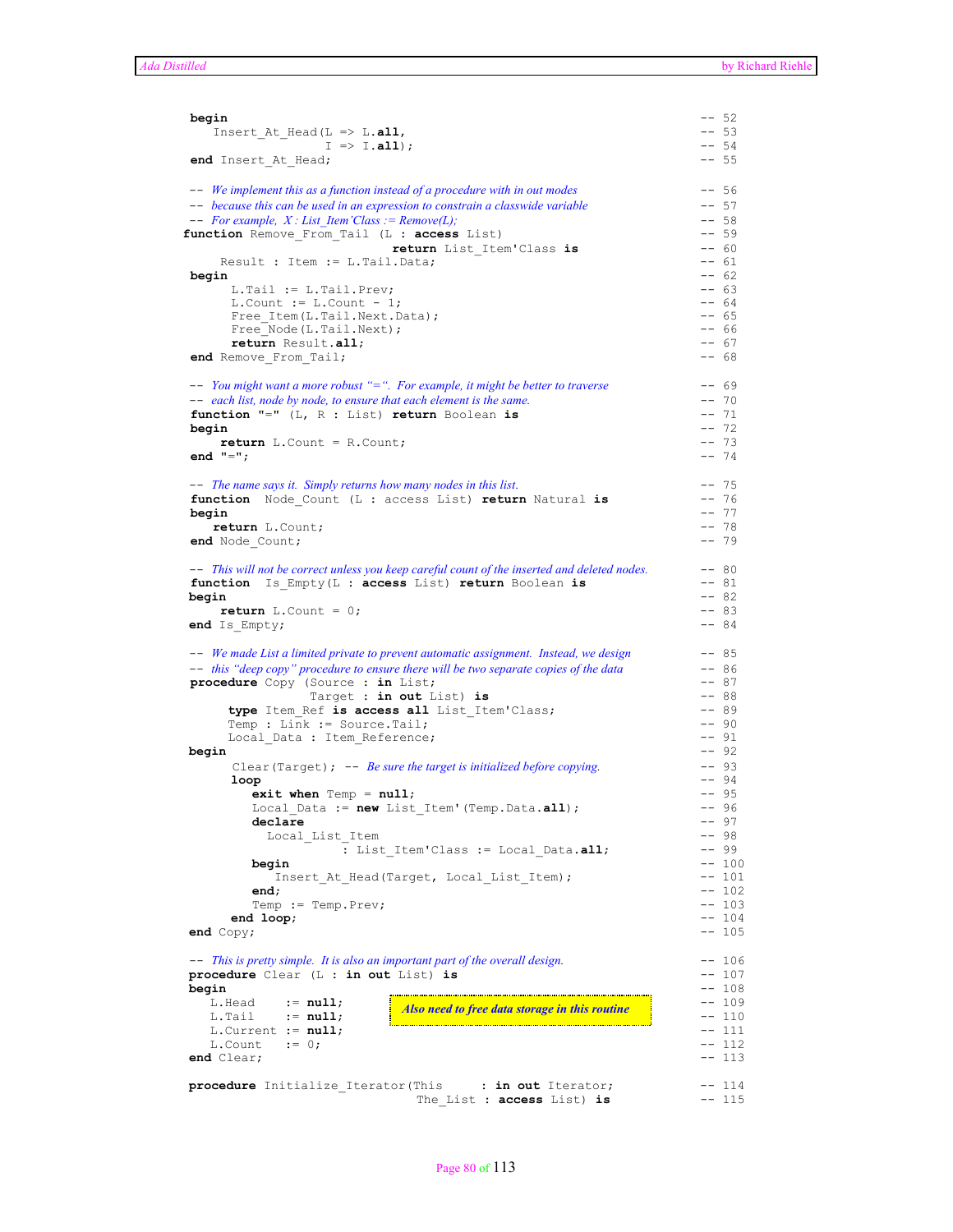| begin<br>This := Iterator (The List. Head);<br>end Initialize Iterator;                                             | $-- 116$<br>$-- 117$<br>$-- 118$                         |
|---------------------------------------------------------------------------------------------------------------------|----------------------------------------------------------|
| function Next (This : access Iterator) return Iterator is<br>begin<br>return Next (This.all);<br>end Next;          | $-- 119$<br>$-- 120$<br>$-- 121$<br>$-- 122$             |
| function Next (This : Iterator) return Iterator is<br>begin<br>return Iterator (This. Next);<br>end Next;           | $-- 123$<br>$-- 124$<br>$-- 125$<br>$-- 126$             |
| function Get (This : in Iterator)<br>return List Item'Class is<br>begin<br>return This. Data.all;<br>end Get;       | $-- 127$<br>$-- 128$<br>$-- 129$<br>$-- 130$<br>$-- 131$ |
| function Get (This : in Iterator) return Item Reference is<br>begin<br>return This. Data;<br>end Get;               | $-- 132$<br>$-- 133$<br>$-- 134$<br>$-- 135$             |
| function Is Done(This : in Iterator) return Boolean is<br>begin<br>$return$ This = $null;$<br>end Is Done;          | $-- 136$<br>$-- 137$<br>$-- 138$<br>$-- 139$             |
| function Is Done(This : access Iterator)<br>return Boolean is<br>begin<br>return Is Done(This.all);<br>end Is Done; | $-- 140$<br>$-- 141$<br>$-- 142$<br>$-- 143$<br>$-- 144$ |
| end Queue Manager 1;                                                                                                | $-- 145$                                                 |

## *12.3 Generics and Software Reuse*

Be sure to let the others on your project know about generic components you might design. Watch for opportunities during design and code walkthroughs to promote code that is specific to one type into a generic component. This is a project manager's responsibility.

Don't write code that already exists in libraries. Most data structures and common algorithms are already written and residing in component repositories. Some of those repositories are commercial. Others are open source and free. For military systems, there are libraries of classified components that can be helpful in building weapon systems.

One strategy is to define, at the beginning of the project, what kinds of components are likely to be needed. Select a dozen or so of these from existing libraries. Require that everyone on the project, during the early stages of development, use the same generic linked-list, sort routine, etc. This will help you produce a working solution early. Later, if there is a need for refinement, you can search for components that more closely accomplish your needs.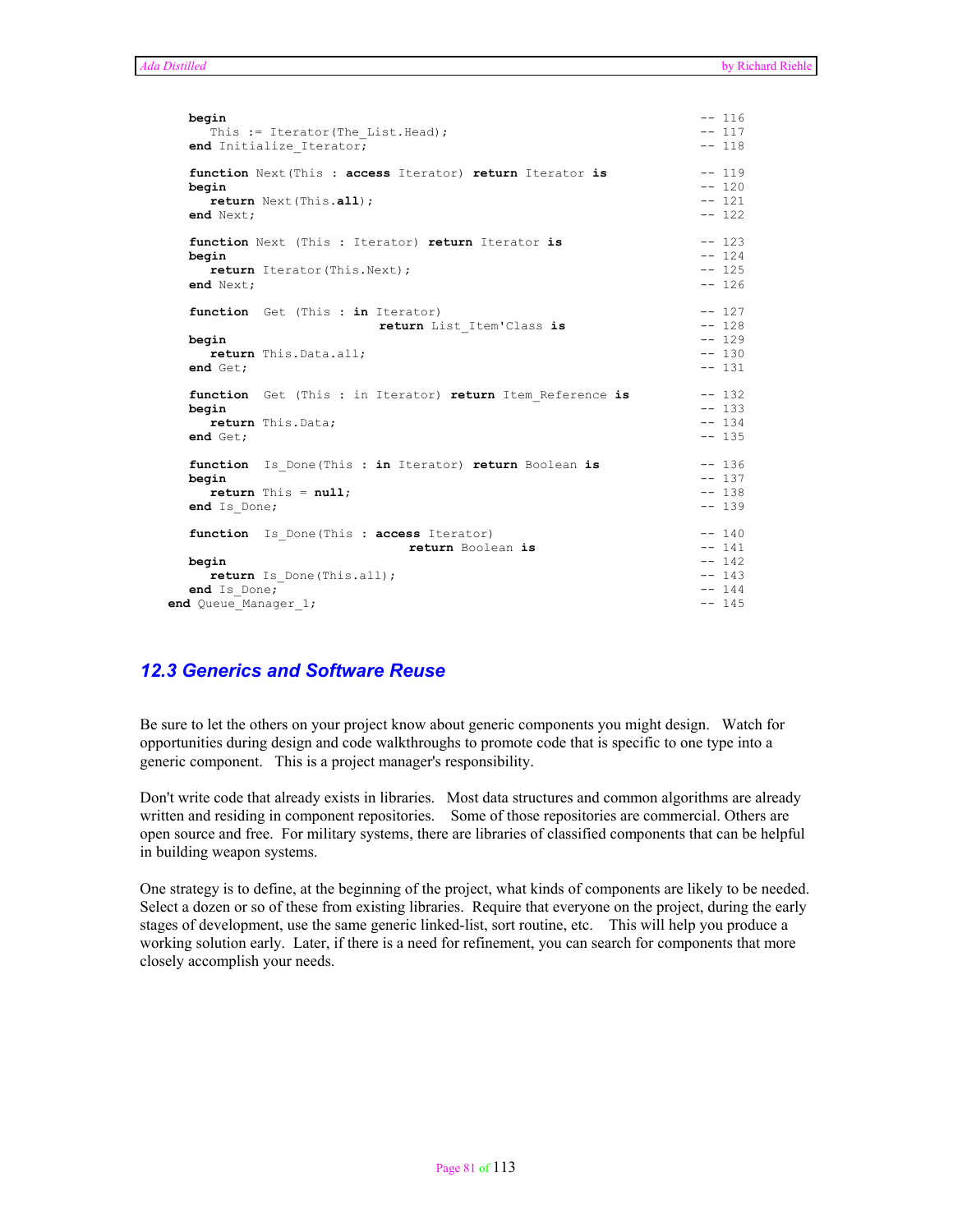# **13. New Names from Old Ones**

Renaming is sometimes controversial. Some people like it. Others hate it. The important things to understand are:

- 1. Renaming does not create new data space. It simply provides compiler with a new name for an existing entity.
- 2. Don't rename same item over and over with new names; you will confuse colleagues -- and yourself.
- 3. Use renaming to simplify your code. A new name can sometimes make the code easier to read.

## *13.1 Making a Long Name Shorter*

This section demonstrates some useful ideas such as renaming long package names, commenting the begin statement, getting a line of data from a terminal using Get Line, and catenating two strings. Also, note that a string may be initialized to all spaces using the *others* => aggregate notation.

| with Text IO, Ada.Integer Text IO;                                 | -- 1 Put Text IO library unit in scope;                    | A.10.8/21         |
|--------------------------------------------------------------------|------------------------------------------------------------|-------------------|
| procedure Gun Aydin is                                             | $-- 2$ "Good morning" in Turkish;                          | 6.1               |
| package TIO renames Text IO;                                       | -- 3 Shorten a long name with renaming;                    | 8.5.3             |
| package IIO renames Ada. Integer Text IO;                          | -- 4 Shorter name is same as full name to compiler;        | 8.5.3             |
| Text Data: String $(180) := (\text{others} = \cdot \cdot \cdot)$ ; | $--$ 5 others $\Rightarrow$ "initializes string to spaces; | 4.3.3             |
| Len : Natural:                                                     | $--$ 4 To be used as parameter in Get Line;                | A.10.7            |
| <b>begin</b> $--$ Hello 2                                          | $-$ 6 Good idea to comment every begin statement; 2.7/2    |                   |
| TIO.Put("Enter Data: ");                                           | $--$ 7 Put a string prompt with no carriage return;        | A.10              |
| TIO.Get_Line(Text_Data, Len);                                      | -- 8 After cursor, get a line of text with its length;     | A.10              |
| IO.Put (Len);                                                      | -- 9 Convert number to text and print it;                  | A.10 and line $4$ |
| TIO.Put Line(" " $\&$ Text Data(1Len));                            | -- 10 Put catenated string with carriage return;           | 4.4.1             |
| end Gun Aydin;                                                     | -- 11 end Label same as procedure name;                    | 6.3               |

## *13.2 Renaming an Operator ALRM 8.5*

Sometimes an operator for a type declared in a *with'ed* package is in scope but not visible . The rules of Ada require that no entity in scope is directly visible to a client until it is explicitly made visible. An operator is one of the symbol-based operations such as "+", "/", ">", or "=". A *use clause* makes operators directly visible, but a use clause also makes too many other entities directly visible. You can selectively makeoperators visible through renaming as shown on lines 6 and 8 below.

Renaming makes a specific operator visible without making all other operators visible. In the following procedure, which draws a text-based diamond on the screen, we rename the packages to make their names shorter and rename the "+" and "-" operators for Text\_IO.Count to make them explicitly visible.

```
with ada.text io;
with ada.integer_text_Io;
procedure diamond1 is
   package TIO renames ada.text io;
   package IIO renames ada.integer_text_io;
   function "+" (L, R : TIO.Count) return TIO.Count
                                    renames TIO."+";
   function "-" (L, R : TIO.Count) return TIO.Count
                                  renames TIO."-":
   Center : constant TIO.Count := 37;
   Left Col, Right Col : TIO.Count := Center;
   Symbol : constant Character := 'X';
   Spaceing : TIO. Count := 1;Increment : TIO.Count := 2;begin -- Diamond1
   TIO.Set Col(Center);
```

| -- 1 A.10; context clause.                 |
|--------------------------------------------|
| $-2A.10.8/21$                              |
| -- 3 Parameterless procedure               |
| -- 4 Rename a library unit; 8.5.3          |
| $-- 5$ Renames; 8.5.3                      |
| -- 6 Rename Operator; 8.5.4                |
| -- 7 Makes the operators directly          |
| $-- 8$ visible for "+" and "-" to avoid    |
| $- - 9$<br>the need for a "use" clause.    |
| -- 10 type-specific constant; named number |
| -- 11 type-specific variables              |
| -- 12 a character type constant            |
| -- 13 Local variables for counting         |
| -- 14 <i>Initialize the variable</i>       |
| -- 15 Always declare comment at begin      |
| -- 16 Set the column on the screen         |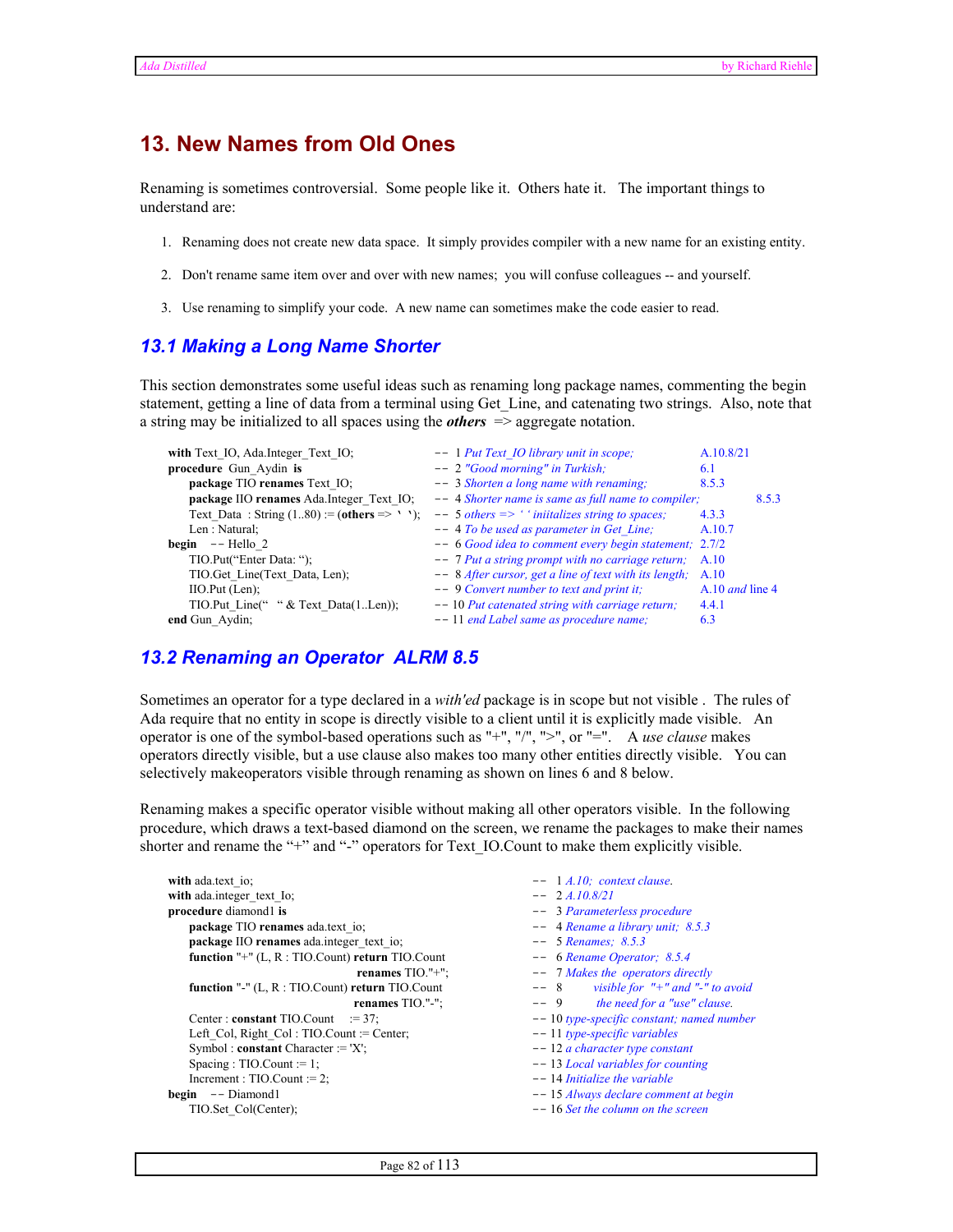| TIO.Put(Symbol);                      | -- 17 Put a single character to video display   |
|---------------------------------------|-------------------------------------------------|
| for $I$ in $18$ loop                  | -- 18 begin a for loop with constants           |
| TIO.New Line(Spacing);                | -- 19 Advance one line at a time                |
| Left $Col := Left$ Col - Increment;   | $-- 20$ See lines 8 & 9, above                  |
| Right $Col := Right Col + Increment;$ | $--$ 21 Data type and operator visibility       |
| TIO.Set Col(Left Col);                | $-- 22$                                         |
| TIO.Put(Symbol);                      | $-- 23$                                         |
| TIO.Set Col(Right Col);               | $-- 24$                                         |
| TIO.Put(Symbol);                      | $-- 25$                                         |
| end loop;                             | $-- 26$                                         |
| for $I$ in $9.15$ loop                | $-- 27$                                         |
| TIO.New Line(Spacing);                | $-- 28$                                         |
| Left $Col := Left$ $Col + Increment;$ | -- 29 Increment the Left Column by 1            |
| Right $Col = Right Col$ - Increment;  | -- 30 Increment the Right Column by 1           |
| TIO.Set Col(Left Col);                | $--$ 31 Set the column                          |
| TIO.Put(Symbol);                      | $--$ 32 Print the symbol                        |
| TIO.Set Col(Right Col);               | $--$ 33 Set the column                          |
| TIO.Put(Symbol);                      | $--$ 34 <i>Print the symbol</i>                 |
| end loop;                             | -- 35 Loop requires an end loop                 |
| TIO.Set Col(Center);                  | -- 36 Set the column for final character output |
| TIO.Put(Symbol);                      | -- 37 The last character for the diamond        |
| end Diamond1;                         | -- 38 End of scope and declarative region       |
|                                       |                                                 |

Always plan ahead to ease operator usage through careful package design. In the following example, the operators are renamed in a nested package which can be made visible with a use clause.

| package Nested is                                                                    | -- 1 Package specification                             |
|--------------------------------------------------------------------------------------|--------------------------------------------------------|
| type $T1$ is private; $-$ this is called a partial view of the type<br>Could also be | $-- 2$ Only =, /=, and :=                              |
| type Status is (Off, Low, Medium, High, Ultra High, Dangerous);<br>designed as a     | -- 3 Enumerated type; full set                         |
| -- operations on T1 and Status<br>child package                                      | $-- 4$ of infix operators is available                 |
| package Operators is                                                                 | $-- 5$ A nested package specification                  |
| <b>function</b> " $>=$ " (L, R : Status) <b>return</b> Boolean                       | -- 6 Profile for a function and                        |
| renames Nested.">=":                                                                 | <i>renames for the</i> $> =$ <i>operator</i><br>$-- 7$ |
| <b>function</b> "=" $(L, R : \text{Status})$ <b>return</b> Boolean                   | $--$ 8 Profile for an $=$ function and                 |
| renames Nested." $=$ ":                                                              | $--$ 9 renames of the $=$ operator                     |
| end Operators;                                                                       | -- 10 Nested specification requires end                |
| private                                                                              | $-- 11$ Private part of package                        |
| type $T1$ is                                                                         | $-- 12$ Full definition of type from line 2            |
| end Nested:                                                                          | $-- 13$ Always include the identifier                  |

The above package can be accessed via a "with Nested;" context clause followed by a "use Nested.Operators;" to make the comparison operators explicitly visible. Not everyone will approve of this approach, but it has been employed in many Ada designs to simplify the use of infix operators because it eliminates the need for localized renaming. We caution you to use this technique with discretion.

| with Nested:                                        | $-- 1$ Always include the identifier         |
|-----------------------------------------------------|----------------------------------------------|
| procedure Test Nested is                            | $-- 2$ A simple procedure body               |
| use Nested.Operators;                               | $--$ 3 Use clause for nested package         |
| $X, Y$ : Nested. Status := Nested. Status 'First;   | -- 4 Declare some Status objects             |
| begin -- Test Nested                                | $-- 5$ Always include Identifier             |
| $-$ Get some values for X, and Y                    | $-- 6$ This code is commented                |
| $\mathbf{if} \mathbf{X} =$ Nested Status' Last then | $-$ - 7 = is made directly visible at line 3 |
| -- Some statements here                             | $-- 8$                                       |
| end if:                                             | $-- 9$ Of course. End if required            |
| end Test Nested:                                    | $-$ -10 Always use identifier with end       |

The code just shown illustrates a technique for letting the client make the selected operators directly visible via a use clause on the nested package specification. I prefer this solution to *use type* (ALRM 8.4/4) because it only makes a restricted set of operators visible. The downside of this is that it requires the designer to think ahead. Thinking ahead is all too rare for package designers.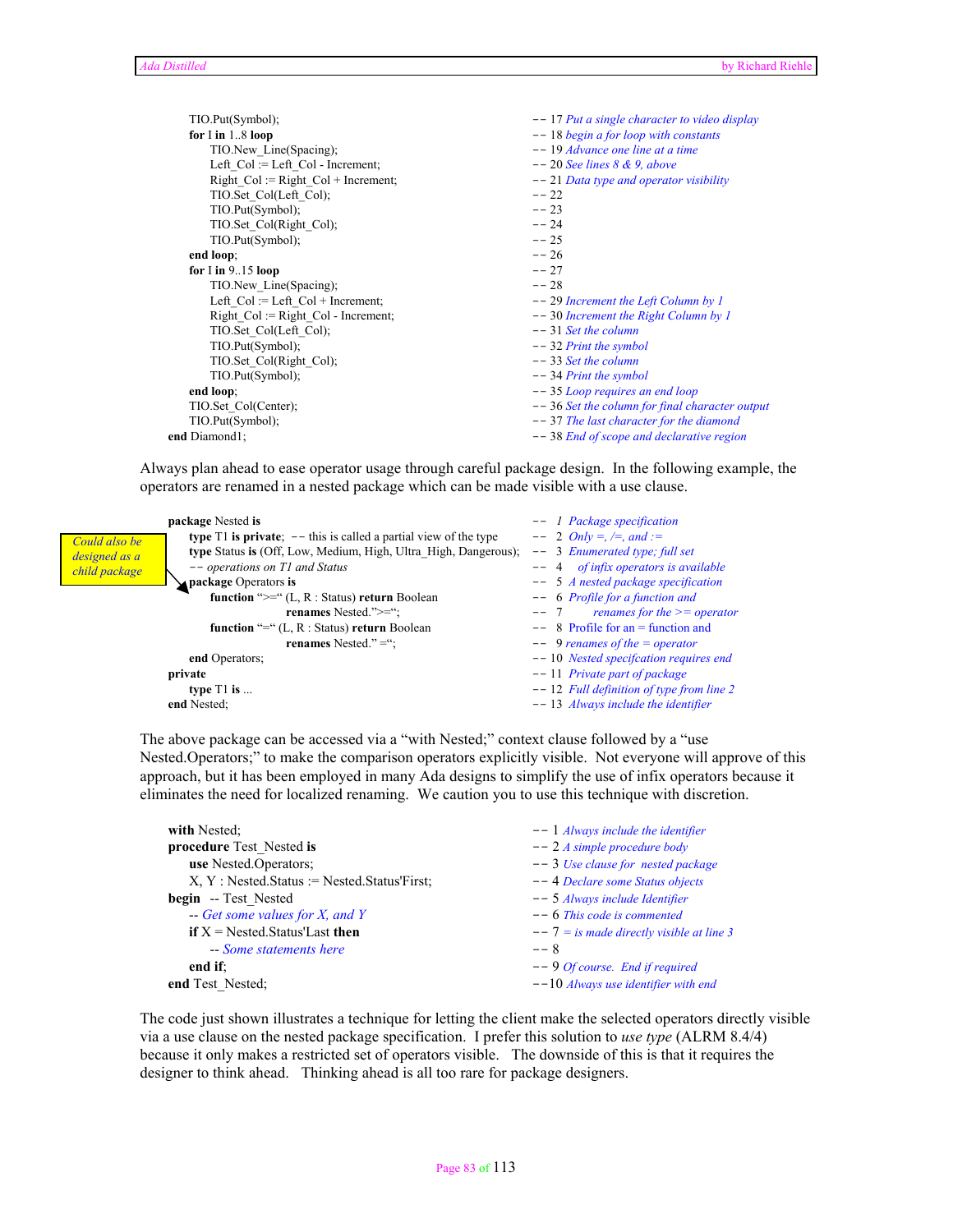#### *13.3 Renaming an Exception*

Sometimes it is useful to rename an exception locally to where it will be used. For example,

```
with Ada.IO Exceptions;
package My_IO is
   -- various IO services
   -- Data_Error : exception renames Ada.IO_Exceptions.Data_Error;
   ...
end My_IO;
```
#### *13.4 Renaming a Component*

One of the most frequently overlooked features of Ada renaming is the option of giving a component of a composite type its own name.

**with** Ada.Text\_IO; **package** Rename\_A\_Variable **is** -- *various IO services* -- Record\_Count : **renames** Ada.Text\_IO.Count; ...

**end** Rename\_A\_Variable;

## **13.4.1 Renaming an Array Slice**

Suppose you have the following string,

Name : String(1..60); -- *A String is a special kind of array that must be constrained*

where 1..30 is the last name, 31..59 is the first name and 60 is the middle initial. You could do the following.

```
declare
   Last : String renames Name(1..30);
   First : String renames Name(31.29);
   Middle : String renames Name(60.60);
begin
   Ada.Text_IO.Put_Line(Last);
   Ada.Text_IO.Put_Line(First);
   Ada.Text_IO.Put_Line(Middle);
end;
```
**In this example, you can rename slices of arrays including String arrays. Each slice will have its own name that can be used in any statement where that type is legal.**

where each Put\_Line references a named object instead of a range of indices. Notice that the object still holds the same indices. Also, the renamed range constrains the named object. No new space is declared. The renaming simply gives a new name for existing data.

#### **13.4.2 Renaming a Record Component**

Consider the following definitions,

**subtype** Number\_Symbol **is** Character **range** '0'..'9'; **subtype** Address\_Character **is** Character **range** Ada.Characters.Latin\_1.Space .. Ada.Characters.Latin\_1.LC\_Z; -- *Notice continuation of range to this line* **type** Address\_Data **is array**(Positive **range** <>) of Address\_Character; **type** Number\_Data **is array**(Positive **range** <>) of Number\_Symbol;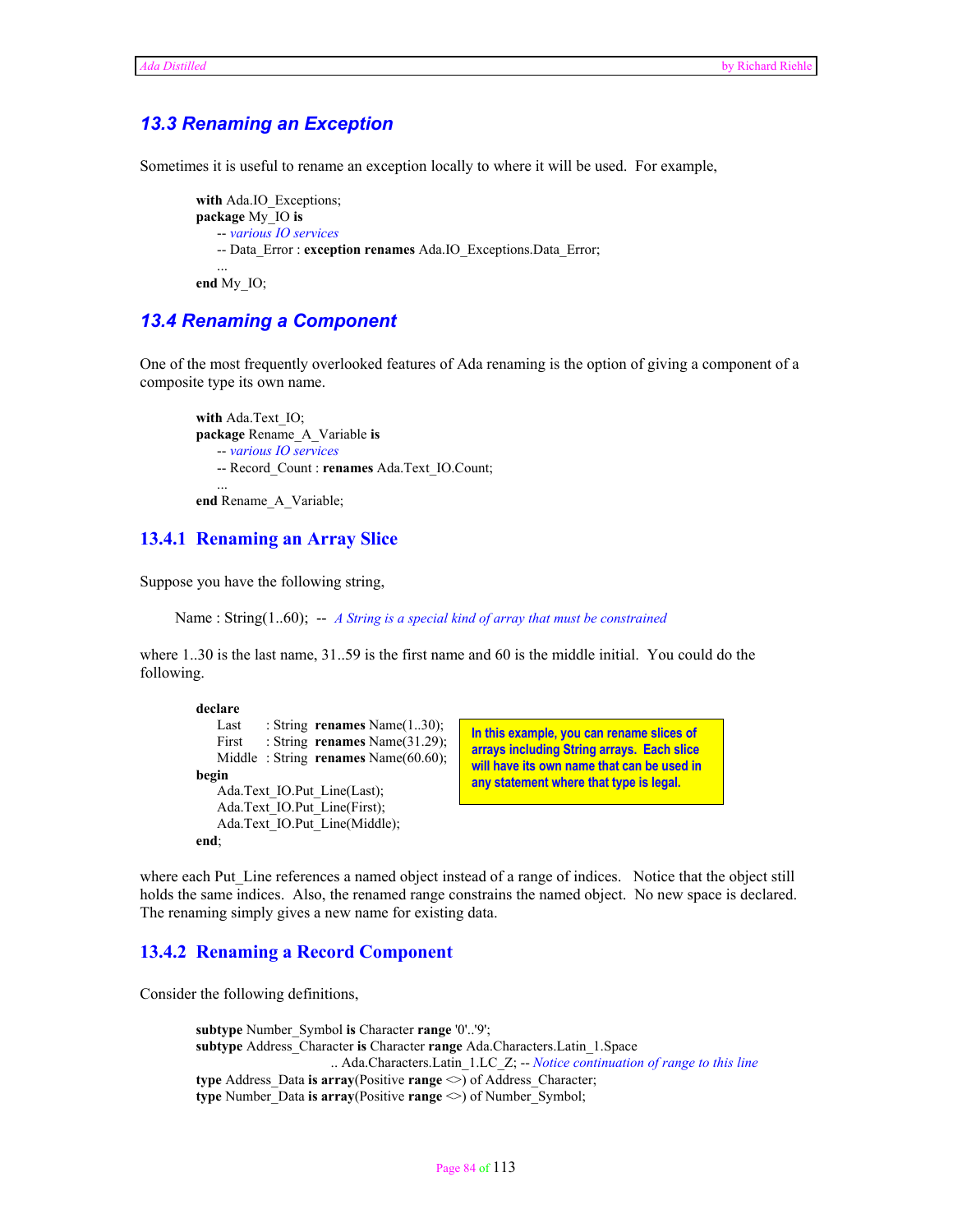| type Phone Number is record                |                     |              |
|--------------------------------------------|---------------------|--------------|
| Country Code : Number Data $(12)$ ;        |                     | Inner record |
| Area Code : Number Data $(13)$ ;           |                     |              |
| Prefix: Number Data $(13)$ ;               |                     |              |
| Last Four: Number Data $(14)$ ;            |                     |              |
| end record:                                |                     |              |
| type Address Record is                     | Inner record        |              |
| The Phone: Phone Number;                   | contained in        |              |
| Street Address 1: Address Data(130);       | <i>outer record</i> |              |
| Street Address $2:$ Address Data $(120)$ ; |                     |              |
| City: Address Data $(125)$ ;               |                     |              |
| State: Address Data $(12)$ ;               |                     |              |
| Zip: Number Data $(15)$ ;                  |                     |              |
| Plus $4:$ Number Data $(14)$ ;             |                     |              |
| end record:                                |                     |              |

One Address Record : Address Record;

Now you can rename an inner component for direct referencing in your program. For example, to rename the Area\_Code in a declare block,

#### **declare** AC : Number\_ Data **renames** One\_Address\_Record .The\_Phone.Area\_Code; **begin** -- Operations directly on variable AC **end**; *Nested data*

The declaration of AC does not create any new data space. Instead, it localizes the name for the component nested more deeply within the record. If the record had deeply nested components that you needed in an algorithm, this renaming could be a powerful technique for simplifying the names within that algorithm.

## *13.5 Renaming a Library Unit*

Suppose you have a package in your library that everyone on the project uses. Further, suppose that package has a long name. You can with that library unit, rename it, and compile it back into the libaray with the new name. Anytime you with the new name, it is the same as withing the original.

```
-- The following code compiles a renamed library unit into the library
with Ada.Generic_Elementary_Functions;
package Elementary_Functions renames Ada.Generic_Elementary_Functions;
with Graphics.Common_Display_Types;
package CDT renames Graphics.Common_Display_Types;
```
Take care when doing this kind of thing. You don't want to confuse others on the project by making up new names that no one knows about. Also, renaming can be a problem when the renamed entity is too far from its original definition or description.

## *13.6. Renaming an Object or Value*

This can be especially troublesome when done too often. I recall a project where the same value was renamed about seven times throughout a succession of packages. Each new name had meaning within the context of the new package but was increasingly untraceable the further one got from its original value.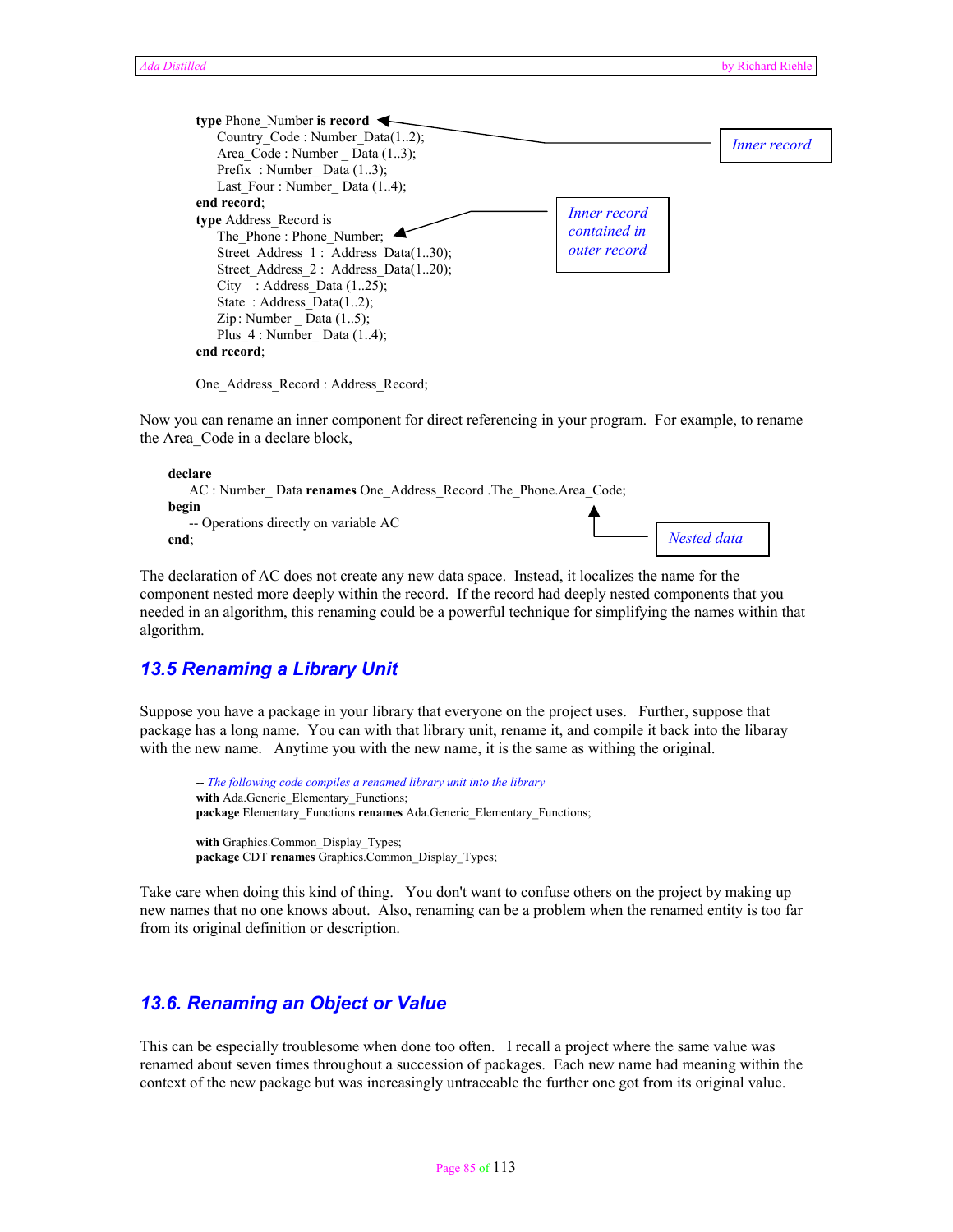| package Messenger is<br>type Message is tagged private;<br>type Message Pointer is access all Message Class;<br>procedure Create(M : in out Message;<br>$S$ : in String);                                          | -- 1 Specification Declaration<br>-- 2 Partial definition, tagged type<br>-- 3 Classwide access type (pointer)<br>-- 4 Operation on the type<br>-- 5 Second parameter for Operation           |                                        |
|--------------------------------------------------------------------------------------------------------------------------------------------------------------------------------------------------------------------|-----------------------------------------------------------------------------------------------------------------------------------------------------------------------------------------------|----------------------------------------|
| procedure Clear (M : in out Message);<br><b>function</b> Message Text (M : Message) return String;<br>function Message Length(M : Message) return Natural;<br>private<br>type String Pointer is access all String; | -- 6 Clear all fields of the Message<br>-- 7 Return the Data of Message<br>-- 8 Return the Length of Message<br>-- 9 Private part of specification<br>-- 10 Private pointer declaration       | <b>Full private</b><br>type definition |
| type Message is tagged record<br>Data : String Pointer;<br>Length : Natural:<br>end record:<br>end Messenger;                                                                                                      | --11 Full definition of type Message type<br>-- 12 Component of Message record<br>-- 13 Component of Message record<br>-- 14 Ends scope of Message record<br>-- 15 End scope of specification |                                        |

#### *13.7. Renaming a Type or Subprogram*

The rename option does not apply to a type declaration. However, if you look back at the example of subtypes elsewhere in this book, you will see that a subtype can be used any place its parent type can be used. John English, in his JEWL package for Windows development, use this capability in clever ways.

Professor English first declares certain types using the spelling of his native England and they renames them for his cousins across the pond. Consider the following examples from JEWL.

```
Original type declaration
   type Colour is ...
Renamed by a subtype declaration;
   subtype Color is Color;
Original subprogram declaration.
   function Centre return Alignment_Type;
Renamed by a renaming declaration;
   function Center return Alignment_Type renames Centre;
```
#### *13.8. Notes on renaming*

Ada developers are cautious about renaming. If the renames is used to localize the effect of an entity, or clarify the understanding of that entity, it can be a good thing. If the renaming is applied to a global variable or to some entity at a great distance from its original declaration, readability might be reduced.

Use renaming to improve readability, understandability, and maintainability for the programmer who will need to update your program after you are finished with it. Array renaming, while often handy, can introduce confusion for a programmer unaccustomed to it.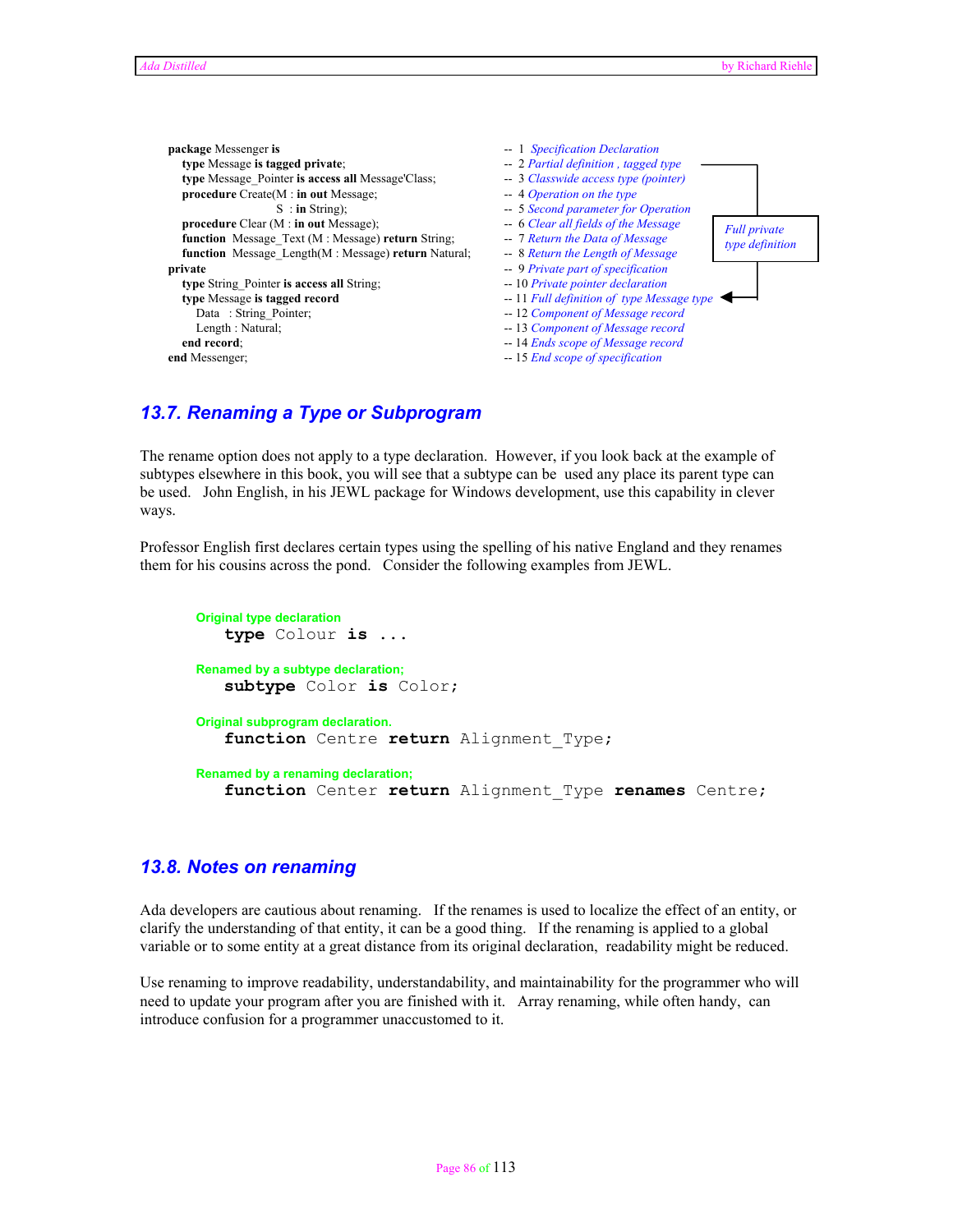# **14. Concurrency with Tasking**

Ada is unique among general purpose programming languages in its support for concurrency. There are two models for Ada concurrency: *multitasking*, and *distributed objects*. The latter, distributed objects is beyond the scope of this book. We focus this discussion on multitasking. In Ada this is simply called tasking. Tasking is implemented using standard Ada language syntax and semantics along with two additional types: *task types* and *protected types*. The syntax and semantics of *task* types and *protected* types is described in Chapter 9 of the Ada Language Reference Manual (ALRM). The semantics are augmented in Annex D and Annex C of the ALRM.

Each task is a sequential entity that may operate concurrently with, and communicate with, other tasks. A task object may be either an anonymous type or an object of a task type.

## *14.1 Fundamental Ideas*

Tasks are concurrent *active* objects. The word *active* in that sentence is important. An active object is called a *task* in Ada. Once it is created and activated a task is in one of two states: *executing* or *suspended*. Ada can support multiple active tasks. In a single processor implementation, only one task can be executing at any instant. In this environment, other active tasks are suspended. When one active task begins to execute, all other tasks are suspended. Tasks can be assigned priorities so they can enter suspended/executing states according to a scheduling algorithm. The underlying Ada Run-time Executive (it comes with every Ada compiler) has a scheduler that controls tasks according to a scheduling model. The scheduling model may vary according the the needs of the execution environment.

Tasks may be designed so they communicate with each other. The communication is called a *rendezvous*. One task communicates with another by placing requests for rendezvous in the *entry queue* of the called task. The calling task goes into a suspended state until the entry (request for rendezvous) in the queue is consumed and and processed by the called task. The called task does not know its caller.

## *14.2 A Keyboard Entry Example*

Task may be anonymous or instances of task types. The following tasks are anonymous. They are concurrently active. Only one executes while the others are suspended.

| <b>package</b> Set Of Tasks is |      |                                    |
|--------------------------------|------|------------------------------------|
| $task T1$ :                    | $-1$ | object of anonymous task type      |
| task T <sub>2</sub> is         |      | -- 2 communicating object          |
| entry $A$ ;                    |      | -- 3 entry point to task           |
| entry $B$ :                    |      | -- 4 entry point to task           |
| end $T2$ ;                     |      | -- 5 end of task specification     |
| $taskT3$ is                    |      | -- 6 communicating task object     |
| entry $X(I : in Character)$ ;  |      | -- 7 parameterized entry point     |
| entry $Y(I : out Character)$ ; |      | -- 8 parameterized entry point     |
| end $T3$ :                     |      | -- 9 end of task specification     |
| end Set Of Tasks:              |      | $-10$ end of package specification |
|                                |      |                                    |

A task has two parts: specification and body. A task may not be a library unit and cannot be compiled by itself. A task must be declared inside some other library unit. In the example, above, there are three task specifications within a package specification. The body of each task will be within the body of the package. For example,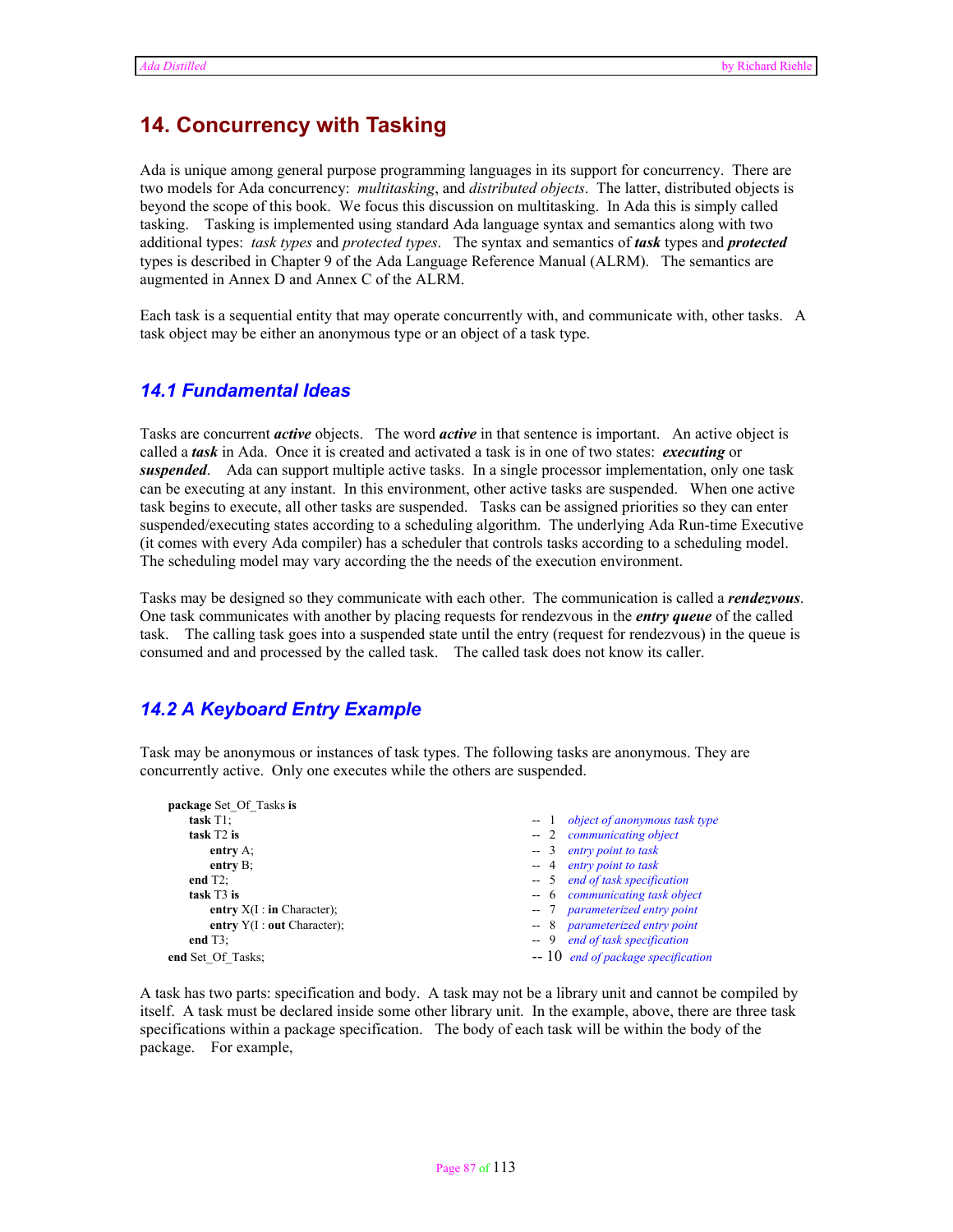```
with Ada.Text_IO; -- 1 Context clause
with Ada.Characters.Latin_1; -- 2 For referencing special characters
use Ada; -- 3 Make package Ada visible
use Characters; -- 4 Make package Characters visible
package body Set_Of_Tasks is -- 5 Enclosing scope for the task bodies
   task body T1 is -- 6 Implement task T1
    Input : Character; -- 7 Local variable
   Output : Character; -8 Local variable
   Column : Positive := 1; -- 9 Could be Text_IO.Positive_Count<br>
-- 10
begin -10loop -- 11
     Text_IO.Get_Immediate (Input); -- 12 Input character with no return key entry
    exit when Input = '\sim'; \qquad -- 13 If the character is a tilde, exit the loop<br>T3. X (Input); \qquad -- 14 Put entry in queue for T3. X; suspend
                                    -- 14 Put entry in queue for T3.X; suspend
     T2.A; -- 15 Put entry in queue for T2.A; suspend
     T2.B; -- 16 Put entry in queue for T2B; suspend
     T3.Y(Output); -- 17 Put entry in queue for T3.Y; suspend
    if Column > 40 then - 18 No more than 40 characters per line
      Column := 1; - 19 Start the character count over from 1
     Text_IO.New_Line; -- 20 and then start a new line
 else -- 21
    Column := Column + 1;<br>
end if: -- 22 Increment the character per line count<br>
-- 23 end if; -- 23
    Text IO.Set Col(Text IO.Positive Count(Column)); -- 24 Note type conversion here
    Ada. Text_IO. Put (Output); <sup>-</sup> -- 25 Print the character on the screen; echo<br>
-- 26 -- 26
   end loop;
  end T1; \begin{array}{r} -27 \text{ } End \text{ } of task \text{ } TI \text{ } implementation \ -28 \end{array}- 28
  task body T2 is -- 29 Implement body of task T2<br>begin -- 30
begin -- 30
loop -- 31
      select -- 32 Select this alternative or terminate when done
      accept A; \qquad -33 Rendezvous point; corresponds to entry in
      accept B; \qquad \qquad -34 task specification. These are sequential here.
      or -- 35 The alternative to selecting accept A;
      terminate; -- 36 Taken only when nothing can call this anymore<br>
-- 37end select; -37<br>d loop : -38end loop ; -38<br>
d T2; -39end T2; -39--\ 40 task body T3 is -- 41 Implement task T3 body
  Temp : Character := Latin_1.Nul; -- 42 Local variable<br>begin -- 43
begin -43 loop -- 44 Choose rendezvous altenative
     select -- 45 Another selective accept statement
      accept X (I : in Character ) do -- 46 Begins critical region for rendezvous
       Temp := I; -- 47 Calling task is suspended until end statement
       end X; -- 48 Rendezvous complete. Caller is not suspended
     or -- 49 or this next altenative
       accept Y (I : out Character ) do -- 50 Critical region begins with do statement
         I := Temp; -- 51 Caller is suspended at this point
         Temp := Latin_1.Nul; -- 52 The non-printing nul character
       end Y; -- 53 Rendezvous complete at this point
    or -- 54 or the terminate alternative which will only
       terminate; -- 55 be taken if no other task can call this one
   end select;<br>
end loop:<br>
\frac{1}{2} 57
   end loop; -57<br>and T3; -58end T3; -58end Set Of Tasks; - 59
```
We apologize for the length of this example. It does serve to show a lot of interesting issues related to tasking. You can key it in and it will work. We also suggest you experiment with it by little alterations.

Each task is coded as a loop. Task T1 simply gets a character from the keyboard, sends that character to T3, gets it back from T3, and prints it to the screen. T3 does nothing with the character, but it could have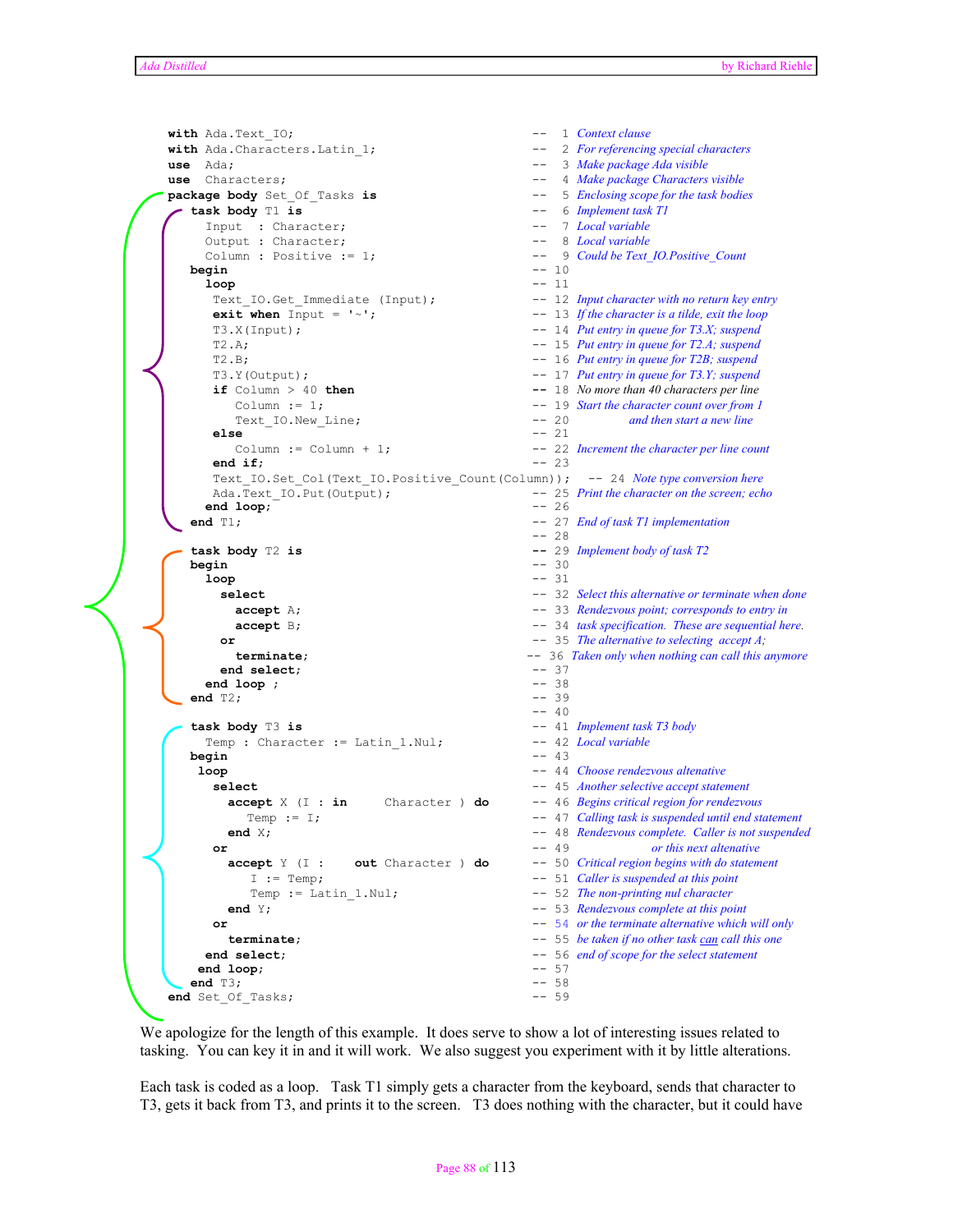more logic for examining the character to see if it is OK. You could modify this program to behave as a simple data entry application. We recommend you do this as an exercise.

Here is a simple little test program you can use with this package.

with Set Of Tasks; **procedure** Test\_Set\_Of\_Tasks **is begin null**; **end** Test Set Of Tasks;

*The tasks, in package Set\_Of\_Tasks, will begin executing as soon as the null statement is executed. It is not necessary to call the tasks.*

Some tasks will have one or more *entry* specifications. In Ada, an entry is unique because it implies an *entry queue*. That is, a call to an entry simply places an entry into a queue. An entry call is not a request for immediate action. If there are already other entries in that queue, the request for action will have to wait for the entries ahead of it to be consumed. Entries disappear from the queue in one of several ways. The most common is for them to complete the rendezvous request.

Each task body has a begin statement. Two of the tasks, T2 and T3, have local variables. The accept statements in the bodies of T2 and T3 correspond to the entry statements in their specifications. A task body may have more than one accept statement for each entry. When an accept statement includes a *do* part, everything up to the end of accept statement is called the *critical region*. A calling task is suspended until the critical region is finished for its entry into the task queue.

Now we examine the details of the program example. Each task in this package specification is an anonymous task. We know this because the word type does not appear in the specification. Task T1 is not callable because it has no entries. Task T2 is callable, but has no parameters in the entry. T3 is callable and includes a parameter list in each entry. A call to an entry is simply placemes a request for action in an entry queue. This is more like message passing than subprogram calling.

The body of this package contains the bodies of the corresponding task specifications. Task body T1 is implemented as a loop. This is not a good model for task design. In fact, it is a bad design. However, it does give us an introductory point into understanding. A better design would permit interrupts to occur and be handled as they occur rather than within the confines of a loop. We show an example of this kind in the next example.

Line 14 is an entry call to T3.X. It includes a parameter of type Character. This entry call puts a request for action in the T3.X queue. There are, potentially, other entries already in that queue. The default, in Ada, is that the entries will be consumed in a FIFO order. This default may be overridden by the designer when deemed appropriate. At Line 14, Task T1 is suspended while waiting for the completion of its request for action. Task T1 will resume once that request is completed.

Lines 15 and 16 are *do nothing* entry calls. We include them in this example for educational purposes, not because they add anything to the design or performance. If we were to reverse Lines 15 and 16, this program would deadlock. Each task is a sequential process. The two accept statements in task T2 are sequential. Entry B cannot be processed until Entry A is processed. This is an important feature of Ada, and almost all models for communicating sequential processes that operate concurrently.

On line 32 in task T2 and line 45 of task T3, we show the start of a *select* statement. This construct allows the task to take a choice of *accept* alternatives, depending on which entry is called. The accept statements in task T3 are not sequential. That is, entry X is not dependent on entry Y and entry Y is not dependent on entry X. The corresponding accept statements may proceed regardless of which is called first.

Lines 36 and 56 have the *terminate* alternative within a select statement. This alternative will never be taken unless no other task can call one of the other entries. The Ada run-time will take the terminate path for every task that has reached the state where it cannot be called, cannot call any other task, and has no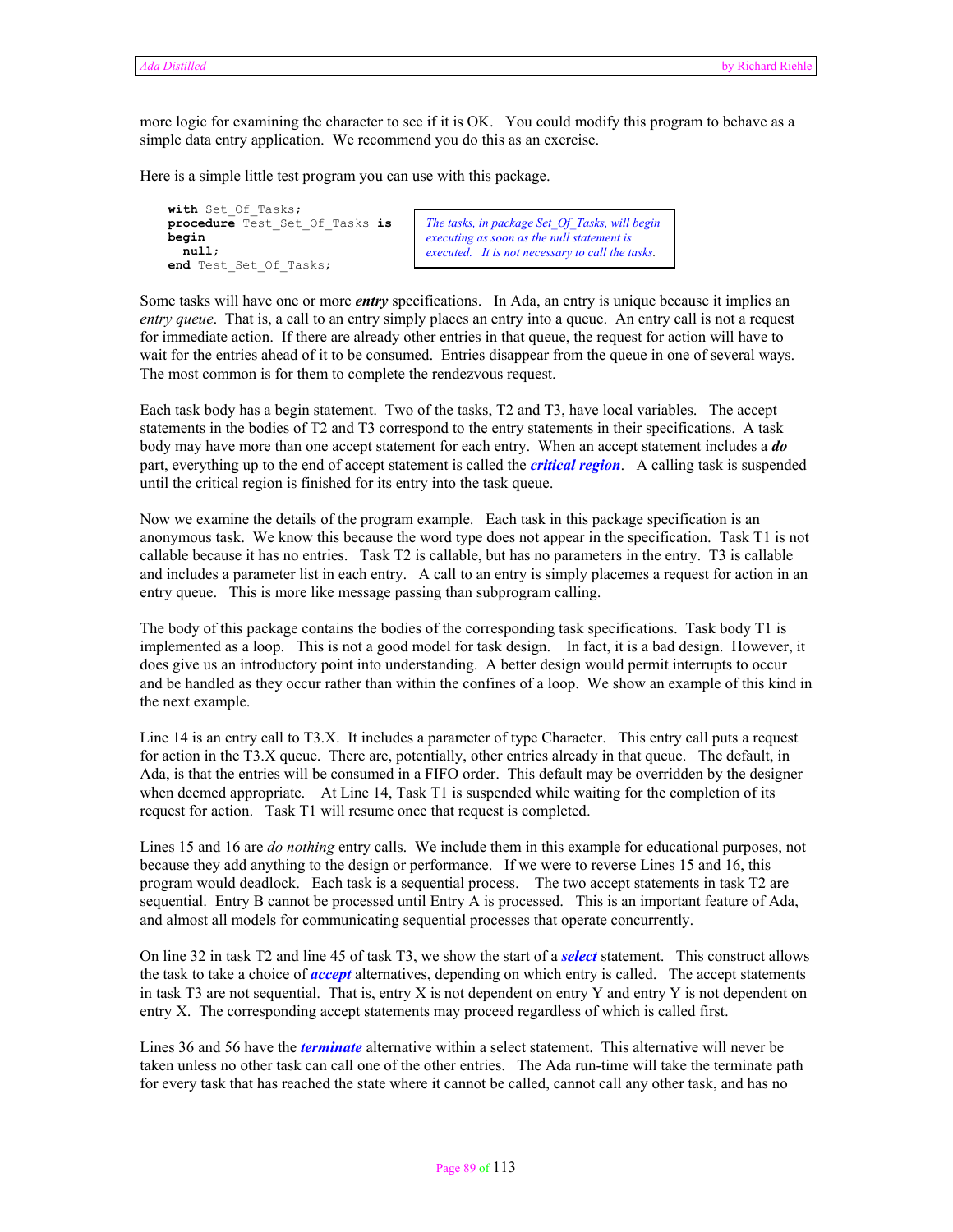other tasks currently dependent on it. This is a graceful way to for a task to die. There is no need for a special *shutdown* entry. Terminate should be used for most service tasks.

If you do not understand the mechanisms associated with an entry queue, you will not understand communicating tasks. It is a rule that, when a task puts an entry into the queue of another task, that entry remains in the queue until it is consumed or otherwise is removed from the queue. The task that puts the entry is suspended until the request for action is completed. The calling task may request, as part of the call, that the request remain in the queue for a limited period, after which it is removed from the queue.

Task T3 cannot identify who called which entry. It cannot purge its own queue. It can determine how many entries are in each queue. That is, we could have a statement that gets X'Count or Y'Count within task T3.

Lines 47-48 and 52-53 are the procedural statements within an accept statement. Every statement between the word *do* and the corresponding *end* is in the *critical region*, mentioned earlier. Statement 47 must occur before statement 48. Task T1, when it makes a call, T3.Input(...), is suspended until the entire critical region is finished. T3.Input will consume an entry from its own queue, process that entry in the critical region, and finish. Once it is finished with the statements in the critical region, task T1 is released from its suspended state and may continue.

In tasks T2 and T3, the loop serves a slightly different purpose than in task T1. Here the loop is more of a semantic construct to prevent the task from doing one set of actions and then terminating. That is, the loop guarantees the task will remain active for as long as it is needed.

#### *14.3 Protecting Shared Data*

It has been traditional for a design in which concurrent threads share access to the same resource to use some kind of Semaphore. Semaphores come in many different varieties. The two most common are the counting semaphore and the binary semaphore. The latter is sometimes called a Mutex. A Semaphore is a low-level mechanism that exposes a program to many kinds of potential hazards. Ada uses a different mechanism, the protected object, which allows the programmer to design encapsulated, self-locking objects where the data is secure against multiple concurrent updates.

Protected types are a large topic. Therefore, we show only one simple version in this book. The reader is encouraged to study this in greater depth if they need to develop Ada software using the tasking model. The following example illustrates all of three operators of a protected object. There a lot of reasons why you would not want to design a task-based application in exactly the way this one is designed. There are some inherent inefficiencies in the design but it does illustrate some fundamental ideas you should know.

```
with Ada.Text IO; -- 1
procedure Protected_Variable_Example is -- 2
  package TIO renames Ada.Text IO; -- 3
 task T1; -4\textbf{task } T2; \quad -5 protected Variable is -- 6 Could have been a type definition
    procedure Modify(Data : Character); -- 7 Object is locked for this operation
    function Query return Character ; \qquad \qquad -8 Read-only. May not update data
    entry Display(Data : Character; T : String); -- 9 An entry has a queue
  private -10Shared Data : Character := '0'; -- 11 All data is declared here
  end Variable; -12
```
**Although this will work with Text\_IO, it is not a good idea to use protected types with Text\_IO in this way. We do this only for pedagogical purposes.**

**protected body** Variable **is**  $-13$  *No begin end part in protected body*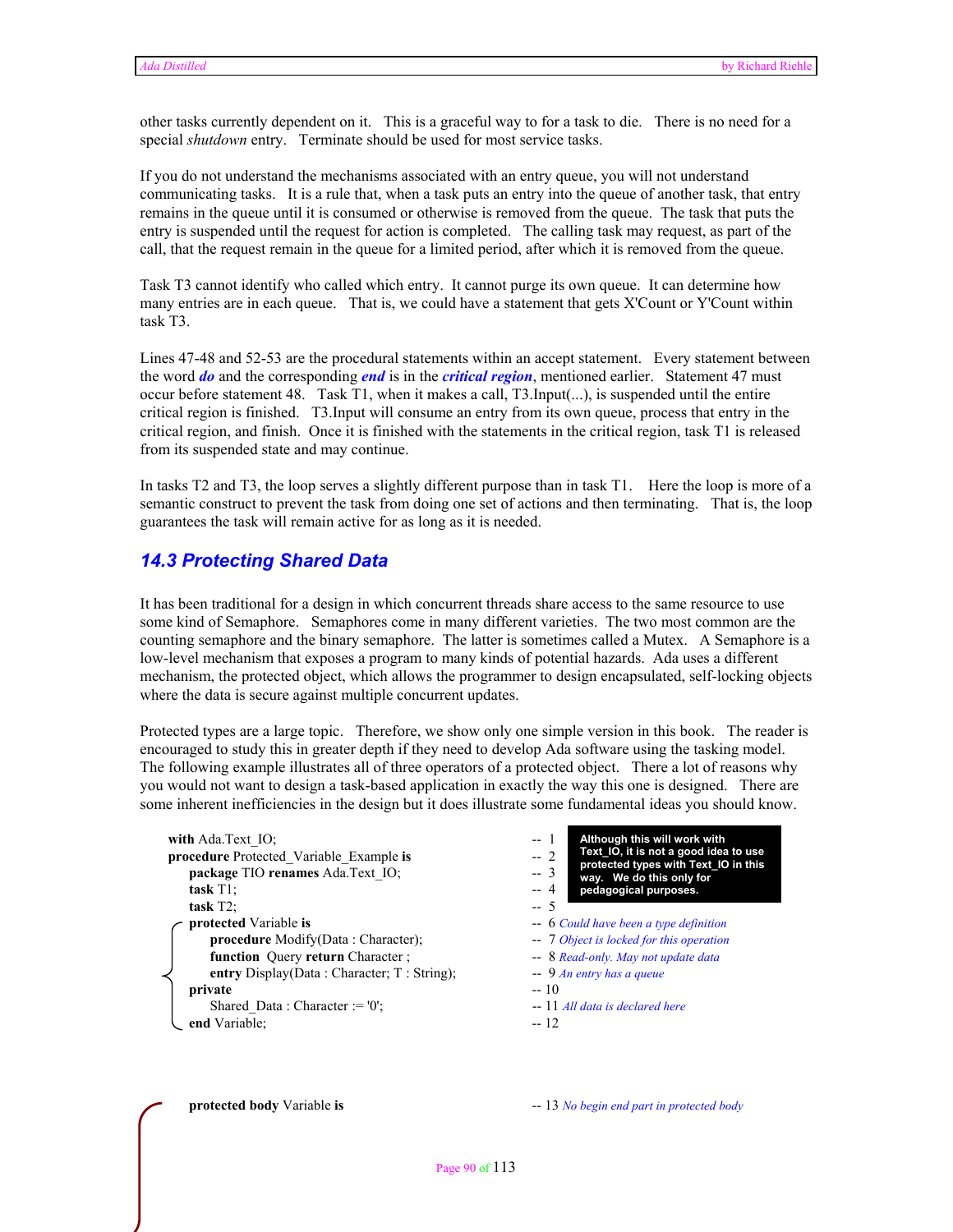| entry Display(Data: Character; T: String) | -- 14 A queue and a required barrier that                                                                       |
|-------------------------------------------|-----------------------------------------------------------------------------------------------------------------|
| when Display'Count $> 0$ is               | -- 15<br>acts like a pre-condition                                                                              |
| begin                                     | $-16$                                                                                                           |
| TIO.Put(T $\&$ "");                       | $-17$                                                                                                           |
| TIO.Put(Data);                            | $-18$                                                                                                           |
| TIO.New Line;                             | $-19$                                                                                                           |
| end Display;                              | $-20$<br>When a procedure is executed, the object is locked                                                     |
| procedure Modify (Data: Character) is     | $-21$<br>for update only. It is performed in mutual exclusi                                                     |
| begin                                     | $-22$<br>No other updates can be performed at the same tir                                                      |
|                                           | Shared<br>Any other calls to modify must wait for it to be the                                                  |
| end Modify;                               | $-24$<br>protected object to be unlocked.                                                                       |
| function Query return Character is        | $-25$                                                                                                           |
| begin                                     | $-26$                                                                                                           |
| return Shared Data;                       | The object is locked for read-only. No updates ca<br>$-27$<br>be performed. A function is not allowed to update |
| end Query;                                | $-28$<br>the encapsulated data.                                                                                 |
| end Variable;                             | $-29$                                                                                                           |
| task body T1 is                           | $-30$                                                                                                           |
| Local: Character := $'a$ ;                | $-31$                                                                                                           |
| Output : Character;                       | $-32$<br>It does not matter how many tasks are trying to                                                        |
| begin                                     | $-33$<br>update the data. Only one can do so at any time.                                                       |
| loop                                      | $-34$<br>This task, and its corresponding task will update                                                      |
| TIO.Get Immediate(Local);                 | $-35$<br>the protected variable in mutual exclusion.                                                            |
| exit when Local not in '0''z';            | $-36$                                                                                                           |
| Variable.Modify(Local);                   | $-37$                                                                                                           |
| Output := Variable.Query;                 | $-38$                                                                                                           |
| Variable.Display(Output, "T1");           | $-39$                                                                                                           |
| end loop;                                 | $-40$                                                                                                           |
| end $T1$ ;                                | $-41$                                                                                                           |
| task body T2 is                           | $-42$                                                                                                           |
| Local : Character := $a$ ';               | $-43$                                                                                                           |
| Output : Character;                       | $-44$                                                                                                           |
| begin                                     | $-45$                                                                                                           |
| loop                                      | $-46$                                                                                                           |
| TIO.Get Immediate(Local);                 | $-47$                                                                                                           |
| exit when Local not in '0''z';            | $-48$                                                                                                           |
| Variable.Modify(Local);                   | $-49$                                                                                                           |
| Output := Variable.Query;                 | $-50$                                                                                                           |
| Variable.Display(Output, "T2");           | $-51$                                                                                                           |
| end loop;                                 | $-52$                                                                                                           |
| end $T2$ ;                                | $-53$                                                                                                           |
| begin                                     | $-54$                                                                                                           |
| null;                                     | $-55$                                                                                                           |
| end Protected Variable Example;           | $-56$                                                                                                           |

Every operation in a protected object is performed in mutual exclusion. The object is locked for update only during the modification operations. It is locked for read only during query operations. It is impossible for both update and query to occur at the same time. A function is read-only. During function calls, the object is locked for read-only. An entry, as with a task, has a queue. Every entry is controlled by a boolean pre-condition that must be satisfied before it can be entered.

Think of the difference between a semaphore and a protected type in terms of an airplane lavatory. If you were to enter the lavatory and depend on the flight attendendant to set the lock when you enter and remove the lock to let you out, that would be analogous to a semaphore. In a protected type, once you enter the lavatory, you set the lock yourself. Once you are finished with your business in the lavatory, you unlock it yourself, and it is now free for someone else to use. A protected object knows when it is finished with its work and can unlock itself so another client can enter.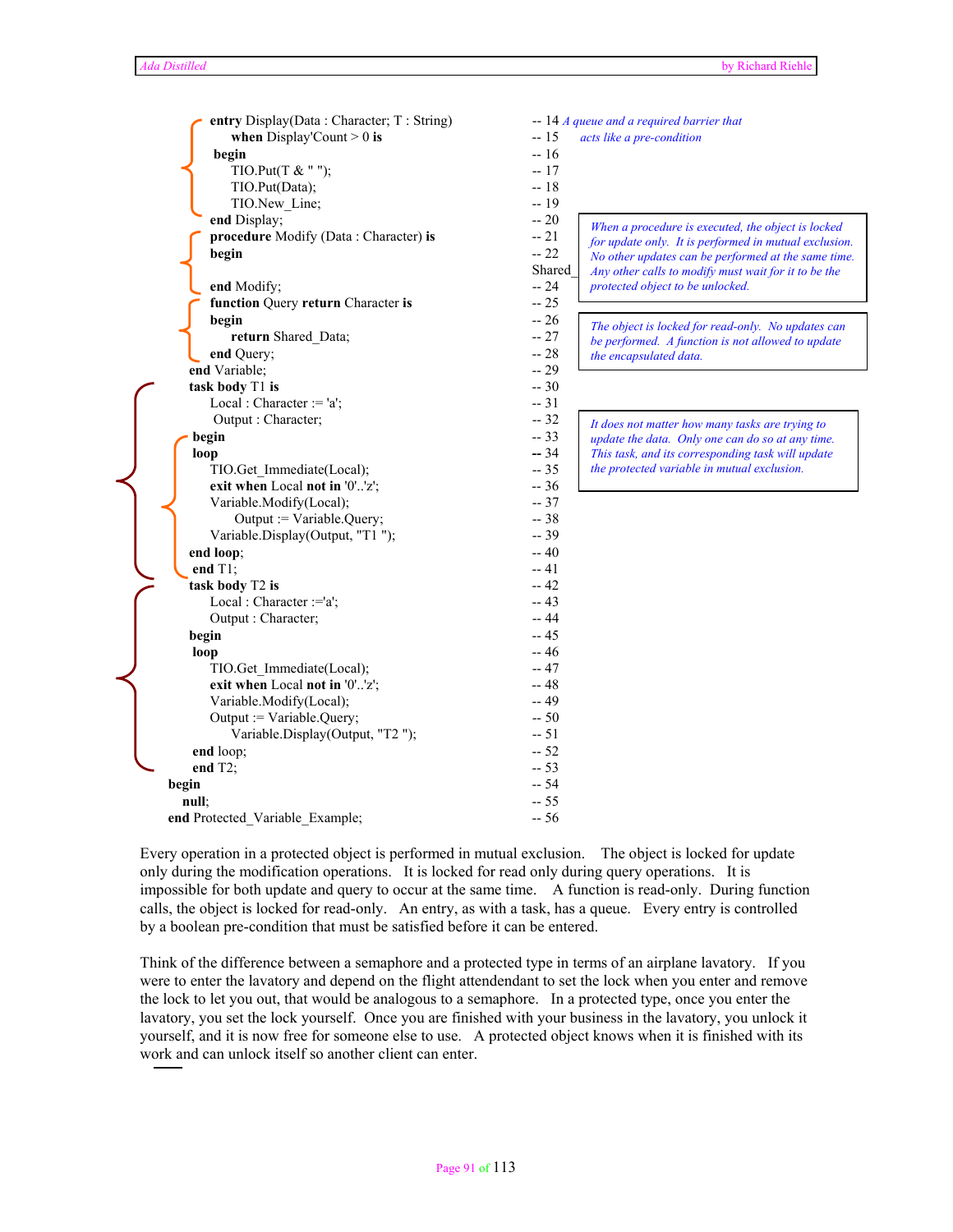# **A. Annexes, Appendices and Standard Libraries**

| abort    | case     | for      | new       | raise    | tagged    |
|----------|----------|----------|-----------|----------|-----------|
| abs      | constant | function | not       | range    | task      |
| abstract |          |          | null      | record   | terminate |
| accept   | declare  | generic  |           | rem      | then      |
| access   | delay    | goto     | οf        | renames  | type      |
| aliased  | delta    |          | or        | requeue  |           |
| all      | digits   | if       | others    | return   | until     |
| and      | do       | in       | out       | reverse  | use       |
| array    |          | is       |           |          |           |
| at       | else     |          | package   | select   | when      |
|          | elsif    | limited  | pragma    | separate | while     |
| begin    | end      | loop     | private   | subtype  | with      |
| body     | entry    |          | procedure |          |           |
|          | exit     | mod      | protected |          | xor       |

**Be careful when using the words in red.**

*Every language has reserved words, sometimes called keywords. Notice that, among Ada's 69 reserved words, there are no explicit data types. Instead, pre-defined types are declared in package Standard.*

*Sometimes people will try to evaluate a language by counting the number of reserved words. This is a silly metric and the intelligent student will select more substantive criteria.*

*Some Ada reserved words are overloaded with more than one meaning, depending on context. The compiler will not let you make a mistake in the use of a reserved word.*

## *A.1 Package Standard*

**package Standard is always in scope. Every entity is directly visible to every part of an Ada program. Think of it as the root parent of every other package in any Ada program.**

```
package Standard is -- This package is always visible and never needs a with clause or use clause
   pragma Pure(Standard);
   type Boolean is (False, True); -- An enumerated type; and ordered set; False is less than True
   -- The predefined relational operators for this type are as follows:<br>-- function "=" (Left, Right : Boolean) retu
   -- function "=" (Left, Right : Boolean) return Boolean;
   -- function "/=" (Left, Right : Boolean) return Boolean;<br>-- function "<" (Left, Right : Boolean) return Boolean;
    -- function "<" (Left, Right : Boolean) return Boolean;
   -- function "<=" (Left, Right : Boolean) return Boolean;<br>-- function ">" (Left, Right : Boolean) return Boolean;
   -- function ">" (Left, Right : Boolean) return Boolean;<br>-- function ">=" (Left, Right : Boolean) return Boolean;
                           (Left, Right : Boolean) return Boolean;
   -- The predefined logical operators and the predefined logical
   -- negation operator are as follows:
   -- function "and" (Left, Right : Boolean) return Boolean;<br>-- function "or" (Left, Right : Boolean) return Boolean;
                           -- function "or" (Left, Right : Boolean) return Boolean;
   -- function "xor" (Left, Right : Boolean) return Boolean;
   -- function "not" (Right : Boolean) return Boolean;
   -- The integer type root integer is predefined; The corresponding universal type is universal integer.
       type Integer is range implementation-defined;
       subtype Natural is Integer range 0 .. Integer'Last;
       subtype Positive is Integer range 1 .. Integer'Last;
   -- The predefined operators for type Integer are as follows:
   -- function "=" (Left, Right : Integer'Base) return Boolean;
   -- function "/=" (Left, Right : Integer'Base) return Boolean;
   -- function "<" (Left, Right : Integer'Base) return Boolean;
    -- function "<=" (Left, Right : Integer'Base) return Boolean;
   -- function ">" (Left, Right : Integer'Base) return Boolean;
    -- function ">=" (Left, Right : Integer'Base) return Boolean;
   -- function "+" (Right : Integer'Base) return Integer'Base;<br>-- function "-" (Right : Integer'Base) return Integer'Base;
                            (Right : Integer'Base) return Integer'Base;
   -- function "abs" (Right : Integer'Base) return Integer'Base;
   -- function "+" (Left, Right : Integer'Base) return Integer'Base;
   -- function "–" (Left, Right : Integer'Base) return Integer'Base;
   -- function "*" (Left, Right : Integer'Base) return Integer'Base;<br>-- function "/" (Left, Right : Integer'Base) return Integer'Base;
                          (Left, Right : Integer'Base) return Integer'Base;
                                                                                                   Package Standard is the implied
                                                                                                   parent of every other Ada package.
                                                                                                   It does not need a with clause or a
                                                                                                   use clause. Every element of
                                                                                                   package Standard is always visible
                                                                                                   to every part of every Ada
                                                                                                   program.
                                                                                                   This package defines the types,
                                                                                                   Integer, Boolean, Float, Character,
                                                                                                   String, Duration. It also defines
                                                                                                   two subtypes, Natural and Positive.
                                                                                                   All numeric types are
                                                                                                   implementation dependent.
                                                                                                   Therefore, do not use predefined
                                                                                                   numeric types in your Ada
                                                                                                   program designs. Instead, define
                                                                                                   your own numeric types with
                                                                                                   problem-based constraints.
                                                                                          Note: Parameter and return types
                                                                                          are Integer'Base rather than Integer.
```
Page 92 of 113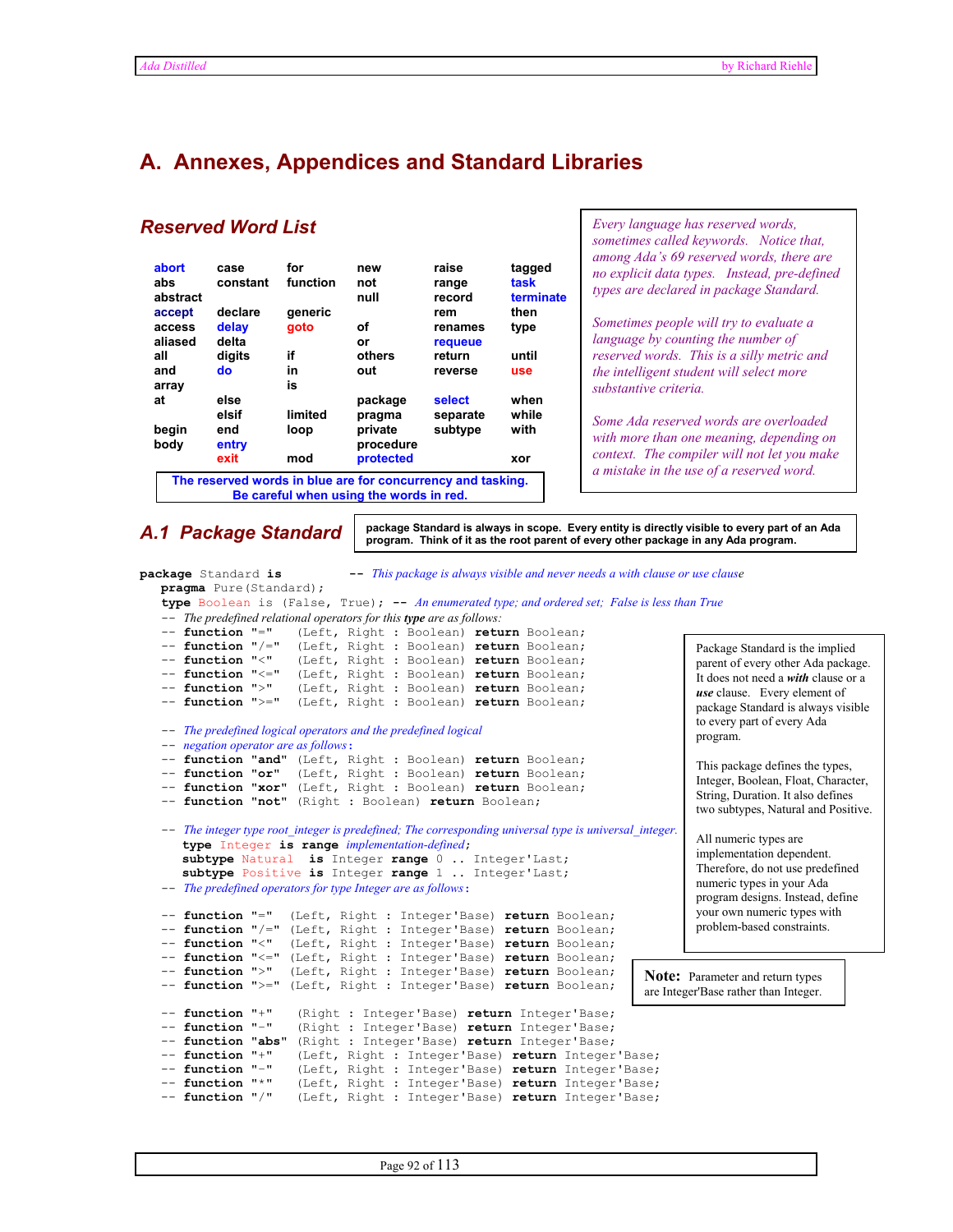```
-- function "rem" (Left, Right : Integer'Base) return Integer'Base;
-- function "mod" (Left, Right : Integer'Base) return Integer'Base;
-- function "**" (Left : Integer'Base; Right : Natural) return Integer'Base;
-- The floating point type root real is predefined; The corresponding universal type is universal real.
   type Float is digits implementation-defined;
-- The predefined operators for this type are as follows:
-- function "=" (Left, Right : Float) return Boolean;<br>-- function "/=" (Left, Right : Float) return Boolean;
-- function "/=" (Left, Right : Float) return Boolean;<br>-- function "<" (Left, Right : Float) return Boolean;
-- function "<" (Left, Right : Float) return Boolean;
-- function "<=" (Left, Right : Float) return Boolean;<br>-- function ">" (Left, Right : Float) return Boolean;
-- function ">" (Left, Right : Float) return Boolean;<br>-- function ">=" (Left, Right : Float) return Boolean;
                       (Left, Right : Float) return Boolean;
-- function "+" (Right : Float) return Float;
                        (Right : Float) return Float;
-- function "abs" (Right : Float) return Float;
-- function "+" (Left, Right : Float) return Float;
-- function "–" (Left, Right : Float) return Float;
-- function "*" (Left, Right : Float) return Float;<br>-- function "/" (Left, Right : Float) return Float;
                       (Left, Right : Float) return Float;
-- function "**" (Left : Float; Right : Integer'Base) return Float;
-- In addition, the following operators are predefined for the root numeric types:
function "*" (Left : root_integer; Right : root_real) return root_real; function "*" (Left : root real; Right : root_integer) return root_re
function "*" (Left : root_real; Right : root_integer) return root_real; function "/" (Left : root real; Right : root integer) return root real;
                                              Right : root integer) return root real;
-- The type universal_fixed is predefined.
-- The only multiplying operators defined between fixed point types are:
function "*" (Left : universal_fixed; Right : universal_fixed)
          return universal_fixed;
function "/" (Left : universal_fixed; Right : universal_fixed)
           return universal_fixed;
-- The declaration of type Character is based on the standard ISO 8859-1 character set.
-- There are no character literals corresponding to the positions forcontrol characters.
-- They are indicated in italics in this definition. See 3.5.2.
type Character is
(nul, soh, stx, etx, eot, enq, ack, bel, -- 0 (16#00#) .. 7 (16#07#)
 bs, ht, lf, vt, ff, cr, so, si, -- 8 (16#08#) .. 15 (16#0F#)
 dle, dc1, dc2, dc3, dc4, nak, syn, etb, -- 16 (16#10#)..23 (16#17#)
 can, em, sub, esc, fs, gs, rs, us, -- 24 (16#18#) .. 31 (16#1F#)
' ', '!', '"', '#', '$', '%', '&', ''', -- 32 (16#20#) .. 39 (16#27#)
'(', ')', '*', '+', ',' ,'-', '.', '/', -- 40 (16#28#) .. 47 (16#2F#)
'0', '1', '2', '3', '4', '5', '6', '7', -- 48 (16#30#) .. 55 (16#37#)
'8', '9', ':', ';', '<', '=', '>', '?', -- 56 (16#38#) .. 63 (16#3F#)
'@', 'A', 'B', 'C', 'D', 'E', 'F', 'G', -- 64 (16#40#) .. 71 (16#47#)
'H', 'I', 'J', 'K', 'L', 'M', 'N', 'O',
'P', 'Q', 'R', 'S', 'T', 'U', 'V', 'W', -- 80 (16#50#) .. 87 (16#57#)
'X', 'Y', 'Z', '[', '\', ']', '^', '_', --- 88 (16#58#)...95 (16#5F#)<br>'`', 'a', 'b', 'c', 'd', 'e', 'f', 'g', -- 96 (16#60#)...103 (16#67#)
''', 'a', 'b', 'c', 'd', 'e', 'f', 'g',
'h', 'I', 'j', 'k', 'l', 'm', 'n', 'o', --- 104 (16#68#)...111 (16#6F#)<br>'p', 'q', 'r', 's', 't', 'u', 'v', 'w', --- 112 (16#70#)...119 (16#77#)'
'p', 'q', 'r', 's', 't', 'u', 'v', 'w', -- 112 (16#70#) .. 119 (16#77#)
'x', 'y', 'z', '('', '|', ')}', '~'', 'del, -- 120 (16#78#).127 (16#7F#) respectively. 128, reserved 128, reserved 129, bph, nbh, -- 128 (16#80#).131 (16#83#)reserved_128, reserved_129, bph, nbh, -- 128 (16#80#)..131 (16#83#)<br>
reserved_132, nel, ssa, esa, -- 132 (16#84#)..135 (16#87#)
reserved_132, nel, ssa, esa, -- 132 (16#84#) .. 135 (16#87#)
hts, htj, vts, pld, plu, ri, ss2, ss3,
dcs, pu1, pu2, sts, cch, mw, spa, epa, -- 144 (16#90#) .. 151 (16#97#)
sos, reserved_153, sci, csi, -- 152 (16#98#)..155 (16#9B#)<br>st, osc, pm, apc, -- 156 (16#9C#)..159 (16#9F#)
                                                                  st, osc, pm, apc, -- 156 (16#9C#) .. 159 (16#9F#)
' ', '¡', '¢', '£', '¤', '¥', '¦', '§' -- 160 (16#A0#) .. 167 (16#A7#)
'¨', '©', 'ª', '≪', '¬', '−', '©', ' ̄'       −− 168 (16#A8#).. 175 (16#AF#)
'°', '±', '²', '³', '´', 'µ', '¶', '·' -- 176 (16#B0#) .. 183 (16#B7#)
\frac{1}{2}, \frac{1}{2}, \frac{1}{2}, \frac{1}{2}, \frac{1}{2}, \frac{1}{2}, \frac{1}{2}, \frac{1}{2}, \frac{1}{2}, \frac{1}{2}, \frac{1}{2}, \frac{1}{2}, \frac{1}{2}, \frac{1}{2}, \frac{1}{2}, \frac{1}{2}, \frac{1}{2}, \frac{1}{2}, \frac{1}{2}, \frac{1}{2}, Warning:
                                                                                     Do not use predefined Float from
                                                                                     package Standard in your production
                                                                                     programs. This type is useful for
                                                                                      student programs but is not well-suited
                                                                                      to portable software targeted to some
                                                                                     actual production application.
                                                                                       See also:
                                                                                       package Ada.Characters
                                                                                       package Ada.Characters.Latin_1
                                                                                       package Ada.Characters.Handling
                                                                                Note: Fixed point arithmetic on root types
                                                                                and universal fixed-point types is defined
                                                                                here. See also ALRM 4.5.5/16-20
                                                                                                        Characters beyond
                                                                                                         the normal 7 bit
                                                                                                         ASCII format now
                                                                                                        use 8 bits. Also see
                                                                                                        Wide-Character
```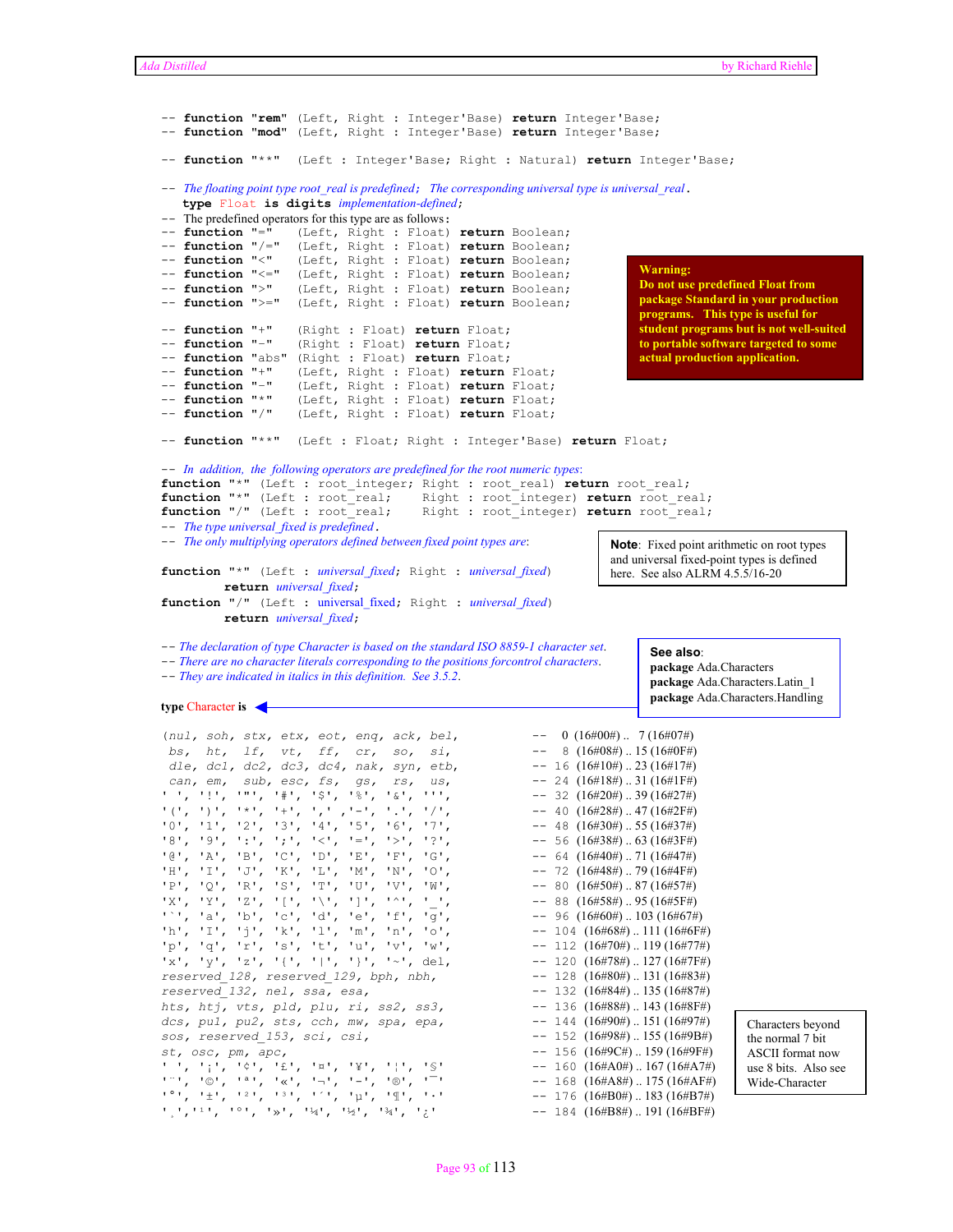| 'À', 'Á', 'Â', 'Ã', 'Ä', 'Å', 'Æ', 'C'                                                                                                                                                                                                                                                                                                                                                                                                                                                                                        | $-- 192 (16\#C0\#)$ 199 (16#C7#)                                                                                                                                                                                                              |
|-------------------------------------------------------------------------------------------------------------------------------------------------------------------------------------------------------------------------------------------------------------------------------------------------------------------------------------------------------------------------------------------------------------------------------------------------------------------------------------------------------------------------------|-----------------------------------------------------------------------------------------------------------------------------------------------------------------------------------------------------------------------------------------------|
| 'È', 'É', 'Ê', 'Ë', 'Ì', 'Í', 'Î', 'Ï'                                                                                                                                                                                                                                                                                                                                                                                                                                                                                        | $--$ 200 (16#C8#)207 (16#CF#)                                                                                                                                                                                                                 |
| 'Đ', 'Ñ', 'Ò', 'Ó', 'Ô', 'Õ', 'Ö', 'x'                                                                                                                                                                                                                                                                                                                                                                                                                                                                                        | $--$ 208 (16#D0#)  215 (16#D7#)                                                                                                                                                                                                               |
| 'Ø', 'Ú', 'Ú', 'Û', 'Ü', 'Ý', 'Þ', 'ß'                                                                                                                                                                                                                                                                                                                                                                                                                                                                                        | $--$ 216 (16#D8#)223 (16#DF#)                                                                                                                                                                                                                 |
| 'à', 'á', 'â', 'ã', 'ä', 'å', 'æ', 'ç'                                                                                                                                                                                                                                                                                                                                                                                                                                                                                        | $--$ 224 (16#E0#)  231 (16#E7#)                                                                                                                                                                                                               |
| 'è', 'é', 'ê', 'ë', 'ì', 'í', 'î', 'ï'                                                                                                                                                                                                                                                                                                                                                                                                                                                                                        | $--$ 232 (16#E8#)239 (16#EF#)                                                                                                                                                                                                                 |
| 'ð', 'ñ', 'ò', 'ó', 'ô', 'õ', 'ö', '÷'                                                                                                                                                                                                                                                                                                                                                                                                                                                                                        | $--$ 240 (16#F0#)247 (16#F7#)                                                                                                                                                                                                                 |
| 'ø', 'ù', 'ú', 'û', 'ü', 'ý', 'þ', 'ÿ'                                                                                                                                                                                                                                                                                                                                                                                                                                                                                        | $--$ 248 (16#F8#)255 (16#FF#)                                                                                                                                                                                                                 |
| -- The predefined operators for the type Character are the same as for any enumeration type.<br>-- The declaration of type Wide Character is based on the standard ISO 10646 BMP character set.<br>-- The first 256 positions have the same contents as type Character. See 3.5.2.<br>type Wide_Character is (nul, soh  FFFE, FFFF);<br>package ASCII is  end ASCII; -- Obsolescent; see J.5<br>- Predefined string types:<br>type String is array (Positive range $\langle \rangle$ ) of Character;<br>pragma Pack (String); | This is equivalent to Unicode. Can be used for<br>internationalization of a language implementation.                                                                                                                                          |
|                                                                                                                                                                                                                                                                                                                                                                                                                                                                                                                               |                                                                                                                                                                                                                                               |
| -- The predefined operators for this type are as follows:<br>function "=" (Left, Right: String) return Boolean;<br>$- \, -$                                                                                                                                                                                                                                                                                                                                                                                                   |                                                                                                                                                                                                                                               |
| function "/=" (Left, Right: String) return Boolean;<br>$ -$                                                                                                                                                                                                                                                                                                                                                                                                                                                                   | Strings of with the same constraint can                                                                                                                                                                                                       |
| function "<" (Left, Right: String) return Boolean;<br>$- -$                                                                                                                                                                                                                                                                                                                                                                                                                                                                   | take advantage of these operators.                                                                                                                                                                                                            |
| function "<=" (Left, Right: String) return Boolean;<br>$\qquad \qquad -$                                                                                                                                                                                                                                                                                                                                                                                                                                                      |                                                                                                                                                                                                                                               |
| function ">" (Left, Right: String) return Boolean;<br>$- -$                                                                                                                                                                                                                                                                                                                                                                                                                                                                   |                                                                                                                                                                                                                                               |
| function ">=" (Left, Right: String) return Boolean;<br>$- \, -$                                                                                                                                                                                                                                                                                                                                                                                                                                                               |                                                                                                                                                                                                                                               |
| function "&" (Left: String;<br>Right: String)<br>$\qquad \qquad -$<br>function "&" (Left: Character; Right: String)<br>$\qquad \qquad -$<br>function "&" (Left: String;<br>$- -$<br>function "&" (Left: Character; Right: Character) return String;<br>$\qquad \qquad -$<br>type Wide String is array (Positive range <> ) of Wide Character;                                                                                                                                                                                 | This operator is used to catenate<br>return String;<br>arrays to arrays, arrays to<br>return String;<br>components, etc. It is defined for<br>Right: Character) return String;<br>any kind of array as well as for<br>predefined type Strring |
| pragma Pack (Wide String);                                                                                                                                                                                                                                                                                                                                                                                                                                                                                                    |                                                                                                                                                                                                                                               |
| -- The predefined operators for Wide_String correspond to those for String                                                                                                                                                                                                                                                                                                                                                                                                                                                    |                                                                                                                                                                                                                                               |
| type Duration is delta implementation-defined range implementation-defined;<br>-- The predefined operators for the type Duration are the same as formally fixed point type.                                                                                                                                                                                                                                                                                                                                                   | Used in delay statements in tasking. See<br>data types in package Calendar, ALRM 9.6                                                                                                                                                          |
| -- The predefined exceptions:                                                                                                                                                                                                                                                                                                                                                                                                                                                                                                 |                                                                                                                                                                                                                                               |

```
Constraint_Error: exception;
Program_Error : exception;
Storage_Error : exception;<br>Tasking Error : exception;
Tasking_Error
                                          These exceptions are predefined in this package. A designer may define more
                                          exceptions. Note the absence of Numeric_Error, which is now obsolescent in the
                                         current standard.
```
**end** Standard;

# *A.2 The Package Ada*

**package** Ada **is pragma** Pure(Ada); **end** Ada

package Ada is the parent package for many of the library units. It has no type definitions and no operations. It is nothing more than a placeholder packge that provides a common root (common ancestor) for all of its descendants. As you learn more about parent and child packages, you will understand the value for having one package that is a common root.

The expression, pragma Pure (Ada), is a compiler directive. Pragmas are compiler directives. This directive is of little interest to you at this stage of your study. It will be very important when you being developing larger software systems, especially those that require the Distributed Systems Annex (Annex E).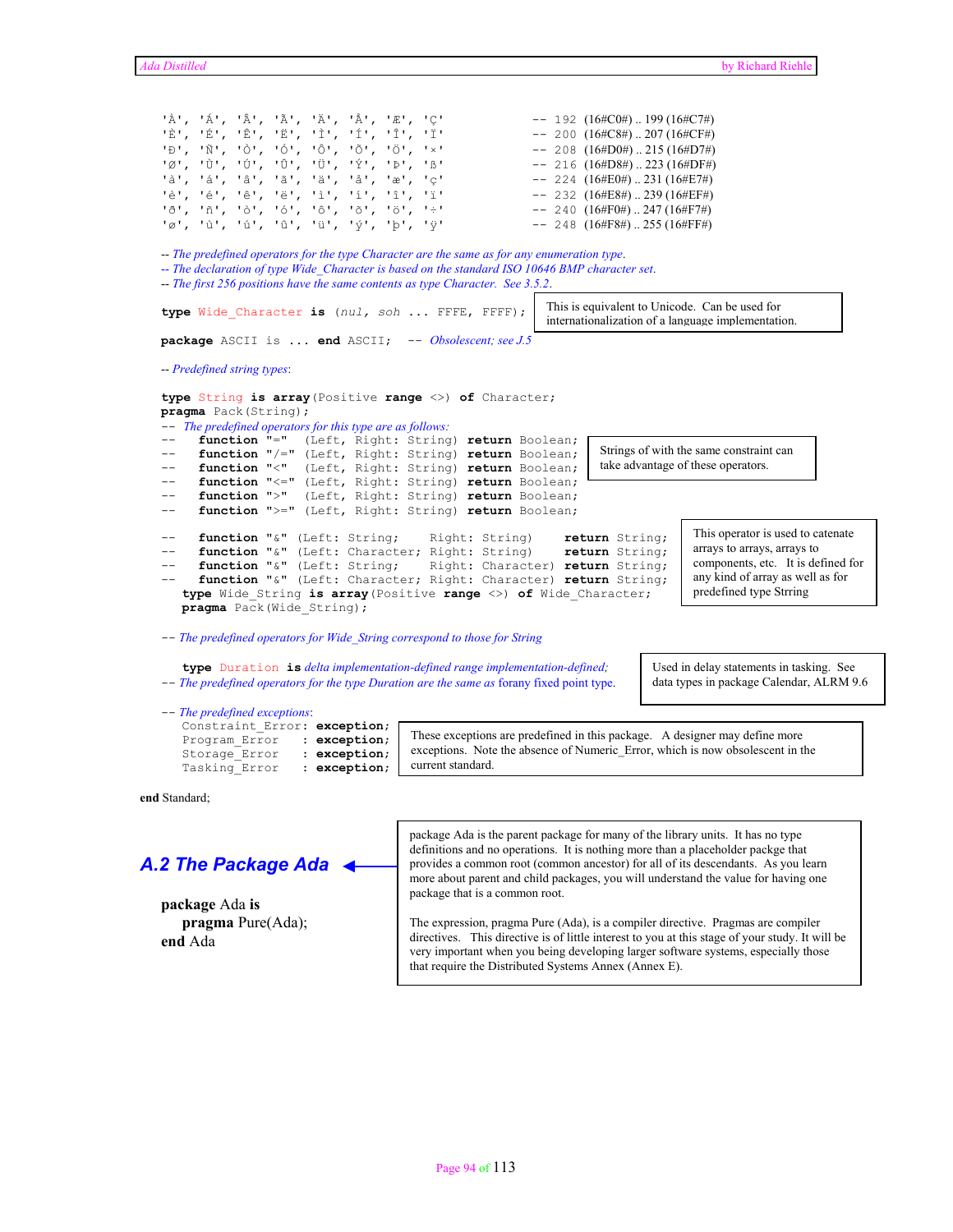## *package Numerics*

This is the root package for a variety of numerics packages.

```
package Ada.Numerics is
  pragma Pure(Numerics);
  Argument_Error : exception;
  Pi : constant := 3.14159 26535 89793 23846 26433 83279 50288 41971 69399 37511;
  e : constant := 2.71828<sup>-18284-59045<sup>-23536-02874<sup>-71352-66249-77572-47093-69996;</sup></sup></sup>
end Ada.Numerics;
```
#### **A.5.1 Elementary Functions**

Elementary functions are defined as a generic package. This means it must be instantiated before it can be used. Note also that trigonometric functions are in radians. Also, the function "\*\*" is an operator that must be made directly visible before it can be used. We recommend renaming it in the scope where it is required. Also, note that the parameters and return type are Float Type'Base. This reduces any overflow problems associated with intermediate results in extended expressions.

```
generic
   type Float_Type is digits <>;
package Ada.Numerics.Generic_Elementary_Functions is
   pragma Pure(Generic Elementary Functions);
   function Sqrt (X \overline{X} : Float Type'Base) return Float Type'Base;<br>
function Log (X : Float Type'Base) return Float Type'Base;
   function Log (X : Float_Type'Base) return Float_Type'Base;<br>
function Log (X, Base : Float_Type'Base) return Float_Type'Base;<br>
function Exp (X : Float Type'Base) return Float Type'Base;
   function Log (X, Base : Float_Type'Base) return Float_Type'Base;<br>
function Exp (X : Float_Type'Base) return Float_Type'Base;
   function Exp (X : Float_Type'Base) return Float_Type'Base;<br>
function "**" (Left, Right : Float Type'Base) return Float Type'Base;
                 f**" (Left, Right : Float_Type'Base)
   -- Trigonometric functions default in Radians
                          (X \check{\phantom{a}} : Float Type'Base) return Float_Type'Base;
   function Sin (X, Cycle : Float_Type'Base) return Float_Type'Base;<br>
function Cos (X : Float_Type'Base) return Float_Type'Base;<br>
function Cos (X, Cycle : Float_Type'Base) return Float_Type'Base;
                                                                                 function Cos (X : Float_Type'Base) return Float_Type'Base;
   function Cos (X, Cycle : Float_Type'Base) return Float_Type'Base;<br>
function Tan (X : Float_Type'Base) return Float_Type'Base;
   function Tan (X : Float_Type'Base) return Float_Type'Base;<br>
function Tan (X, Cycle : Float_Type'Base) return Float_Type'Base;<br>
function Cot (X : Float Type'Base) return Float Type'Base;
                                                                                 function Float_Type'Base;
   function Cot (X : Float_Type'Base) return Float_Type'Base;<br>
function Cot (X, Cycle : Float Type'Base) return Float Type'Base;
                           X, Cycle : Float_Type'Base) return Float_Type'Base;<br>
(X : Float_Type'Base) return Float_Type'Base;<br>
(X, Cycle : Float_Type'Base) return Float_Type'Base;<br>
(X : Float_Type'Base) return Float_Type'Base;
   function Arcsin (X : Float Type'Base) return Float Type'Base;
   function Arcsin (X, Cycle : Float_Type'Base) return Float_Type'Base;<br>
function Arccos (X : Float_Type'Base) return Float_Type'Base;
                                                                                 fuller Float Type'Base;
   function Arccos (X, Cycle : Float_Type'Base) return Float_Type'Base;<br>function Arctan (Y : Float Type'Base;
    function Arctan (Y : Float Type'Base;
X : Float Type'Base := 1.0) return Float Type'Base;
   function Arctan (Y : Float Type'Base;
    X : Float Type'Base := 1.0;
     Cycle : Float_Type'Base) return Float_Type'Base;
    function Arccot (X : Float Type'Base;
     Y : Float_Type'Base := 1.0) return Float_Type'Base;
    function Arccot (X : Float Type'Base;
                            \gamma : Float Type'Base := 1.0;
                           Cycle : Float_Type'Base) return Float_Type'Base;<br>(X : Float_Type'Base) return Float_Type'Base;<br>(X : Float_Type'Base) return Float_Type'Base;
   function Sinh (X : Float Type'Base) return Float Type'Base;
   function Cosh (X : Float_Type'Base) return Float_Type'Base;<br>
function Tanh (X : Float Type'Base) return Float Type'Base;
                          function function function function function function function function function <b>function function function function function <b>function function function function fun
   function Coth (X : Float_Type'Base) return Float_Type'Base;
   function Arcsinh (X : Float_Type'Base) return Float_Type'Base;<br>
function Arccosh (X : Float Type'Base) return Float Type'Base;
   function Arccosh (X : Float Type'Base) return Float Type'Base;
   function Arctanh (X : Float_Type'Base) return Float_Type'Base;
   function Arccoth (X : Float Type'Base) return Float Type'Base;
                                                                                                                     For the ** function,
                                                                                                                     you may have a
                                                                                                                      visibility problem.
                                                                                                                      You can solve it by
                                                                                                                      renaming it locally
                                                                                                                     after instantiating the
                                                                                                                     package.
                                                                                                                      If cycle is not
                                                                                                                     supplied, the default
                                                                                                                      is in radians.
                                                                                                                      Log default base is
                                                                                                                      natural (e). The base
                                                                                                                      may be other than e.
                                                                                                                     Float_Type'Base
                                                                                                                     permits an
                                                                                                                      unconstrained result
                                                                                                                      that will not raise a
                                                                                                                      constraint error
                                                                                                                     during intermediate
                                                                                                                     operations. This
                                                                                                                     eliminates spurious
                                                                                                                      range constraint
                                                                                                                     violations in complex
                                                                                                                     expressions.
```
**end** Ada.Numerics.Generic\_Elementary\_Functions;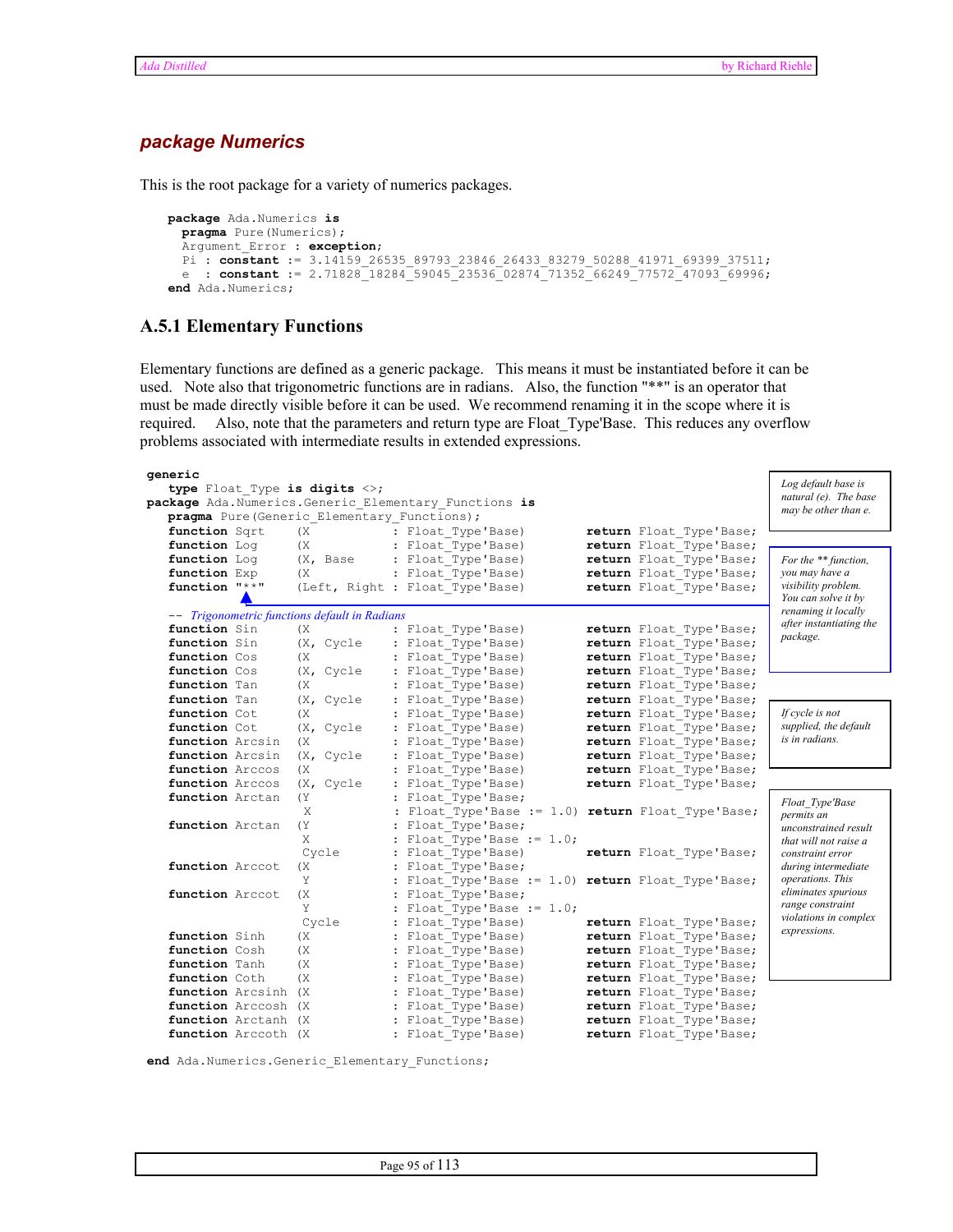#### *A.10 Ada.Text\_IO (Annotated)* **with** Ada.IO\_Exceptions; -- *Declared in Annex A of the Ada Language Reference Manual* **package** Ada.Text\_IO **is --** *Converts human-readable text to machine-readable as well as standard input/output* **type** File\_Type **is limited private;** -- *Internal file handle for a program*<br> **type** File Mode **is** (In File, Out File, Append File); -- *Controls direction of data flow* **type** File Mode **is** (In File, Out\_File, Append\_File); **type** Count **is range** 0 .. *implementation-defined*; -- *An integer data type; see Positive\_Count* **subtype** Positive\_Count **is** Count range 1 .. Count'Last; -- *May be used with type Count* Unbounded : **constant** Count := 0; -- *line and page length* **subtype** Field **is** Integer **range** 0 .. *implementation-defined*; -- *Varies by platform.* **subtype** Number\_Base **is** Integer **range** 2 .. 16; -- *Only use: 2, 8, 10 and 16* **type Type**\_Set **is** (Lower\_Case, Upper\_Case); -- *Use this for enumerated types* -- *File Management* **procedure** Create (File : **in out** File\_Type; -- *Program refers to this parameter* Mode : in File Mode := Out File; -- *Almost always an output file* Name : **in** String :=  $^{\text{m}}$ ;  $^{\text{m}}$  -- *The external name for the file*<br>Form : **in** String :=  $^{\text{m}}$ ); -- *Usage not defined by the lang* Form : **in** String := ""); -- *Usage not defined by the language* **procedure** Open (File : **in out** File\_Type; Mode : in File\_Mode; -- *May be opened for input or for append*  Name : **in** String; Form: **in** String := ""); -- *Form is rarely used in Ada 95. Compiler dependent.* **procedure** Close (File : **in out** File\_Type); -- *Pretty much what youwould think this would do* **procedure** Delete (File : **in out** File\_Type); **procedure** Reset (File : **in out** File\_Type; Mode : **in** File\_Mode); -- *Resets the mode of the file*<br>**procedure** Reset (File : **in out** File Type); -- *Resets the mode of the file* **procedure** Reset (File : in out File Type); **function** Mode (File : **in** File\_Type) **return** File\_Mode; -- *Query the mode of a file* **function** Name (File : **in** File\_Type) **return** String; -- *Query the external name of a file* **function** Form (File : **in** File\_Type) **return** String; -- *Varies by compiler implementation* **function** Is\_Open(File : **in** File\_Type) **return** Boolean; -- *Query the open status of a file* -- *Control of default input and output files* **procedure** Set\_Input (File : **in** File\_Type); -- *Set this file as the default input file; must be open* **procedure** Set\_Output(File : **in** File\_Type); -- *Set this file as the default ouput file; must be open* **procedure** Set\_Error (File : **in** File\_Type); -- *Use this as the standard error file; must be open* **function** Standard\_Input **return** File\_Type; -- *Standard input is usually a keyboard* **function** Standard\_Output **return** File\_Type; -- *Standard output is usually a video display terminal* **function** Standard\_Error **return** File\_Type; **function** Current\_Input **return** File\_Type; -- *Usually the same as Standard Input* **function** Current\_Output **return** File\_Type; **function** Current\_Error **return** File\_Type; **type** File\_Access **is access constant** File\_Type; -- *Enable a pointer value to a file handle* **function** Standard\_Input **return** File\_Access; **function** Standard\_Output **return** File\_Access; function Standard Error **return** File Access; **function** Current\_Input **return** File\_Access; function Current Output return File Access; **function** Current\_Error **return** File\_Access; -- *Buffer control* **procedure** Flush (File : **in out** File\_Type); -- *Flushes any internal buffers* **procedure** Flush; -- *Flush synchronizes internal file with external file by Flushing internal buffers* -- *Specification of line and page lengths* **procedure** Set\_Line\_Length(File : **in** File\_Type; To : **in** Count); **procedure** Set\_Line\_Length(To : **in** Count); **procedure** Set\_Page\_Length(File : **in** File\_Type; To : **in** Count); **procedure** Set\_Page\_Length(To : **in** Count); function Line Length(File : in File Type) return Count; **function** Line\_Length **return** Count; function Page Length(File : in File Type) return Count; **function** Page\_Length **return** Count; -- *Column, Line, and Page Control* Text\_IO enables machine-readable data to be formatted as human-readable data and human-readable data to be conveted to machine-readable. For character and string types, no conversion from internal to external format is required. For all other types, transformations should be done with Text IO; Some operations are overloaded. Overloading is most common when there are two file destinations for an action: a named file or default standard file. Access to File\_Type has been added to Ada 95 version of Text\_IO. This turns out to be quite useful for many situations. Since file type is a limited private type, assignment is impossible. However, assignment is possible on an access value (value of an access type). **Note**: *You may use Count instead of Positive\_Count but be careful of potential constraint error. Note overloading of subprogram names from this point on.*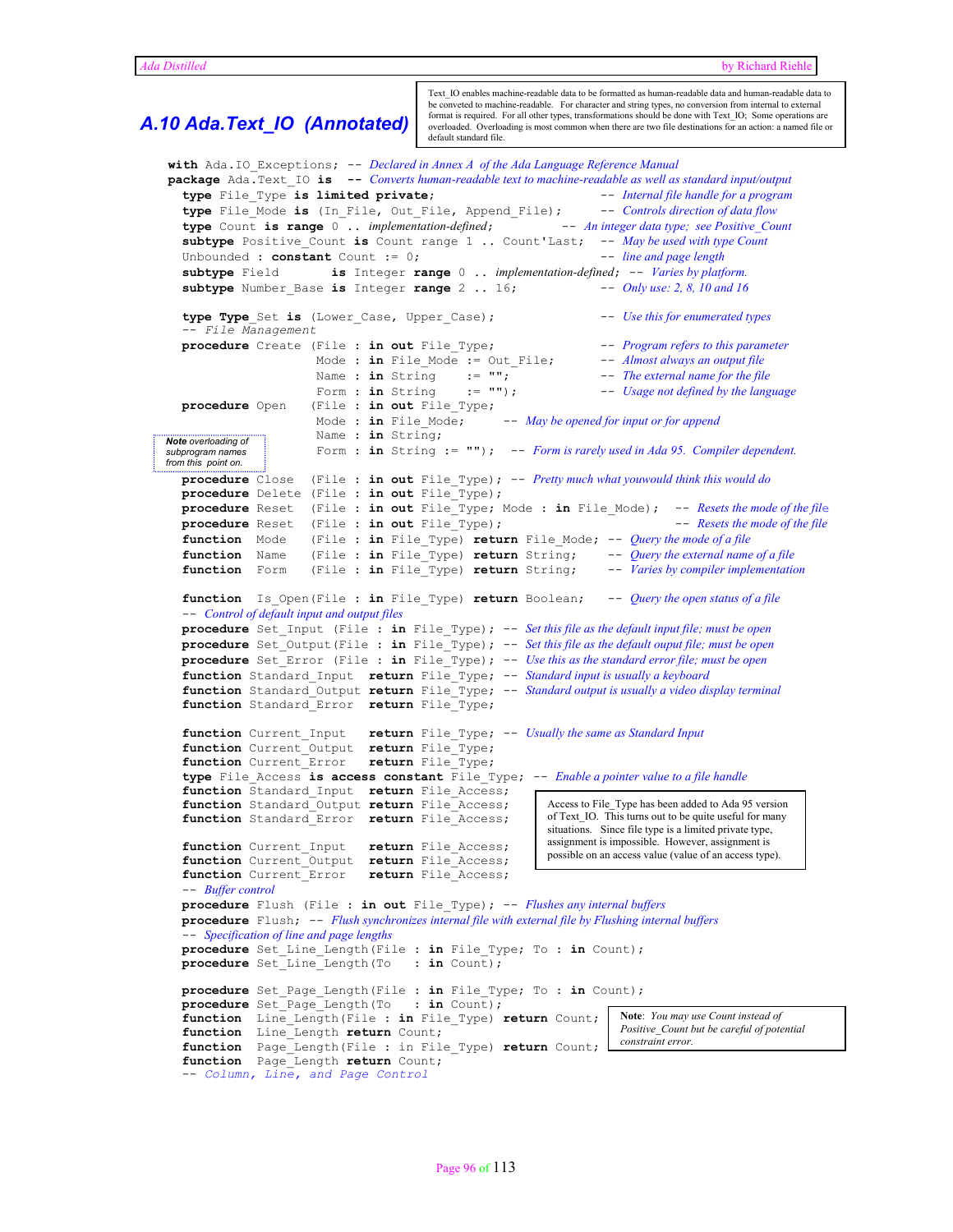```
procedure New_Line (File : in File_Type; -- Carriage return/Line Feed for a File
                        Spacing : in Positive Count := 1); -- Default to 1 unless otherwise called
procedure New_Line (Spacing : in Positive_Count := 1); -- CR/LF on the default output device
procedure Skip_Line (File : in File_Type; -- Discard characters up to line terminator
                        Spacing : in Positive Count := 1); -- single line by default
procedure Skip_Line (Spacing : in Positive_Count := 1); -- single line by default
function End_Of_Line(File : in File_Type) return Boolean; -- Are we at the end of a line?<br>function End Of Line return Boolean; -- Are we at the end of a line?
function End Of Line return Boolean;
procedure New_Page (File : in File_Type); -- Terminate current page with page terminator
procedure New_Page;
procedure Skip_Page (File : in File_Type); -- Discard characters to end of page
procedure Skip_Page;
function End_Of_Page(File : in File_Type) return Boolean; -- Is this the end of a page?
function End Of Page return Boolean;
function End_Of_File(File : in File_Type) return Boolean; -- Is this the end of file?
function End_Of_File return Boolean;
procedure Set_Col (File : in File_Type; To : in Positive_Count); -- Cursor to designated col
procedure Set_Col (To : in Positive_Count); -- Do not set this to a number less than current Col
procedure Set_Line(File : in File_Type; To : in Positive_Count); -- Cursor to designated line
procedure Set_Line(To : in Positive_Count); -- Must be value greater than current Line
function Col (File : in File_Type) return Positive_Count; -- What column number in file?
function Col return Positive_Count; -- What column number?
function Line(File : in File_Type) return Positive_Count; -- What line number in file?
function Line return Positive_Count; -- What line number?
function Page(File : in File_Type) return Positive_Count; -- What page number in file?
function Page return Positive_Count; -- What page number?
 -- Character Input-Output
procedure Get(File : in File_Type; Item : out Character); -- Gets single character from file<br>procedure Get(Item : out Character); -- Gets single character from keyboard
procedure Get(Item : out Character);
procedure Put(File : in File_Type; Item : in Character); -- Put single character; no CR/LF<br>procedure Put(Item : in Character); -- Put never emits CR/LF
procedure Put (Item : in Character);
procedure Look_Ahead (File : in File_Type; -- Item set to next character without
                          Item : out Character; -- consuming it.
                          End_Of_Line : out Boolean); -- True if End of Line/End of Page/End of File
procedure Look_Ahead (Item : out Character; -- What is next character; don't get it yet
                         End Of Line : out Boolean);
procedure Get_Immediate(File : in File_Type; -- Get the next character without CR/LF<br>Item : out Character); -- Wait until character is available
                                     : out Character); -- Wait until character is available
procedure Get_Immediate(Item : out Character); -- Wait until character is available
procedure Get_Immediate(File : in File_Type; -- Only get character if it is available
Item : out Character;
                           Available : out Boolean); -- False if character is not available (Item : out Character;
procedure Get Immediate(Item
                            Available : out Boolean); -- False if character is not available
-- String Input-Output
procedure Get(File : in File_Type; Item : out String); -- Get fixed sized string
procedure Get(Item : out String); -- Must enter entire string of size specified
procedure Put(File : in File_Type; Item : in String); -- Output string; no CR/LF
procedure Put(Item : in String); -- No carriage return/line feed character
procedure Get_Line(File : in File_Type; -- String will vary in size based on value of Last
 Item : out String; -- Must be large enough to hold all characters of input
Last : out Natural); -- Number of characters up to line terminator (CR/LF)
procedure Get_Line(Item : out String; Last : out Natural);
procedure Put_Line(File : in File_Type; Item : in String);
procedure Put_Line(Item : in String); -- Include carriage return/line feed character
```
**Following is a set of generic input/output packages nested within Ada.Text\_IO**

-- *Generic packages for Input-Output of any type of signed integer*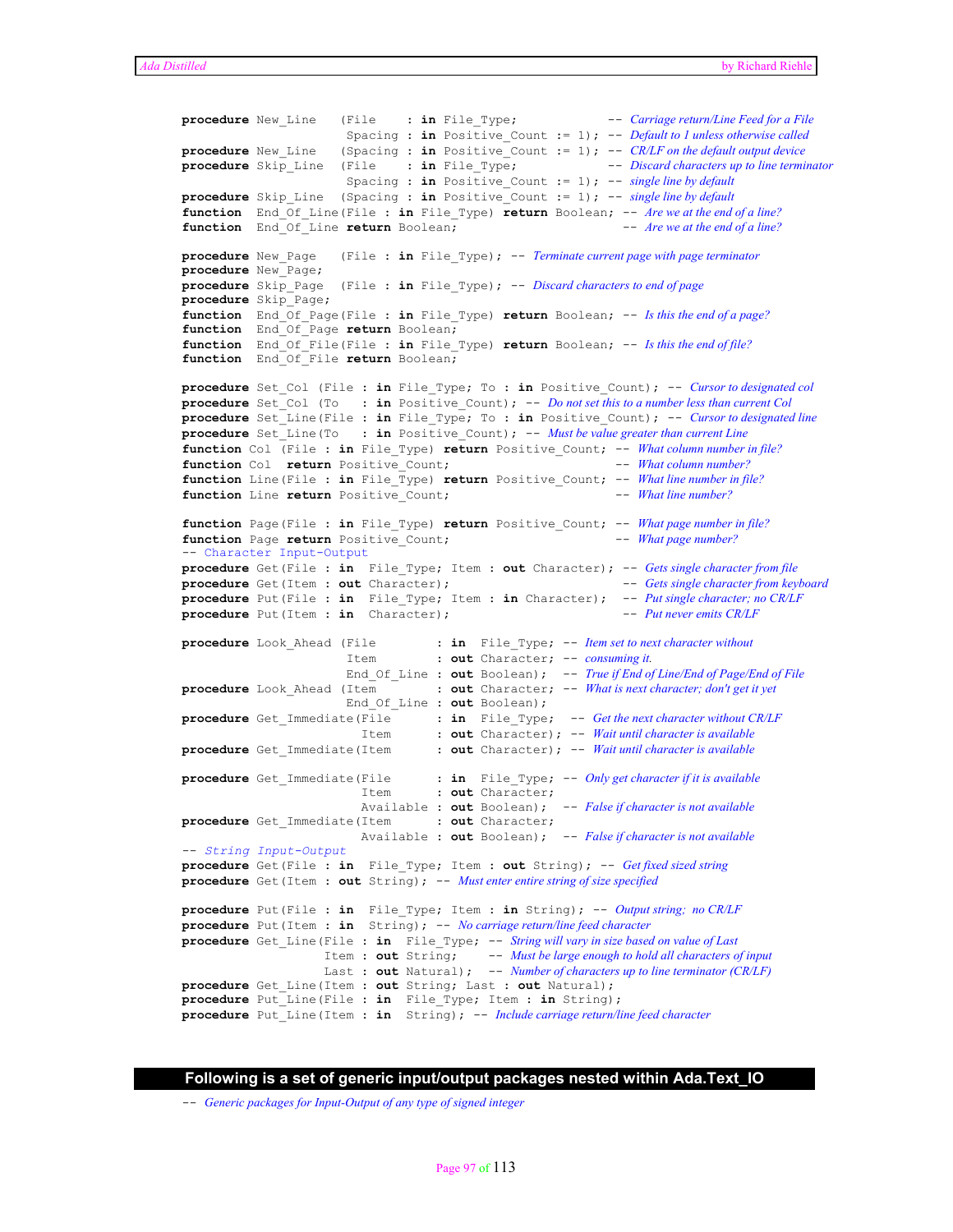```
-- Consider Ada.Integer_Text_IO for standard Integer; you can with that package and get the same result for type Integer.
  generic
    type Num is range \langle \rangle; -- Generic formal paramter for sikgned numeric integer type
 package Integer_IO is -- Conversion between human-readable text and internal number format.
   Default_Width : Field := Num'Width; -- How big is the number going to be?
                                                 -- See the options for number base in beginning of Text_IO
   procedure Get(File : in File_Type;
                    Item : out Num; -- Corresponds to generic formal parameter, above
                    Width : in Field := 0); -- May specify exact number of input characters.
   procedure Get(Item : out Num;
                     Width : in Field := 0); -- Should usually leave this as zero
   procedure Put (File : in File Type; -- The file type is the internal handle for the file
                    Item : in Num; -- Corresponds to generic formal parameter, above
                    Width : in Field := Default Width; -- Ordinarily, don't change this
                     Base : in Number_Base := Default_Base);
   procedure Put(Item : in Num;
                    Width : in Field := Default Width;
   Base : in Number_Base := Default_Base);<br>procedure Get(From : in String; -- 10.2.1 of this book,
                                                process -- 10.2.1 of this book, line 56 for an example of this
                    Item : out Num; -- The actual numeric value of the string
                     Last : out Positive); -- Index value of last character in From
   procedure Put (To : out String; -- 10.2.2 of this book, line 41 for an example of this
                    Item : in Num; -- Can raise a data error, or other IO_Error. Check this first.
                     Base : in Number_Base := Default_Base); -- Consider output in other than base ten.
 end Integer_IO;
 generic
    type Num is mod <>; -- Generic formal paramter for unsigned numeric type. See ALRM 3.5.4/10
 package Modular_IO is
    Default Width: Field := Num'Width;
   Default Base : Number Base := 10;
   procedure Get(File : in File_Type;
                     Item : out Num;
                     Width : in Field := 0);
   procedure Get(Item : out Num; Width : in Field := 0);
   procedure Put(File : in File_Type;
                     Item : in Num;
                    Width : in Field := Default Width;
                     Base : in Number_Base := Default_Base);
   procedure Put(Item : in Num;
                    Width : in Field := Default Width;
                    Base : in Number Base := Default Base);
   procedure Get(From : in String;
                     Item : out Num;
                     Last : out Positive);
   procedure Put(To : out String;
                     Item : in Num; -- Get a string from an float type; convert float type to string
                    Base : in Number Base := Default Base);
 end Modular_IO;
-- Generic packages for Input-Output of Real Types
 generic
    type Num is digits <>; -- Generic formal paramter for floating point numeric type; ALRM 3.5.7
 package Float_IO is
   Default_Fore : Field := 2; -- Number of Positions to left of decimal point
   Default_Aft : Field := Num'Digits–1; -- Number of Positions to right of decimal point
                                                  -- For scientific notation; often zero is OK
   procedure Get(File : in File_Type;
                     Item : out Num;
                    Width : in Field := 0); -- May specify exact width; usually don't; leave as zero
   procedure Get(Item : out Num;
                    Width : in Field := 0);
   procedure Put(File : in File_Type;
                     Item : in Num;
                     Fore : in Field := Default_Fore; -- Number of Positions to left of decimal point
                     Aft : in Field := Default_Aft; -- Number of Positions to right of decimal point
                                                                        Modular<sub>IO</sub> is new to Ada 95 and applies
                                                                        to a new Modular data type.
                                                                        A Modular type is unsigned and has
                                                                        wraparound arithmetic semantics. It is
                                                                        especially useful for array indexes instead
                                                                        of a signed integer type.
```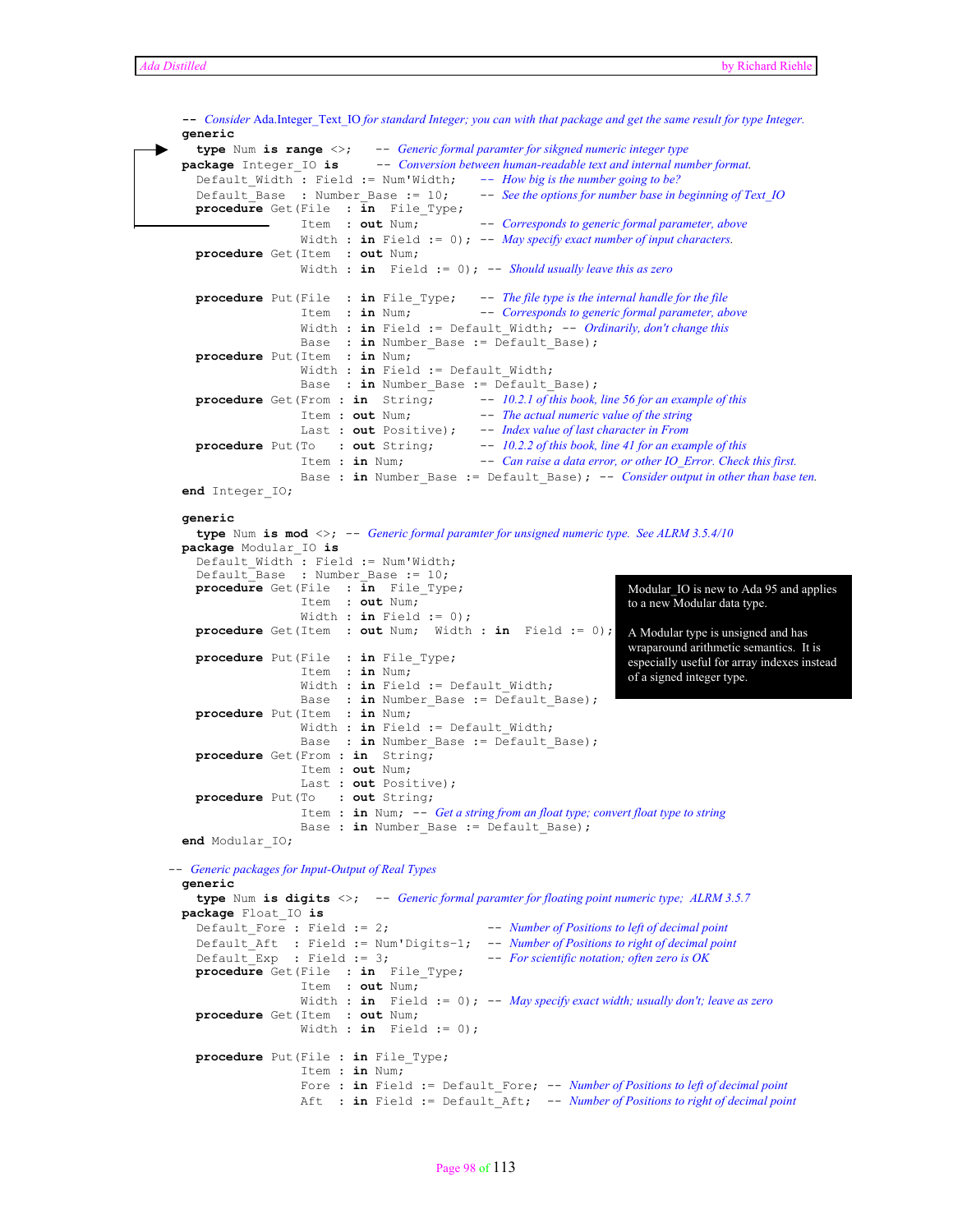```
Exp : in Field := Default Exp); -- Set this to zero if you don't want scientific notation
  procedure Put(Item : in Num;
                   Fore : in Field := Default_Fore; -- Number of Positions to left of decimal point
                    Aft : in Field := Default_Aft; -- Number of Positions to right of decimal point
                   Exp : in Field := Default Exp); -- Set this to zero if you don't want scientific notation
  -- Use these procedures to convert a floating-point value to a string or a string to a floating-point value
  procedure Get(From : in String; -- Get floating point value from a string value
                   Item : out Num; -- Converts a valid floating point string to a float value
                    Last : out Positive);
procedure Put(To : out String; -- Write a floating point value into an internal string
                    Item : in Num; -- Converts a floating point value to a variable of type String
                   Aft : in Field := Default_Aft; -- Number of Positions to right of decimal point
                   Exp : in Field := Default Exp); -- Set this to zero if you don't want scientific notation
end Float_IO;
generic
  type Num is delta <>; -- Generic formal paramter for fixed point numeric types
package Fixed_IO is -- Input/Output of fixed point numeric types
  Default Fore : Field := Num'Fore;
  Default_Aft : Field := Num'Aft; -- Number of Positions to right of decimal point
  Default Exp : Field := 0;
  procedure Get(File : in File_Type;
                    Item : out Num;
                   Width : in Field := 0);
  procedure Get(Item : out Num;
                   Width : in Field := 0);
  procedure Put(File : in File_Type;
                    Item : in Num;
                    Fore : in Field := Default_Fore; -- Number of Positions to left of decimal point
                    Aft : in Field := Default_Aft; -- Number of Positions to right of decimal point
                   Exp : in Field := Default Exp); -- Set this to zero if you don't want scientific notation
  procedure Put(Item : in Num;
                   Fore : in Field := Default Fore; -- Number of Positions to left of decimal point
                   Aft : in Field := Default_Aft; -- Number of Positions to right of decimal point
                   Exp : in Field := Default Exp); -- Set this to zero if you don't want scientific notation
  -- Use these procedures to convert a fixed-point value to a string or a string to a fixed-point value
  procedure Get(From : in String;
                    Item : out Num;
                    Last : out Positive);
  procedure Put(To : out String;
                    Item : in Num;
                    Aft : in Field := Default_Aft; -- Number of Positions to right of decimal point
                   Exp : in Field := Default Exp); -- Set this to zero if you don't want scientific notation
end Fixed_IO;
generic
  type Num is delta <> digits <>; -- Generic formal paramter for decimal numeric type
package Decimal_IO is -- Decimal types are used for financial computing.
  Default Fore : Field := Num'Fore;
  Default_Aft : Field := Num'Aft;
  Default Exp : Field := 0;
  procedure Get(File : in File_Type;
                   Item : out Num;
                    Width : in Field := 0);
  procedure Get(Item : out Num;
                  Width : in Field := 0);procedure Put(File : in File_Type;
                    Item : in Num;
                                                                  See: ALRM Annex F
                                                                        ALRM 3.5.9/4, ALRM 3.5.9/16
                                                                  A decimal type is a special kind of fixed-point
                                                                  type in which the delta must be a power of ten.
                                                                  This is unlike a normal fixed point type where
                                                                  the granluarity is a power of two.
```
Decimal types are more accurate for monetary applications and others that can be best served using power of ten decimal fractions.

Exp :  $\text{in Field} := \text{Default} \overline{\text{Exp}}$ ; -- *Use these procedures to convert a decimal value to a string or a string to a decimal value*

Fore : in Field := Default Fore; Aft : in Field := Default\_Aft; Exp : in Field := Default Exp);

 Fore : **in** Field := Default\_Fore; Aft : in Field := Default Aft;

**procedure** Put(Item : **in** Num;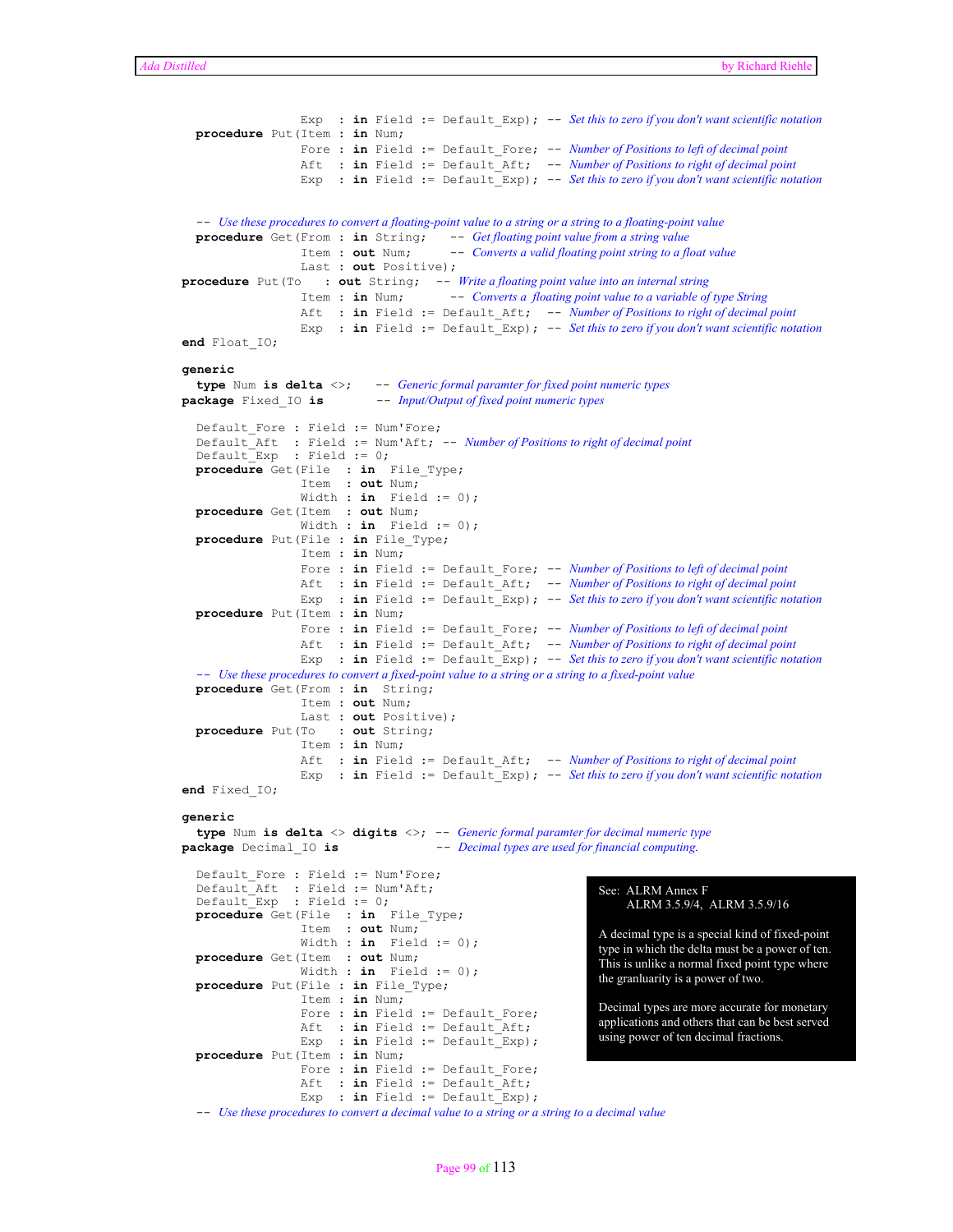```
procedure Get(From : in String;
                    Item : out Num;
                    Last : out Positive);
    procedure Put(To : out String;
                    Item : in Num;
                   Aft : in Field := Default_Aft; -- see type defined above
                   Exp : in Field := Default Exp); -- see type defined above
  end Decimal_IO;
  -- Generic package for Input-Output of Enumeration Types
  generic
    type Enum is (<>); -- Actual must be a discrete type
  package Enumeration_IO is
    Default Width : Field := 0;
    Default_Setting : Type_Set := Upper_Case;
    procedure Get(File : in File_Type;
                   Item : out Enum);
    procedure Get(Item : out Enum);
    procedure Put(File : in File_Type;
                   Item : in Enum;<br>Width : in Field
                                         := Default Width;
    Set : in Type Set := Default Setting);
    procedure Put(Item : in Enum;
                   Width : in Field := Default Width;
                   Set : in Type_Set := Default_Setting);
    -- Use these procedures to convert a enumerated value to a string or a string to a enumerated value
    procedure Get(From : in String;
                    Item : out Enum;
                    Last : out Positive);
    procedure Put(To : out String;
                    Item : in Enum;
                   Set : in Type Set := Default Setting); -- see type defined above
  end Enumeration_IO;
  -- Input-Output Exceptions
  Status_Error : exception renames IO_Exceptions.Status_Error;
  Mode_Error : exception renames IO_Exceptions.Mode_Error;
  Name_Error : exception renames IO_Exceptions.Name_Error;
  Use \frac{p}{p} exception renames IO Exceptions.Use \frac{p}{p} =- from package IO Exceptions
  Device_Error : exception renames IO_Exceptions.Device_Error;
  End_Error : exception renames IO_Exceptions.End_Error;
  Data Error : exception renames IO Exceptions.Data Error;
  Layout Error : exception renames IO Exceptions. Layout Error;
private
  ... -- not specified by the language
                                                                  An enumerated type is an ordered set of
                                                                  values for a named type. Example:
                                                                  type Color is (Red, Yellow, Blue);
                                                                  type Month is (Jan, Feb,.., Dec) ... is not legal Ada
                                                                  type Day is (Monday, Tuesday, ...);
                                                                  type Priority is (Low, Medium, High);
```
**end** Ada.Text\_IO;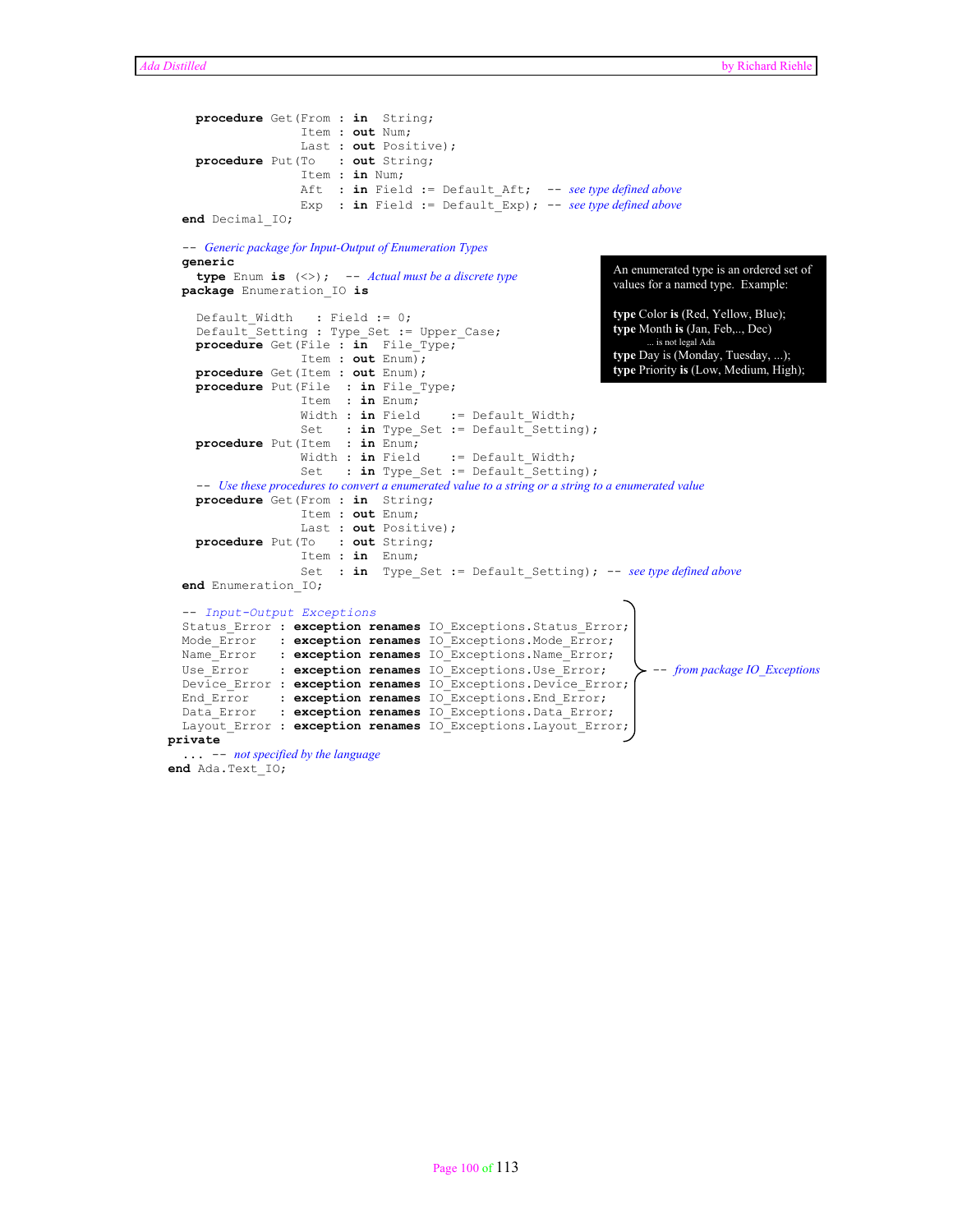```
Ada.Streams.Stream_IO
with Ada.IO_Exceptions;
package Ada.Streams.Stream_IO is
        type Stream_Access is access all Root_Stream_Type'Class;
        type File_Type is limited private;
        type File_Mode is (In_File, Out_File, Append_File);
        type Count is range 0 .. implementation-defined;
        subtype Positive_Count is Count range 1 .. Count'Last;
                 -- Index into file, in stream elements.
        procedure Create (File : in out File_Type;
                            Mode : in File_Mode := Out_File;<br>Name : in String := "";
                            Name : in String := "";<br>Form : in String := "");
                            Form : in String
        procedure Open (File : in out File_Type;
                          Mode : in File_Mode;
                          Name : in String;
                          Form : in String := "");
        procedure Close (File : in out File_Type);
        procedure Delete (File : in out File_Type);
        procedure Reset (File : in out File_Type; Mode : in File_Mode);
        procedure Reset (File : in out File_Type);
        function Mode (File : in File_Type) return File_Mode;
        function Name (File : in File_Type) return String;
        function Form (File : in File_Type) return String;
        function Is_Open (File : in File_Type) return Boolean;
        function End_Of_File (File : in File_Type) return Boolean;
        function Stream (File : in File_Type) return Stream_Access;
        -- Return stream access for use with T'Input and T'Output
        -- Read array of stream elements from file
        procedure Read (File : in File_Type;
                           Item : out Stream_Element_Array;
                          Last : out Stream_Element_Offset;
                         From : in Positive Count);
        procedure Read (File : in File_Type;
                           Item : out Stream_Element_Array;
                         Last : out Stream Element Offset);
        -- Write array of stream elements into file
        procedure Write (File : in File_Type;
                            Item : in Stream_Element_Array;
                           To : in Positive Count);
        procedure Write (File : in File_Type;
                           Item : in Stream Element Array);
        -- Operations on position within file
        procedure Set_Index(File : in File_Type; To : in Positive_Count);
        function Index(File : in File_Type) return Positive_Count;
        function Size (File : in File_Type) return Count;
        procedure Set Mode(File : in out File Type; Mode : in File Mode);
        procedure Flush(File : in out File_Type);
        -- Exceptions
        Status_Error : exception renames IO_Exceptions.Status_Error;
        Mode_Error : exception renames IO_Exceptions.Mode_Error;
        Name_Error : exception renames IO_Exceptions.Name_Error;
        Use_Error : exception renames IO_Exceptions.Use_Error;
        Device_Error : exception renames IO_Exceptions.Device_Error;
        End_Error : exception renames IO_Exceptions.End_Error;
        Data Error : exception renames IO Exceptions.Data Error;
private
         ... -- not specified by the language
end Ada.Streams.Stream_IO;
                                                       Permits input/ouput of data in terms of System.Storage_Unit.
                                                       Use this with attributes: S'Input, S'Output, S'Read, S'Write.
                                                       This package makes it possible to store a tag of a tagged type
                                                       along with the rest of the data in the object.
                                                                 Note the consistency of this package
                                                                 with other input-output packages
                                                                                    Supports direct_IO on
                                                                                    stream items
```
*Ada.Calendar* -- **ALRM 9..6 (also See ALRM, Annex D.8 for Ada.Real-Time calendar package)**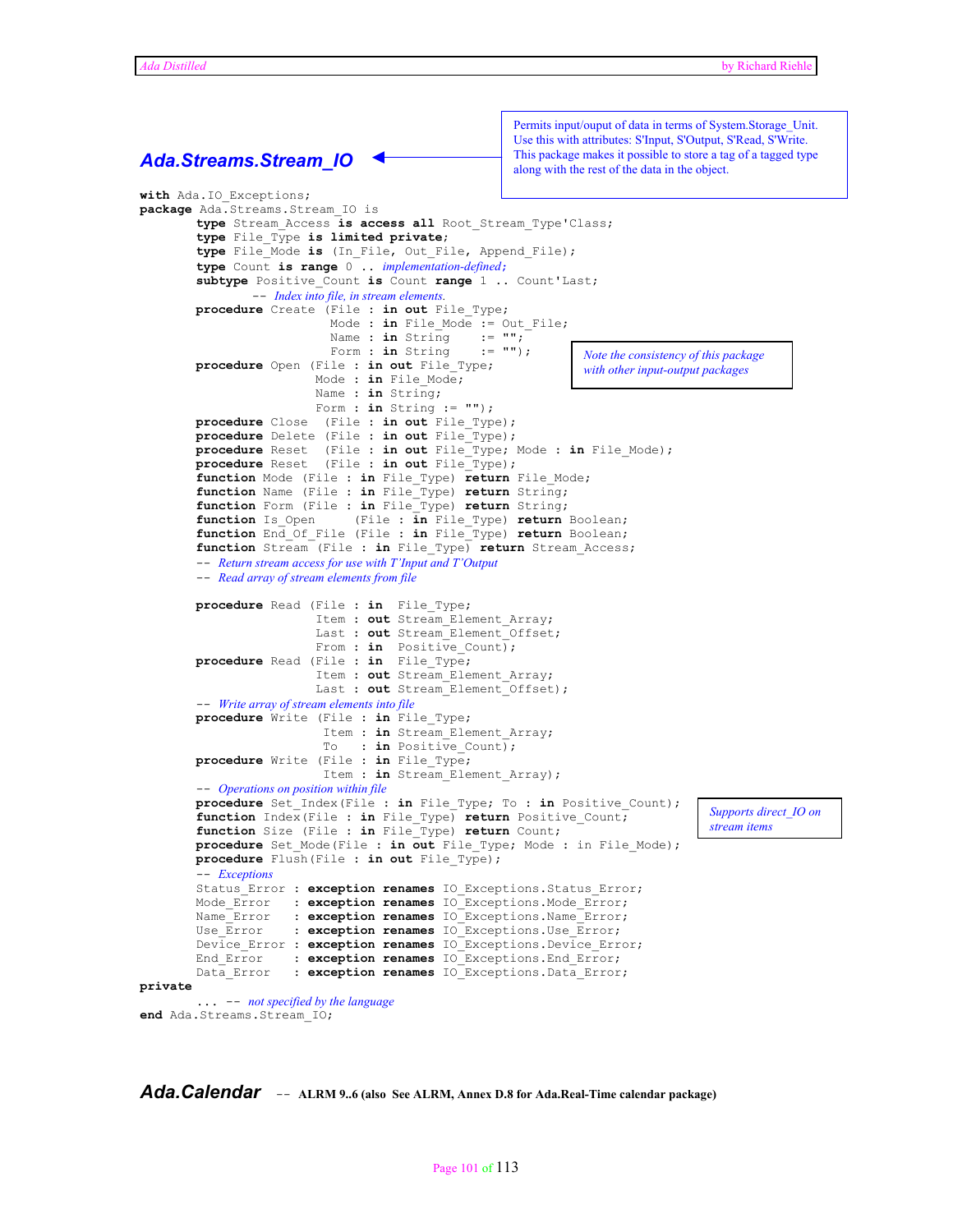**package** Ada.Calendar **is**  $-1$ **type** Time **is private**;  $\qquad \qquad -2$  *Encapsulated; use public methods* **subtype** Year\_Number **is** Integer **range** 1901 .. 2099; -- 3 *Ada has always been Y2K compliant* **subtype** Month\_Number **is** Integer **range** 1 .. 12; -- 4 **subtype** Day\_Number **is** Integer **range** 1 .. 31; -- 5<br> **subtype** Day\_Duration **is** Duration **range** 0.0 .. 86\_400.0; -- 6 Total number of seconds in one day **subtype** Day\_Duration **is** Duration **range** 0.0 .. 86\_400.0; **function** Clock **return** Time;  $-7$  *Gets the current clock time* **function** Year (Date : Time) **return** Year\_Number; -- 8<br>**function** Month (Date : Time) **return** Month\_Number; -- 9 **function** Month (Date : Time) **return** Month\_Number; -- 9<br>**function** Dav (Date : Time) **return** Dav Number: -- 10 **function** Day (Date : Time) **return** Day\_Number; **function** Seconds(Date : Time) **return** Day\_Duration; -- 11 **procedure** Split (Date : **in** Time; -- 12 Year : **out** Year\_Number; -- 13 Month : **out** Month\_Number; -- 14 Day : **out** Day\_Number; -- 15<br>Seconds : **out** Day Duration); -- 16 Seconds : **out** Day\_Duration); -- 16<br>
Fime OffYear : Year Number: -- 17 **function** Time\_Of(Year : Year\_Number; Month: Month Number; -- 18 Day : Day\_Number;  $-19$ <br>Seconds : Day Duration := 0.0) return Time;  $-20$ Seconds : Day\_Duration :=  $0.0$ ) **return** Time;

**function** "+" (Left : Time; Right : Duration) **return** Time; -- 22 **function** "+" (Left : Duration; Right : Time) **return** Time; -- 23 **function** "-" (Left : Time; Right : Duration) **return** Time; -- 24 **function** "-" (Left : Time; Right : Time) **return** Duration; -- 25 **function** "<" (Left, Right : Time) **return** Boolean;  $-26$ <br>**function** "<="(Left, Right : Time) **return** Boolean:  $-27$ **function** "<="(Left, Right : Time) **return** Boolean; -- 27<br>**function** ">" (Left, Right : Time) **return** Boolean; -- 28 **function** ">" (Left, Right : Time) **return** Boolean; **function** ">="(Left, Right : Time) **return** Boolean; -- 29 Time\_Error : **exception**; -- 30 **private**  $-- 31$ <br>
... -- *not specified by the language*  $-- 32$ ...  $-$  *not specified by the language*  $-32$ <br>**d** Ada.Calendar:  $-33$ 

**end** Ada.Calendar:

- 
- 

- 
- 
- 
- 
- 
- 
- 

- 
- **type** Duration is defined in package Standard
- 
- 
- 
- 
- -- 21
- 
- 
- 
- 

- 
- 
-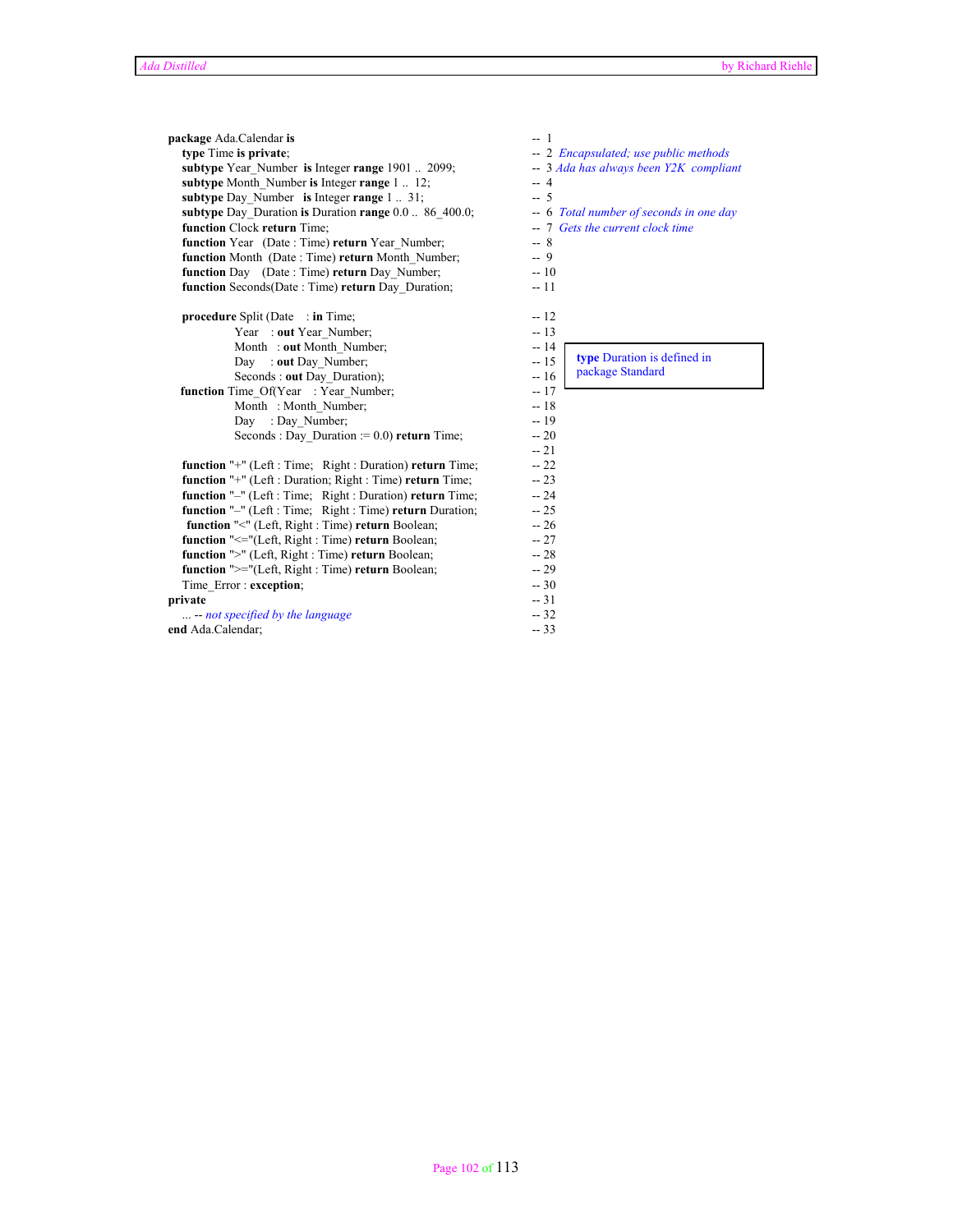⅂

| <b>System Description Package</b>                                                                                                                                                                                                                                                                                                                                                                                          |                                                                                                                                                                                                                                                                                                                                                                                                                                                                                                                                     | Also see: System.Storage Elements<br>System.Address To Access Conversion<br><b>System.Storage Pools</b> |                                                                                                                   |                                                                                                                                                                                                                     |
|----------------------------------------------------------------------------------------------------------------------------------------------------------------------------------------------------------------------------------------------------------------------------------------------------------------------------------------------------------------------------------------------------------------------------|-------------------------------------------------------------------------------------------------------------------------------------------------------------------------------------------------------------------------------------------------------------------------------------------------------------------------------------------------------------------------------------------------------------------------------------------------------------------------------------------------------------------------------------|---------------------------------------------------------------------------------------------------------|-------------------------------------------------------------------------------------------------------------------|---------------------------------------------------------------------------------------------------------------------------------------------------------------------------------------------------------------------|
| package System is<br>pragma Preelaborate(System);<br>type Name is <i>implementation-defined-enumeration-type</i> ;<br>-- System-Dependent Named Numbers:<br>Min Int<br>Max Int<br>Max Binary Modulus<br>Max_Nonbinary_Modulus<br>Max Base Digits<br>Max_Digits<br>Max_Mantissa<br>Fine_Delta<br>Tick<br>- Storage-related Declarations:<br>type Address is <i>implementation-defined</i> ,<br>Null_Address<br>Storage Unit | System_Name: constant Name := implementation-defined;<br>: constant := root integer First;<br>: constant := root integer'Last;<br>$: constant := implementation\text{-}defined;$<br>$: constant := implementation\text{-}defined;$<br>: constant := $root$ real'Digits;<br>$: constant := implementation\text{-}defined;$<br>$: constant := implementation-defined;$<br>$: constant := implementation\text{-}defined;$<br>$: constant := implementation-defined;$<br>: constant Address;<br>$: constant := implementation-defined;$ |                                                                                                         |                                                                                                                   | -- 1 Required for every compiler<br>-- 2 Elaborate at compile time<br>-- 3 Look this up for your compiler<br>-- 6 root integer is base type<br>-- 7 for all integers in this system<br>-- 16 Usually a private type |
| Word_Size<br>Memory Size<br><b>Address Comparison</b><br>function "<" (Left, Right : Address) return Boolean;<br>function "<="(Left, Right : Address) return Boolean;<br>function ">" (Left, Right : Address) return Boolean;<br>function ">="(Left, Right : Address) return Boolean;<br>function "=" (Left, Right : Address) return Boolean;                                                                              | : constant := <i>implementation-defined</i> * Storage_Unit;<br>$: constant := implementation-defined;$                                                                                                                                                                                                                                                                                                                                                                                                                              |                                                                                                         | $-18$<br>$-19$<br>$-20$<br>$-21$<br>$-22$<br>$-23$<br>$-24$<br>$-25$<br>$-26$                                     | Arithmetic operators for type<br>Address are defined in package<br><b>System.Storage Elements</b>                                                                                                                   |
| -- function "/=" (Left, Right : Address) return Boolean;<br>$-$ "/=" is implicitly defined<br>pragma Convention(Intrinsic, "<");<br>-- Other System-Dependent Declarations:<br>type Bit_Order is (High_Order_First, Low_Order_First);<br>Default Bit Order: constant Bit Order;<br>-- Priority-related declarations (see D.1):<br>private<br>-- not specified by the language<br>end System;                               | -- and so on for all language-defined subprograms in this package<br>subtype Any_Priority is Integer range <i>implementation-defined</i> ,<br>subtype Priority is Any_Priority range Any_Priority'First  implementation-defined,<br>subtype Interrupt Priority is Any Priority range Priority'Last+1  Any Priority'Last;<br>Default_Priority: constant Priority:= (Priority'First + Priority'Last)/2;                                                                                                                               |                                                                                                         | $-27$<br>$-28$<br>$-29$<br>$-30$<br>$-31$<br>$-33$<br>$-34$<br>$-36$<br>$-37$<br>$-38$<br>$-39$<br>$-40$<br>$-41$ | -- 32 Big-endian/Little-endian<br>-- 35 Used for tasking                                                                                                                                                            |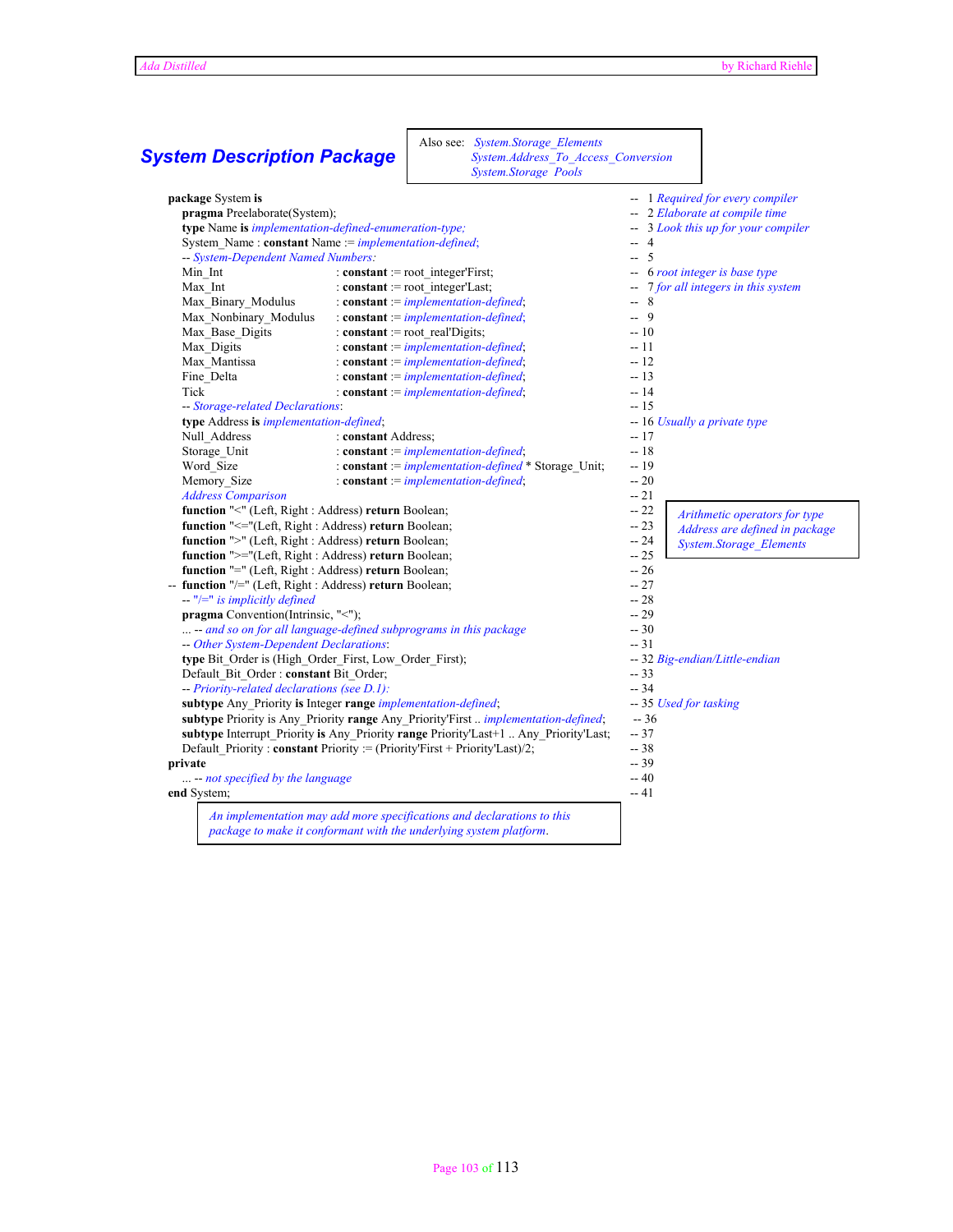# **Annex L Pragmas - Language-defined Compiler Directives**

Pragmas are Ada compiler directives. The word pragma has the same root as the word, pragmatic. It orginates in a Greek word which, roughly translated, means "Do this." Some pragmas affect the process of compilation. Others tell the compiler about what elements belong in the Run-time Environment (RTE), and others restrict or expand the role of of some language feature.

| pragma | All_Calls_Remote[(library_unit_name)];                                                                         | $-$ See E.2.3.   |
|--------|----------------------------------------------------------------------------------------------------------------|------------------|
| pragma | Asynchronous(local name);                                                                                      | — See E.4.1.     |
| pragma | Atomic(local name);                                                                                            | $-$ See C.6.     |
| pragma | Atomic Components(array local name);                                                                           | $-$ See C.6.     |
| pragma | Attach_Handler(handler_name, expression);                                                                      | $-$ See C.3.1.   |
| pragma | Controlled (first subtype local name);                                                                         | $-$ See 13.11.3. |
| pragma | Convention( $[Convention \implies]$ convention identifier, $[Entity \implies]$ local name);                    |                  |
|        |                                                                                                                | $-$ See B.1.     |
| pragma | Discard_Names[ $([On \Rightarrow] local_name)$ ];                                                              | $-$ See C.5.     |
| pragma | Elaborate(library unit name{, library unit name});                                                             | $-$ See 10.2.1.  |
| pragma | Elaborate_All(library_unit_name{, library_unit_name});                                                         | $-$ See 10.2.1.  |
| pragma | Elaborate_Body[(library_unit_name)];                                                                           | $-$ See 10.2.1.  |
| pragma | Export( [Convention =>] convention_identifier, [Entity =>] local_name [, [External_Name =>] string_expression] |                  |
|        | [, [Link Name $\Rightarrow$ ] string expression]);                                                             | $-$ See B.1.     |
| pragma | Import( [Convention =>] convention_identifier, [Entity =>] local_name [, [External_Name =>] string_expression] |                  |
|        | [, [Link_Name =>] string_expression]);                                                                         | $-$ See B.1.     |
| pragma | Inline(name $\{$ , name $\})$ ;                                                                                | $-$ See 6.3.2.   |
| pragma | Inspection Point[(object name {, object name})];                                                               | $-$ See H.3.2.   |
| pragma | Interrupt Handler(handler name);                                                                               | $-$ See C.3.1.   |
| pragma | Interrupt Priority[(expression)];                                                                              | $-$ See D.1.     |
| pragma | Linker Options(string expression);                                                                             | $-$ See B.1.     |
| pragma | List(identifier);                                                                                              | $-$ See 2.8.     |
| pragma | Locking Policy(policy identifier);                                                                             | $-$ See D.3.     |
| pragma | Normalize Scalars;                                                                                             | $-$ See H.1.     |
| pragma | Optimize(identifier);                                                                                          | $-$ See 2.8.     |
| pragma | Pack(first subtype local name);                                                                                | $-$ See 13.2.    |
| pragma | Page;                                                                                                          | $-$ See 2.8.     |
| pragma | Preelaborate[(library_unit_name)];                                                                             | $-$ See 10.2.1.  |
| pragma | Priority(expression);                                                                                          | $-$ See D.1.     |
| pragma | Pure[(library unit name)];                                                                                     | $-$ See 10.2.1.  |
| pragma | Queuing_Policy(policy_identifier);                                                                             | $-$ See D.4.     |
| pragma | Remote Call Interface[(library unit name)];                                                                    | $-$ See E.2.3.   |
| pragma | Remote_Types[(library_unit_name)];                                                                             | $-$ See E.2.2.   |
| pragma | Restrictions(restriction {, restriction});                                                                     | $-$ See 13.12.   |
| pragma | Reviewable;                                                                                                    | — See H.3.1.     |
| pragma | Shared_Passive[(library_unit_name)];                                                                           | $-$ See E.2.1.   |
| pragma | Storage_Size(expression);                                                                                      | $-$ See 13.3.    |
| pragma | Suppress(identifier [, [On =>] name]);                                                                         | $-$ See 11.5.    |
| pragma | Task Dispatching Policy(policy identifier);                                                                    | $-$ See D.2.2.   |
| pragma | Volatile(local name);                                                                                          | $-$ See C.6.     |
| pragma | Volatile Components(array local name);                                                                         | — See C.6.       |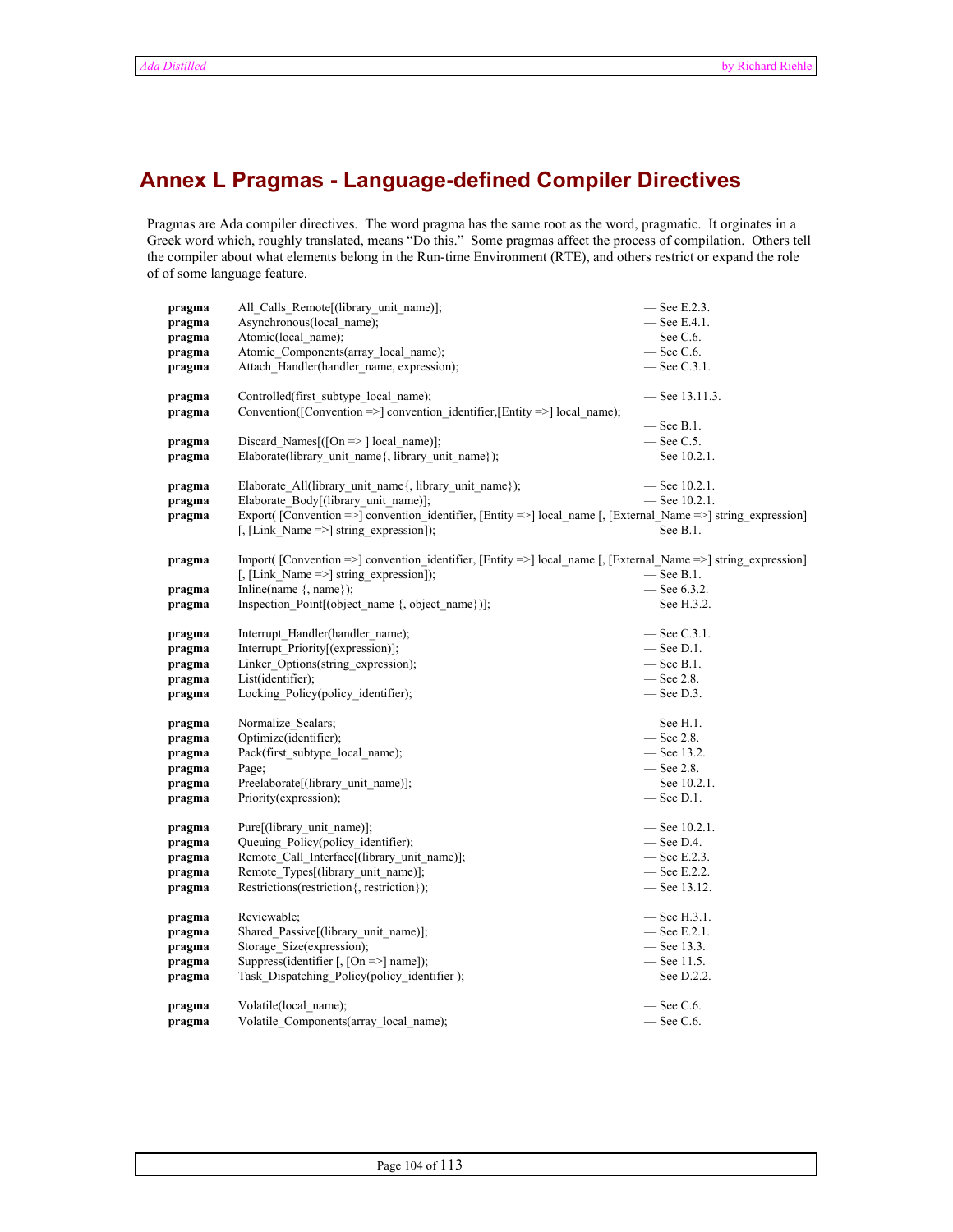# **Windows 95/98/NT/XP/ME/2000 Programming**

*Not a part of Ada, but a useful package for many simple programs where formatting is required.*

## *NT\_Console Package*

This package can be used to format a window with colors, place a cursor wherever you wish, and create character-based graphics on a Microsoft Windows console screen. You can access all of the control characters, and you can print the characters defined in Annex A, package Ada.Characters.Latin 1. This package is required form implementing the tasking problems shown in this book.

-----------------------------------------------------------------------

```
--
-- File: nt console.ads
-- Description: Win95/NT console support
-- Rev: 0.1
-- Date: 18-jan-1998
-- Author: Jerry van Dijk Mail: jdijk@acm.org
--
-- Copyright (c) Jerry van Dijk, 1997, 1998
-- Billie Holidaystraat 28 2324 LK LEIDEN THE NETHERLANDS tel int + 31 71 531 43 65
--
-- Permission granted to use for any purpose, provided this copyright remains attached and unmodified.
--
-- THIS SOFTWARE IS PROVIDED ``AS IS'' AND WITHOUT ANY EXPRESS OR IMPLIED WARRANTIES, INCLUDING,
-- WITHOUT LIMITATION, THE IMPLIED WARRANTIES OF MERCHANTABILITY AND FITNESS FOR A PARTICULAR
-- PURPOSE.
-----------------------------------------------------------------------
package NT_Console is
-- TYPE DEFINITIONS --
    subtype X_Pos is Natural range 0 .. 79;
    subtype Y_Pos is Natural range 0 .. 24;
 type Color_Type is (Black, Blue, Green, Cyan, Red, Magenta, Brown, Gray,
Light Blue, Light Green, Light Cyan, Light Red,
                         Light_Magenta, Yellow, White);
-- CURSOR CONTROL --
    function Where_X return X_Pos;
    function Where_Y return Y_Pos;
    procedure Goto_XY (X : in X_Pos := X_Pos'First;
                       Y : in YPos := Y Pos'First);
-- COLOR CONTROL --
    function Get_Foreground return Color_Type;
    function Get_Background return Color_Type;
    procedure Set_Foreground (Color : in Color_Type := Gray);
    procedure Set_Background (Color : in Color_Type := Black);
-- SCREEN CONTROL --
    procedure Clear_Screen (Color : in Color_Type := Black);
-- SOUND CONTROL --
    procedure Bleep;
```
-- INPUT CONTROL --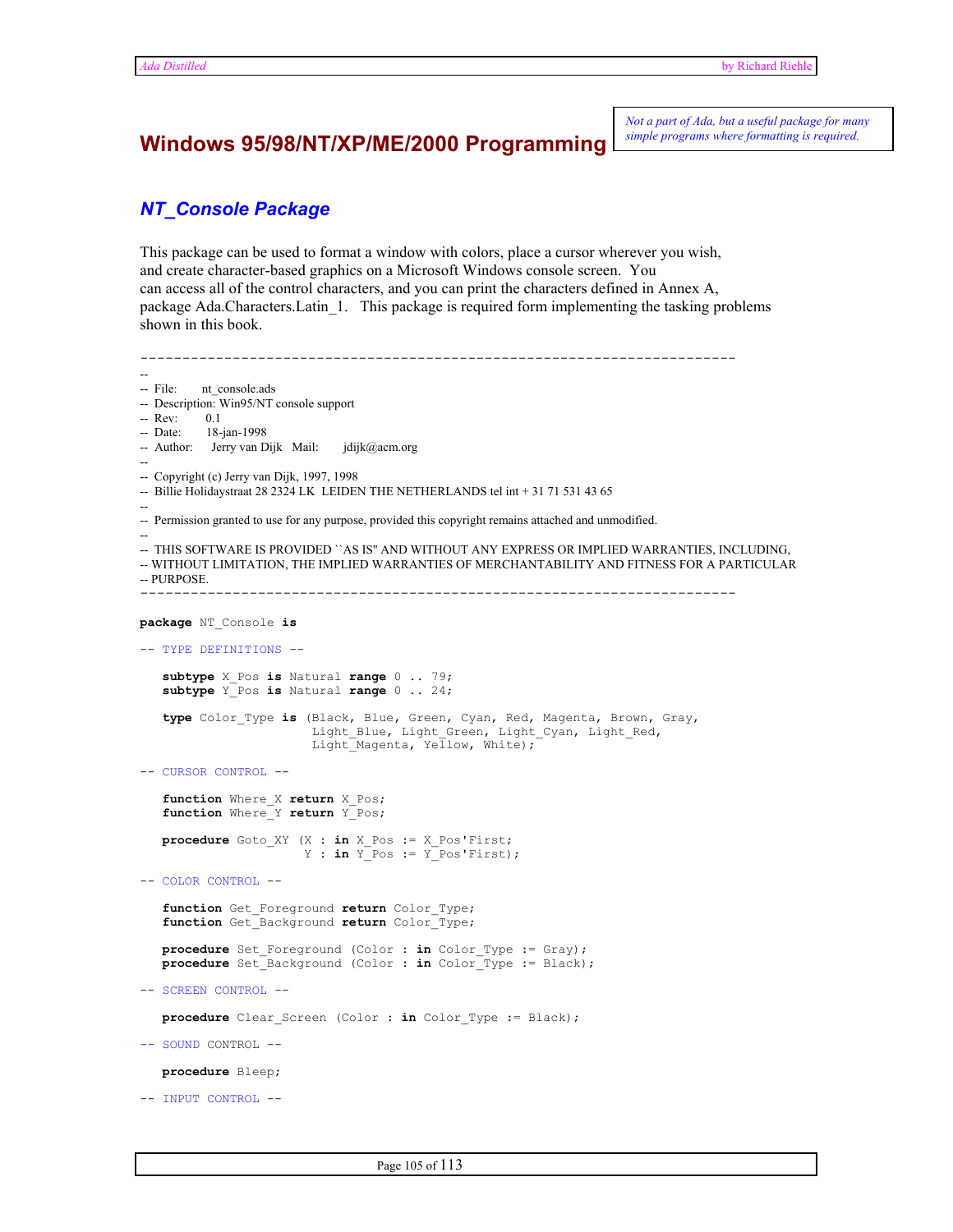```
function Get Key return Character;
 function Key_Available return Boolean;
```

```
-- EXTENDED PC KEYS -- Provides access to upper eight bit scan-code on a PC
                            -- Defined here is a list of special function keys available in
                            -- Microsoft Operating Systems. The full list is in the package specification
                            -- but we do not include here since they are seldom used.
```
Each keypress on a standard PC keyboard generates a scan-code. The scan-code is contained in an eight bit format that uniquely identifies the format of the keystroke. The scan code is interpreted by the combination of press and release of a keystroke. The PC's ROM-BIOS sees an Interrupt 9 which triggers the call of an interrupt handling routine. The Interrupt handling routine reads Port 96 (Hex 60) to decide what keyboard action took place. The interrupt handler returns a 2 byte code to the BIO where a keyboard service routine examines low-order and high order bytes of a sixteen bit value. The scan code is in the high-order byte.

Certain scan code actions are buffered in a FIFO queue for reading by some application program. Others trigger some immediate action such as reboot instead of inserting them into the queue.

The special keys in this list are those that can be queued rather than those that trigger an immediate operating system action.

## *Console\_IO*

This package is designed by Jerry Van Dijk and Richard Riehle. The package body is written by Jerry. It is a more extensive and more robust version of NT\_Console. It is included with the software provided with this book. Console IO is excellent for doing I/O on predefined types, formatting a screen, using color, positioning a cursor exactly where you want it, and accessing low-level scan codes in your program.

## *CLAW*

This is a powerful set of libraries for programming in Microsoft Windows. Available at: http://www.rrsoftware.com

#### *GWindows*

 This is a set of freeware windows development libraries created by David Botton. You can get this from: http://www.adapower.com

## *JEWL*

By far the easiest library for developing elementary Windows programs. This will not take you far in building industrial strength Windows software, but it will get you started. This library set is particularly useful if you are completely new to Windows programming.

#### *GtkAda*

A portable GUI development environment. You can target Windows, Linux, Unix, and many other variations on Windowing operating systems. This is not an easy product to use, but it is powerful enough that you can do almost anything you might want to do. However, if you are only targeting Microsoft, consider CLAW or GWindows.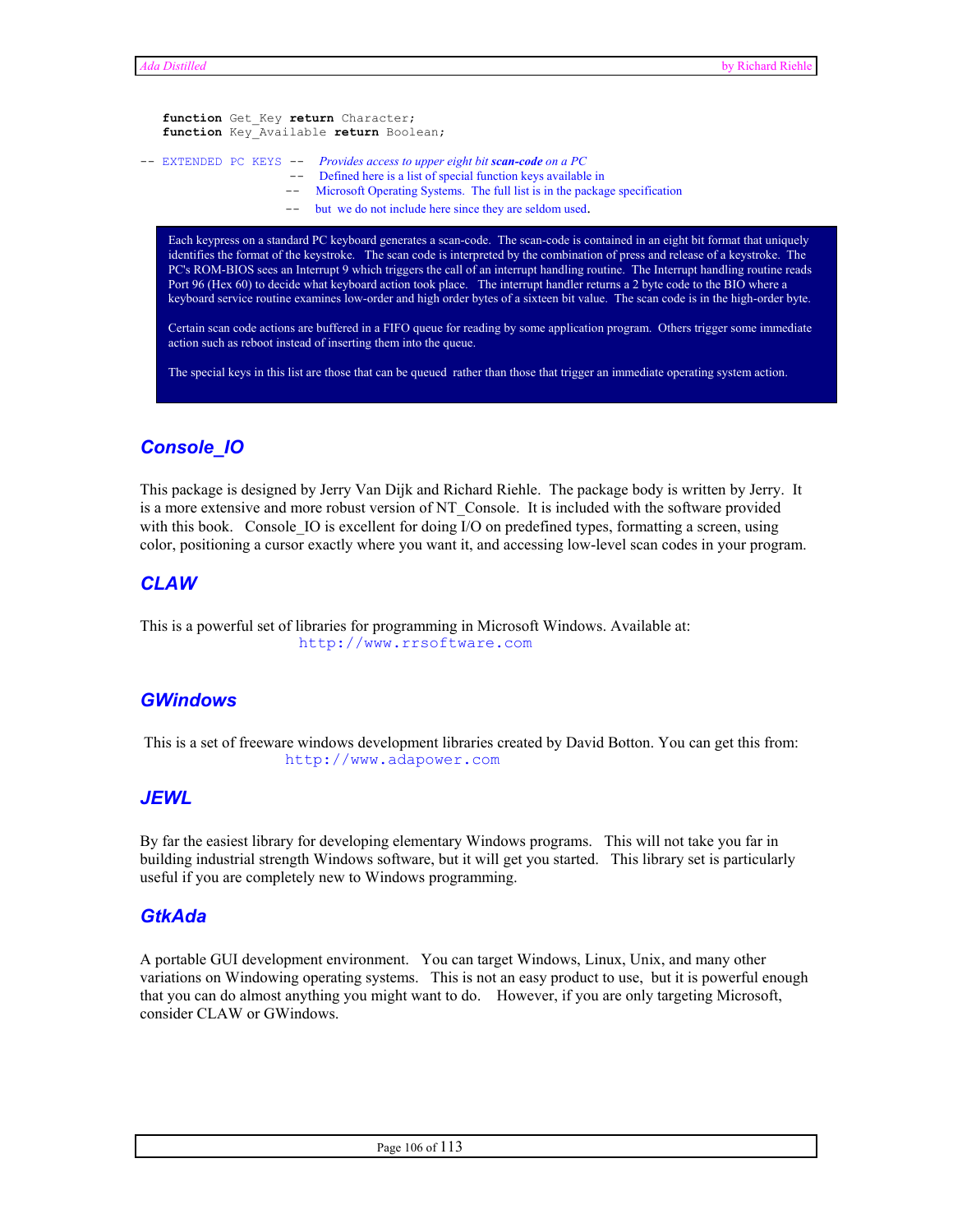# **C. Bibliography**

## *Books Related to Ada*

*Ada 95 - The Language Reference Manual ANSI/ISO/IEC 8652:1995*

*Ada 95 Rationale, The Language and Standard Libraries*, Ada Joint Program Office (with Intermetrics)

Beidler, John, *Data Structures and Algorithms, An Object-Oriented Approach Using Ada 95*, Springer-Verlag 1997, New York, ISBN 0-387-94834-1

Barnes, John G. P., *Programming in Ada 95*, Addison-Wesley, 1998, Second Edition *Be sure you get the second edition; many improvements over the first edition*

Ben-Ari, Moti, *Understanding Programming Languages*, John Wiley & Sons, 1996

Ben-Ari, Moti, *Ada for Professional Software Engineers*, John Wiley & Sons, 1998

Booch, Grady, Doug Bryan, Charles Petersen, *Software Engineering with Ada*, Third Edition Benjamin/Cummings, 1994 (Ada 83 only)

Booch, Grady, *Object Solutions, Managing the Object-Oriented Project*, Addison-Wesley, 1996

Burns, Alan; Wellings, Andy; *Concurrency in Ada*, Cambridge University Press, 1995

Burns, Alan; Wellings, Andy; *Real-Time Systems and Programming Languages*, Addison-Wesley, 1997

Bryan, Doulass & Mendal, Geoffrey, *Exploring Ada* (2 vols), Prentice-Hall, 1992

Cohen, Norman, *Ada As A Second Language*, , Second Edition, McGraw-Hill, 1996

Coleman, Derek, et al *Object-Oriented Development; The Fusion Method*, Prentice-Hall, 1994

Culwin, Fintan, *Ada, A Developmental Approach*, , Second Edition, 1997, Prentice-Hall

English, John, *Ada 95, The Craft of Object-Oriented Programming*, Prentice-Hall, 1997 (Now available for FTP download on the World Wide Web)

Fayad, Mohammed; Schmidt, Douglas; "Object-Oriented Application Frameworks", *Communications of the ACM*, October 1997 (Frameworks theme issue of CACM)

Feldman, Michael, *Software Construction and Data Structures with Ada 95*, Addison-Wesley, 1997

Feldman, M.B, and E.B. Koffman, *Ada95: Problem Solving and Program Design*, Addison-Wesley, 1996

Finklestein A. and Fuks S. (1989) "Multi-party Specification", *Proceedings of 5th International Workshop on Software Specification and Design*, Pittsburgh, PA , pp 185-95

Fowler, Martin and Kendall Scott, *UML Distilled*, Addison-Wesley Longman, 1997

Gamma, Erich; Helm, Richard; Johnson, Ralph; Vlissides, John; *Design Patterns, Elements of Resuable Object-Oriented Software*, Addison-Wesley, 1995

Gonzalez, Dean , *Ada Programmer's Handbook*, Benjamin/Cummings, 1993 (Ada 83 version only)

Jacobson, Ivar, *Object-Oriented Software Engineering: A Use Case Driven Approach*, Addison-Wesley, 1994

Page 107 of 113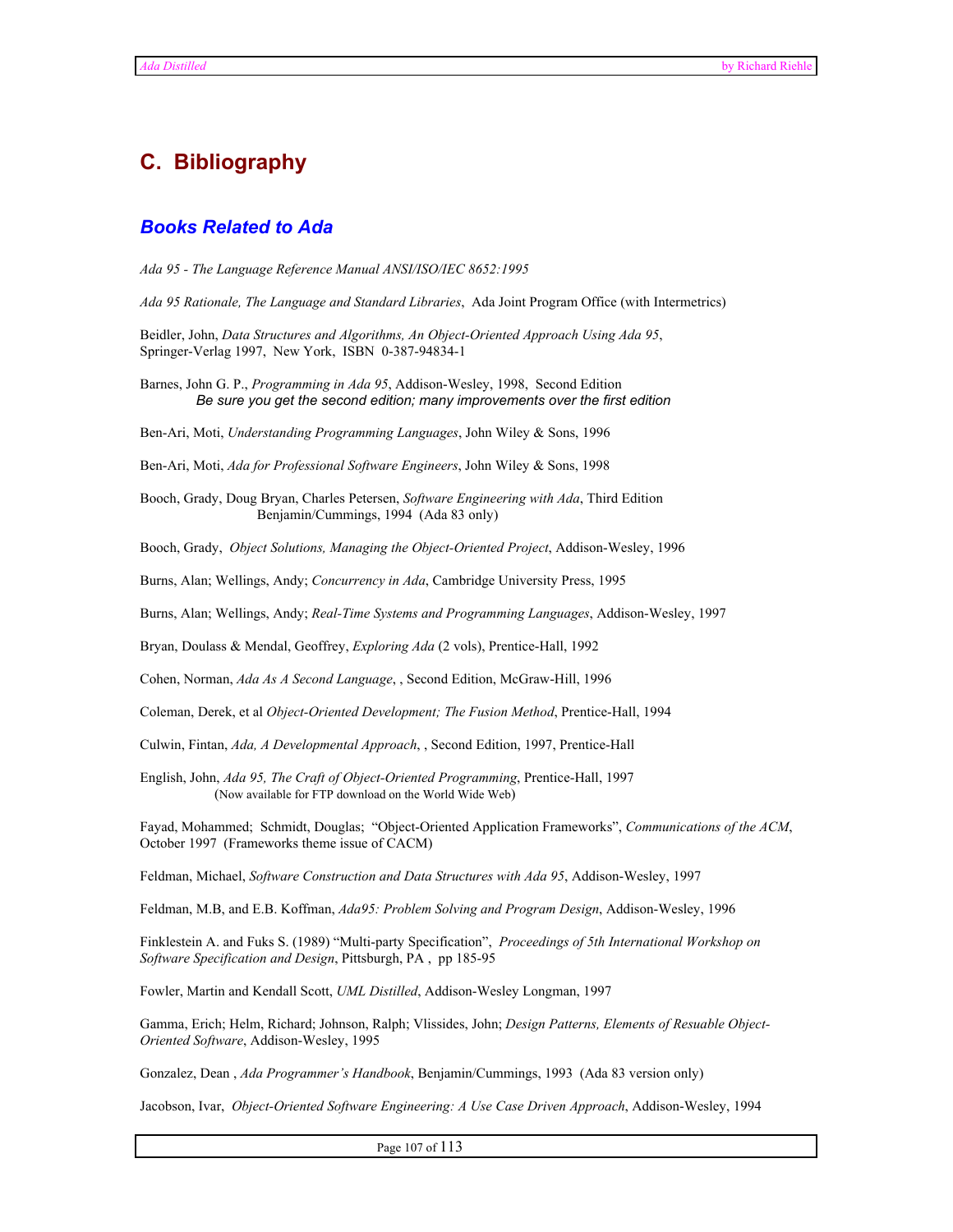Johnston, Simon, *Ada 95 for C and C++ Programmers*, Addison-Wesley, 1997

Kain, Richard Y., *Computer Architecture*, Prentice-Hall, 1989 (because software examples are in Ada)

Loftus, Chris (editor), *Ada Yearbook - 1994*, IOS Press, 1994

Meyer, Bertrand, *Object-Oriented Software Construction*, 2nd Editon, Prentice-Hall PTR, 1997 (Not friendly to Ada, but an excellent treatment of object-oriented programming)

Naiditch, David, *Rendezvous with Ada 95*, John Wiley & Sons, 1995 (0-471-01276-9)

Rosen, Jean Pierre, ……………………….. HOOD …………………..

Pressman, Roger, *Software Engineering, A Practitioner's Approach, Fourth Edition*, McGraw-Hill, 1997

Salus, Peter H, *Handbook of Programming Languages, Vol 1, Object-Oriented Programming Languages*, MacMillan Technical Publishing, 1998 , ISBN 1-57870-009-4

Sigfried, Stefan, *Understanding Object-Oriented Software Engineering*, IEEE Press, 1995

Skansholm, Jan, *Ada From The Beginning*, , Third Edition, Addison-Wesley, 1997

Smith, Michael A., *Object-Oriented Software in Ada 95*, Thomson Computer Press, 1996

Sommerville, Ian, Software Engineering, Addison-Wesley, 1992 (an Ada friendly book on this topic)

Stroustrop, Bjarne, *The C++ Programming Language*, 3rd Edition, Addison-Wesley, 1997

Szyperski, Clemens,

 *Component Software: Beyond Object-Oriented Programming*, Addison-Wesley, 1998 (Not an Ada book since it favors Java. But it is chock full of good ideas about components)

Taylor, David A, *Object-Oriented Technology; A Manager's Guide*, Addison-Wesley, 1992

Wheeler, David, A, Ada 95, *The Lovelace Tutorial*, Springer-Verlag, New York, 1997 [ Other Books to be added ]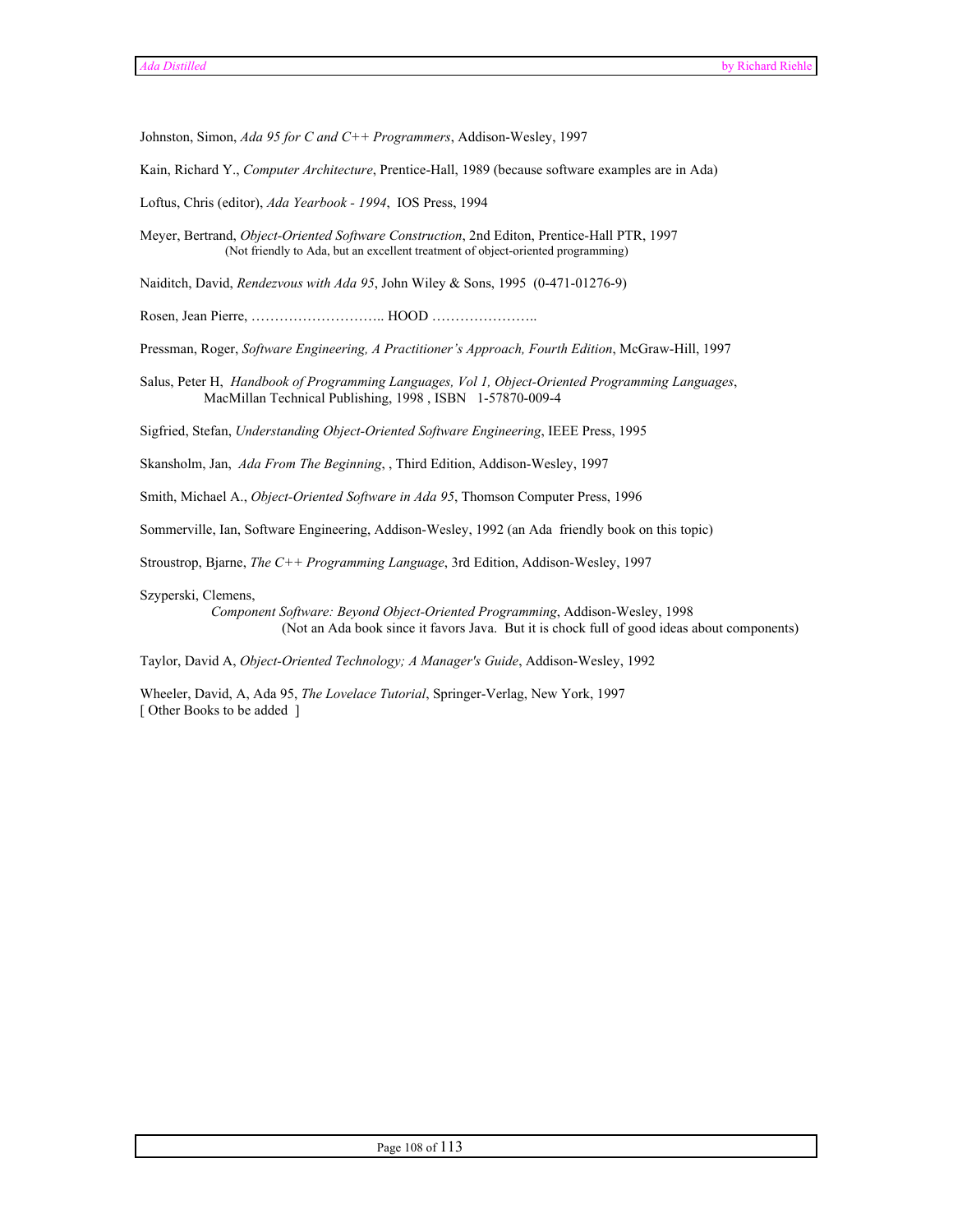## *Recommended Periodicals & Other Current Information*

Most popular programming periodicals are staffed by editors who have little knowledge or interest in software engineering. Those who do care about software engineering seem woefully ignorant about Ada. Some of this ignorance reflects the general ignorance in the software community about Ada. Some of the following sources are listed for their general interest rather than their attention to serious software issues.

- Ada Letters, A Bimonthly Publication of SIGAda, the ACM Special Interest Group on Ada (ISSN 1094-3641) *A good and reliable source of accurate information regarding Ada*
- JOOP, Journal of Object-Oriented Programming, SIGS Publications, (*Now out of business*) *Publishes articles and columns with positive perspective on Ada*
- $C_{++}$  Report, (especially the Column, Obfuscated  $C_{++}$ ), SIGS Publications *If you want to be frightened about just how dangerous C++ really is, go to this source!*
- Embedded Systems Programming, Miller-Freeman Publications *Good Ada articles from time to time. Other good articles of interest to Ada practitioners*
- Dr. Dobbs Journal, Miller-Freeman *Generally misinformed about Ada. Editors, however, are open-minded about learning more accurate information*

Internet Usenet Forum: comp.lang.ada

Internet Ada Advocacy ListServe: team-ada@acm.org

Internet AdaWorks Web Site: http://www.adaworks.com

Internet Ada Resources Association Web Site: http://www.adapower.com and http://www.adaic.org/

## **Microsoft Windows Programming in Ada**.

Caution: Do not depend on any information from www.adahome.com. It is unreliable and out-of-date

 There are several good options. The easiest to learn is JEWL from John English. The FTP is: ftp://ftp.brighton.ac.uk/pub/je/jewl/.

 A commercial library, for serious Windows developers is CLAW from RR Software. This has a price tag but is worth every penny if you need industrial strength Ada Windows programs. http://www.rrsoftware.com

The adapower.com site lists other options for those who want to program in Windows

## **Portable Windows and Graphics Programming**

Check out the Gtk+ and OpenGL bindings available free on the Web. The GtkAda binding is a powerful set of tools that allows you to build graphical user interfaces (GUI) and leverage the power of the portable graphics development toolset, OpenGL. With these tools, you can build Ada applications that will be second to none in usability, efficiency, and portability.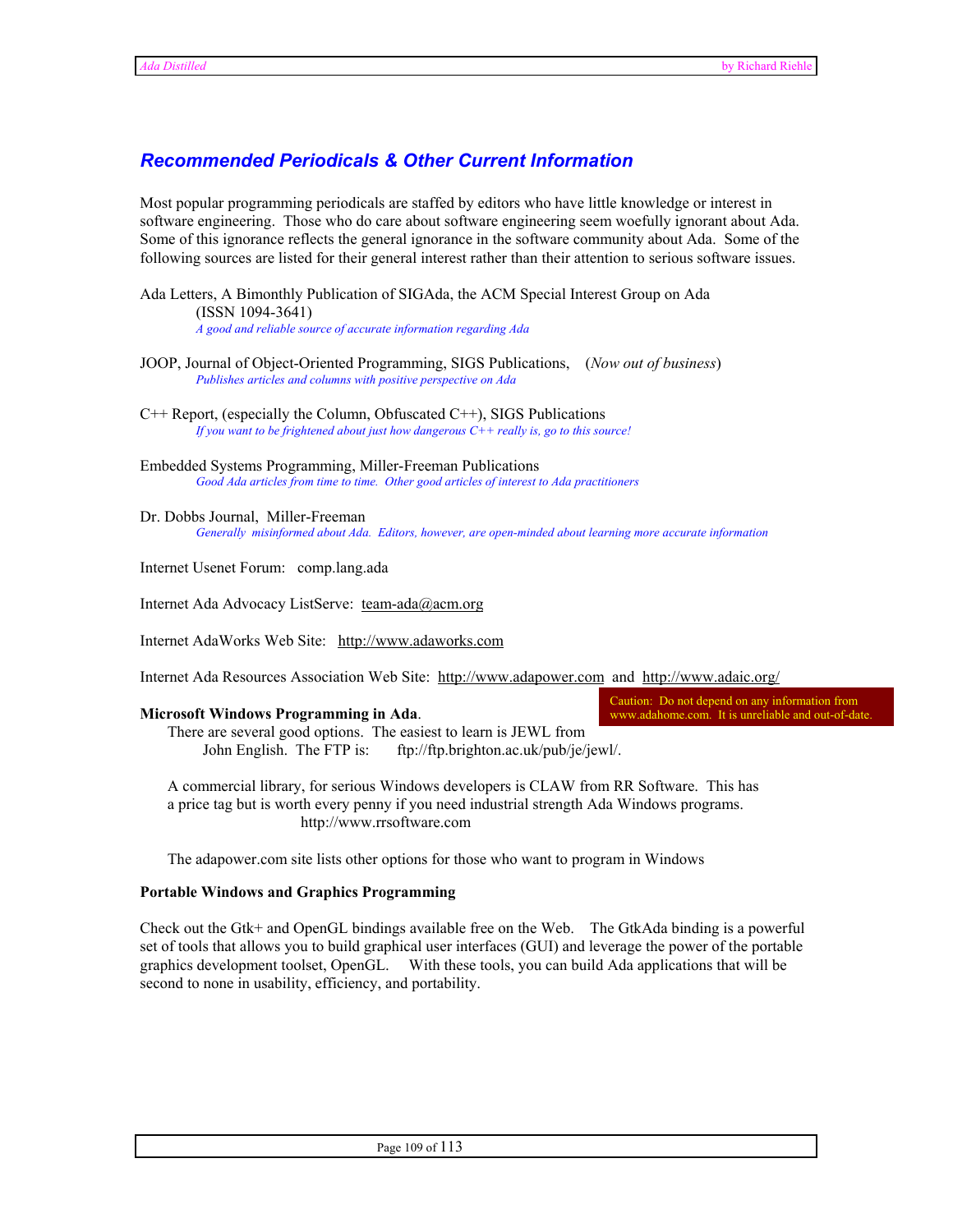## **Index**

A

 $abs \cdot 7, 131, 132$ 

abstract  $\cdot$  19, 78, 79, 87, 89, 131

access · 8, 10, 18, 19, 21, 23, 24, 25, 26, 30, 45, 47, 48, 49, 50, 51, 52, 53, 54, 55, 61, 64, 65, 66, 75, 78, 79, 80, 84, 85, 86, 87, 88, 89, 91, 101, 102, 104, 107, 108, 111, 112, 114, 115, 116, 122, 128, 131, 137, 143, 148, 152, 154, 155, 156, 157, 158, 161, 164, 165

Ada Core Technologies · 2, 5, 113, 168

aliased · 48, 49, 50, 51, 131, 148, 160

all · 9, 10, 12, 13, 18, 19, 24, 25, 26, 30, 32, 33, 40, 42, 44, 47, 48, 49, 50, 51, 54, 55, 59, 62, 65, 69, 74, 76, 78, 80, 82, 83, 84, 85, 86, 87, 88, 89, 91, 92, 94, 100, 101, 103, 104, 105, 108, 111, 112, 114, 115, 116, 117, 118, 122, 128, 129, 131, 139, 143, 146, 160, 161, 164

and · 2, 3, 5, 6, 7, 8, 9, 10, 11, 12, 13, 14, 15, 16, 17, 18, 19, 20, 21, 22, 23, 25, 26, 27, 28, 29, 30, 31, 32, 33, 34, 35, 36, 37, 38, 39, 40, 41, 42, 44, 46, 47, 49, 50, 51, 54, 55, 56, 57, 58, 59, 60, 61, 62, 63, 64, 65, 66, 69, 70, 73, 74, 75, 77, 79, 80, 81, 82, 83, 84, 85, 87, 89, 90, 92, 93, 94, 95, 96, 98, 99, 100, 101, 102, 103, 104, 105, 106, 107, 108, 109, 111, 113, 115, 117, 118, 119, 120, 122, 124, 125, 126, 127, 128, 129, 130, 131, 132, 135, 136, 137, 139, 143, 146, 149, 150, 151, 152, 153, 154, 155, 156, 158, 159, 160, 162, 164, 166, 167, 168

array · 18, 19, 22, 24, 30, 31, 32, 33, 37, 38, 52, 54, 63, 64, 72, 73, 79, 80, 81, 85, 86, 87, 88, 89, 90, 93, 101, 102, 104, 107, 108, 121, 131, 134, 143, 149, 151, 152, 153, 156, 162, 163

at · 2, 5, 13, 14, 15, 16, 17, 18, 26, 32, 34, 36, 40, 43, 44, 48, 49, 51, 54, 55, 59, 60, 62, 63, 70, 71, 72, 80, 81, 86, 90, 94, 95, 100, 105, 106, 107, 109, 118, 124, 126, 130, 131, 138, 146, 149, 151

B

begin · 5, 9, 10, 14, 15, 16, 18, 20, 28, 29, 31, 32, 33, 36, 37, 38, 39, 41, 42, 43, 44, 45, 46, 48, 49, 50, 51, 52, 53, 55, 56, 57, 58, 59, 60, 61, 62, 63, 64, 65, 66, 68, 70, 71, 72, 73, 74, 75, 82, 83, 85, 86, 87, 88, 90, 91, 93, 94, 95, 96, 97, 98, 100, 101, 103, 105, 106, 108, 109, 110, 111, 113, 114, 115, 116, 117, 118, 119, 120, 121, 125, 126, 127, 129, 130, 131

body · 8, 9, 10, 11, 12, 13, 14, 15, 19, 20, 26, 57, 67, 70, 71, 77, 78, 79, 81, 82, 83, 102, 105, 106, 109, 113, 119, 125, 126, 127, 129, 131, 148, 149, 156

 $\mathcal{C}$ 

 $C++$   $\cdot$  10, 22, 28, 29, 36, 66, 70, 93, 167, 168

case · 6, 18, 36, 39, 40, 42, 43, 44, 62, 63, 81, 89, 94, 95, 96, 101, 131, 148

Child Library Units · 11, 77, 79

 $COBOL \cdot 93$ 

code blocks · 15, 16, 43, 44, 45, 46, 59, 112, 159

Compilation Unit · 8, 9, 10, 11, 14, 35, 55, 56, 67, 69, 70, 71, 77, 80, 82, 83, 90, 95, 102, 110, 113, 125, 149, 160, 162

Compilation Units · 9, 10, 11, 14, 67, 69, 70, 83, 95, 149, 160, 162

Compiler Publishers · 5

constant · 9, 16, 21, 34, 36, 38, 44, 60, 64, 65, 66, 74, 94, 103, 104, 118, 131, 135, 136, 137, 146, 147, 150 D

declarations · 8, 9, 12, 14, 15, 16, 20, 24, 27, 29, 31, 44, 45, 51, 54, 57, 58, 64, 67, 69, 70, 73, 78, 105, 146 declare · 7, 13, 14, 15, 16, 24, 44, 45, 46, 49, 50, 51, 54, 66, 69, 70, 71, 72, 86, 93, 100, 109, 115, 118,

120, 121, 131

declare block · 14, 15, 16, 44, 45, 46, 49, 86, 121

delay · 18, 131

delta · 24, 71, 131, 134, 141, 148, 150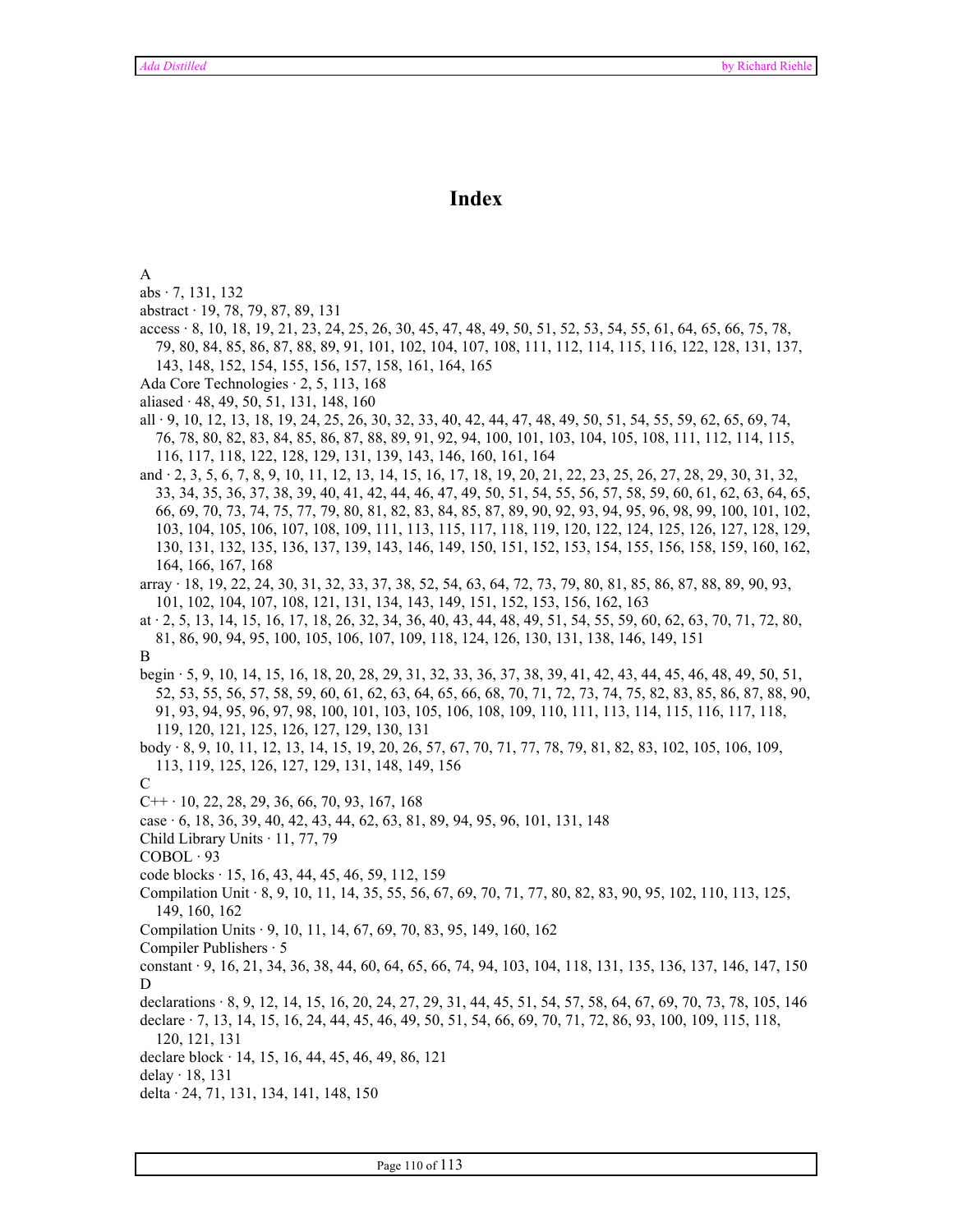digits · 24, 27, 29, 53, 71, 75, 103, 131, 132, 135, 140, 141, 148, 150, 153, 154, 158 Dynamic Binding  $\cdot$  87, 89, 90, 113 E elaboration  $\cdot$  14 else · 7, 15, 22, 40, 41, 42, 60, 62, 63, 64, 66, 82, 83, 93, 103, 105, 114, 125, 130, 131 elsif  $\cdot$  40, 41, 103, 131 end · 5, 7, 9, 10, 11, 12, 13, 15, 16, 18, 20, 24, 25, 26, 27, 28, 29, 31, 33, 34, 35, 36, 37, 38, 39, 40, 41, 42, 43, 44, 45, 46, 48, 49, 50, 51, 52, 53, 54, 55, 56, 57, 58, 59, 60, 61, 62, 63, 64, 65, 66, 67, 68, 69, 70, 71, 72, 73, 74, 75, 76, 78, 79, 80, 81, 82, 83, 84, 85, 86, 87, 88, 89, 90, 91, 93, 94, 95, 96, 97, 99, 100, 101, 102, 103, 104, 105, 106, 107, 108, 109, 110, 111, 112, 113, 114, 115, 116, 117, 118, 119, 120, 121, 123, 124, 125, 126, 127, 128, 129, 130, 131, 134, 135, 136, 138, 140, 141, 142, 144, 145, 147 entry · 5, 12, 14, 34, 40, 124, 125, 126, 127, 128, 129, 130, 131, 149, 150 exceptions · 8, 18, 22, 44, 80, 100, 101, 102, 103, 104, 134 exit · 39, 40, 45, 53, 56, 59, 60, 62, 89, 91, 95, 115, 125, 129, 130, 131  $\mathbf{F}$ for  $\cdot$  1, 2, 3, 5, 6, 7, 8, 9, 10, 11, 12, 13, 14, 15, 16, 17, 18, 19, 20, 21, 22, 23, 24, 25, 26, 27, 28, 29, 30, 31, 33, 34, 35, 36, 37, 38, 39, 40, 41, 42, 43, 44, 45, 46, 47, 48, 49, 50, 51, 52, 53, 54, 55, 56, 57, 58, 59, 60, 61, 62, 63, 64, 65, 66, 67, 69, 70, 72, 73, 74, 75, 76, 77, 78, 79, 80, 82, 83, 84, 85, 86, 89, 90, 91, 92, 93, 94, 95, 96, 97, 98, 101, 102, 103, 104, 105, 106, 107, 108, 109, 110, 111, 112, 113, 117, 118, 119, 120, 121, 122, 124, 125, 126, 127, 128, 129, 130, 131, 132, 133, 134, 135, 136, 138, 139, 140, 141, 142, 143, 144, 146, 147, 148, 149, 151, 153, 154, 155, 157, 158, 159, 160, 161, 164, 166, 167, 168 Fortran · 32 function · 8, 9, 11, 12, 14, 18, 19, 21, 22, 25, 27, 28, 29, 34, 41, 42, 43, 44, 45, 47, 50, 51, 52, 53, 54, 55, 56, 58, 59, 61, 62, 63, 64, 65, 66, 67, 69, 70, 71, 72, 73, 75, 77, 78, 79, 80, 81, 82, 83, 84, 86, 87, 88, 90, 93, 100, 101, 103, 104, 105, 106, 107, 108, 111, 112, 114, 115, 116, 118, 119, 122, 129, 130, 131, 132, 133, 134, 135, 136, 137, 138, 143, 144, 145, 146, 148, 149, 150, 151, 152, 153, 154, 155, 156, 157, 158, 159, 160, 164, 165 G generic · 15, 18, 28, 75, 77, 83, 93, 95, 96, 105, 106, 107, 108, 109, 110, 111, 131, 135, 139, 140, 141, 142 goto  $\cdot$  18, 131 GtkAda  $\cdot$  2, 5 L Implementation 8, 9, 10, 11, 14, 35, 55, 56, 67, 69, 70, 71, 77, 80, 82, 83, 90, 102, 110, 113, 125, 126, 127, 129, 130 J Java  $\cdot$  5, 47, 99, 167  $\mathbf{L}$ Libraries 3, 5, 7, 15, 16, 17, 18, 22, 24, 27, 28, 29, 31, 32, 33, 34, 35, 36, 37, 38, 39, 40, 42, 44, 45, 46, 47, 48, 49, 52, 53, 55, 57, 58, 59, 60, 62, 66, 67, 72, 73, 74, 75, 83, 85, 86, 88, 90, 91, 92, 93, 94, 95, 96, 97, 98, 99, 100, 101, 103, 104, 113, 117, 118, 120, 121, 122, 125, 126, 129, 131, 134, 135, 136, 137, 139, 142, 146, 147, 148, 149, 158, 166 Library Unit · 5, 7, 8, 9, 10, 11, 12, 13, 14, 15, 16, 18, 19, 20, 21, 22, 24, 25, 26, 27, 28, 29, 31, 34, 36, 37, 38, 39, 40, 41, 42, 43, 44, 45, 46, 47, 48, 49, 50, 51, 52, 53, 54, 55, 56, 57, 58, 59, 60, 61, 62, 63, 64, 65, 66, 67, 69, 70, 71, 72, 73, 74, 75, 77, 78, 79, 80, 81, 82, 83, 84, 85, 86, 87, 88, 89, 90, 91, 93, 94, 95, 96, 98, 100, 101, 102, 103, 104, 105, 106, 107, 108, 109, 110, 111, 112, 113, 114, 115, 116, 117, 118, 119, 122, 127, 129, 130, 131, 132, 133, 134, 135, 136, 137, 138, 139, 140, 141, 142, 143, 144, 145, 146, 148, 149, 150, 151, 152, 153, 154, 155, 156, 157, 158, 159, 160, 161, 164, 165 Library Units · 2, 7, 8, 9, 10, 11, 12, 13, 14, 15, 16, 17, 19, 20, 21, 22, 23, 24, 25, 26, 27, 28, 30, 31, 32, 34, 35, 38, 39, 41, 43, 44, 45, 46, 47, 48, 49, 51, 52, 53, 54, 55, 56, 57, 58, 59, 61, 62, 64, 65, 66, 67, 69, 70, 71, 72, 73, 74, 75, 76, 77, 78, 79, 80, 81, 82, 83, 84, 85, 87, 88, 89, 90, 91, 92, 93, 94, 95, 96, 97, 98, 100, 101, 102, 103, 104, 105, 106, 107, 108, 109, 110, 111, 113, 117, 118, 119, 120, 122, 124, 125, 127, 129, 131, 134, 135, 136, 139, 140, 141, 142, 143, 144, 146, 148, 152, 156, 157, 160, 161, 162, 163, 164,

Linux Programming  $\cdot$  3, 5, 113, 168

Page 111 of 113

<sup>165, 168</sup>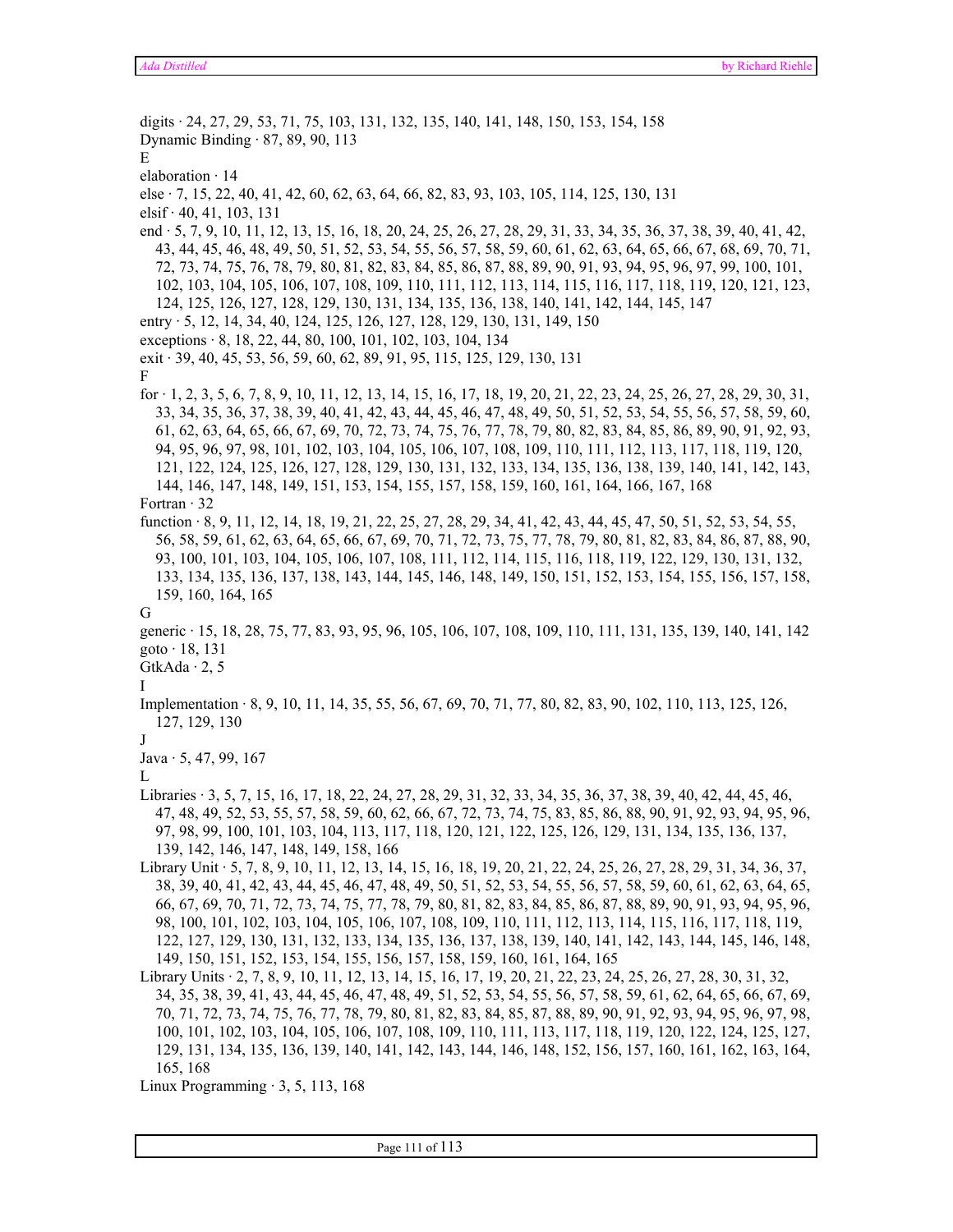M methods · 7, 8, 15, 19, 20, 35, 49, 51, 57, 67, 69, 70, 90, 102, 105, 107, 111, 146 mod · 7, 30, 96, 98, 131, 132, 140 N null · 18, 20, 42, 48, 56, 62, 69, 72, 82, 90, 103, 110, 112, 113, 115, 116, 121, 127, 130, 131, 153, 160, 161 O Object Modeling · 166, 167 Object-Oriented Programming · 24, 25, 34, 35, 78, 79, 80, 81, 84, 87, 89, 90, 91, 101, 102, 111, 122, 131, 149, 151, 159 OC Systems  $\cdot$  2, 5 P package · 7, 8, 9, 10, 11, 12, 13, 14, 15, 16, 17, 19, 20, 22, 23, 24, 25, 26, 27, 28, 31, 32, 34, 35, 39, 44, 46, 47, 48, 49, 53, 54, 55, 56, 59, 62, 64, 67, 69, 70, 71, 72, 73, 74, 75, 76, 77, 78, 79, 80, 81, 82, 83, 84, 85, 87, 88, 89, 90, 91, 92, 93, 94, 95, 96, 97, 98, 100, 101, 102, 103, 104, 105, 106, 107, 108, 109, 110, 111, 113, 117, 118, 119, 120, 122, 124, 125, 127, 129, 131, 134, 135, 136, 139, 140, 141, 142, 143, 144, 146, 160, 164, 165 Package Design · 7, 8, 9, 10, 11, 12, 13, 14, 19, 20, 22, 23, 26, 27, 29, 34, 54, 57, 64, 67, 69, 70, 71, 72, 73, 77, 78, 79, 80, 84, 89, 102, 105, 106, 108, 109, 113, 119, 120, 122, 123, 124, 125, 126, 127, 148, 149, 150, 151, 152, 153, 154, 155, 156, 157, 158, 159, 160, 161, 165 Parameters · 9, 10, 21, 22, 25, 30, 33, 38, 39, 47, 50, 51, 52, 53, 54, 55, 57, 58, 59, 60, 61, 62, 63, 64, 65, 66, 73, 76, 86, 89, 90, 92, 101, 105, 106, 107, 108, 109, 110, 117, 122, 127, 136, 137, 139, 158 pragma · 14, 15, 31, 34, 35, 131, 134, 135, 146, 162, 163 private · 8, 9, 10, 11, 12, 23, 24, 25, 26, 27, 41, 47, 69, 70, 77, 78, 79, 80, 81, 83, 84, 85, 87, 88, 89, 90, 101, 102, 103, 104, 106, 107, 108, 109, 111, 112, 115, 119, 122, 129, 131, 136, 142, 143, 144, 145, 146, 147, 149 procedure · 5, 7, 8, 9, 10, 11, 13, 14, 15, 16, 18, 19, 20, 21, 24, 25, 26, 27, 28, 29, 31, 36, 37, 38, 39, 40, 42, 45, 46, 47, 48, 49, 50, 51, 52, 53, 54, 55, 56, 57, 58, 59, 60, 61, 63, 66, 67, 69, 70, 71, 72, 73, 74, 75, 77, 78, 79, 81, 82, 83, 84, 85, 86, 87, 88, 89, 90, 91, 94, 95, 96, 98, 100, 101, 102, 103, 104, 106, 107, 108, 109, 110, 111, 112, 113, 114, 115, 117, 118, 119, 122, 127, 129, 131, 136, 137, 138, 139, 140, 141, 142, 143, 144, 155, 156, 157, 161, 165 protected · 15, 23, 30, 70, 124, 128, 129, 130, 131, 150 R raise · 18, 41, 61, 64, 82, 83, 100, 102, 103, 104, 131, 140 rem  $\cdot$  7, 131, 132 rename · 17, 117, 118, 120, 121, 122 requeue · 131 Reserved Words · 1, 2, 3, 5, 6, 7, 8, 9, 10, 11, 12, 13, 14, 15, 16, 17, 18, 19, 20, 21, 22, 23, 24, 25, 26, 27, 28, 29, 30, 31, 32, 33, 34, 35, 36, 37, 38, 39, 40, 41, 42, 43, 44, 45, 46, 47, 48, 49, 50, 51, 52, 53, 54, 55, 56, 57, 58, 59, 60, 61, 62, 63, 64, 65, 66, 67, 68, 69, 70, 71, 72, 73, 74, 75, 76, 77, 78, 79, 80, 81, 82, 83, 84, 85, 86, 87, 88, 89, 90, 91, 92, 93, 94, 95, 96, 97, 98, 99, 100, 101, 102, 103, 104, 105, 106, 107, 108, 109, 110, 111, 112, 113, 114, 115, 116, 117, 118, 119, 120, 121, 122, 123, 124, 125, 126, 127, 128, 129, 130, 131, 132, 133, 134, 135, 136, 137, 138, 139, 140, 141, 142, 143, 144, 145, 146, 147, 148, 149, 150, 151, 152, 153, 154, 155, 156, 157, 158, 159, 160, 161, 162, 163, 164, 165, 166, 167, 168 return · 8, 9, 11, 12, 19, 21, 25, 27, 33, 38, 40, 41, 42, 43, 44, 45, 47, 50, 51, 52, 53, 54, 55, 56, 58, 61, 62, 63, 64, 65, 66, 67, 69, 70, 71, 72, 73, 78, 79, 80, 81, 82, 83, 84, 86, 87, 88, 90, 93, 94, 100, 101, 103, 104, 105, 107, 108, 111, 112, 114, 115, 116, 117, 118, 119, 122, 125, 129, 131, 132, 133, 134, 135, 136, 137, 138, 139, 143, 144, 145, 146, 148, 149, 150, 151, 152, 153, 154, 155, 156, 157, 158, 159, 160, 164, 165 Reusable components · 15, 18, 28, 75, 77, 83, 93, 95, 96, 105, 106, 107, 108, 109, 110, 111, 131, 135, 139, 140, 141, 142 reverse · 37, 128, 131 S Scope and Visibility · 5, 7, 8, 9, 10, 11, 12, 13, 14, 15, 16, 17, 19, 20, 24, 25, 27, 28, 34, 36, 38, 39, 40, 41, 44, 45, 46, 49, 50, 51, 52, 55, 57, 58, 59, 62, 64, 65, 66, 67, 69, 70, 71, 72, 73, 74, 75, 78, 79, 80, 89, 92, 94, 95, 96, 102, 113, 117, 118, 119, 123, 124, 125, 126, 135

Page 112 of 113